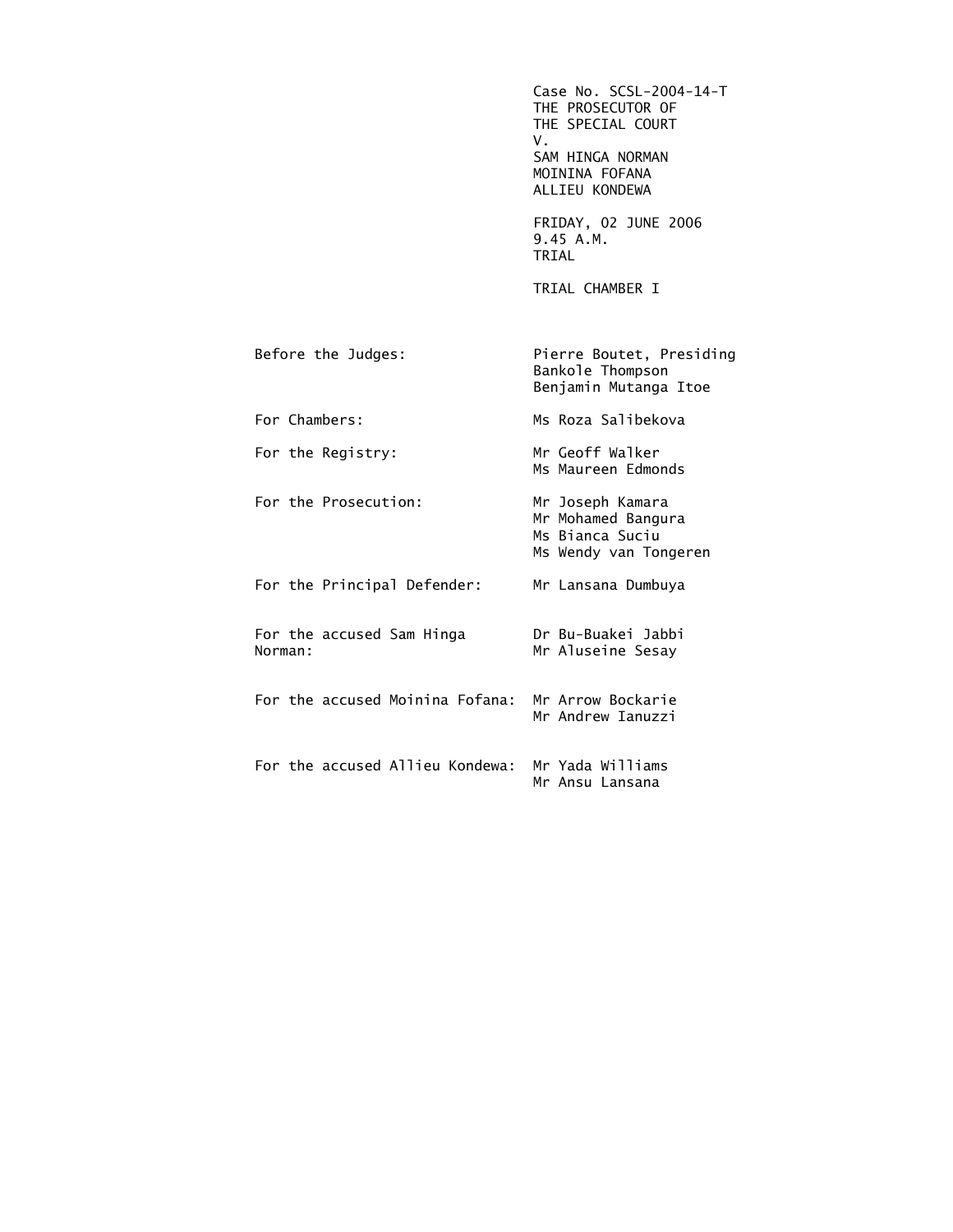1 [CDF02JUN06A - CR] 2 Friday, 02 June 2006 3 **Example 2 [The accused present]** 4 [The witness entered court] 09:33:42 5 [Open session] 6 [Upon commencing at 9.45 a.m.] 7 PRESIDING JUDGE: Good morning, counsel. Good morning, 8 Mr Witness. Good morning, Dr Jabbi. 9 MR JABBI: Good morning. 09:45:42 10 PRESIDING JUDGE: This is your next witness? 11 MR JABBI: Yes, My Lord. 12 PRESIDING JUDGE: Can I ask you what language the witness 13 will be using? 14 MR JABBI: He will be testifying in Mende, My Lord. 09:46:04 15 PRESIDING JUDGE: Is he to be sworn on the Bible or the 16 Koran? 17 MR JABBI: The Koran, My Lord. 18 PRESIDING JUDGE: Thank you. Mr Witness, you can hear what 19 I'm saying; it's been translated to you? 09:46:26 20 THE WITNESS: Yes, they're interpreting it in Mende. 21 PRESIDING JUDGE: Thank you. 22 WITNESS: KENEI TORMA [Sworn] 23 **Example 23** [The witness answered through interpreter] 24 EXAMINED BY MR JABBI: 09:47:16 25 Q. Good morning, Mr Witness. 26 A. Yes, good morning. 27 Q. I'm going to ask you a few questions this morning. You try

28 and talk as slowly as possible.

29 JUDGE ITOE: I hope there will be very few, indeed.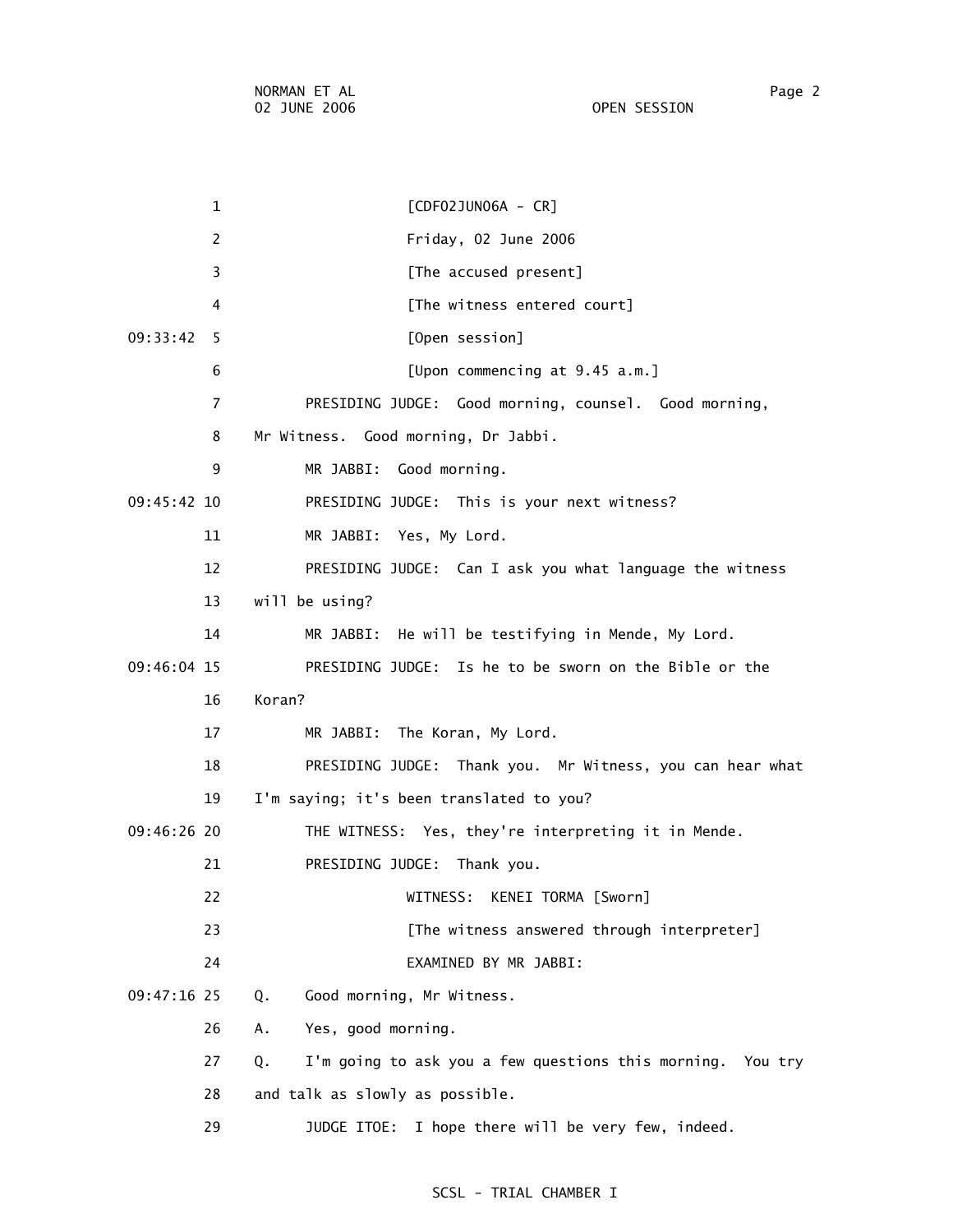1 MR JABBI: 2 Q. That will be to allow for what you are saying to be written 3 down, so wait until it is written down before you say the next 4 thing. 09:49:35 5 A. Okay. 6 Q. Now, Mr Witness, can you tell the Court your name? 7 A. My name that I had, it was my father who gave me the name. 8 He was called Boakai Kanneh, but they used to call him Kenei 9 Torma, because he didn't want to call his name and that Kenei 09:50:21 10 Torma, I want to show that to the Court so that they can write 11 it. Whatever you want to do you can also write Boakai Kanneh, 12 that's how I got that name, so sometimes they would say Kenei 13 Torma Kanneh. 14 PRESIDING JUDGE: So let's use Kenei Torma Kanneh. 09:50:54 15 THE WITNESS: Yes, that is the name that is known by 16 everybody. 17 PRESIDING JUDGE: Very well. Thank you, Mr Witness. 18 MR JABBI: So, May Lord, what did we settle for? 19 PRESIDING JUDGE: Kenei Torma Kenei. 09:51:07 20 MR JABBI: Kenei Torma Kenei. 21 JUDGE ITOE: We want to have his full identity. 22 MR JABBI: 23 Q. Do you know how old you are? 24 A. My age, I don't know. But people do ask me and we would 09:51:33 25 sit together. They take me as somebody who is 75 years old, but 26 I know from that day to now, it's not like that. But they would 27 sit and think sometimes and take it as 75. Sometimes you would 28 not get to that point, it would be more than that, that's how

29 those things happen.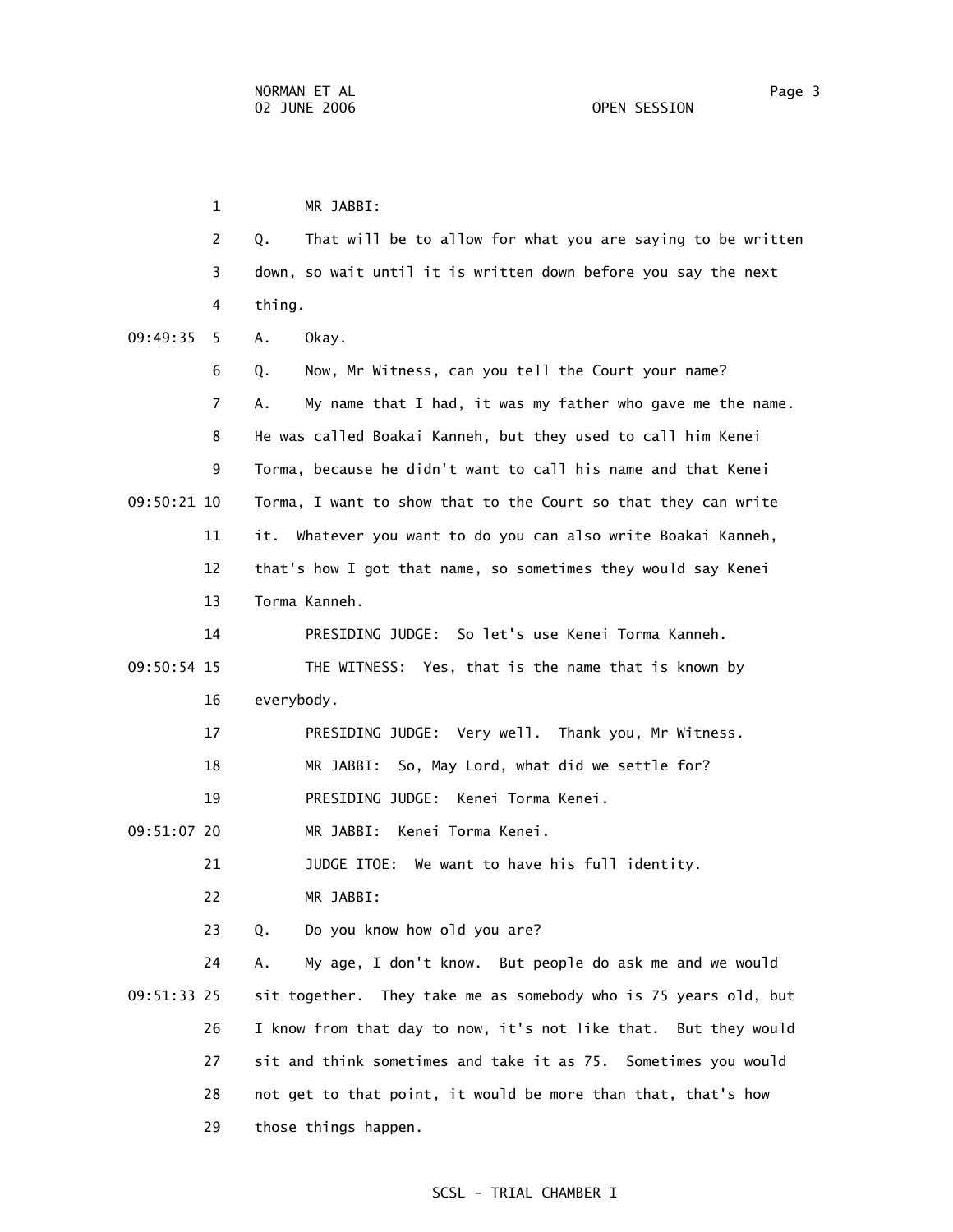1 Q. Thank you. Where were you born? 2 A. They gave that to me in Pujehun, but I came and settled in 3 the Bonthe District, in a town called Mogbeh, in the Jong 4 chiefdom. 09:52:25 5 Q. Where were you born in Pujehun District? 6 A. Panga-Kabone, in a town called Mandema, Kondugbe [phon]. 7 Q. Panga-Kabone. Is that the name of the chiefdom? 8 A. Yes. It's the chiefdom. 9 Q. Mandema, Panga-Kabone chiefdom; not so? 09:53:04 10 A. Yes. 11 JUDGE ITOE: The town? 12 MR JABBI: Mandema, Panga-Kabone. 13 Q. Where do you live now? 14 A. I am in a town called Mogbeh. 09:53:46 15 Q. Mogbeh. What chiefdom is that? 16 A. Jong Chiefdom. 17 Q. In what district? 18 A. It's in the Bonthe District. 19 Q. Do you know the headquarter town of Jong Chiefdom? 09:54:30 20 A. Yes. 21 Q. What is it? 22 A. They call it Matru. 23 Q. What work do you do, Mr Witness? 24 A. I'm a farmer. Up to now, I've not sown my rice even before 09:54:56 25 I came. 26 Q. You want to go back there as soon as possible; not so? 27 A. Yes, I want to finish and return so that I will sow my 28 rice. 29 PRESIDING JUDGE: You should be able to do that later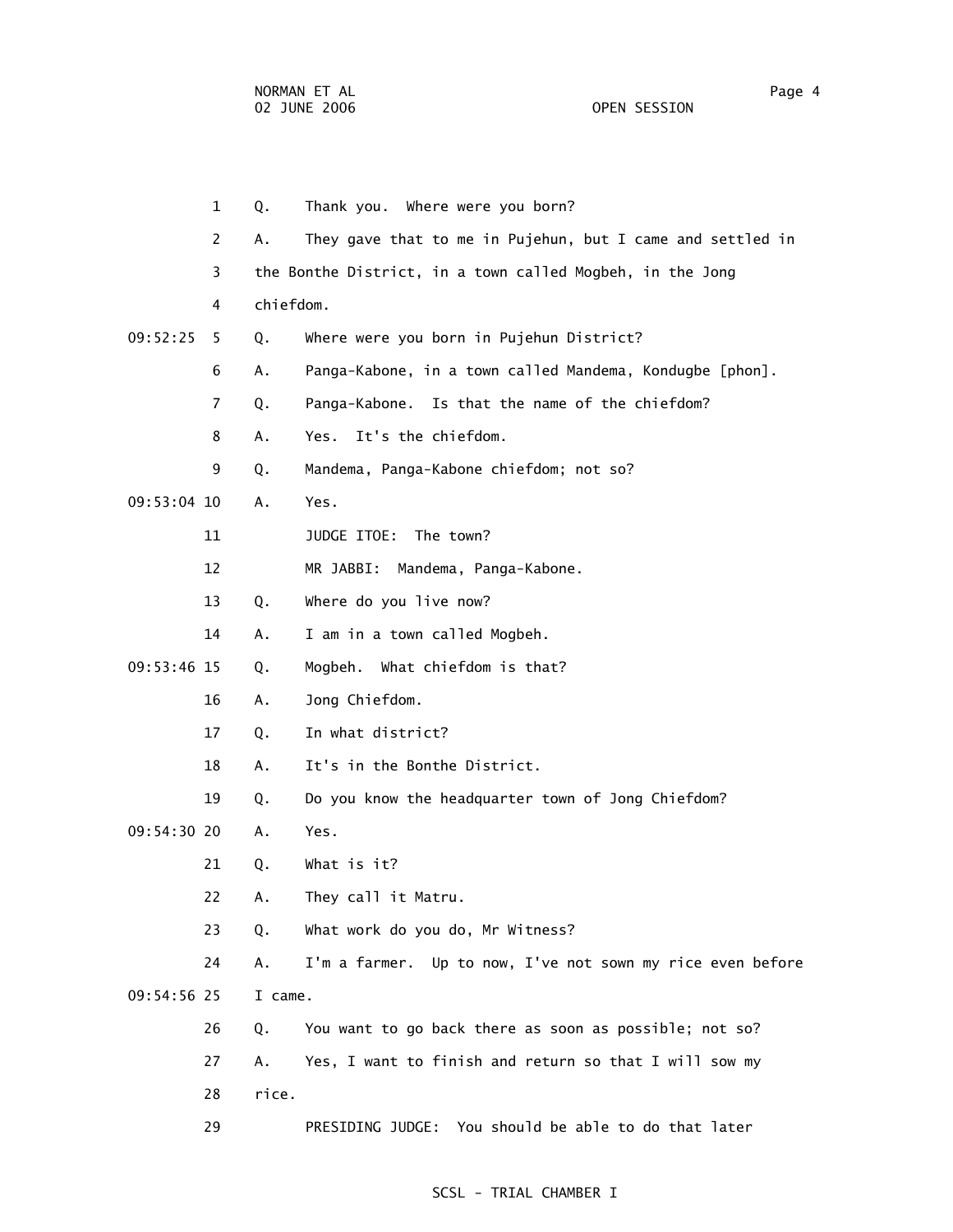1 today. 2 JUDGE ITOE: If you cannot sow your rice, blame this man 3 who called you here. 4 THE WITNESS: When I will be going, will the person give me 09:55:32 5 something so I will give the workers. In fact, that's what I'm 6 going to attack him with. 7 MR JABBI: 8 Q. Now, Mr Witness, you know of the civil war in Sierra Leone 9 some time ago, do you? 09:56:01 10 A. Some, those which I know. I know some. There are others 11 that I did not see. I do not know all. 12 Q. But you know that it was a war brought by rebels into the 13 country; do you know that? 14 A. Yes. 09:56:25 15 Q. Where were you when that war broke out? 16 A. I was in Mogbeh, in that, my village. That's where I was. 17 Q. Did the war ever reach Mogbeh? 18 A. It's reached Mogbeh, but at that time we had left and gone 19 to Bonthe. 09:57:16 20 Q. Why did you leave Mogbeh? 21 A. That's the section name and it is called there is a name in 22 our section called Baiama. We heard that the rebels have come 23 and reached. There is no town in between us. There is a river. 24 We crossed that river to go. We have heard that they have 09:57:39 25 captured people there and they have burnt houses there. The 26 night that we heard this, in the morning, I boarded a boat and -- 27 JUDGE ITOE: Learned counsel, please guide the witness. 28 MR JABBI: Yes, My Lord. 29 Q. Mr Witness, I told you at the beginning to talk slowly,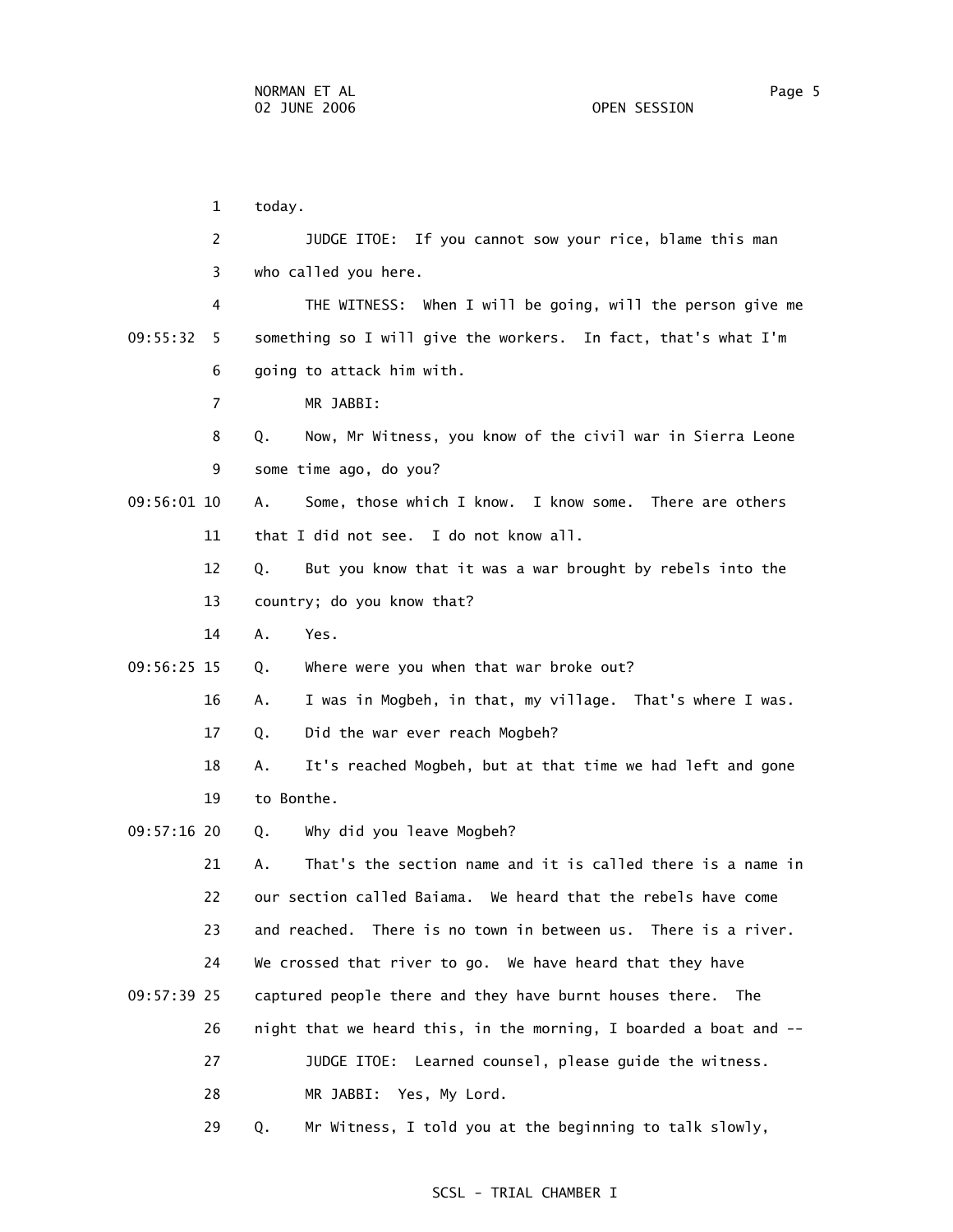|             | 1            | because what you are saying is being written down.                 |
|-------------|--------------|--------------------------------------------------------------------|
|             | $\mathbf{2}$ | Α.<br>Yes.                                                         |
|             | 3            | It is also being translated?<br>Q.                                 |
|             | 4            | Yes.<br>Α.                                                         |
| 09:58:20    | 5.           | Say something short, you wait for some time.<br>Q.                 |
|             | 6            | PRESIDING JUDGE: But Dr Jabbi, it would be much easier to          |
|             | 7            | intervene rather than just to let him to go on and on.             |
|             | 8            | MR JABBI: Yes, My Lord.                                            |
|             | 9            | PRESIDING JUDGE: Ask him a question and then intervene.            |
| 09:58:36 10 |              | As you know, the problem he's explaining, to the best of his       |
|             | 11           | ability what was happening, but it's confusing because there are   |
|             | 12           | so many things that come in at the same time.                      |
|             | 13           | MR JABBI: Yes, indeed, My Lord.                                    |
|             | 14           | Now, you were explaining why you left Mogbeh and you said<br>Q.    |
| 09:58:59 15 |              | because there was a rebel attack on a nearby village or town.      |
|             | 16           | Can you continue?                                                  |
|             | 17           | That's our section headquarter town. It's called Baiama.<br>Α.     |
|             | 18           | They reached there and captured people and in return burnt the     |
|             | 19           | town and killed one person, the person was called Munda.<br>And in |
| 09:59:25 20 |              | the morning, and I went $-$ -                                      |
|             | 21           | Mr Witness, we are not going into detail about everything<br>Q.    |
|             | 22           | that happened on a certain occasion. What did you do in Mogbeh     |
|             | 23           | as a result of the attack on the rebels on Baiama?                 |
|             | 24           | I told my people -- all my people that we should leave,<br>Α.      |
| 10:00:01 25 |              | let's go into the bushes and establish camps there. So we went     |
|             | 26           | into the bushes and established camps there. That's where we       |
|             | 27           | were. Can I proceed?                                               |
|             | 28           | You spoke about going to Bonthe. Who went to Bonthe?<br>Q.         |
|             | 29           | We left the bushes and went to Bonthe. That's what I<br>Α.         |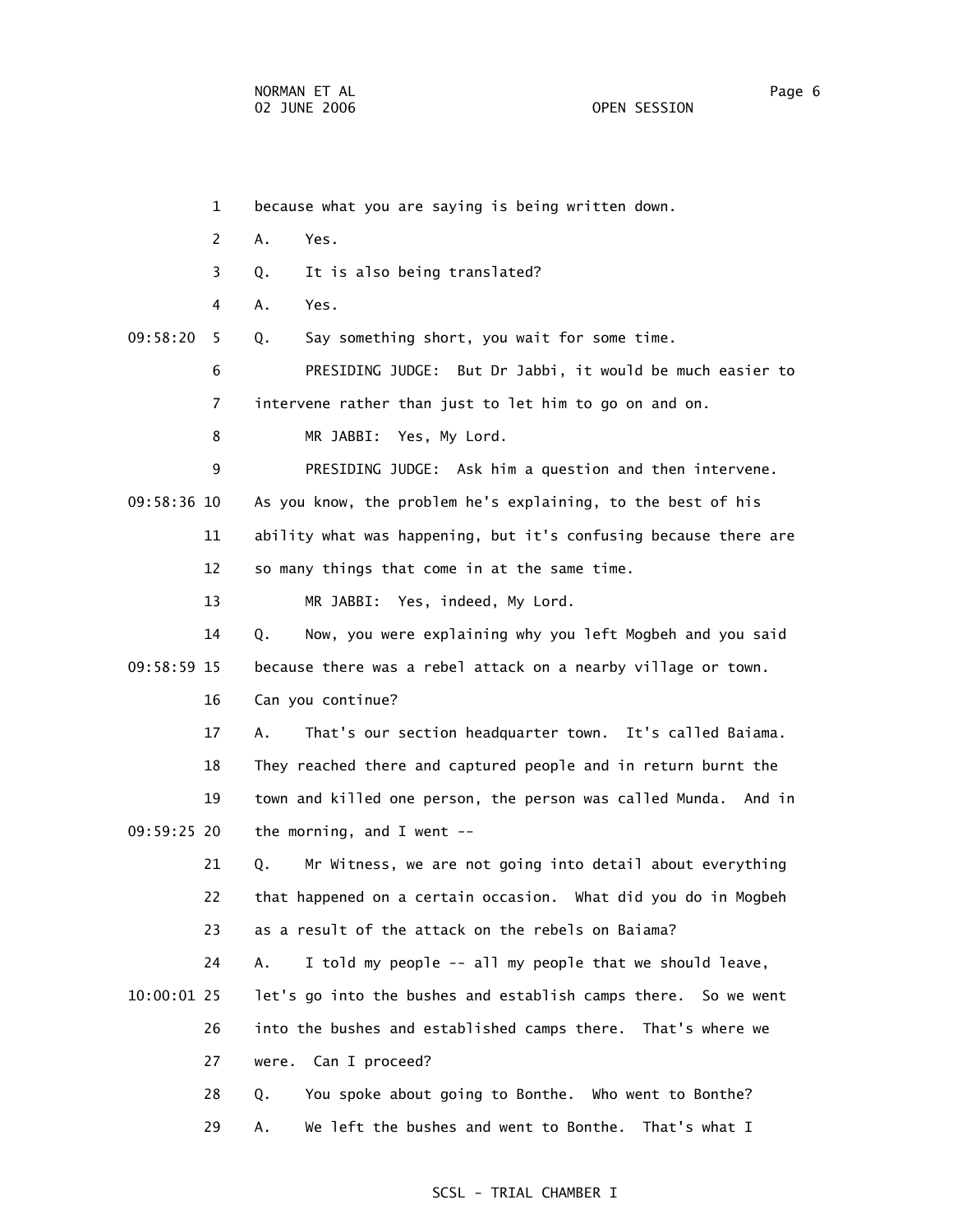|               | 1              | wanted to explain properly.                                       |
|---------------|----------------|-------------------------------------------------------------------|
|               | $\overline{2}$ | That is okay. Now, how long were you in Bonthe?<br>Q.             |
|               | 3              | We spent three months in Bonthe.<br>А.                            |
|               | 4              | Bonthe Town, do you mean?<br>Q.                                   |
| 10:00:47      | 5              | Yes.<br>Α.                                                        |
|               | 6              | Why did you have to leave Bonthe?<br>Q.                           |
|               | 7              | We heard that there was one man called Allieu Kondewa that<br>Α.  |
|               | 8              | he was doing the Kamajor initiation in Kalewanjama [phon].<br>So  |
|               | 9              | when he initiates the Kamajor, when they graduate --              |
| 10:01:23 10   |                | Go slowly, please, Mr Witness. Yes, you heard that there<br>Q.    |
|               | 11             | $was --$                                                          |
|               | 12             | That these initiated Kamajors are now chasing the rebels<br>Α.    |
|               | 13             | away out of the chiefdoms.                                        |
|               | 14             | JUDGE ITOE:<br>[Microphone not activated] doing the               |
| 10:01:48 15   |                | initiations where?                                                |
|               | 16             | Kalewanjama that he was doing the Kamajor<br>THE WITNESS:         |
|               | 17             | initiation there.<br>That if they immunise you, no bullet would   |
|               | 18             | pierce your body.                                                 |
|               | 19             | MR JABBI:                                                         |
| 10:02:07 20   |                | Q.<br>Yes.                                                        |
|               | 21             | Then we heard that those Kamajors who have been initiated,<br>Α.  |
|               | 22             | their chiefs have left them and they are going around chasing the |
|               | 23             | rebels out of the chiefdoms, for instance, the Yawbeko Chiefdom,  |
|               | 24             | Gbap Chiefdom, Bendu Cha Chiefdom, and Jangeh -- Jong Chiefdom.   |
| $10:02:36$ 25 |                | They said they have chased out all the rebels.                    |
|               | 26             | What did you do as a result of hearing of these exploits by<br>Q. |
|               | 27             | the initiates?                                                    |
|               | 28             | We heard -- there I told my people that we should go to our<br>Α. |
|               | 29             | own villages, because they said they have chased out those        |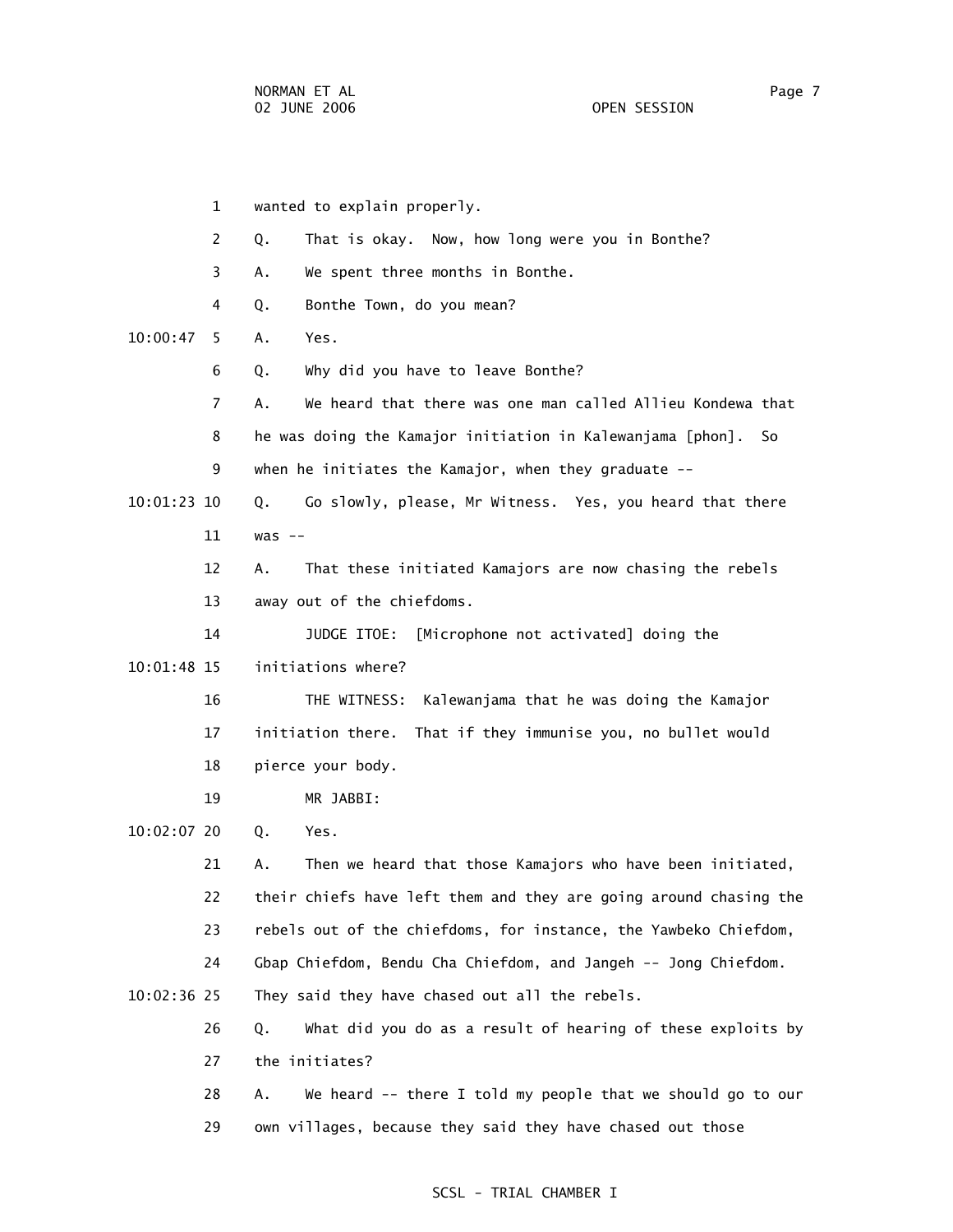1 rebels, so we left Bonthe and went to our village. So when we 2 came there, seven houses had been burnt in that town, so we 3 reconstructed the place, those whose houses were burnt, we 4 constructed -- we built huts for them. Mine was burnt, too. 10:03:27 5 After that, our chiefs -- section chief invited the other chiefs. 6 When we heard that the fellows have come, we would like every 7 town in this section to provide five Kamajors, to provide five 8 people, for them to be initiated into the Kamajor society. It 9 was the section chief that told the town chiefs, so the town 10:03:54 10 chiefs -- 11 PRESIDING JUDGE: Slowly. 12 THE WITNESS: -- selected these people. 13 MR JABBI: 14 Q. Slowly. 10:04:03 15 A. Okay. 16 PRESIDING JUDGE: So you were saying the chiefs -- what 17 happened with the chiefs when they met and who was there? 18 THE WITNESS: The section chief invited the town chiefs in 19 that section headquarter, Baiama. Now that this thing has 10:04:27 20 happened that way, every town -- you, the town chief should 21 provide five people. Every town should provide five people. 22 MR JABBI: 23 Q. Yes. 24 A. So they assembled these people, so every time those people 10:04:55 25 would provide a token for them, a subscription for them. Every 26 town would provide a subscription for them. So they assembled 27 us. There were 40 in number. You wouldn't go alone. The town 28 chiefs who selected you would accompany you to these people. 29 Q. Were you one of those selected yourself?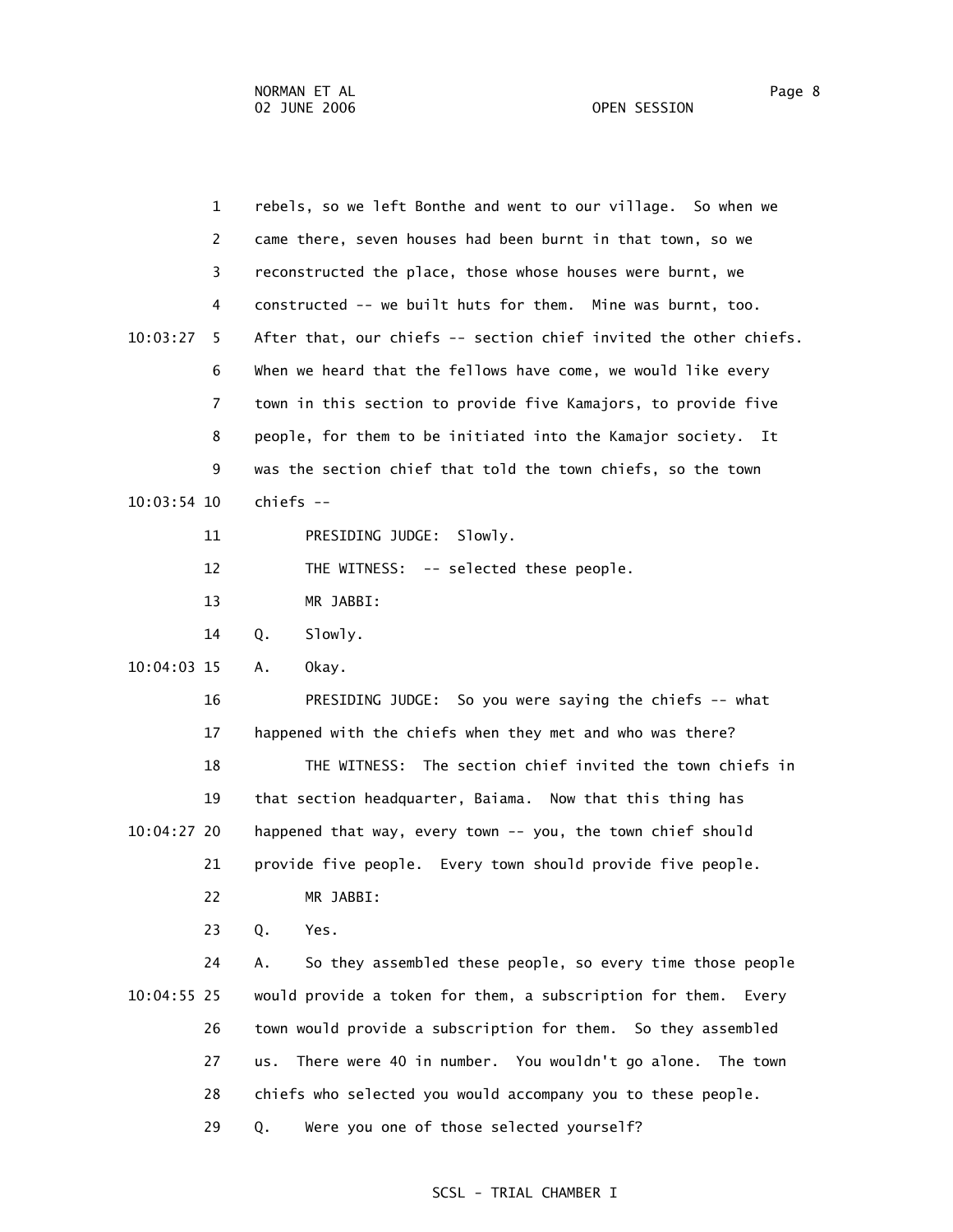1 A. Yes. I was the first person who was selected. We were 2 five in number in that town. 3 Q. Where did you go after the selection? 4 A. We went to a town -- we've heard that this man has crossed 10:05:41 5 the river to Mokasi. That is where they took us. 6 Q. Is that where you got initiated, Mokasi? 7 A. Yes. 8 Q. Can you name any big town near Mokasi? 9 A. Yes. So, when they go around the town -- but it is a big 10:06:23 10 town that is close to Mokasi and that town is Talia. 11 Q. Now, Mr Witness, do you have an idea around what time you 12 were initiated into the Kamajor society? 13 A. Concerning what? 14 Q. The time you were initiated, can you give an idea? Or any 10:06:59 15 big event around the same time? 16 A. That date, I don't know. 17 JUDGE ITOE: Was he initiated at all? Because he was 18 chosen and taken to Mokasi where -- I don't know. 19 MR JABBI: 10:07:32 20 Q. Were you initiated? 21 A. Yes, our chief presented us to this person, and he said, 22 "You have also being willing and you've brought your children for 23 me to initiate them," and he said, "Yes." Then they initiated 24 us, then they presented us to those chiefs who had taken us to 10:07:49 25 him. 26 Q. Where did you go after that? 27 A. We returned to our own home town. 28 JUDGE ITOE: Let's not take things for granted. Who

### SCSL - TRIAL CHAMBER I

29 initiated him? He mentioned a name earlier on. Somebody present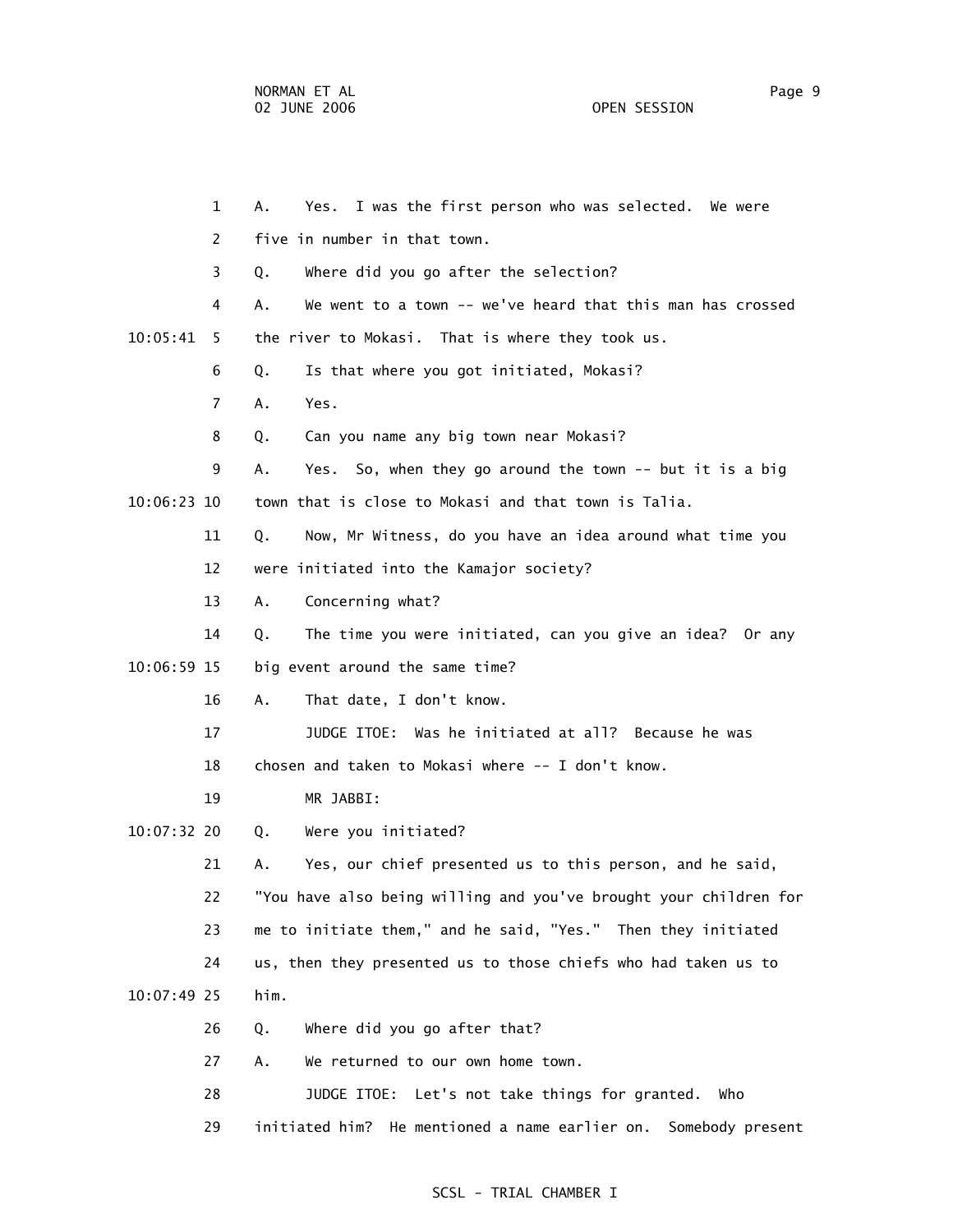|             | $\mathbf{1}$   | somewhere and so on. Who initiated him?                           |
|-------------|----------------|-------------------------------------------------------------------|
|             | 2              | MR JABBI: Yes.                                                    |
|             | 3              | Now, who initiated you in Mokasi?<br>Q.                           |
|             | 4              | Mr Allieu Kondewa.<br>Α.                                          |
| 10:08:23    | 5.             | By the way, do you know Mr Allieu Kondewa?<br>Q.                  |
|             | 6              | If I see him, I would know him.<br>А.                             |
|             | $\overline{7}$ | Can you look around this Court to see if you can see him?<br>Q.   |
|             | 8              | You can stand up in you like. Look left.                          |
|             | 9              | PRESIDING JUDGE: No, no.                                          |
| 10:08:53 10 |                | THE WITNESS: I've seen him.                                       |
|             | 11             | PRESIDING JUDGE: Point him out, please.                           |
|             | 12             | THE WITNESS: Can I point at him? Those people who are             |
|             | 13             | sitting there. The person -- that bulky person. That person       |
|             | 14             | looking very fat. He's the one.                                   |
| 10:09:08 15 |                | PRESIDING JUDGE: Thank you. For the record, the witness           |
|             | 16             | indicates the third accused.                                      |
|             | 17             | JUDGE ITOE: He's wearing a good suit again today.                 |
|             | 18             | MR JABBI:                                                         |
|             | 19             | Now, Mr Witness, still, maybe you can help the Court a bit.<br>Q. |
| 10:09:28 20 |                | Yes.<br>Α.                                                        |
|             | 21             | I will give you a few events in the history of Sierra Leone<br>Q. |
|             | 22             | around the time of the war to help you. Now, there was a time     |
|             | 23             | when soldiers were in power before the Kabbah government came to  |
|             | 24             | They used to call them NPRC. Was it during that time?<br>office.  |
| 10:10:06 25 |                | PRESIDING JUDGE: Ask him if he [overlapping speakers].            |
|             | 26             | That time, those soldiers are the same ones<br>THE WITNESS:       |
|             | 27             | who were called NPRC. NPRC. They were the ones in power.<br>They  |
|             | 28             | were the ones in the chair. Mr Kabbah was not in this country.    |
|             | 29             | My Lord, I didn't get the comment you made.<br>MR JABBI:          |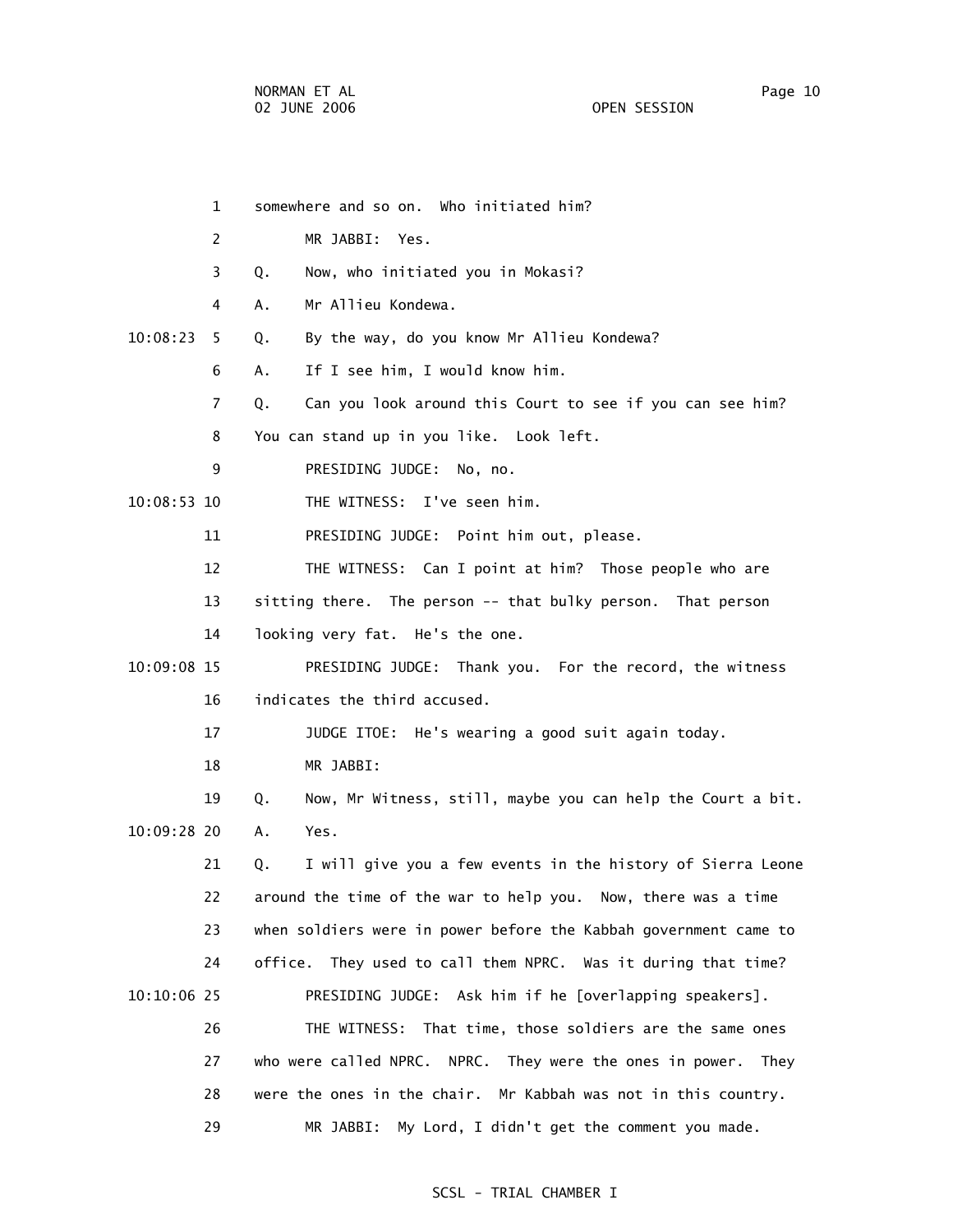| $\mathbf{1}$  | PRESIDING JUDGE: I suggested that maybe you should ask him         |
|---------------|--------------------------------------------------------------------|
| 2             | if he knows about the NPRC before you ask him about the word       |
| 3             | "control" or the word "power". Anyhow, I think the answer has      |
| 4             | provided the answer to my question.                                |
| 10:10:47<br>5 | MR JABBI:                                                          |
| 6             | Again, just to be specific, do you know --<br>Q.                   |
| 7             | Yes, to be specific.<br>Α.                                         |
| 8             | Do you know who the leader of the NPRC was at the time you<br>Q.   |
| 9             | got initiated? Do you know the name?                               |
| 10:11:12 10   | I don't know that name at all.<br>А.                               |
| 11            | Did it take a long time before Mr Kabbah came to office,<br>Q.     |
| 12            | the time you were initiated?                                       |
| 13            | I was initiated. It took up to one year, going even to the<br>Α.   |
| 14            | second year, but I do not know the date.                           |
| 10:11:46 15   | Thank you.<br>Q.                                                   |
| 16            | Α.<br>Yes.                                                         |
| 17            | After your initiation, Mr Witness, did you and your fellow<br>Q.   |
| 18            | initiates play any part in the war?                                |
| 19            | Yes, because we had been initiated so that we could defend<br>А.   |
| 10:12:21 20   | our land. Because in that area that we were, there was no help     |
| 21            | that was going there like the soldiers. Nobody was going that      |
| 22            | Because there was a lot of rain, there was no vehicles, so<br>way. |
| 23            | we got involved in the war just to defend our land.                |
| 24            | Who used to give you instructions in fighting at that time?<br>Q.  |
| 10:13:01 25   | Whichever section or which chiefdom needed us<br>The chiefs.<br>Α. |
| 26            | would write a letter to our chiefs and our chiefs would give us    |
| 27            | orders to go to the other chiefdom.                                |
| 28            | When you had to fight in a particular place,<br>Q.<br>Thank you.   |

29 who did the planning of how you were going to fight?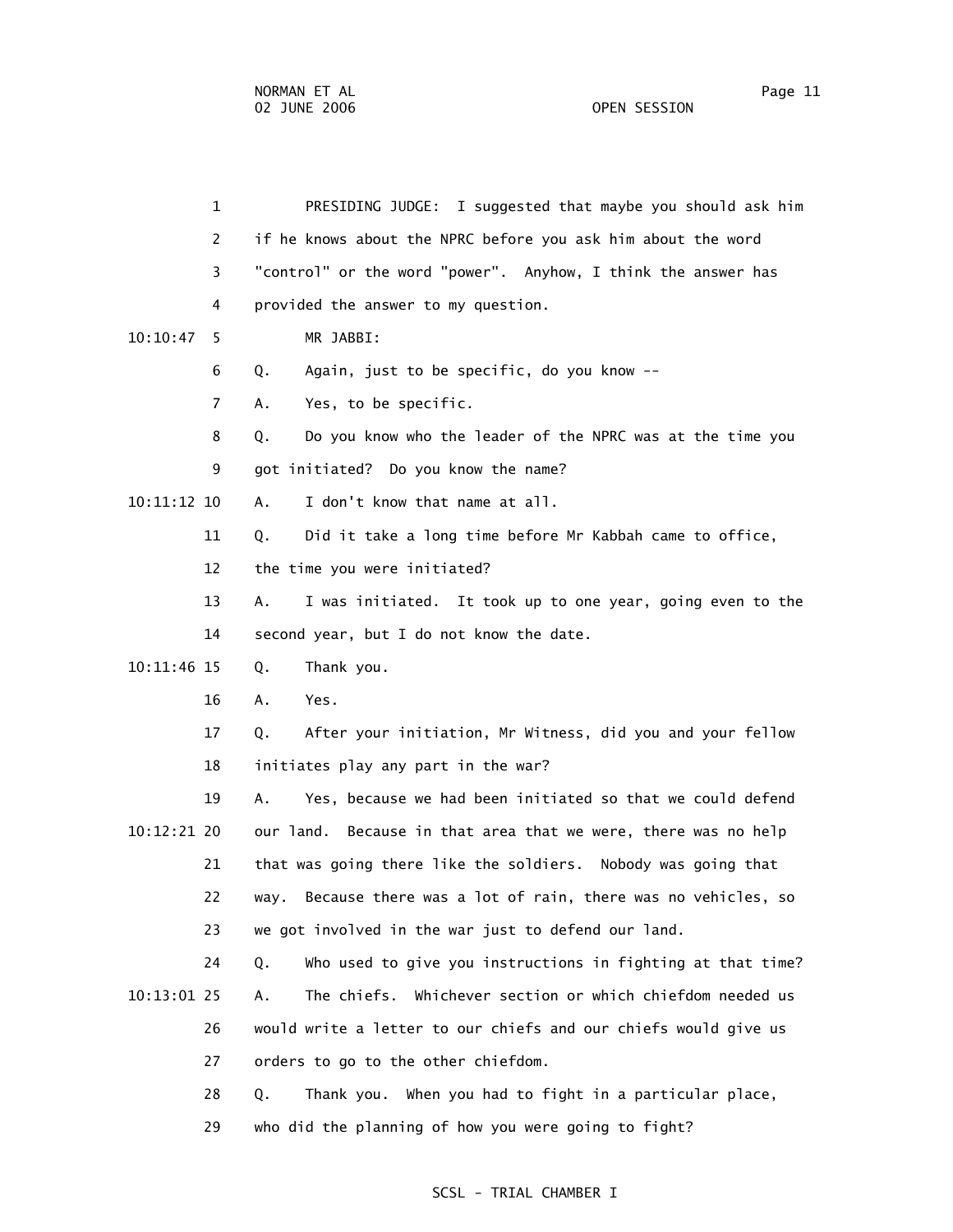1 A. They said this is exactly what we should do. Repeat it. 2 Q. If you were going to do some fighting in a particular 3 place, who would show you or tell you how the fighting was going 4 to be done? Who planned the fighting? 10:14:38 5 A. If we were going to fight and the chiefs have agreed and 6 we've bid them farewell and went to go on a patrol, in that 7 particular part, if they agree, first thing, there was one man 8 who led us. His name was Muniru. He was the one who would lead 9 us to go. So, when we go, he was the one who'd say, "This is the 10:15:04 10 way you should go. This is the way you should go." 11 Q. Thank you. 12 A. Okay. 13 Q. Now, can you name some of the places where your group 14 engaged in fighting in those early days? 10:15:23 15 PRESIDING JUDGE: But we're still beyond the scope of the 16 indictment, if I'm not mistaken, Dr Jabbi. 17 THE WITNESS: Yes. 18 PRESIDING JUDGE: I would like you to take the witness 19 there at some given time. 10:15:34 20 MR JABBI: My Lord, that is why I've asked this particular 21 question. 22 PRESIDING JUDGE: All right. 23 MR JABBI: To name a few places where they engaged in 24 fighting, which will take us into our period, My Lord. 10:15:44 25 PRESIDING JUDGE: Very well. 26 MR JABBI: 27 Q. Now, can you name a few places where your group engaged in 28 fighting? Not the details of the fighting, just a few places 29 where your group engaged in fighting.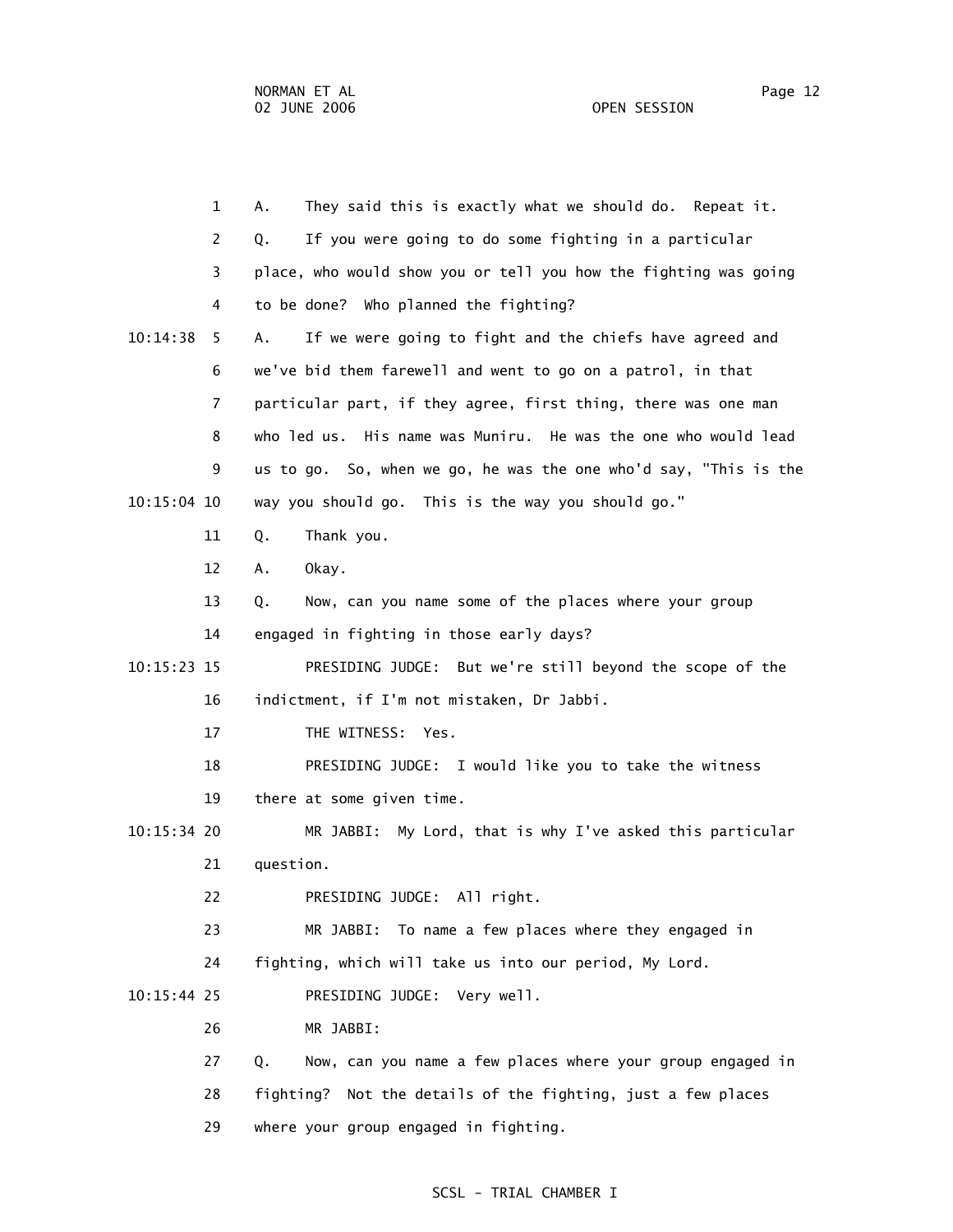1 A. Yes, yes. 2 Q. Yes, carry on, please. 3 A. First, we received a letter. It came from Sembehun 4 Nestucker, from Chief Junisa Baimba. He sent it our chiefs and 10:16:24 5 our chiefs ordered us and we went there. 6 Q. Any other place where you engaged in fighting without the 7 details of the fighting? 8 A. Okay. Then we went -- when I went to him and we greeted 9 him and in order that you would understand we would just be 10:16:47 10 sitting in this town, no, we want to be patrolling, and he 11 accepted. And he said we should be patrolling that Moyamba 12 District. In all the chiefdoms, we should patrol there. Because 13 I have told my colleague chiefs. First thing we went to another 14 town. 10:17:02 15 Q. Take your time, Mr Witness. Yes, you went to 16 Sembehun Nestucker and you were supposed to be patrolling. Carry 17 on. 18 A. We went to one town called Dambu. We met a man there 19 called Bawote. 10:17:30 20 Q. In what town? 21 A. Dambu. 22 Q. What chiefdom is Dambu? 23 A. It's in the Bumpe Chiefdom, Rotifunk. 24 Q. What district, do you know? 10:18:08 25 A. They call there Rotifunk. I don't know. I wonder if it's 26 Bumpe, the district, or it's Rotifunk that is the district. 27 Where Tucker is. The district that he is in. 28 Q. Now, did you engage in any other fighting after your

29 engagement in Rotifunk?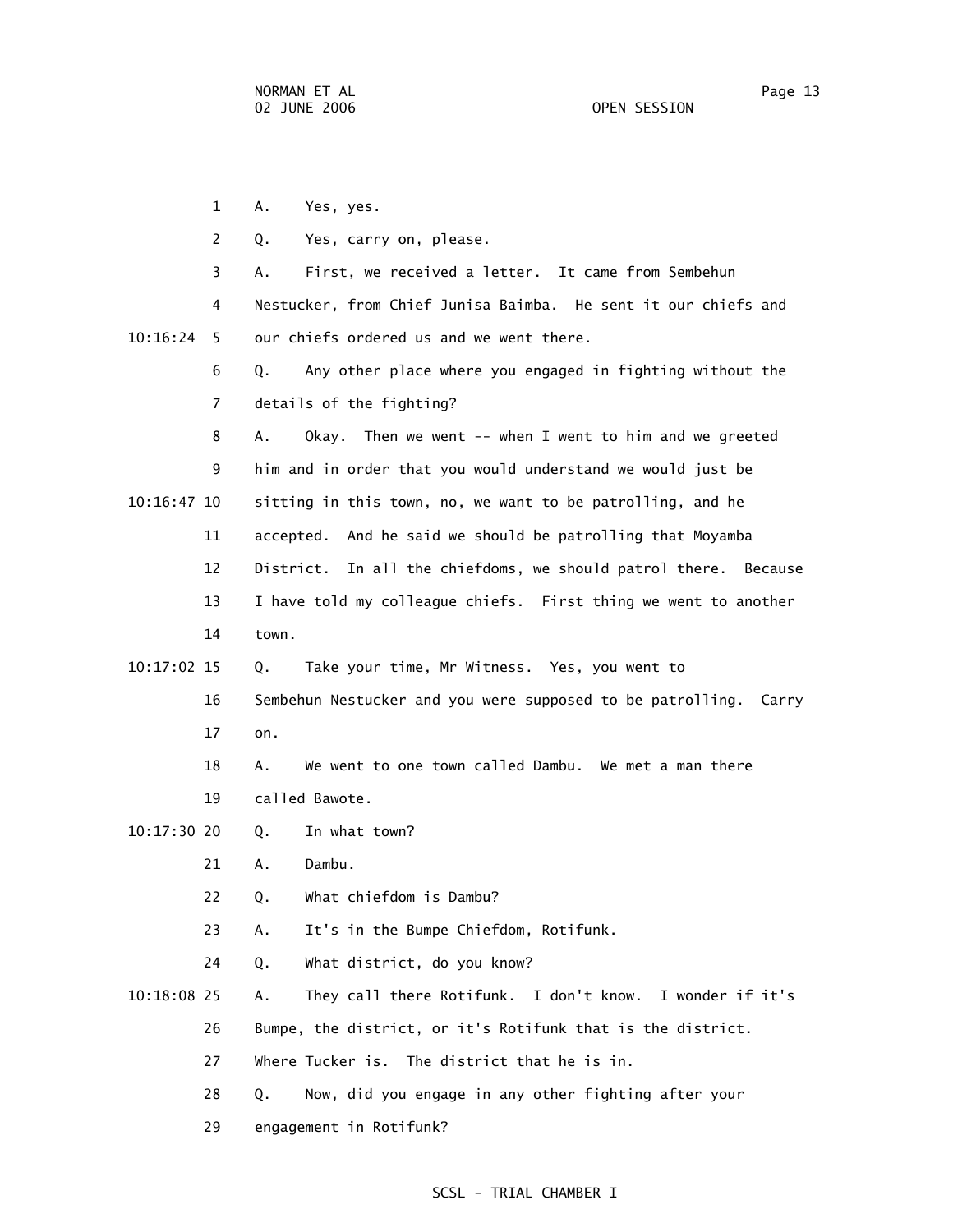1 A. Bumpe. 2 Q. After that, did you engage in fighting anywhere else? 3 A. When we did that fighting, we returned to Sembehun. But 4 they wounded two Kamajors and killed one, so I collected the 10:18:48 5 others and returned to Sembehun. That was where we to assemble 6 to go to the other place. 7 Q. What other place is that? 8 A. Then all the other chiefs came together and they said they 9 want us to join the soldiers for us to go to another camp called 10:19:23 10 Camp Fol-Fol. 11 Q. This last Camp Fol-Fol you are naming, do you know what 12 government was in power at that time? 13 A. Yes. That time we were going to Camp Fol-Fol, at that 14 time, so Kabbah was there now. At that time, we had voted. 10:20:04 15 Q. So the election that brought President Kabbah to office was 16 around that time; not so? 17 PRESIDING JUDGE: Are you suggesting to him or are you 18 asking him the question? 19 MR JABBI: My Lord, I'm just drawing an inference from what 10:20:29 20 he has said in order to indicate the time. 21 PRESIDING JUDGE: In your question you asked him who was in 22 power. He answered that it was Kabbah. 23 MR JABBI: Thank you, My Lord. 24 Q. Now, Mr Witness, do you know whether Mr Kabbah was 10:20:53 25 overthrown at any stage? 26 A. I heard that he had been overthrown and he was not even in 27 this country. That's what I heard. 28 Q. Do you know who overthrew him? 29 A. I do not know at all.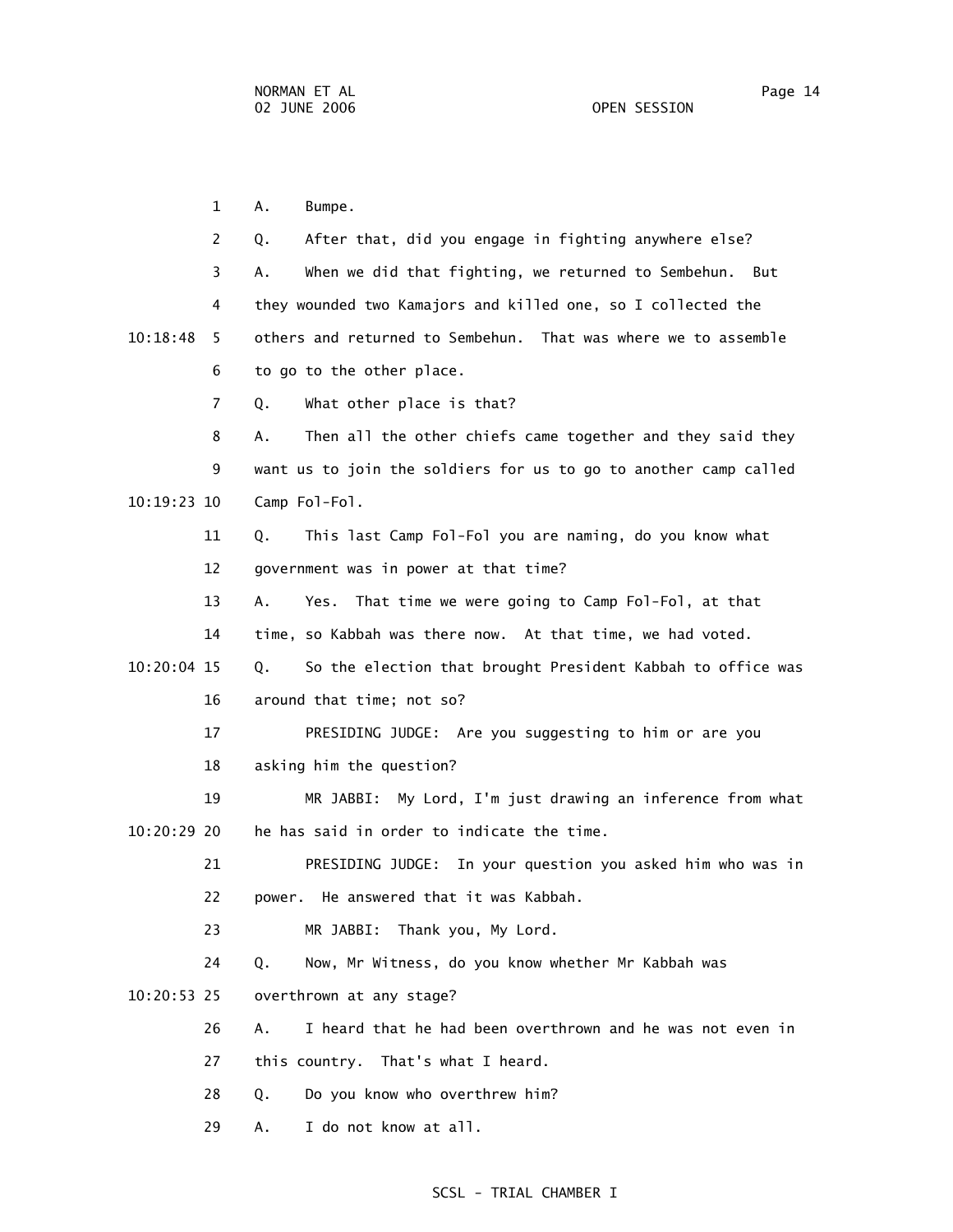1 Q. Now, where were you when you heard that President Kabbah 2 had been overthrown? 3 A. At that time we were in our town there, Mogbeh. When this 4 thing started, that's where we were. 10:21:59 5 Q. Do you know whether Mr Kabbah ever returned to power? 6 A. They said that we should vote, so we voted. Then we heard 7 that Mr Kabbah has returned to power. At that time we were now 8 in the war and we were progressing, and we were about to go to 9 Camp Fol-Fol at that time that Pa Kabbah had been in this 10:22:35 10 country. 11 Q. Do you know anybody by the name of Ella Koblo Gulama? 12 A. Yes. 13 Q. Who is that person? 14 A. Kaiyamba, in the Moyamba District. The district 10:23:06 15 headquarters, that's the chief. 16 Q. Did that chief ever do anything in connection with the 17 Kamajors and the war that you know of? 18 A. Yes, he was involved because he was the one -- she. In 19 fact, she was the one who was leading the efforts to defend her 10:23:45 20 land. 21 O. Where was she based? 22 A. At that time that we went there, she was in Moyamba, inside 23 Moyamba. 24 Q. Were you yourself ever in Moyamba as a Kamajor? 10:24:15 25 A. Yes, but something happened -- it was because of something 26 that I was there. I was there, but it was because of a reason. 27 Q. Can you explain? 28 A. Okay. When those Kamajors who were there, this Moyamba, 29 then the rebels came and first attacked them, and they fought,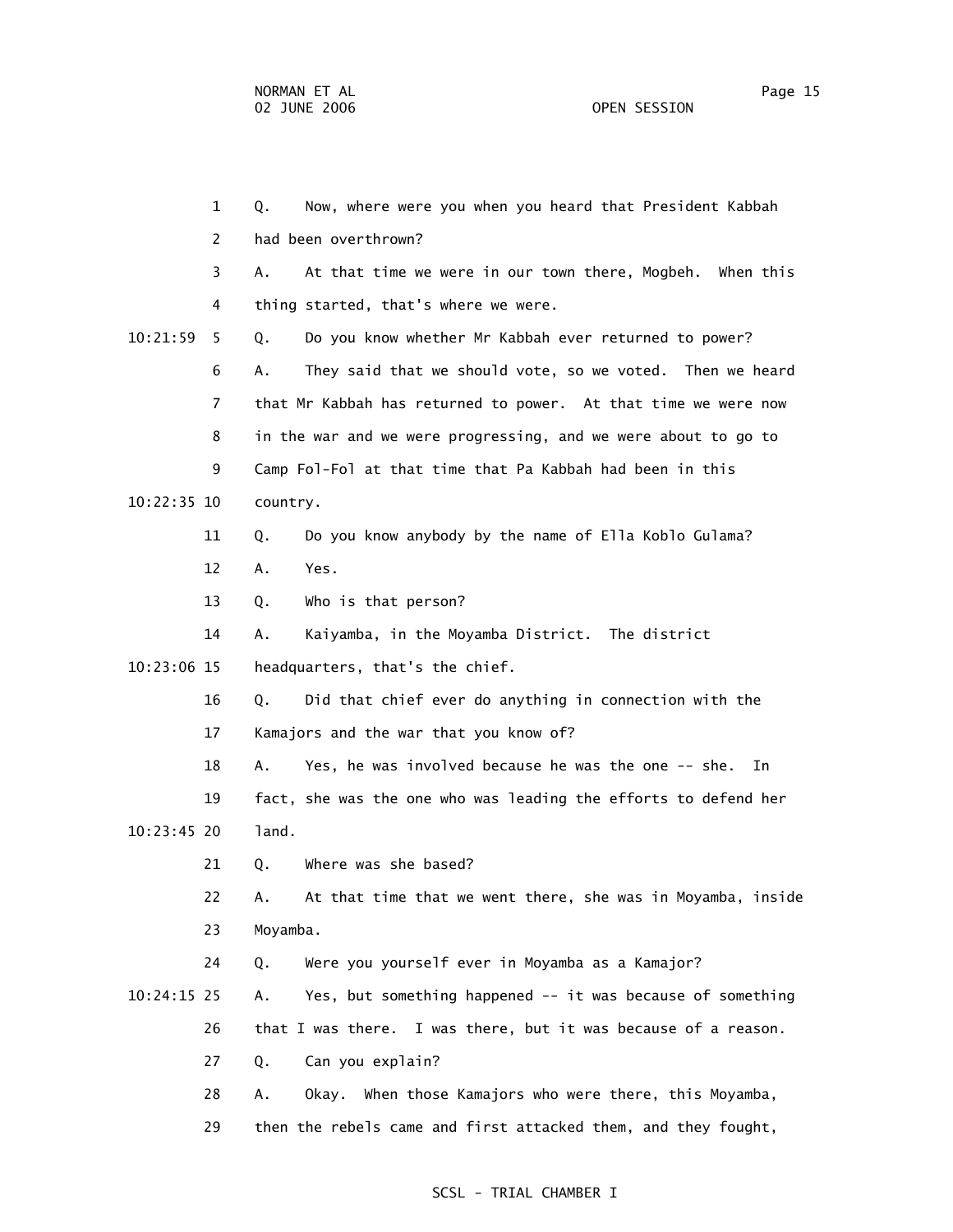1 but they couldn't dislodge them out of the town. It was there 2 that madam, too, was taken to Rutile, to the South Africans. At 3 that time we were in Sembehun. Later, then they attacked them 4 again, those Kamajors who were there. And finally they dislodged 10:25:20 5 them and they took the town. Those civilians who were there, 6 they ran away into the surrounding villages and it was only the 7 rebels who were there. 8 Q. Take your time, please. Take your time. 9 A. Yes, I'm taking my time. I'm taking my time. I'm talking 10:25:42 10 slowly. 11 Q. Yes, the rebels drove the civilians out of town and took 12 over Moyamba? 13 A. They dislodged the Kamajors and the civilians and they 14 settled there. 10:26:00 15 Q. Yes? 16 A. And the chiefs, all of them assembled in Sembehun and they 17 were guests to the other chiefs there and they said, "What is 18 happening? Our district is being destroyed. Let's provide 19 Kamajors by chiefdoms so that they can go and dislodge the rebels 10:26:26 20 from our districts." And they arranged that -- 21 Q. Wait a bit, please. 22 PRESIDING JUDGE: So you were to provide Kamajors by towns? 23 MR JABBI: 24 Q. You said Kamajors were to be provided by what? 10:26:49 25 A. By chiefdoms. Those chiefdoms where Kamajors were. Every 26 chief would -- they would say, "Give us your Kamajors." Every 27 chief would provide his Kamajors. Now that the district has been 28 destroyed, they should go and fight to dislodge the rebels, 29 because they were destroying the district. At that time we were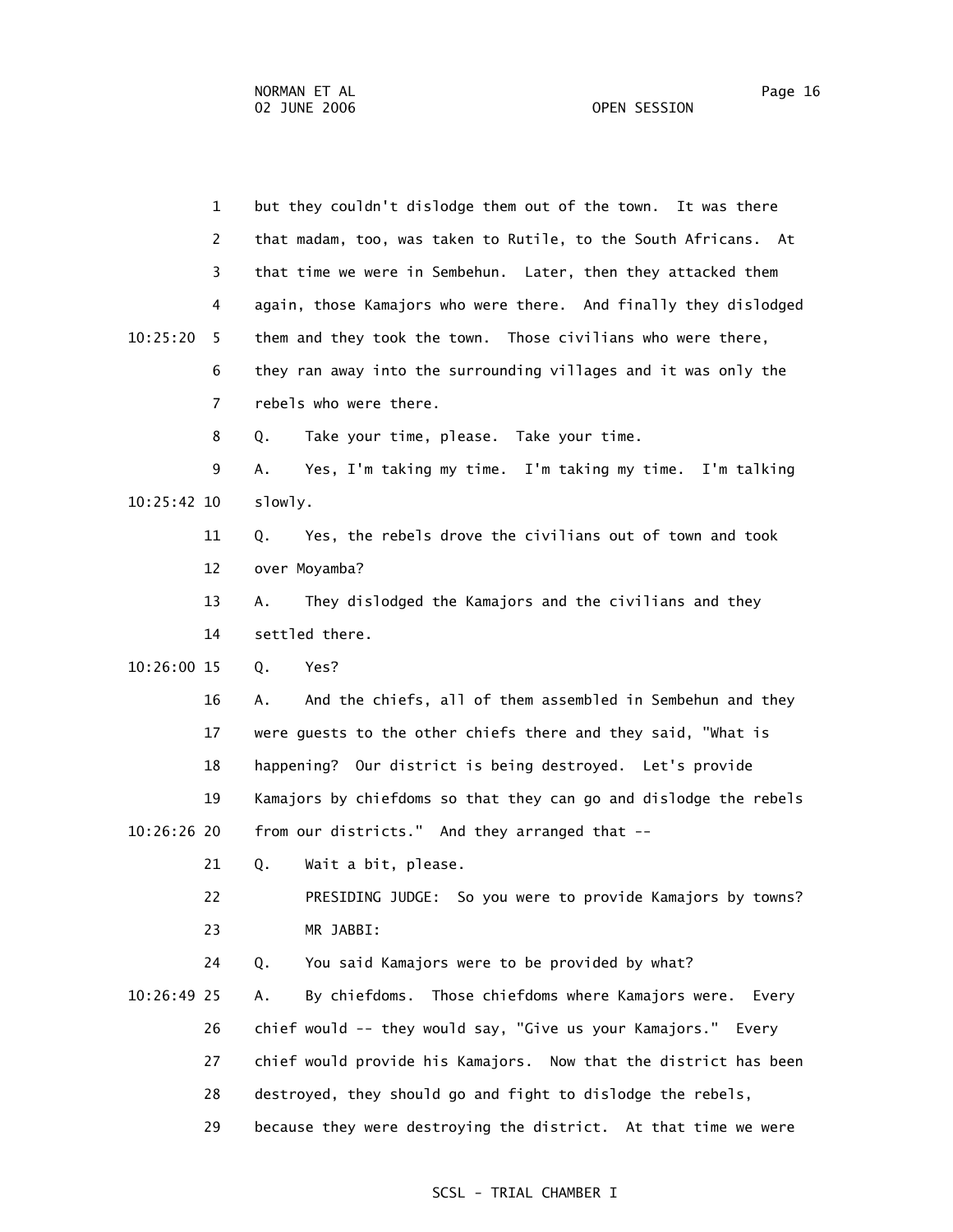1 in Sembehun. 2 Q. So what happened then in respect of going to defend the 3 district? 4 A. So when they accepted, they ordered us, so we too accepted 10:27:29 5 that we were going to dislodge those guys. Who would be leading 6 these guys to go and dislodge them? Who would be leading the 7 Kamajors to go and dislodge these people from Moyamba, and they 8 appointed me. 9 Q. Who appointed you to lead the Kamajors there? 10:28:11 10 A. It was the chiefs who appointed me, and the leader of them 11 was Mr Junisa Baimba. 12 Q. Who was Issa Baimba? 13 A. Junisa Baimba was the chiefdom speaker, because at that 14 time the paramount chief was in this town. At this time he was 10:28:37 15 ill and he was in this town. So he was the regent. In fact, he 16 was chiefdom speaker. 17 Q. Issa Baimba, chiefdom speaker of what -- 18 MR BOCKARIE: Sorry, Your Honours, I thought I heard Junisa 19 Baimba. 10:28:52 20 PRESIDING JUDGE: I thought that's what I heard, too. 21 THE WITNESS: Junisa Baimba. 22 MR JABBI: 23 Q. Of what chiefdom was this speaker? 24 A. Kpaku. They called that chiefdom headquarters Sembehun 10:29:18 25 Nestucker. 26 Q. And did you go to Moyamba? 27 A. Yes, they have ordered us now to go there. And those 28 Kamajors, all of them, they gave them to me and we organised 29 ourselves. As we were going to this town, we took two roads and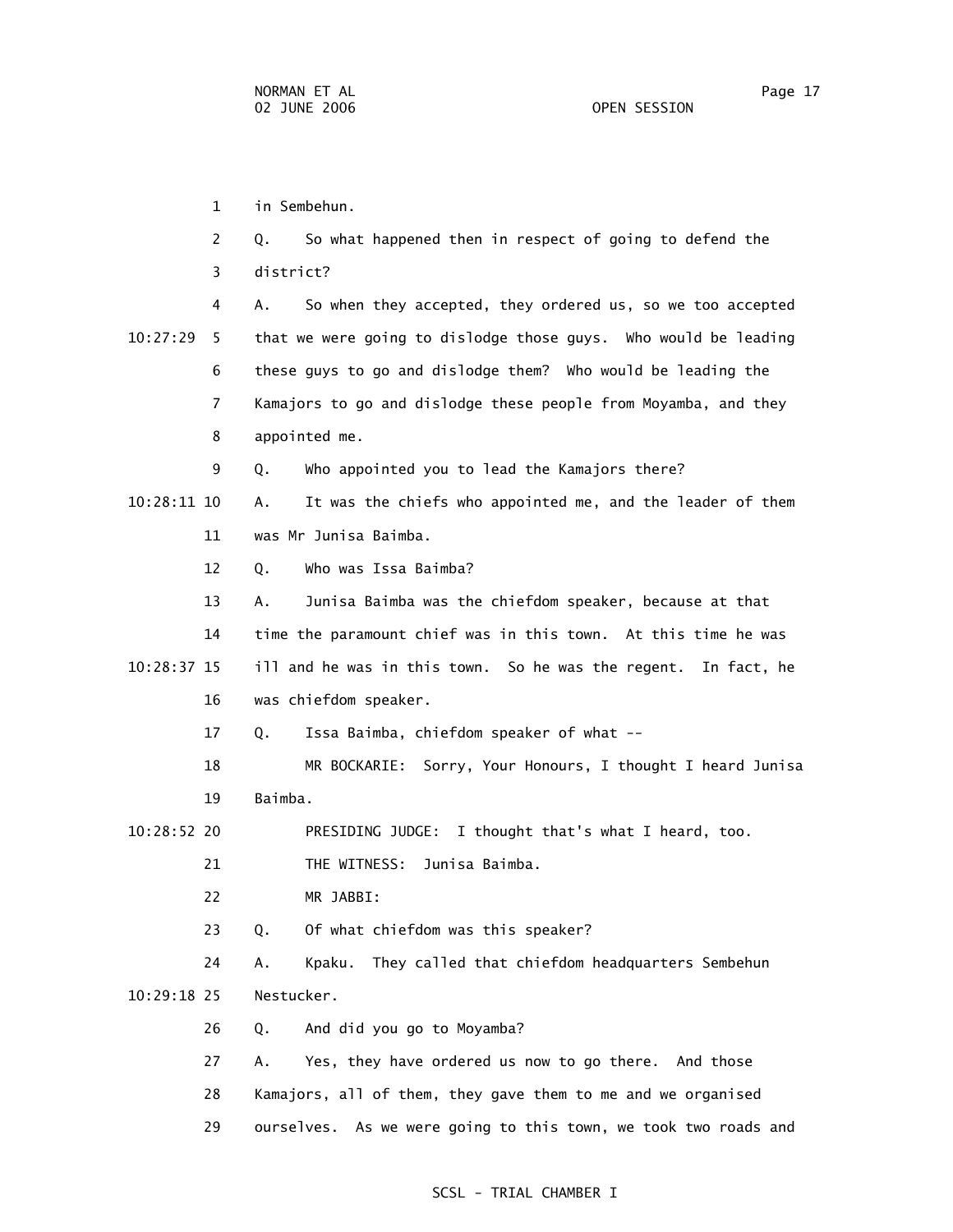1 gave them three roads so that it would not be difficult for us to 2 chase them out.

3 Q. Two roads and one road where?

 4 A. We took the other road going towards Mokanji, Rutile. I 10:30:02 5 said we should take care of that. And the other road where we 6 were, the Sembehun Road, I said we should stay there. The other 7 road going to Freetown, we should leave it to them. The other 8 one going to Magbenka, Camp Charlie, they should take. The other 9 one going to Moyamba Junction, we said we should leave those 10:30:20 10 areas to them. If we do that, it would be easy for them to leave 11 the town. It would not be difficult us to chase them out. 12 Q. Are those the roads around Moyamba Town you are talking 13 about?

 14 A. Yes, yes. We went. I will tell these others to go and 10:30:48 15 assemble at Kangahun, and we would come and assemble to a town 16 called Pewahun. When you leave Moyamba, you would traverse one 17 town called Mombeh [phon], you would go to that town. So we 18 assembled at Kangahun. There was another at Kpelehun Gwama. 19 There was a time that we should go and enter the town to attack 10:31:11 20 these people, so I told them all of that.

21 Q. And did you attack the town?

 22 A. Yes. The hour that I designated, we entered this town. We 23 hadn't guns. Our sticks that we had in our -- batons that we had 24 in our hands, as soon as they saw us, they took to the hills.

10:31:35 25 Q. What weapons did you have?

 26 A. Cutlasses and sticks, and there is a rope at the edge, like 27 a baton. Everybody would tie that rope with a baton around your 28 wrist.

29 MR BOCKARIE: Your Honours, I'm sorry, shall we please be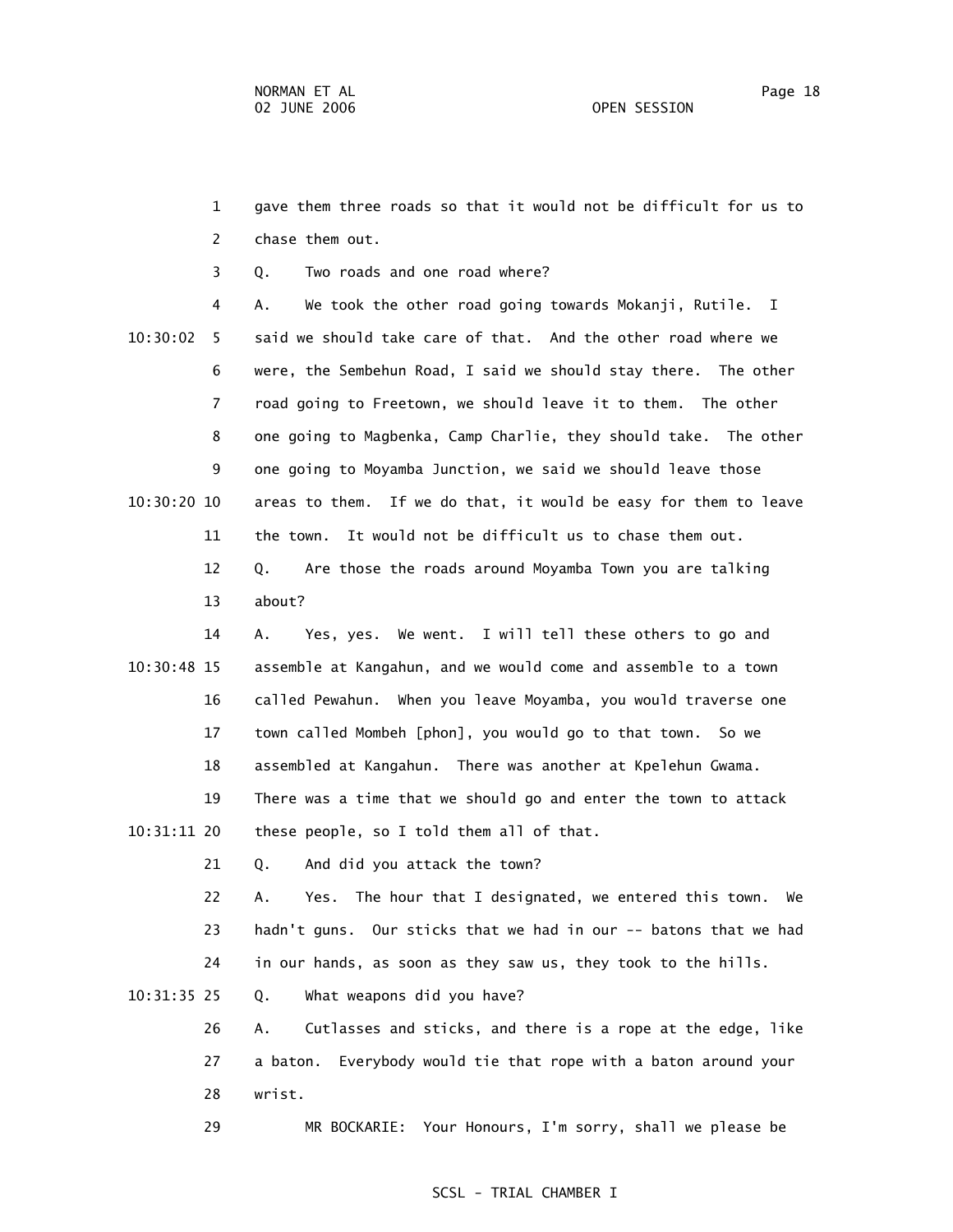1 guided as to the time frame, please. 2 PRESIDING JUDGE: Dr Jabbi. 3 MR JABBI: My Lord, I want him to complete the taking over 4 of the town first. 10:32:13 5 PRESIDING JUDGE: That's fine. 6 MR JABBI: 7 Q. What was the outcome of that attack? 8 A. When we arrived, there was a lot of shooting towards us. 9 Then we chased them, at the time some of the Kamajors -- those 10:32:35 10 who had been going against the laws, they were being caught by 11 the bullets and they were falling, so, but, there was a serious 12 challenge -- 13 Q. Take your time. Did you succeed finally in getting them 14 out of the town? 10:32:51 15 A. Yes. 16 Q. What did you do on getting them out? 17 A. When we dislodged them, then I shouted, "It's me Kenei 18 Torma who has captured this town." Those who had gone into the 19 bushes, for them to identify my voice. So we saw now that the 10:33:18 20 people started peeping, and they saw us, it was us the Kamajors, 21 then they started coming and they came and they met us. When 22 they met us, and I said, "Oh, we've chased out the guys from the 23 town." But those Kamajors, the last time -- 24 Q. Please -- 10:33:36 25 A. Yes, I'm doing it properly. 26 MR BANGURA: We're actually struggling to cope with the 27 pace. 28 JUDGE THOMPSON: Yes. 29 MR JABBI: He keeps saying he's doing it at a good pace.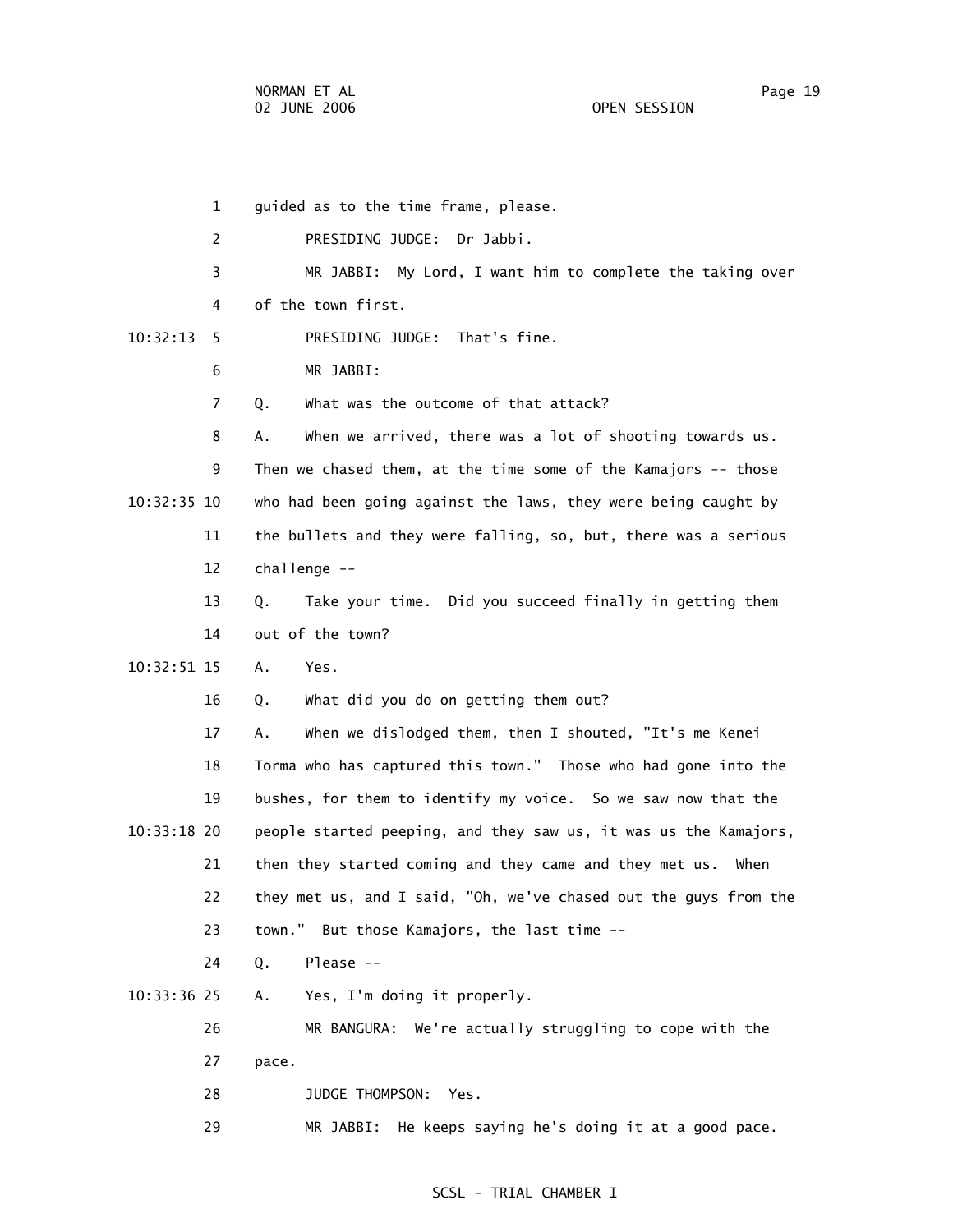1 Q. Take your time, please. Don't talk too fast. 2 JUDGE THOMPSON: Perhaps it's the way that he wanted to 3 more or less present it with the same degree of melodrama that 4 happened at the time so as to give us a real feel. 10:34:07 5 THE WITNESS: I want to finish today. 6 JUDGE THOMPSON: He tells me now that it's speed. I 7 thought he was trying to replicate the melodrama. 8 THE WITNESS: I want to finish today. 9 JUDGE THOMPSON: I'm advised now differently. 10:34:24 10 PRESIDING JUDGE: Mr Witness, if you go too fast, you may 11 not be finished today. 12 THE WITNESS: Okay, I'll summarise. 13 MR JABBI: 14 Q. What they are saying is that if you talk too fast, they 10:34:36 15 will not be able to get down what you are saying and we will keep 16 stopping you to go back and say it. Then in the end you will not 17 finish early, okay? Yes, you came to the town and announced that 18 civilians -- 19 A. Well, let me be organising this -- you organise yourself so 10:34:58 20 that I will go and ease myself and come back so that I'll explain 21 the rest of what happened. So the civilians came. 22 MR JABBI: He wants to ease himself, My Lord. 23 PRESIDING JUDGE: Yes, I understood that. We will break 24 and allow the witness to ease himself. Just a minute, 10:37:30 25 Mr Witness. Court will recess. 26 [Break taken at 10.37 a.m.] 27 [Upon resuming at 10.44 a.m.] 28 MR JABBI: 29 Q. Now, Mr Witness, when you were going to ease yourself,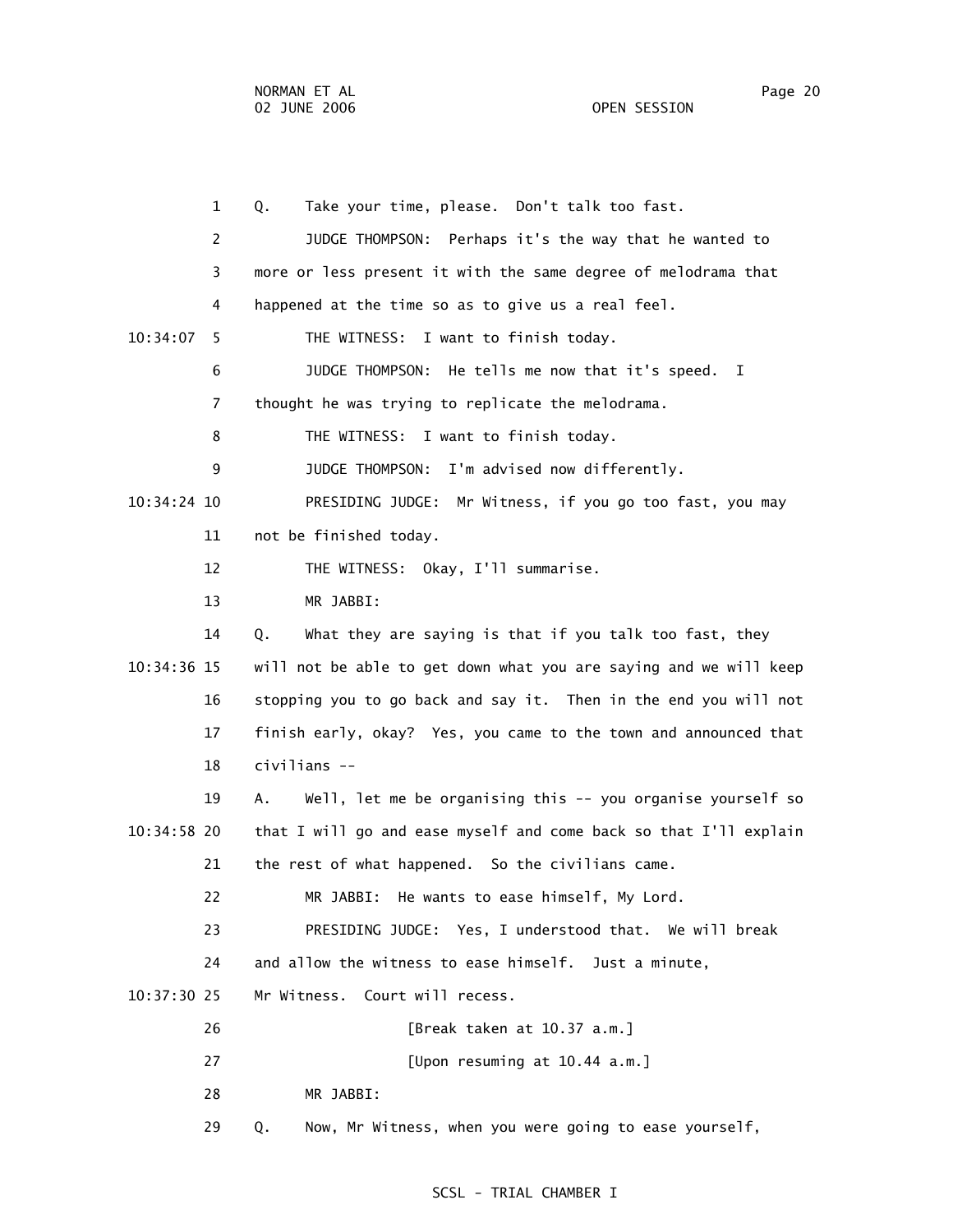|               | $\mathbf{1}$ | according to you, Moyamba had just been taken and the Kamajors     |
|---------------|--------------|--------------------------------------------------------------------|
|               | 2            | were summoning the civilians back into town. Did the civilians     |
|               | 3            | come back into town?                                               |
|               | 4            | A.<br>Yes.                                                         |
| 10:44:22      | 5.           | Now what was the condition of the town itself when you<br>Q.       |
|               | 6            | retook it?                                                         |
|               | 7            | We met -- when we went around the town, I counted burnt<br>А.      |
|               | 8            | houses -- burnt houses completely, 20. There were others that      |
|               | 9            | still had fire. There were 40 houses --                            |
| $10:45:01$ 10 |              | THE INTERPRETER: Correction, interpreter. "There were 40           |
|               | 11           | houses that were completely burnt."                                |
|               | 12           | PRESIDING JUDGE: Yes, and others that were still burning;          |
|               | 13           | is that what you were saying?                                      |
|               | 14           | MR JABBI:                                                          |
| $10:45:12$ 15 |              | Q. And the others, what did you say? Forty houses completely       |
|               | 16           | burnt and the others --                                            |
|               | 17           | Were burnt houses. Those who had their towns, they did<br>А.       |
|               | 18           | register it -- they did record it on paper, the number of houses   |
|               | 19           | that were burnt.                                                   |
| 10:45:33 20   |              | Were there any houses still on fire, that were still<br>Q.         |
|               | 21           | burning when you entered?                                          |
|               | 22           | The burnt houses still had fire in them. The others,<br>А.<br>Yes. |
|               | 23           | the concrete houses, the mud houses, some had zinc, all burnt. I   |
|               | 24           | Starting from Kebbie Town up to the centre of the<br>counted them. |
| 10:46:02 25   |              | town, I continued counting up to 40.                               |
|               | 26           | What did you do about the houses that were still on fire,<br>Q.    |
|               | 27           | but not completely burnt?                                          |
|               | 28           | Those ones, we summoned the townspeople. Those civilians<br>Α.     |
|               | 29           | who had come, those people who thought -- the person who thought   |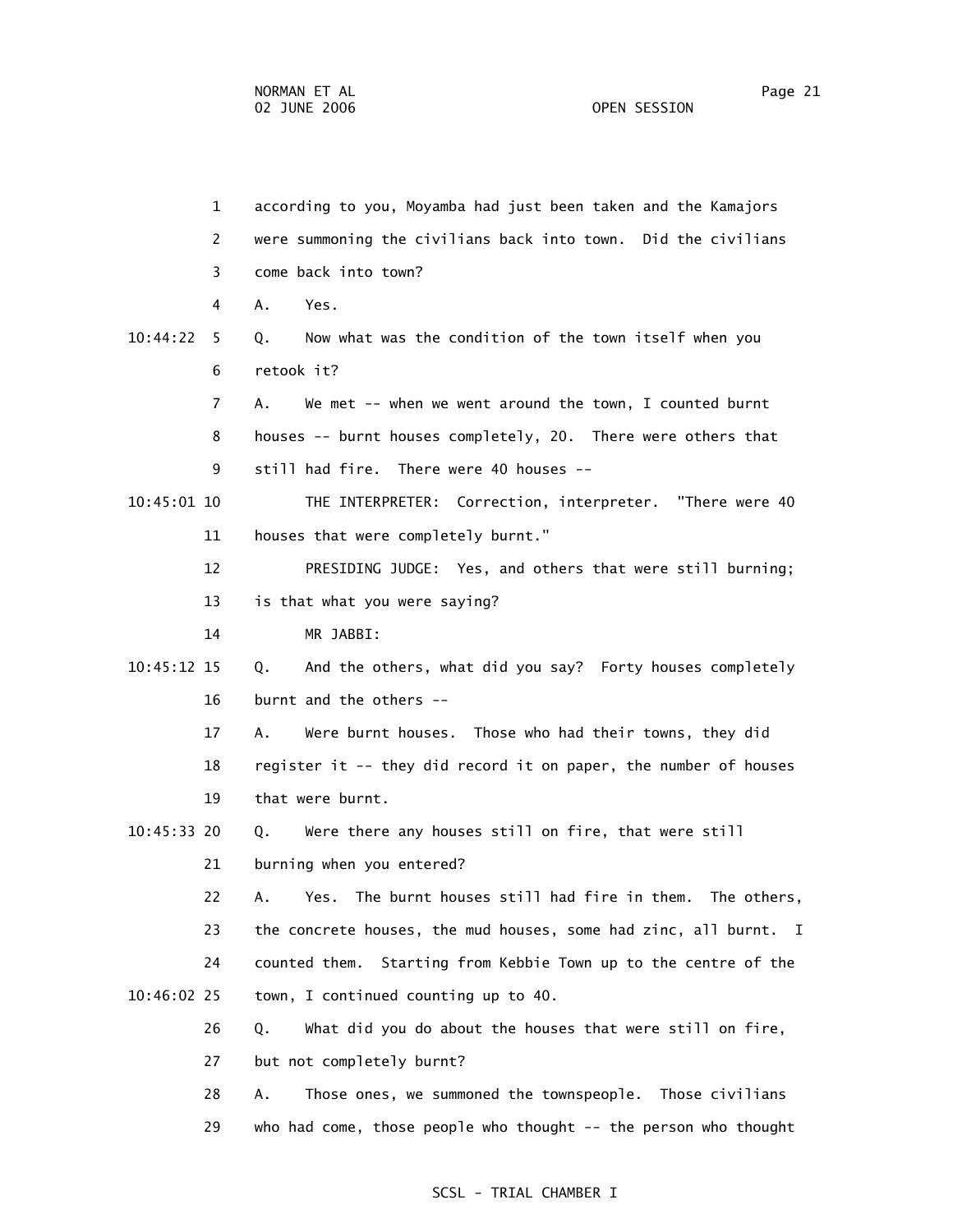1 that was his house or her house knew what to do. We had nothing 2 to do with those fires. 3 Q. Now, can you tell the Court around what time this battle 4 you are talking about took place? For instance, what government 10:46:54 5 was in power? 6 A. At that time, it was still Mr Kabbah's power, because he 7 was the person whom I knew at that time, but he was not in this 8 country when we had become initiated into Kamajor society. But 9 we fought and we captured Moyamba town, at that time he was now 10:47:25 10 in this country. 11 Q. How long did you stay in Moyamba after the capture of the 12 town? 13 A. At that time, all the chiefs came together again. Those 14 others went to Mama Ella for her to come so that they could 10:47:56 15 organise something for us. They called Chief Charles Caulker, 16 all of them to come together. Now that they've done this, we 17 wouldn't want them to go away. Now that they've done this for 18 us, we want them to stay to defend the town for us. 19 PRESIDING JUDGE: Witness, please, please. 10:48:16 20 THE WITNESS: Okay. 21 MR JABBI: 22 Q. You said they sent for Mama Ella. Who is Mama Ella? 23 A. Mama Ella Koblo Gulama, that district's headquarter town 24 chief. When the war started, they took her to Rutile where the 10:48:44 25 South Africans were. 26 Q. Who else was summoned to the town? 27 A. I said all the chiefs called one another to come and 28 assemble in the town. Chief Charles Tucker, Chief Kavura, 29 Chief Brima and Chief Junisa Baimba; all those chiefs came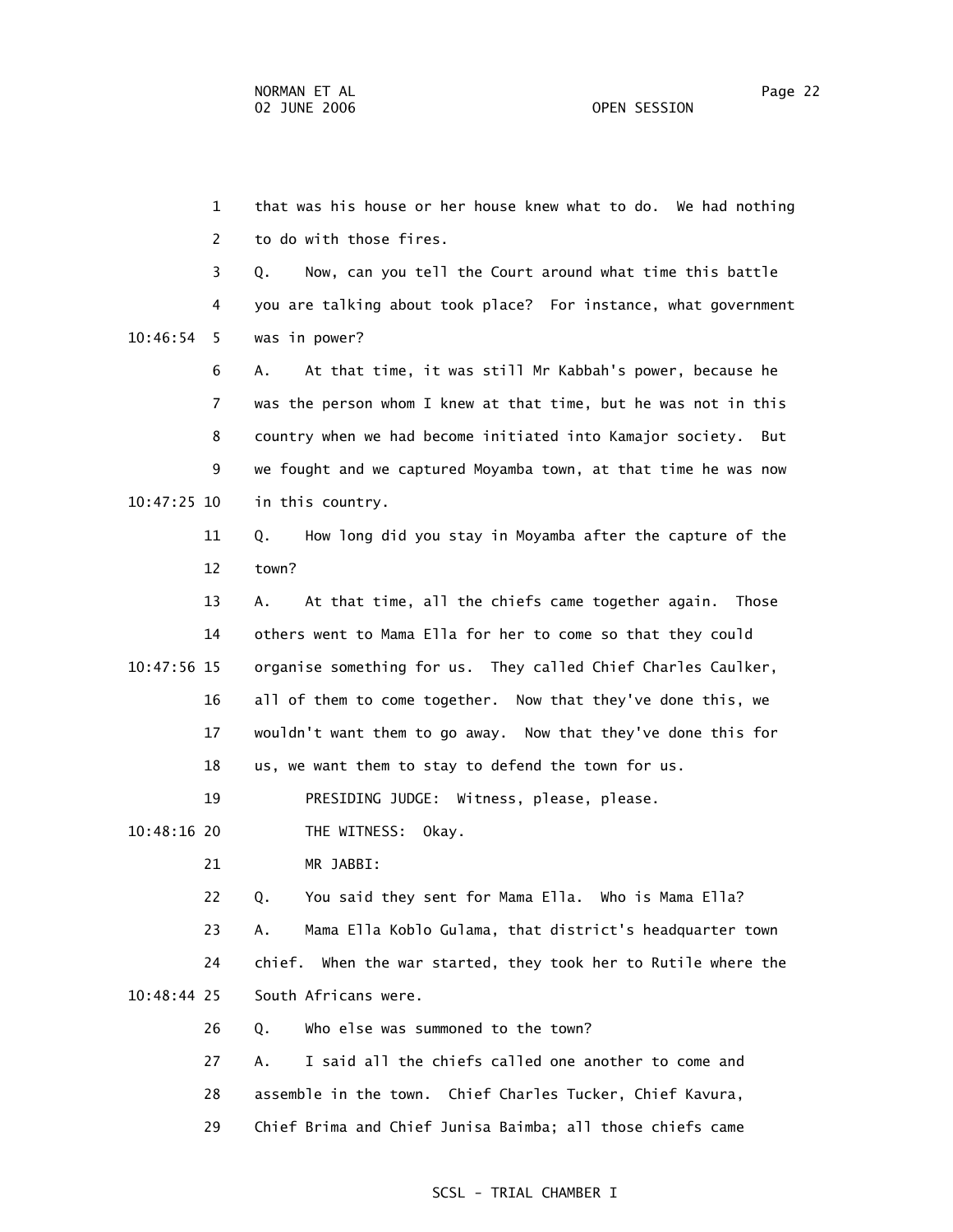|             | $\mathbf{1}$   | together and they said that, "Now that we have done this job, we |
|-------------|----------------|------------------------------------------------------------------|
|             | 2              | shouldn't leave the town. They will be feeding us."              |
|             | 3              | How long were you in Moyamba after that as the commander?<br>Q.  |
|             | 4              | I was in Moyamba for up to three years -- up to two years.<br>А. |
| 10:49:39    | 5.             | It could be more than that, but I could remember two years.      |
|             | 6              | Now for those nearly two years you were in Moyamba, who<br>Q.    |
|             | $\overline{7}$ | was -- he seems to have a problem with the earphone. Are you     |
|             | 8              | hearing clearly now?                                             |
|             | 9              | Yes. You said what long we took in Moyamba.<br>А.                |
| 10:50:22 10 |                | Wait for the question. During those nearly two years that<br>Q.  |
|             | 11             | you were in Moyamba, who was the commander of the Kamajors?      |
|             | 12             | Okay. Then we came to a time when all the chiefs, they<br>Α.     |
|             | 13             | went to a town called Talia.                                     |
|             | 14             | JUDGE ITOE: Who was the chief? Give us [overlapping              |
| 10:50:55 15 |                | speakers]. Who was your commander?                               |
|             | 16             | MR JABBI:                                                        |
|             | 17             | Who was the Kamajor commander in Moyamba?<br>Q.                  |
|             | 18             | Chuck Norris was appointed, that he should become the<br>Α.      |
|             | 19             | battalion commander, first battalion commander. He brought it    |
| 10:51:13 20 |                | later for us, so he became the commander at that time.           |
|             | 21             | PRESIDING JUDGE: Chuck Norris, is it?                            |
|             | 22             | MR JABBI: Yes, My Lord.                                          |
|             | 23             | THE WITNESS: Yes. Then they said I should become the             |
|             | 24             | deputy.                                                          |
| 10:51:32 25 |                | MR JABBI:                                                        |
|             | 26             | Where did Chuck Norris get his appointment from?<br>Q.           |
|             | 27             | The chiefs -- the chiefdom -- the paramount chiefs went to<br>Α. |
|             | 28             | a meeting and they called it War Council. They went to a meeting |
|             | 29             | They gave him that letter and he brought it and<br>at Talia.     |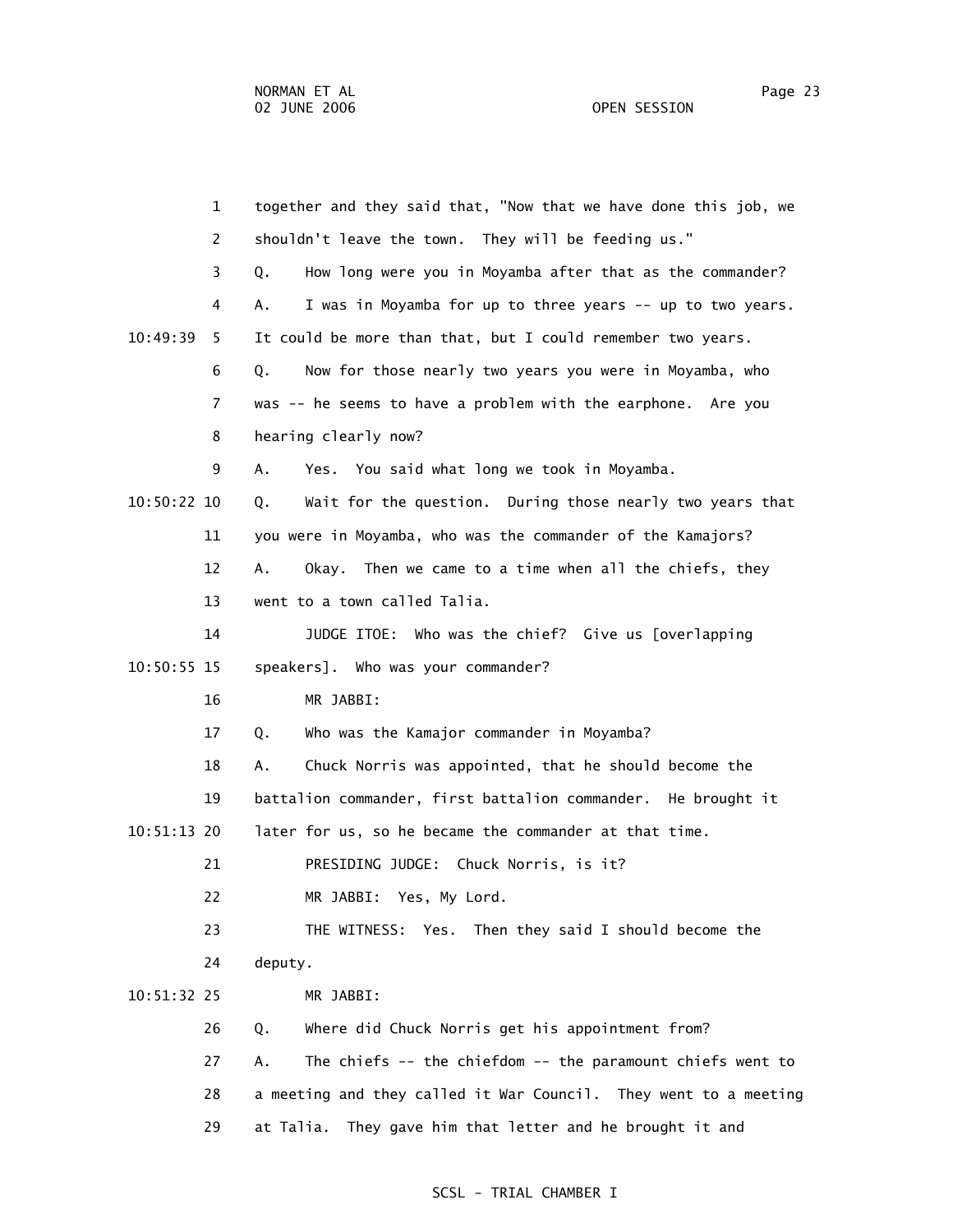|             | $\mathbf{1}$ | presented it that the chiefs had said that he was the battalion   |
|-------------|--------------|-------------------------------------------------------------------|
|             | 2            | commander for that district and I was the deputy.                 |
|             | 3            | Thank you. How long did you work with Chuck Norris?<br>Q.         |
|             | 4            | We worked -- it was not up to six months when Chief Charles<br>Α. |
| 10:52:44    | 5            | Caulker came. When he was coming, he brought a letter for me and  |
|             | 6            | said $--$                                                         |
|             | 7            | Please, Mr Witness.<br>Q.                                         |
|             | 8            | Chief Charles Caulker brought a letter for me.<br>А.              |
|             | 9            | From whom? Who sent the letter?<br>Q.                             |
| 10:53:09 10 |              | It was Chief Charles Caulker himself who brought it.<br>Α.        |
|             | 11           | From whom did he bring that letter?<br>Q.                         |
|             | 12           | He said the letter was given to him by the War Council, War<br>А. |
|             | 13           | Council, and I said, "Who is War Council?" He said, "All of us,   |
|             | 14           | the paramount chiefs who are in this district, we are the people  |
| 10:53:35 15 |              | who have come together and have done that arrangement."           |
|             | 16           | Did he say where that War Council was?<br>Q.                      |
|             | 17           | That the meeting -- they went to that meeting in Talia.<br>Α.     |
|             | 18           | Thank you.<br>Q.                                                  |
|             | 19           | Because at that meeting --<br>Α.                                  |
| 10:54:12 20 |              | What did the letter say?<br>Q.                                    |
|             | 21           | They read that letter out to me, then he said that I was<br>А.    |
|             | 22           | now the second battalion commander.                               |
|             | 23           | Second to whom?<br>Q.                                             |
|             | 24           | PRESIDING JUDGE: Second to Talia.                                 |
| 10:54:37 25 |              | To Chuck Norris himself. We were working<br>THE WITNESS:          |
|             | 26           | with Chuck Norris. He said I was the second battalion commander.  |
|             | 27           | PRESIDING JUDGE: That's not clear to me. Was he the               |
|             | 28           | deputy to Chuck Norris now or he's still with the first           |
|             | 29           | battalion? Can you clarify that for me, Dr Jabbi?                 |
|             |              |                                                                   |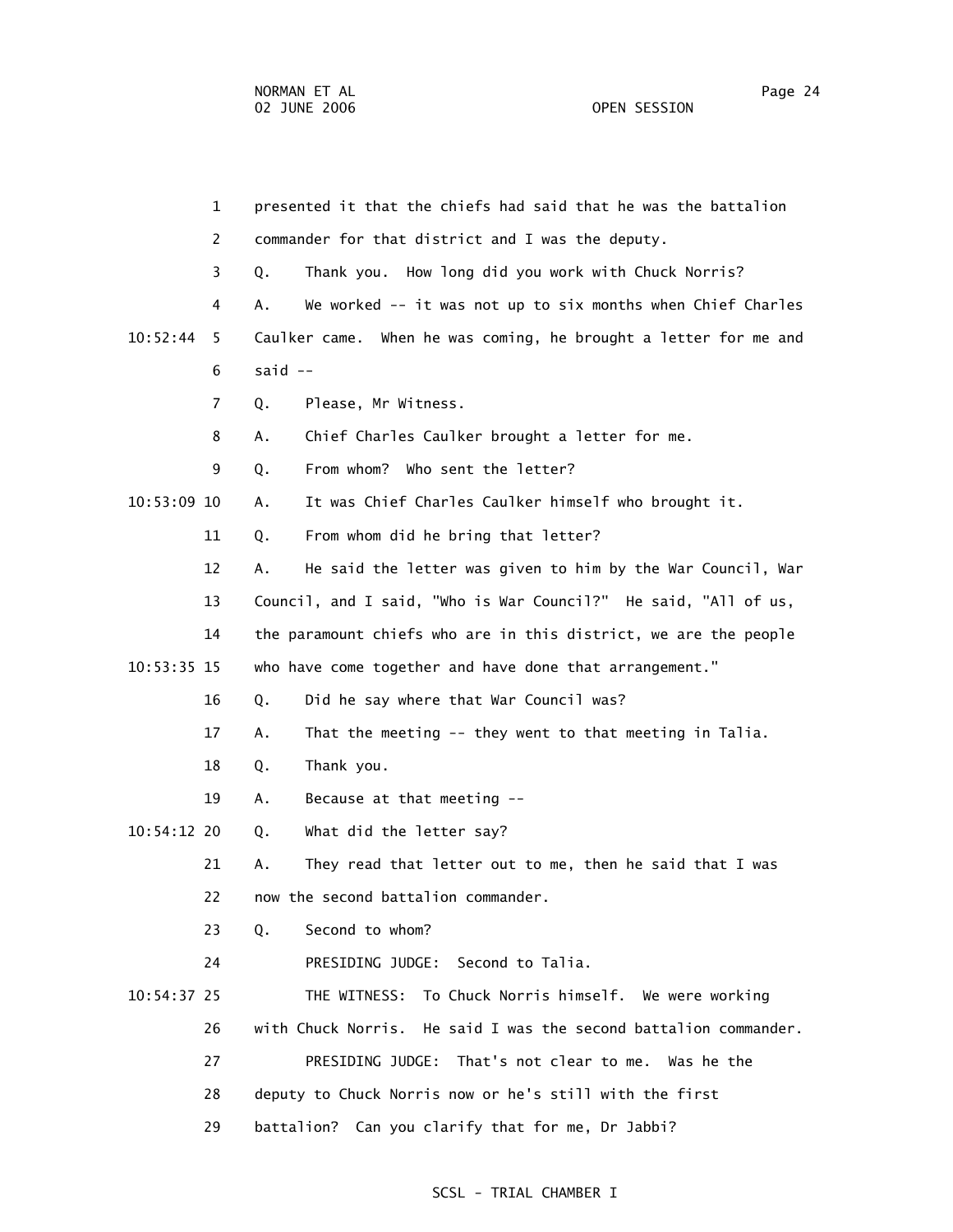1 MR JABBI: Yes, My Lord. 2 THE WITNESS: Then there was another man -- 3 MR JABBI: 4 Q. Mr Witness, when you say the letter said you are now second 10:55:08 5 battalion commander, were you second -- to whom were you second? 6 A. For Chuck Norris. 7 JUDGE THOMPSON: So he was not second battalion commander, 8 he was 2IC. 9 PRESIDING JUDGE: That's right. 10:55:28 10 MR JABBI: I think that is what he's saying, My Lord. 11 According to him, his designation was second battalion commander. 12 PRESIDING JUDGE: Okay. 13 MR JABBI: According to him. 14 Q. Now, how long did you work with that situation? Did you 10:55:51 15 have anybody to whom you were responsible? 16 A. Yes. At that time we worked up to a point and things 17 changed, but we'll get to that, but I used to report to 18 Chuck Norris, and he would report to the chiefs. 19 Q. Yes. What happened next? 10:56:23 20 A. Then we saw another man come, called Ngobea, then he showed 21 us a letter. He said War Council has appointed him as overall 22 boss over Moyamba. 23 Q. What was the name? What was the name? 24 A. Mustafa Ngobea. 10:57:06 25 Q. Mustafa Ngobea. What position did he held? 26 A. They said he was the overall boss for all of us in Moyamba 27 District. He too brought a letter. It came from the War 28 Council. 29 Q. Did you yourself ever visit Talia, where the War Council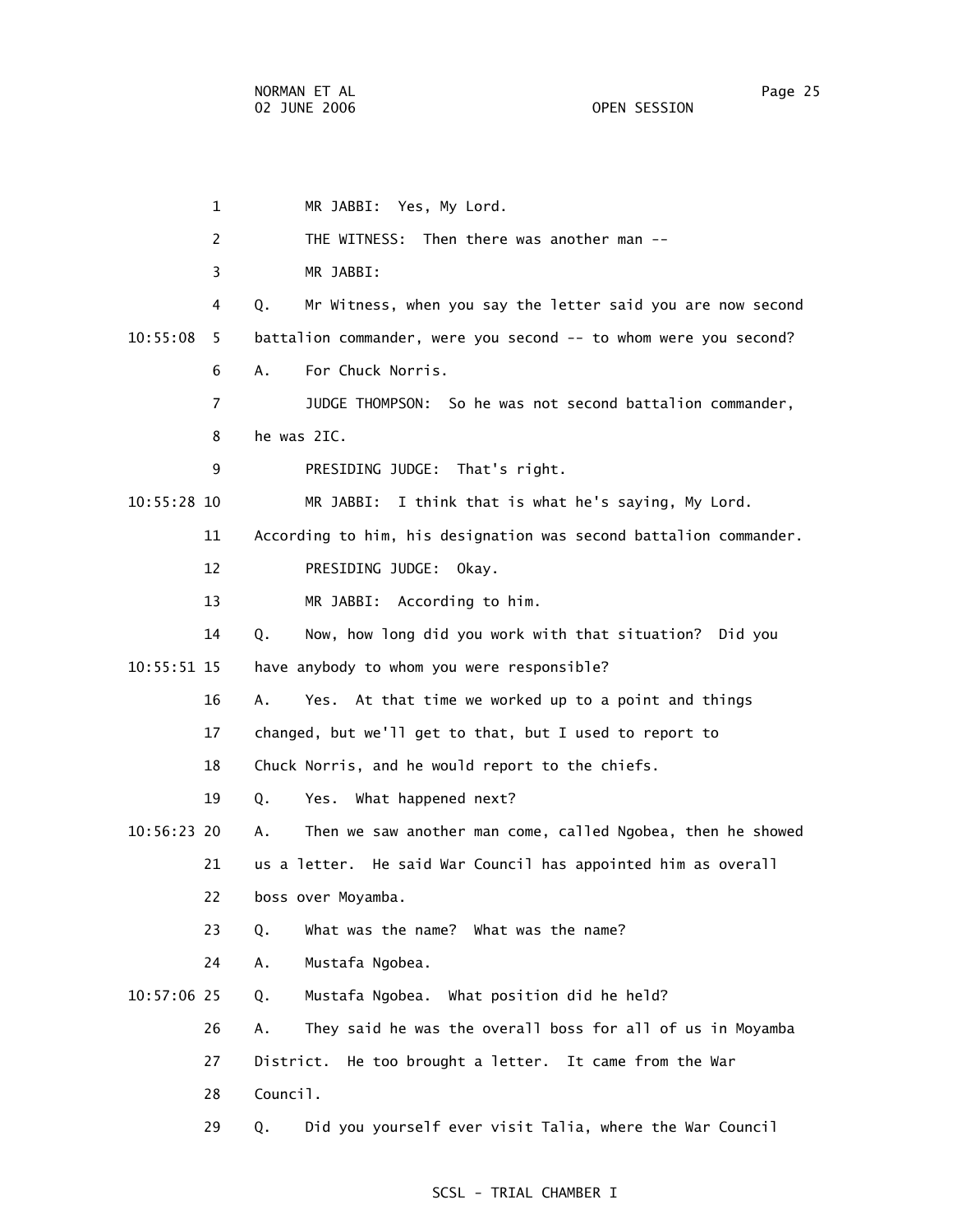1 was? 2 A. Yes. 3 Q. Can you explain, please? 4 A. At first, when the chiefs went there, those chiefs who had 10:57:47 5 come from Moyamba District and went there, they sent for me, and 6 I went. I met a lot of other chiefs there, paramount chiefs 7 there, but I didn't know them. There were Kenema chiefs there, 8 Bo chiefs. There were so many other elders whom I met. 9 Chief Charles Caulker introduced me to them. He said, "Oh, this 10:58:16 10 is the man who has fought a lot for me." 11 Q. Yes, Chief Caulker introduced you. What happened? 12 A. When that happened, he told me to return and they were 13 making some arrangements, and he came and told me. When I 14 returned -- after I had said this, we started seeing commanders 10:58:46 15 arriving. 16 Q. Now, after the arrival of Ngobea, how long did you work 17 with Ngobea as overall commander? 18 A. We worked for even more than six months. 19 Q. Now, Mr Witness, I want to put a specific piece of evidence 10:59:44 20 to you that has been given in this Court before you came. 21 A. Okay. 22 MR JABBI: My Lords, I wish to refer to the evidence of 23 TF2-165, the transcript of 7 March 2005, at pages 9 to 13, and 24 pages 35 to 36. My Lord, with your leave, I will now want to 11:01:22 25 read everything to him. 26 PRESIDING JUDGE: I don't think you need to read 27 everything. I think you can just put the essence of what it is 28 is -- 29 MR JABBI: To him and ask him to explain, My Lord?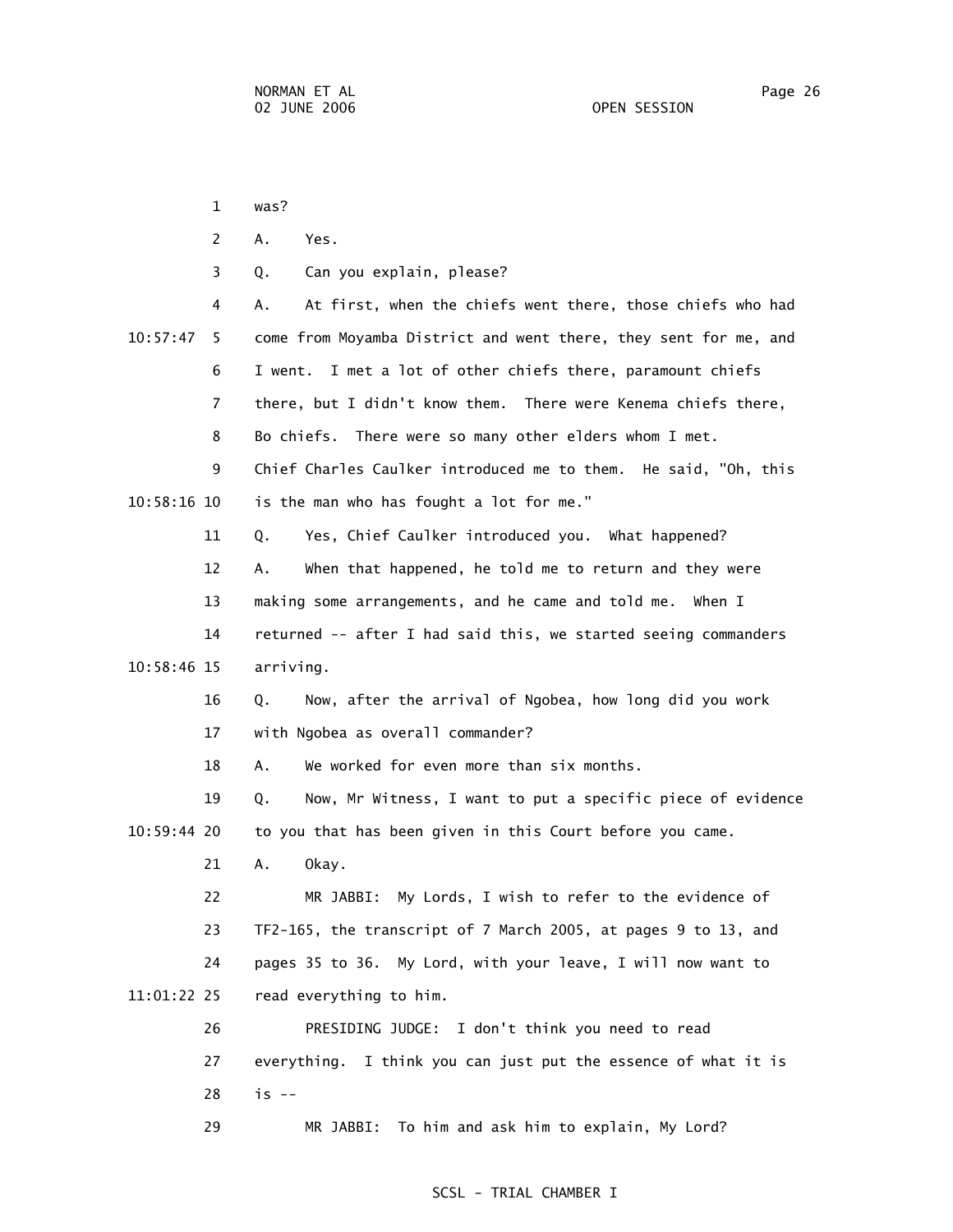1 PRESIDING JUDGE: Indeed. 2 Q. Now, as I said, a witness gave evidence in this Court 3 before you came here concerning one Mr Thomas who was, according 4 to that witness, killed in Moyamba. Do you know a Mr Thomas who 11:02:16 5 was killed in Moyamba? 6 A. I saw him. Yes. 7 Q. Mr Witness, let us go systematically and answer the 8 questions just as I pose them. 9 A. Okay. 11:02:34 10 Q. Did you know a Mr Thomas who was killed in Moyamba; yes or 11 no? 12 **[CDF02JUN06B - RK]**  13 A. Yes. 14 Q. Thank you. Who was that Mr Thomas? 11:02:58 15 A. I heard that he was the treasury clerk. 16 Q. Were you in Moyamba when he was killed? 17 A. I was in Moyamba, but at the time that he was being killed, 18 I was not there. 19 Q. Now, one minute, Mr Witness. Can you explain what you know 11:03:50 20 about the death of Mr Thomas? 21 A. Okay. 22 Q. So, to begin with, what were you? What position were you 23 holding at the time that the death of Mr Thomas took place? 24 A. At that time I was still in the second battalion 11:04:27 25 commandership. Chuck Norris was the first and the Mustafa Ngobea 26 the overall commander, overall boss. 27 Q. Thank you. Now, what do you know about that death? 28 A. It came to a time when Mustafa Ngobea came to me that they 29 have reported one man to him and that man's name was Thomas.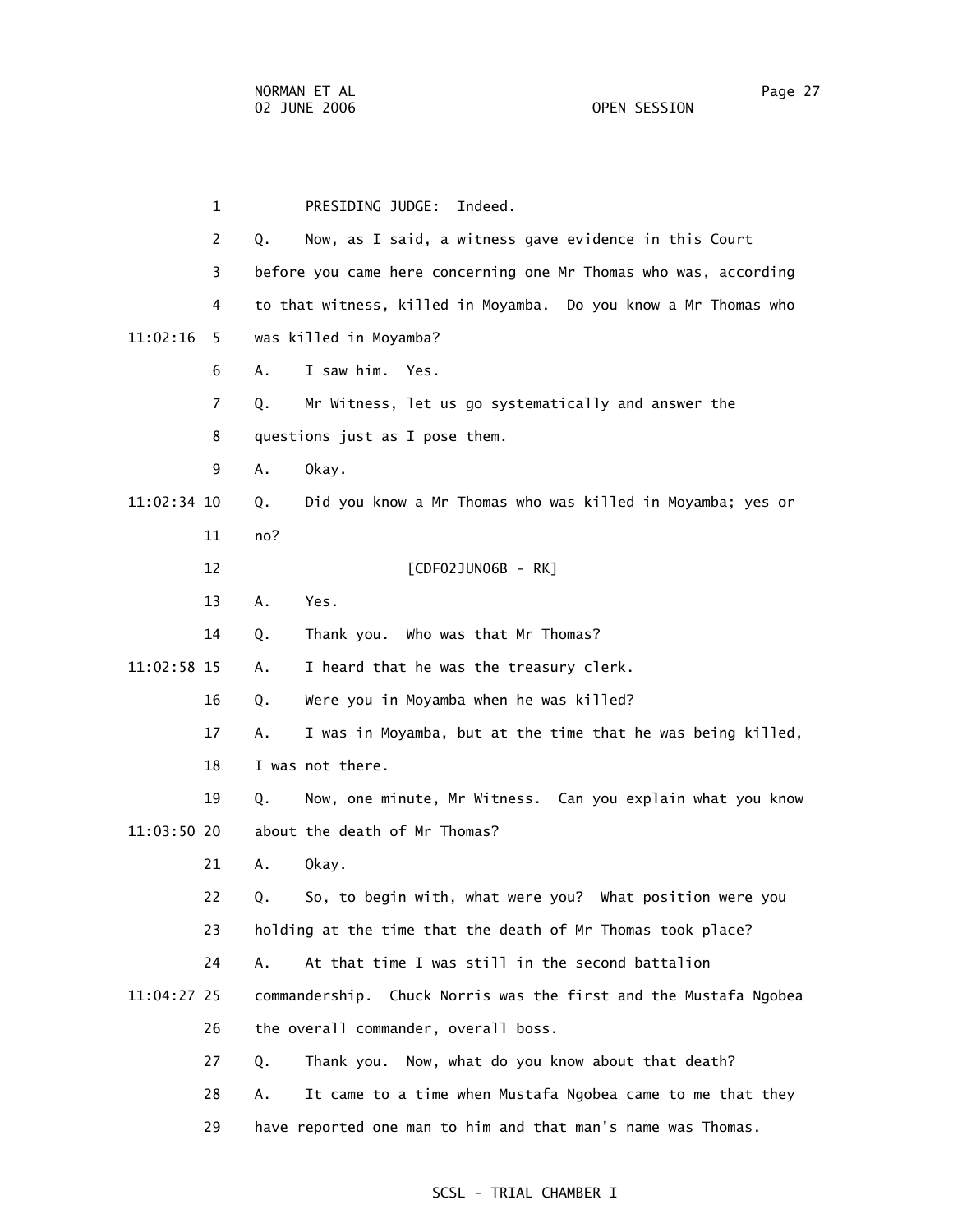|          | $\mathbf 1$ | Then I asked what the man had done, then he said --                 |
|----------|-------------|---------------------------------------------------------------------|
|          | 2           | Please.<br>JUDGE ITOE:                                              |
|          | 3           | MR JABBI:                                                           |
|          | 4           | Please, give a little bit of time.<br>Q.                            |
| 11:05:25 | 5.          | Okay.<br>А.                                                         |
|          | 6           | Yes?<br>Q.                                                          |
|          | 7           | Α.<br>Then I asked him what the man had done. When they were        |
|          | 8           | attacking this town, he was the secretary in Camp Charlie and for   |
|          | 9           | the rebels who attacked Camp Charlie. And when we have come         |
|          | 11:06:06 10 | here, he has written another letter and the civilians have seen     |
|          | 11          | it and taken it from him. So they brought a letter to me and I      |
|          | 12          | investigated.                                                       |
|          | 13          | JUDGE ITOE:<br>Please.                                              |
|          | 14          | PRESIDING JUDGE: So he was the secretary to Camp Charlie;           |
|          | 11:06:24 15 | is that what you are saying?                                        |
|          | 16          | THE WITNESS:<br>Yes.                                                |
|          | 17          | MR JABBI:                                                           |
|          | 18          | What did Ngobea explain about Thomas; that he was what?<br>Q.<br>He |
|          | 19          | was told he was what?                                               |
|          | 11:06:37 20 | I asked Ngobea --<br>Α.                                             |
|          | 21          | Q.<br>Yes, carry on.                                                |
|          | 22          | Α.<br>Then I said, "You have investigated."                         |
|          | 23          | JUDGE ITOE:<br>What?                                                |
|          | 24          | MR JABBI:                                                           |
|          | 11:07:07 25 | What did Ngobea say he had done?<br>Q.                              |
|          | 26          | JUDGE ITOE: Yes. He said Thomas was what? That was the              |
|          | 27          | story you were narrating.                                           |
|          | 28          | That he was a rebel collaborator. That he<br>THE WITNESS:           |
|          | 29          | was a rebel collaborator. Rebel collaborator, that's what they      |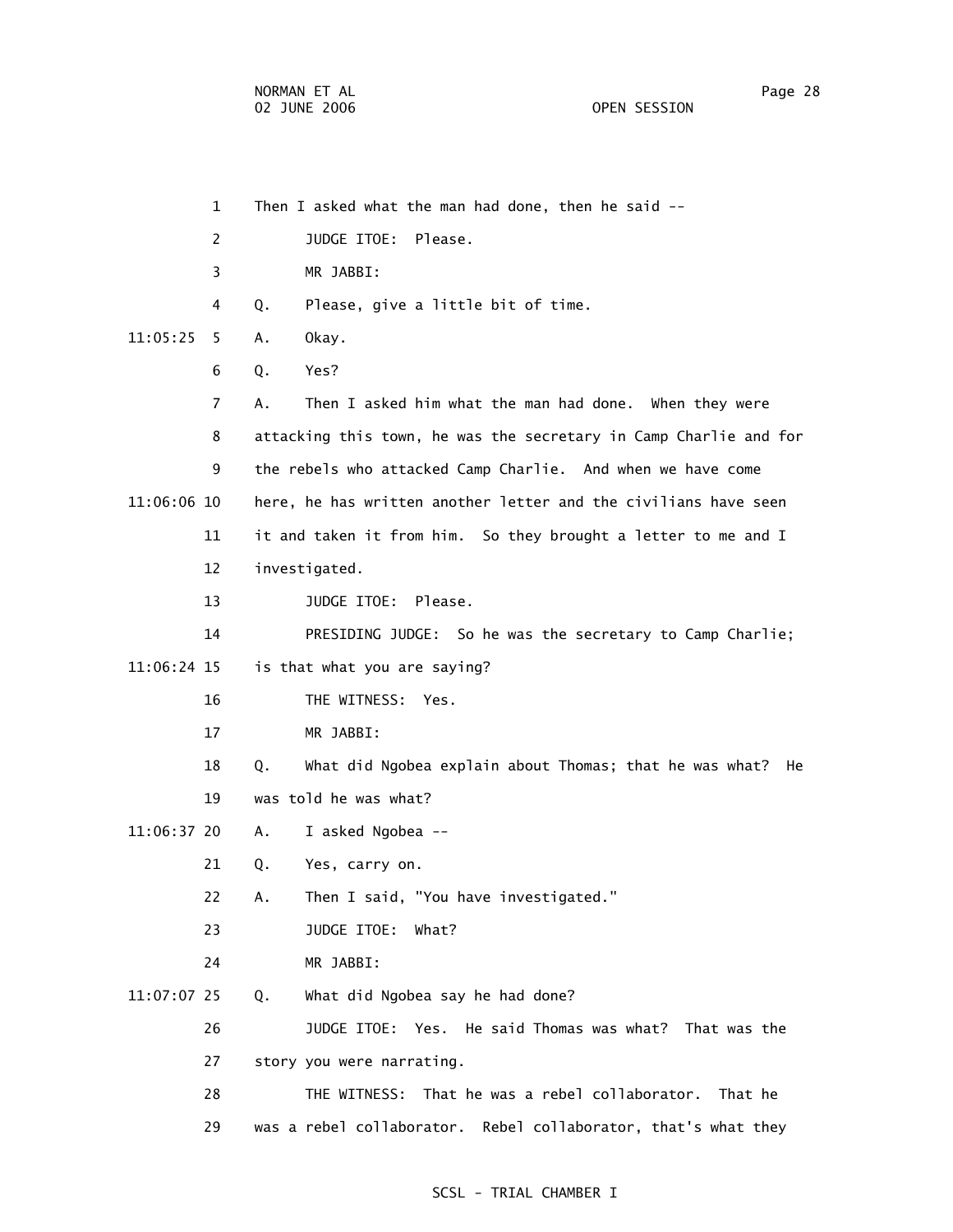1 called it. If you did that kind of job then you were called a 2 rebel collaborator. 3 PRESIDING JUDGE: What was his job? That is what we are 4 trying to know. 11:07:36 5 MR JABBI: 6 Q. What job was he doing in Moyamba? Did he hold any position 7 in Moyamba? 8 A. Thomas himself? 9 Q. Yes. 11:07:48 10 A. They told me he was the treasury clerk. 11 PRESIDING JUDGE: Of what? 12 MR JABBI: 13 Q. The treasury clerk of? 14 A. I do not know. When they say treasury clerk, I don't where 11:08:03 15 this person was working. Where he was working, I do not know. 16 That is the name I heard, that he was a treasury clerk, Thomas. 17 PRESIDING JUDGE: But you did mention secretary to Camp 18 Charlie or something like that. What did you mean? 19 THE WITNESS: That's an information Ngobea told me, that he 11:08:21 20 was writing a letter to the rebels who would come and attack 21 Moyamba. 22 MR JABBI: My Lord, I believe, it was an interpreter's 23 over-interpretation, the secretary aspect. 24 PRESIDING JUDGE: So Ngobea told you that this Thomas was 11:08:42 25 writing letters to the rebels. That's what you are saying. 26 MR JABBI: To the rebels and soldiers in Camp Charlie. 27 PRESIDING JUDGE: In Camp Charlie. That's what I'm trying 28 to find out. 29 THE WITNESS: Yes, they have got an information that he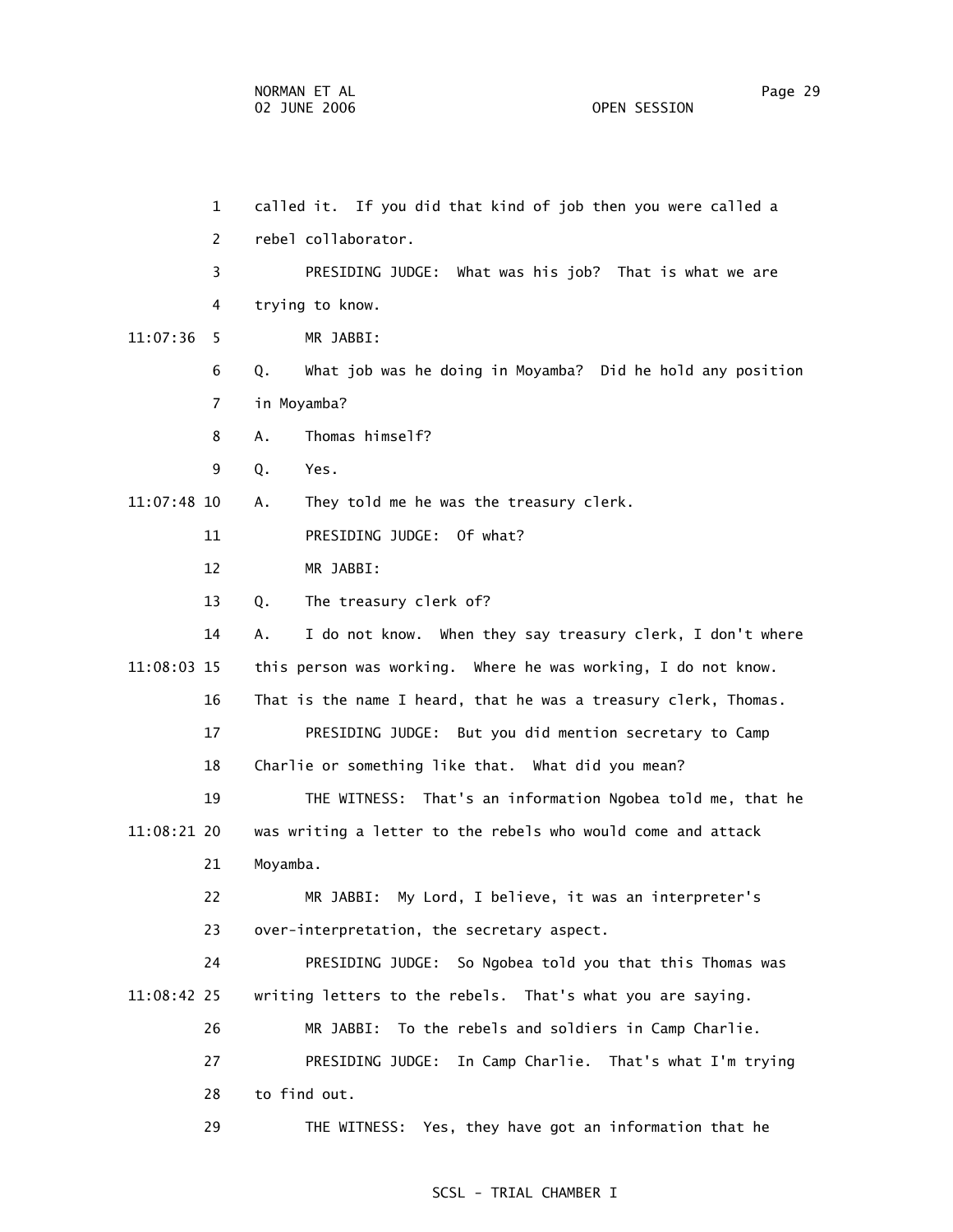1 would write the letters to the rebels at Camp Charlie and he has 2 accepted it. And they've even taken one from him, one of those 3 letters which the rebels were writing to him. That was what 4 Ngobea told me. 11:09:13 5 PRESIDING JUDGE: Camp Charlie was a rebel camp; is that 6 what it means? 7 THE WITNESS: Rebels were there. Yes, at the time the 8 soldiers had not chased them out of there. 9 MR JABBI: 11:09:27 10 Q. Do you know where Camp Charlie was? 11 A. Behind Mile 91 when you are going to Masiaka. It is a town 12 not far away from Mile 91. 13 Q. And did Ngobea say anything more? 14 JUDGE ITOE: That they had caught one of the letters -- 11:09:56 15 THE WITNESS: When he told me this, then I asked him -- 16 JUDGE ITOE: Wait, wait, wait. That they had caught one of 17 letters on him. They had seen one of the letters with him or on 18 him? 19 THE WITNESS: They said they saw it in his bag, the bag 11:10:17 20 that he carries around when he goes around. That they saw it in 21 his bag. 22 MR JABBI: 23 Q. Yes, so then what happened? 24 A. Then I too said, "Where is he?" Then they said, "He's 11:10:37 25 there to Mr Janneh." 26 Q. Take your time. 27 A. A man -- 28 Q. Who was Mr Janneh? 29 A. He was a town elder. When we went, his feeding was his own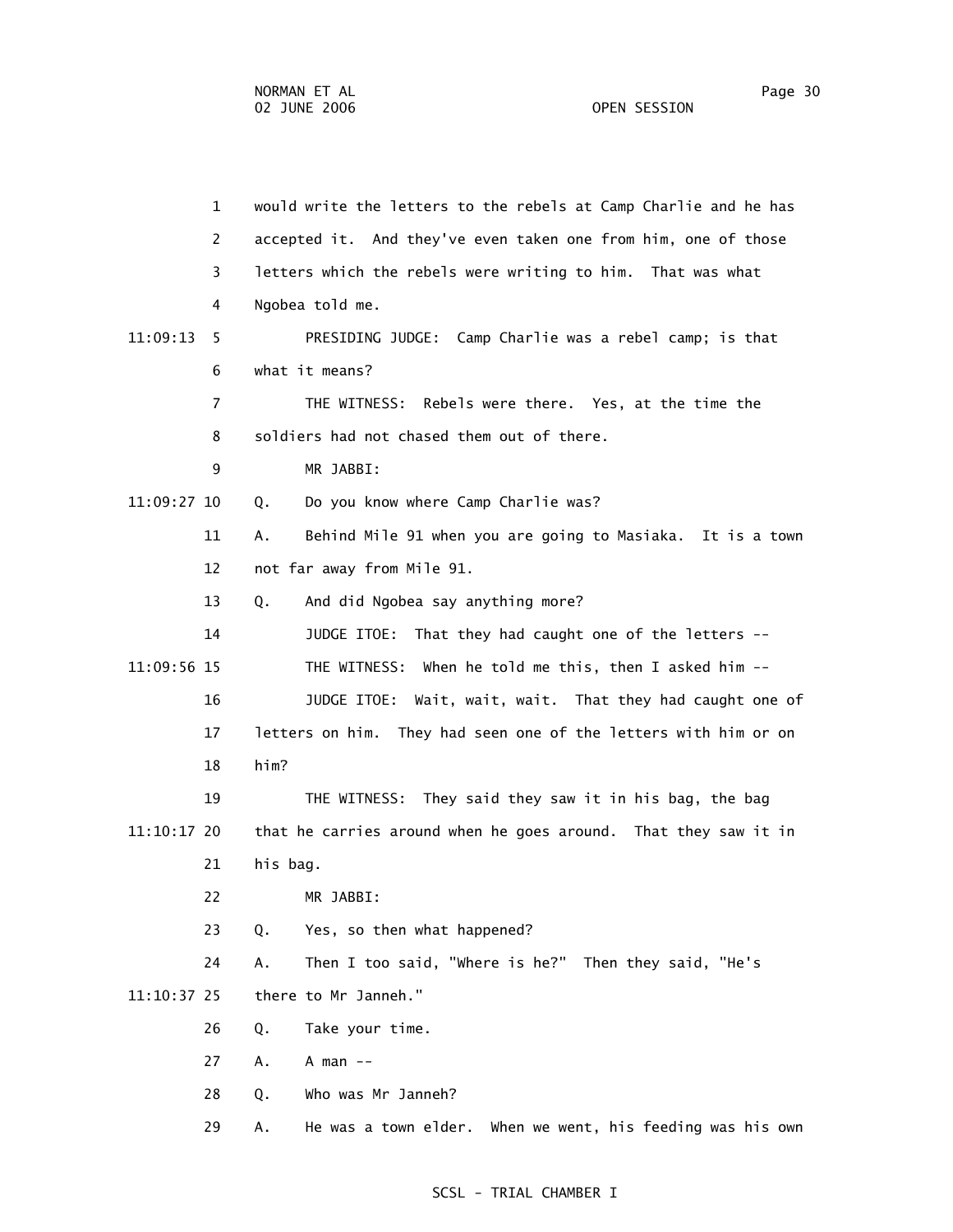1 jurisdiction. So he was the one to whom they gave our feeding 2 and he would facilitate the cooking. 3 Q. Did you see Mr Thomas yourself? 4 A. I went and saw him to Mr Janneh with my own very eyes. 11:11:28 5 Q. Yes, what did you do? 6 A. Then when I saw him, I returned. When I returned, there 7 was a gate -- there were five gates in the town. 8 Q. Now, Mr Janneh who was responsible for the feeding, was he 9 a Kamajor? 11:12:10 10 A. At that time he had not become a Kamajor. 11 Q. At the time of this incident was he a Kamajor? 12 A. No, he was not a Kamajor. 13 JUDGE ITOE: At the time of which incident? 14 MR JABBI: The one about the Thomas death which he is 11:12:39 15 explaining, My Lord. 16 JUDGE ITOE: He is still in Janneh's house. He saw him and 17 came back and he took us to five gates. 18 MR JABBI: That is the time I'm asking; at that time when 19 this Mr Thomas was assigned to Mr Janneh. My question was 11:13:02 20 whether at that time Janneh was a Kamajor and he has said Janneh 21 wasn't. 22 THE WITNESS: Yes. 23 MR JABBI: 24 Q. So when you went there, what happened? 11:13:20 25 A. When I went and saw him, then I returned. As I was 26 returning, I was checking at my gates, because when that kind of 27 information comes -- it is like they were closing it on us. If 28 there was an attack, they wouldn't be able to resist. So when 29 this evening came --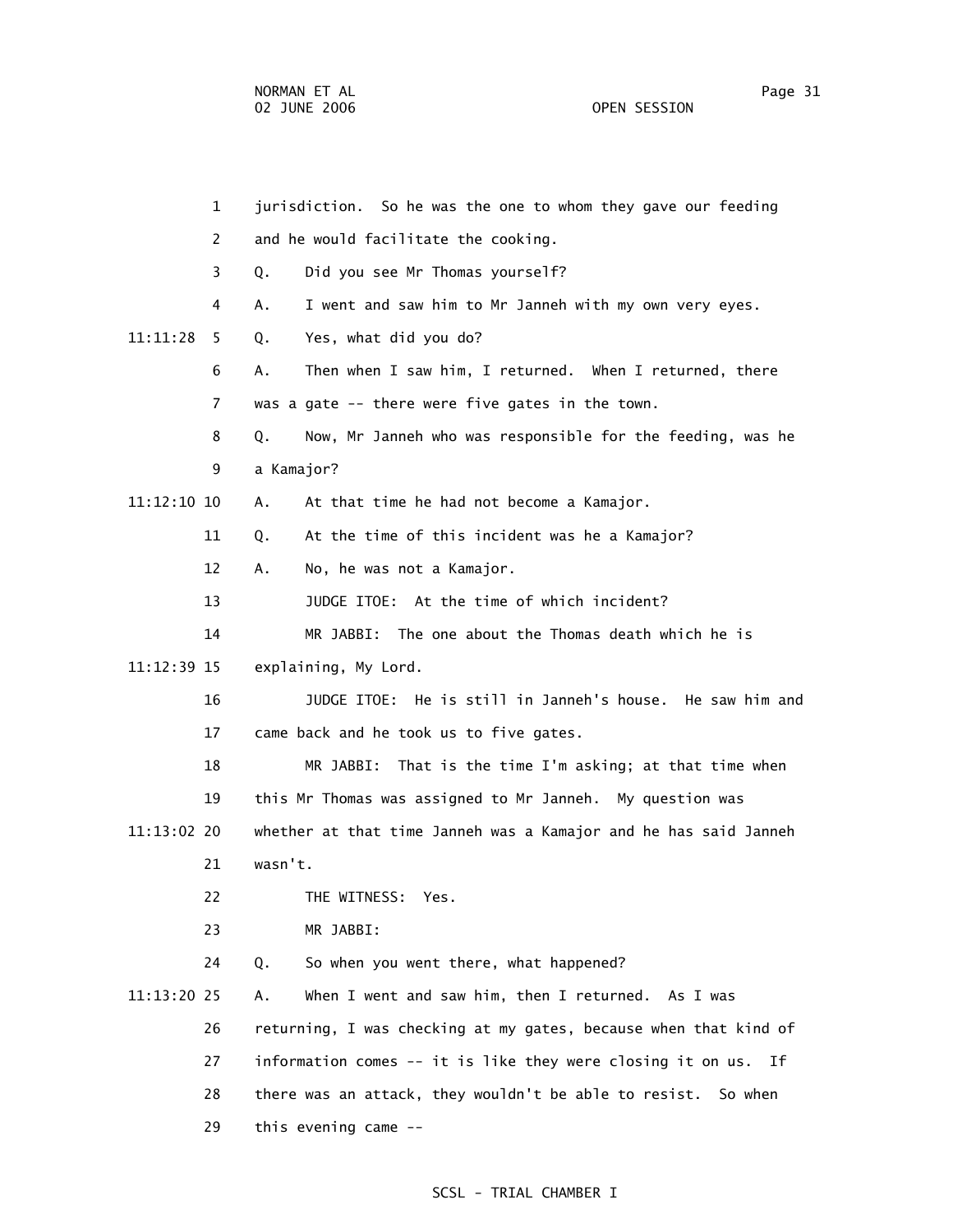1 Q. Now, what time of night were you checking on your gates, as 2 you put it? What time of night? 3 A. Okay. In the evening I returned before 3.00. That is when 4 I get up at my house and go to the gates. I will go to one gate, 11:14:17 5 I will keep them company and then I will leave. I will continue 6 doing that until the morning, because at that time -- 7 Q. Yes, so you checked on your gates that night? 8 JUDGE ITOE: Is it that morning or that night because when 9 he saying 3.00, isn't it morning? 11:14:41 10 MR JABBI: Morning might have confused him, that's why I 11 said night. 12 THE WITNESS: When I was at this place, then it came a time 13 it was 6.00 and going to 7.00 and I said, "Let me return home to 14 go and have my bath." Then I saw a large crowd. 11:15:00 15 MR JABBI: 16 Q. Mr Witness, after checking on your gates you decided to 17 return to your house to rest. So give a little bit of time. 18 A. Yes, it was morning now, for me to go and rest a little, to 19 have my bath and take a little rest. 11:15:19 20 Q. So what happened? 21 A. Can I proceed? I saw, as I was entering my house, a large 22 crowd going to Sembehun Road. Then I said, I asked, "What has 23 happened?" 24 Q. So you saw this crowd going along Sembehun Road. What did 11:16:02 25 you do? 26 A. Then I too went there for me to go and know exactly what 27 had happened. 28 Q. And who was in this crowd? 29 A. I wouldn't know all of their distinctions because there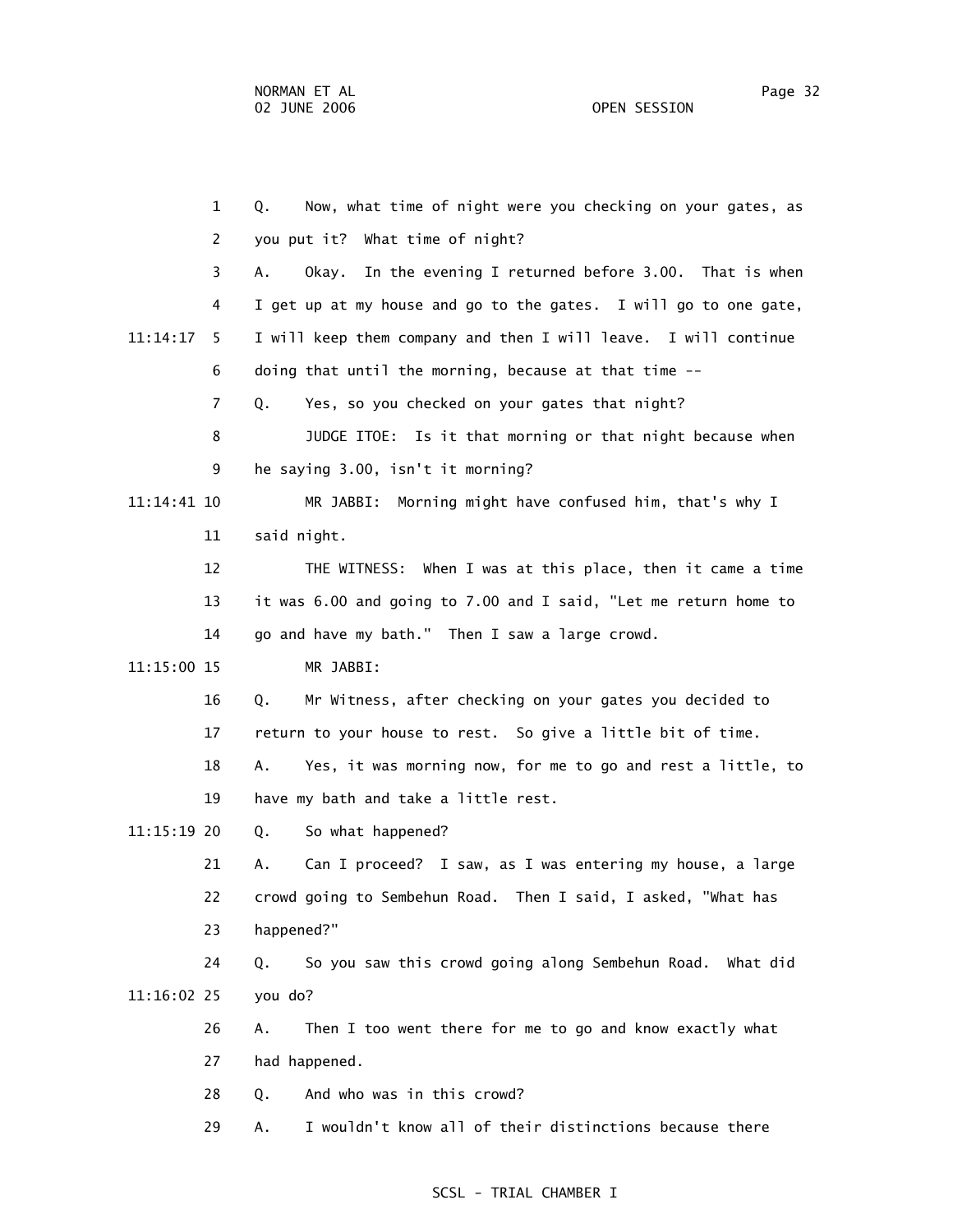1 were elders there, women, children, youths, women, old men, they 2 were all in this crowd. I cannot tell their distinction, that 3 this person was there, this person was there, but there were 4 women there. 11:16:33 5 PRESIDING JUDGE: They were civilians, were they. 6 THE WITNESS: Yes. At that time all my Kamajors were at 7 the gates, those with whom I was walking. 8 MR JABBI: 9 Q. Were there any Kamajors among them? 11:16:58 10 A. At that time that kind of crowd, I did not see -- I did not 11 see any -- I cannot even remember seeing a Kamajor among them. 12 Q. What did you see? 13 A. I saw somebody's head in a wheelbarrow. It was being 14 carried by these boys and they were singing. Then I went past 11:17:37 15 them. Then I went to Ngobea. 16 Q. Take your time, please. 17 A. Yes. I'm taking my time. 18 Q. Yes. You left them and went to go to Ngobea. What 19 happened? 11:18:03 20 A. I said -- I asked, "Why is it that this man that you have 21 taken the statement from, why have you killed him?" Then they 22 said, "No, I didn't allow it. It was the civilians who went and 23 took him out of Janneh's house. He was the one who was causing 24 the death of their people. It was the civilians who have done 11:18:26 25 that." 26 Q. Take your time, please. 27 PRESIDING JUDGE: So this is Ngobea who is telling you 28 that, is it? 29 THE WITNESS: Yes.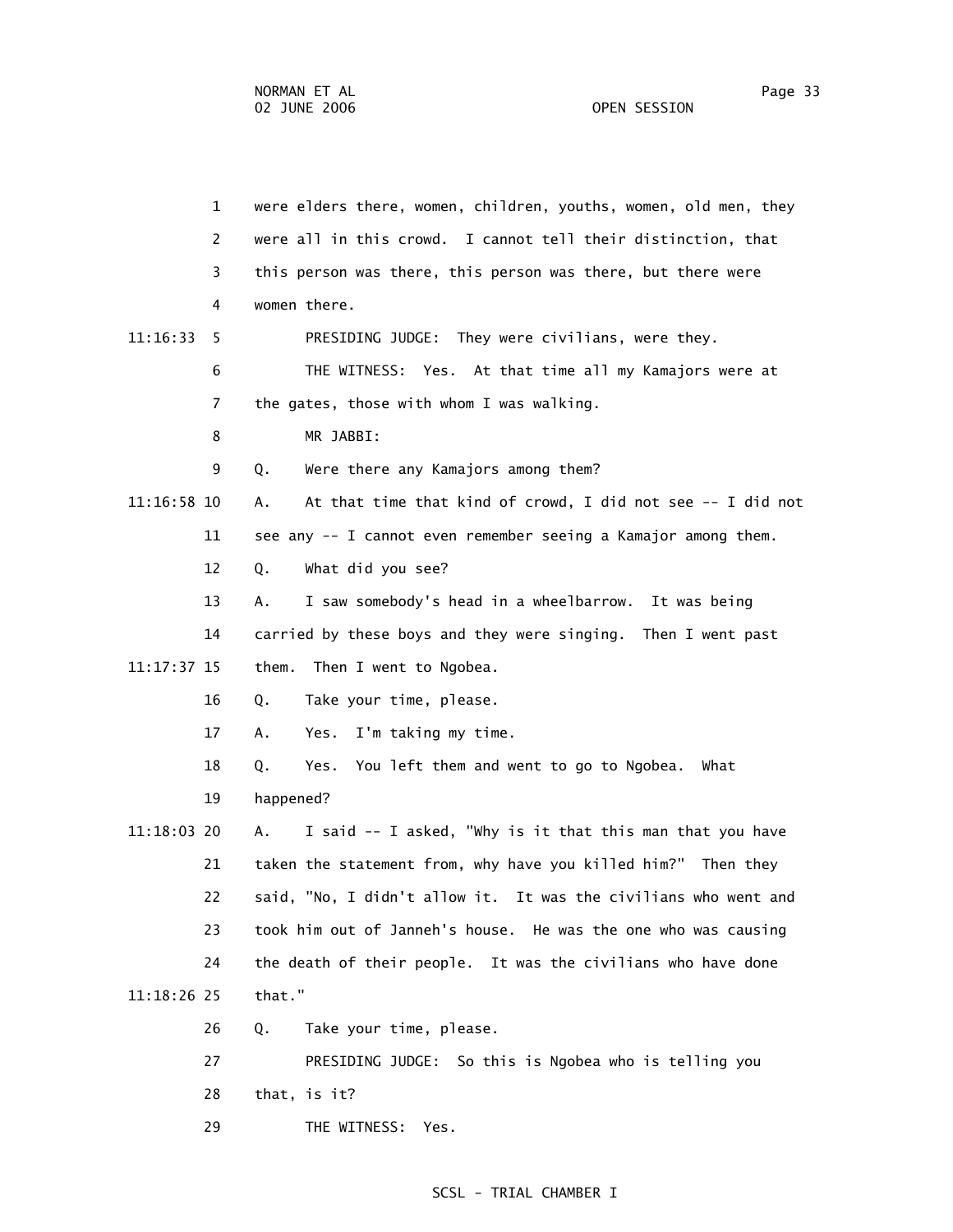|             | 1              |        | MR JABBI:                                                      |
|-------------|----------------|--------|----------------------------------------------------------------|
|             | $\overline{c}$ | Q.     | Yes.                                                           |
|             | 3              | Α.     | Then I too got up, shaken, and I went to Janneh.               |
|             | 4              |        | PRESIDING JUDGE:<br>Yes.                                       |
| 11:19:19    | 5              |        | MR JABBI:                                                      |
|             | 6              | Q.     | Yes.                                                           |
|             | 7              | Α.     | Then I asked Janneh, and Janneh said these young men have      |
|             | 8              |        | come and they've arrested that guy forcefully and I was coming |
|             | 9              |        | out, and that is when they caused that damage; they've killed  |
| 11:19:35 10 |                | him.   |                                                                |
|             | 11             | Q.     | Did Janneh say which young men seized Thomas from his          |
|             | 12             | house? |                                                                |
|             | 13             | Α.     | That one, if they had shown them at all, then he must have     |
|             | 14             |        | shown them to Ngobea, but he did not show them to me.          |
| 11:20:19 15 |                | Q.     | Did Ngobea do anything?                                        |
|             | 16             | Α.     | Then I asked Ngobea, "When this happened, what are you         |
|             | 17             |        | going to do?"                                                  |
|             | 18             | Q.     | And what did he say?                                           |
|             | 19             | Α.     | Then he said, "I am going to summon the chiefs so that I       |
| 11:20:53 20 |                |        | will tell them."                                               |
|             | 21             | Q.     | Sorry, what did you say Ngobea did?                            |
|             | 22             | Α.     | Repeat that.                                                   |
|             | 23             | Q.     | What did you say Ngobea said? What did he do?                  |
|             | 24             | А.     | I asked Ngobea what he was going to do and then he said he     |
| 11:21:31 25 |                |        | was going to summon the chiefs and tell them that this is what |
|             | 26             |        | their children have done.                                      |
|             | 27             | Q.     | Do you know if he did that, what he said he was going to       |
|             | 28             | do?    |                                                                |
|             | 29             | Α.     | Well, when he said that, I, for instance, that kind of         |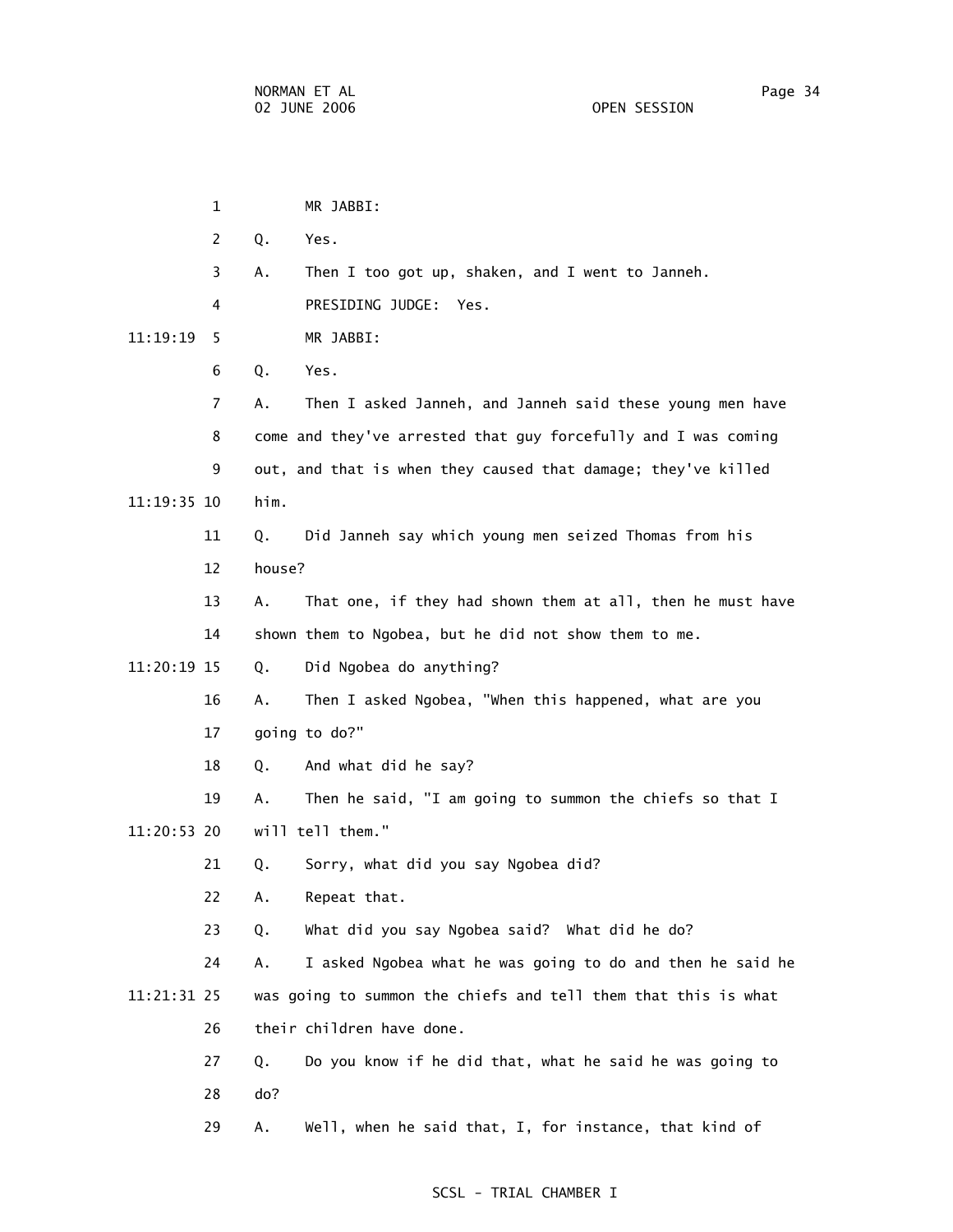1 thing that had happened, I went to my children and I found out 2 that the chiefs had not come. Some of them were still in Talia. 3 They still had not returned because some of them were in hiding. 4 So I saw him go there. When they came, what they did and what 11:22:21 5 they did not do, I don't know. Ngobea never told me anything any 6 longer. 7 Q. Thank you. 8 MR JABBI: My Lords, that is all for the witness. 9 PRESIDING JUDGE: Thank you. Counsel for second accused, 11:23:03 10 cross-examination of this witness? 11 MR BOCKARIE: Yes, Your Honour. 12 PRESIDING JUDGE: Are you ready to proceed, Mr Bockarie? 13 MR BOCKARIE: Yes, Your Honour. 14 PRESIDING JUDGE: Please proceed. 11:23:26 15 CROSS-EXAMINED BY MR BOCKARIE: 16 Q. Mr Witness, you told this Court this morning that you were 17 appointed commander; am I correct? 18 A. Yes. 19 Q. Did you lead attacks as commander? 11:23:56 20 A. To lead attacks? 21 Q. Yes. 22 A. Oh, yes. In my own commandership, if I did not go to war, 23 my Kamajors wouldn't go. 24 Q. Correct. Could I be correct to say that one of those 11:24:16 25 places attacked under your command was Taiama? 26 A. Yes. 27 Q. Ribbi? 28 A. As for Ribbi, I did not lead this attack -- I didn't start 29 the attack. It was the rebels who started the attack. I was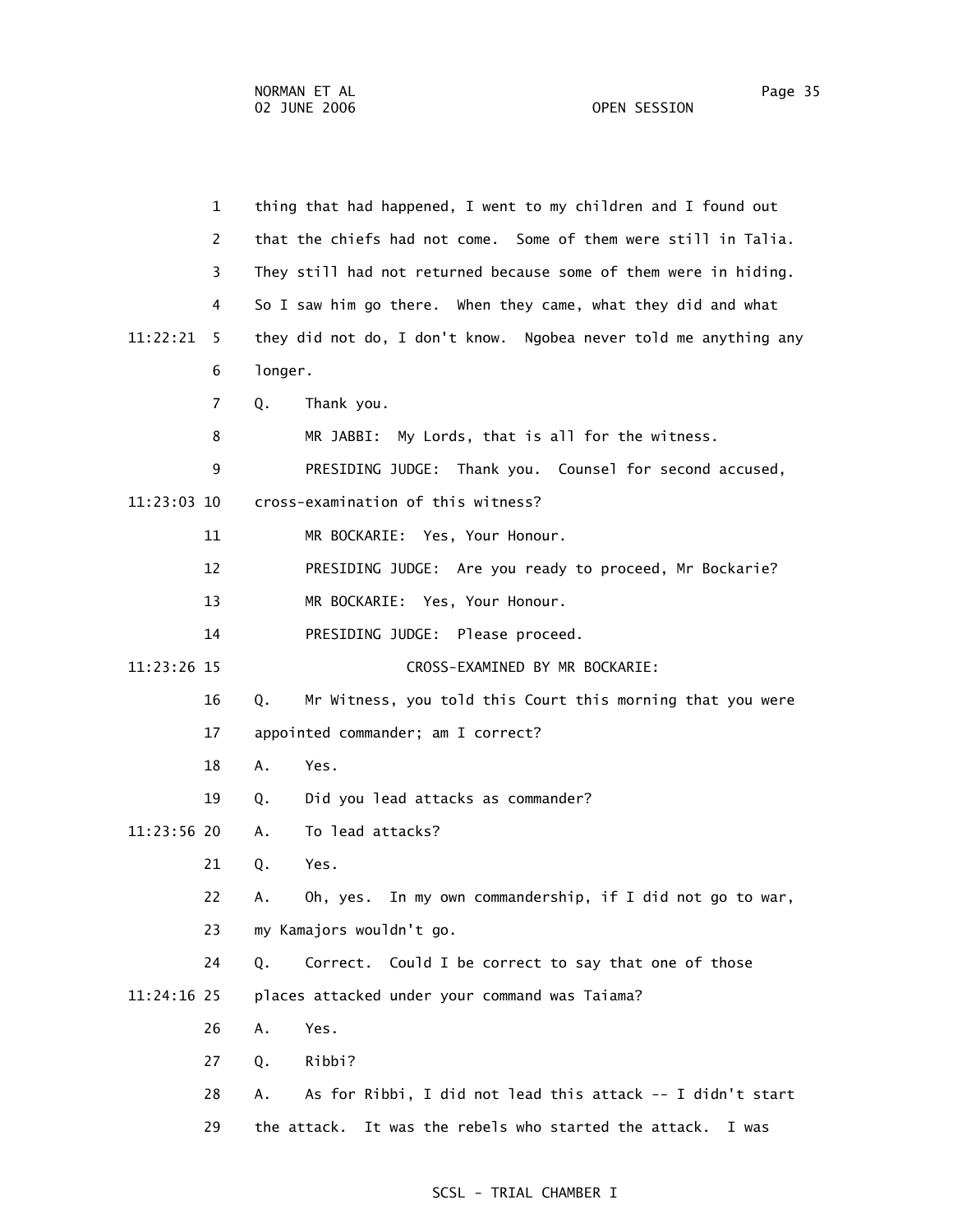|             | $\mathbf{1}$ | bringing food. I had left Freetown with the food and it was that |
|-------------|--------------|------------------------------------------------------------------|
|             | 2            | food that was ambushed, so we fought and they took the food. So  |
|             | 3            | that Ribbi attack, it was Bradford. That is where they attacked  |
|             | 4            | me, Bradford, and I said, no, I wouldn't take this from you, and |
| 11:25:15    | 5.           | we fought.                                                       |
|             | 6<br>Q.      | Thank you, Mr Witness. Now the attack on Taiama, where was       |
|             | 7            | the planning done?                                               |
|             | 8<br>Α.      | It is the same Moyamba District, those chiefs who were           |
|             | 9            | there, and all those others. We had 14 chiefdoms in Moyamba.     |
| 11:25:47 10 |              | This is one of the chiefdoms, Taiama. They said these people are |
| 11          |              | spoiling our town, so let's tell these people. Now when these    |
| 12          |              | guys told us in Moyamba, now that they've saved Moyamba, let us  |
| 13          |              | go and save our own place, too, then we entered there as well.   |
| 14          |              | PRESIDING JUDGE: Mr Bockarie, I just want to be sure that,       |
| 11:26:10 15 |              | again, we're moving in a direction that is covered by the        |
| 16          |              | I know this witness has testified that he led<br>indictment.     |
| 17          |              | attacks. You have not clarified at what time we're talking       |
| 18          |              | about, because he is talking about attacks very much before the  |
| 19          |              | time frame we're concerned about.                                |
| 11:26:29 20 |              | MR BOCKARIE: Yes, I got the cue.                                 |
| 21          | Q.           | Now this attack on Taiama, when was it?                          |
| 22          |              | JUDGE ITOE: Time frame, please, because he might remember        |
| 23          |              | the date.                                                        |
| 24          |              | MR BOCKARIE:                                                     |
| 11:26:45 25 | Q.           | Was it $-$                                                       |
| 26          | Α.           | Are you asking the year? The month? The day?                     |
| 27          | Q.           | At that time, was the government overthrown, the SLPP            |
| 28          |              | government?                                                      |
| 29          | Α.           | At that time that government was now here. It was now            |
|             |              |                                                                  |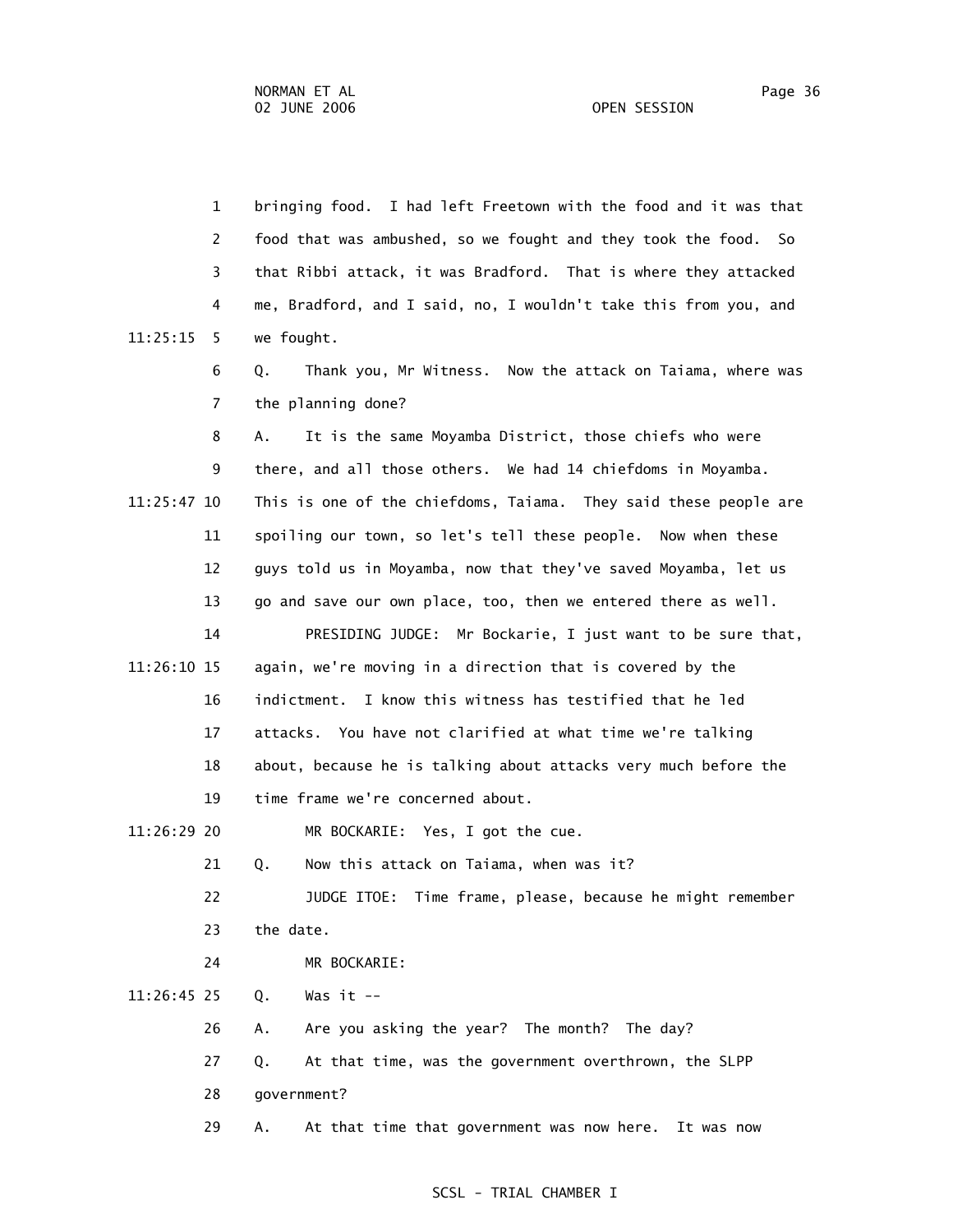1 here. 2 PRESIDING JUDGE: You mean President Kabbah was back in the 3 country? 4 THE WITNESS: Yes, at that time he was now here. 11:27:27 5 MR BOCKARIE: 6 Q. Mr Witness, do you know Moinina Fofana? 7 A. Mr Moinina Fofana, that one that is in Bo? 8 Q. Yes. 9 A. Yes, I know him. 11:27:56 10 Q. Mr Witness, Mr Fofana was referred to as Director of War; 11 am I correct? 12 A. That is what I used to hear. 13 Q. Now you said you were battalion commander? 14 A. Yes. 11:28:14 15 Q. Was Mr Fofana involved in any planning in respect of the 16 attacks undertaken by you? 17 A. I never received any of his letters, let alone to see he 18 himself. No, he did not even write a letter to me in relation to 19 any attack. 11:28:51 20 Q. Would I be correct to say that the attacks undertaken by 21 you were never co-ordinated with him? 22 A. Not in the least, apart from the chiefs whom we were for. 23 They would say go and dislodge these people from our place. They 24 would say go and dislodge these people from our place for them 11:29:15 25 not to spoil our town. 26 Q. Mr Witness, so you are telling this Court that you never 27 got orders from Mr Fofana in respect of any attack undertaken by 28 you; correct? 29 A. Not in the least, not in the least, apart from our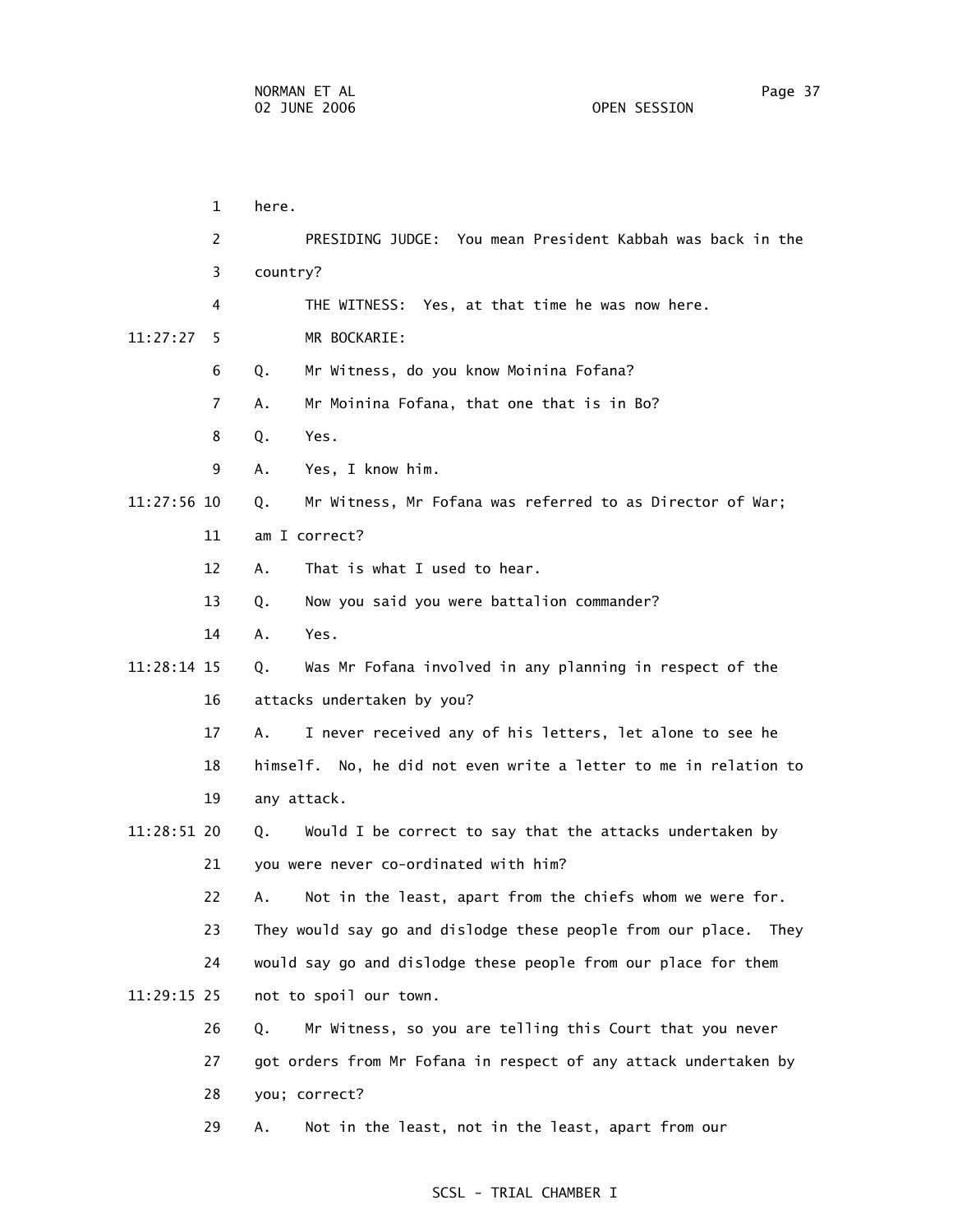| $\mathbf{1}$   | paramount chiefs who are in those 14 chiefdoms. They were the     |
|----------------|-------------------------------------------------------------------|
| 2              | ones giving orders.                                               |
| 3              | MR BOCKARIE: Thank you, very much, Mr Witness. That will          |
| 4              | be all for him.                                                   |
| 11:30:09<br>5. | PRESIDING JUDGE: Thank you. Counsel for third accused, do         |
| 6              | you have any cross-examination of this witness?                   |
| $\overline{7}$ | MR WILLIAMS: Yes, My Lord.                                        |
| 8              | PRESIDING JUDGE: Mr Williams, it is 11.30. We will take           |
| 9              | it when we come back.                                             |
| 11:30:24 10    | MR WILLIAMS: As My Lord pleases.                                  |
| 11             | PRESIDING JUDGE: So the Court will recess.                        |
| 12             | [Break taken at 11.30 a.m.]                                       |
| 13             | [Upon resuming at 12.00 p.m.]                                     |
| 14             | PRESIDING JUDGE: Mr Williams, are you ready for your              |
| 11:59:59 15    | cross-examination of this witness?                                |
| 16             | MR WILLIAMS: Yes, My Lord.                                        |
| 17             | PRESIDING JUDGE: You may proceed, please.                         |
| 18             | CROSS-EXAMINED BY MR WILLIAMS:                                    |
| 19             | Mr Witness, in answer to Dr Jabbi, you told this Court that<br>Q. |
| 12:00:07 20    | your initiation ceremony took place at Mokasi; is that correct?   |
| 21             | А.<br>Yes.                                                        |
| 22             | That initiation was carried out by the third accused<br>Q.        |
| 23             | Mr Kondewa?                                                       |
| 24             | Α.<br>Yes.                                                        |
| 12:00:49 25    | Were you initiated together with others, with other people?<br>Q. |
| 26             | Α.<br>Yes.                                                        |
| 27             | How big was the group that initiated with you?<br>Q.              |
| 28             | First that went, we were 40, our own group. We were the<br>Α.     |
| 29             | only ones that were initiated at that time. We were 40.           |
|                |                                                                   |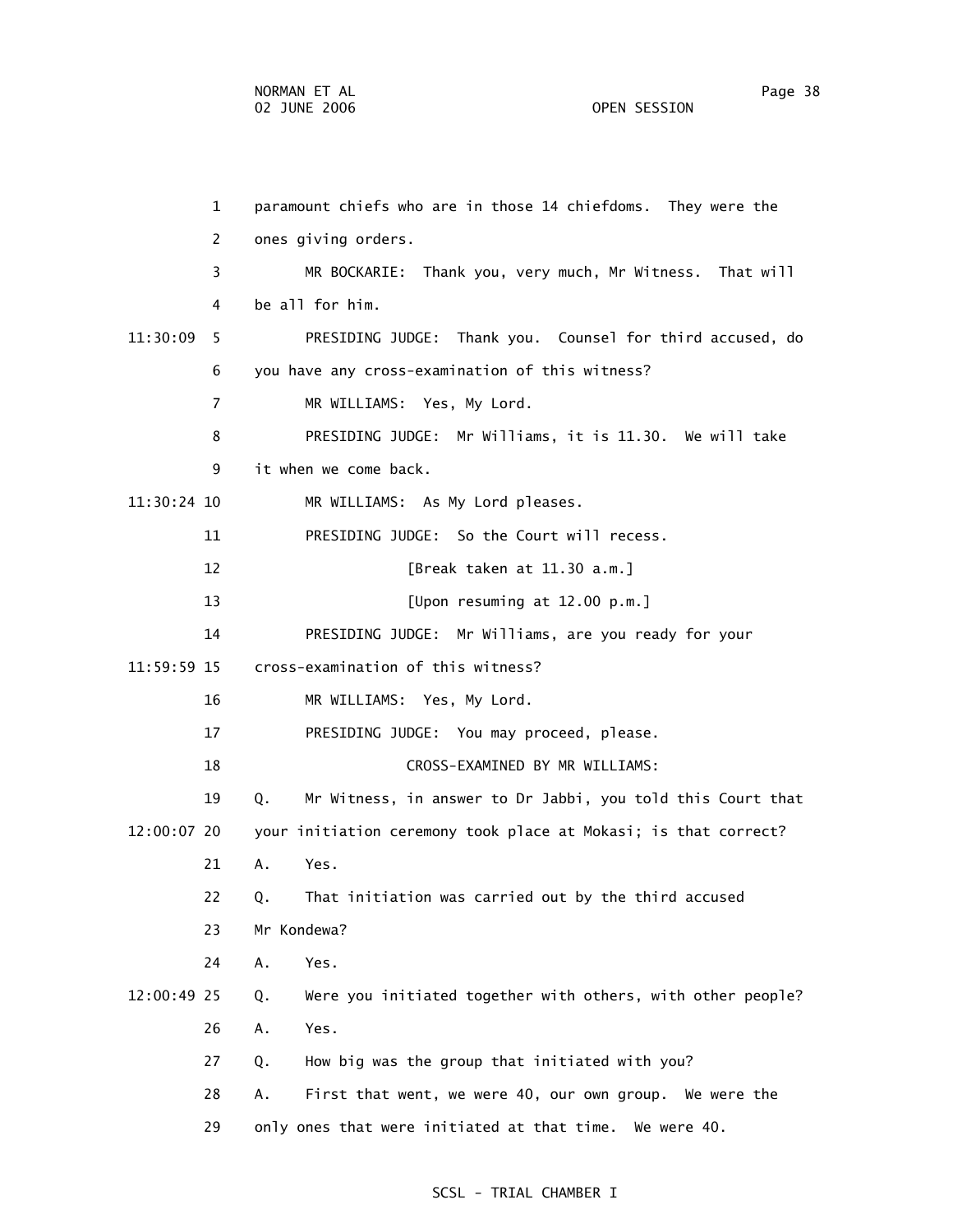1 Q. How long did the process last? 2 A. Up to this time, is that what you mean? You mean how long 3 it took when they initiated us? Go over that again. What do you 4 mean? 12:01:47 5 Q. The initiation process, how long did it go? You went to 6 see Mr Kondewa for the initiation today. How long did you take 7 there? 8 A. How long did it take? Just a single day. Just the evening 9 when we were initiated; the next morning we graduated. 12:02:24 10 Q. Did he admonish you before you left? 11 A. Yes. 12 Q. What did he say to you? I mean, what did he say to your 13 group? 14 A. What he said to our group, he said when he had -- when we 12:02:42 15 had graduated, if we went we should take orders from our chiefs. 16 That was the first thing he told us. 17 Q. Go on. 18 A. Then he said again that at the time we'd be ready when our 19 chiefs would allow us to go to the war front, we should not shake 12:03:13 20 hands with women, we should not touch their buttocks, and nothing 21 should go between us and the women. 22 Q. Yes, go on. 23 A. And again, "You would now be initiated to protect the 24 civilians, okay." 12:04:07 25 Q. Yes, go on. 26 A. He said, "If your chiefs allow you to go to the war front, 27 if you go there, don't take a civilian's property from him, 28 okay."

29 Q. Yes, carry on.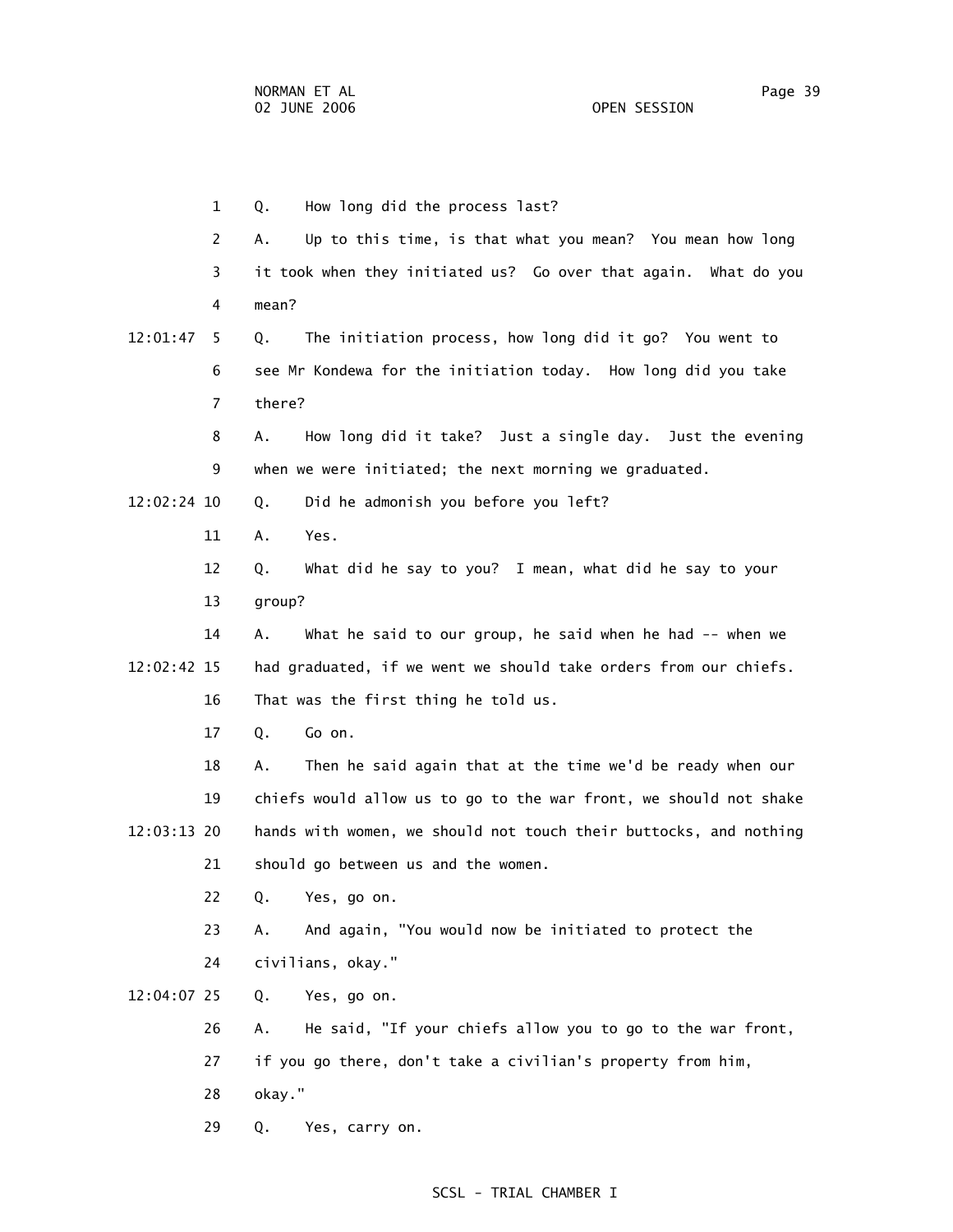1 A. "If you fight against the rebels and take anything from 2 them, that is the only thing you will have. Don't take anything 3 from the civilians. That is what I'm telling you." And so we 4 returned. 12:05:15 5 Q. All 40 of you that went through the initiation, were you 6 all from Moyamba? 7 A. All of us started the war there but it came to a time when 8 some of them returned. 9 Q. Did Mr Kondewa tell you the consequences of breaching the 12:06:03 10 admonition they gave to you? 11 A. Yes. 12 Q. What was that? 13 A. He said that all the admonitions that he give to us, if we 14 go against them, you will die in the war. So you would be 12:06:25 15 careful, very much. 16 Q. How long did you fight for after your initiation? 17 A. Are you asking about where I've -- the places that I've 18 fought or how long I took in the Kamajor society? 19 Q. No, no, I mean, when you went back -- I'll ask you this, 12:07:14 20 Mr Witness. When you returned from the initiation, you 21 subsequently opted to become a combatant; is that correct? 22 A. Yes. 23 Q. How long did you remain a combatant? 24 A. In that position as a combatant, yes, I started -- I 12:07:44 25 continued fighting until the time of the disarmament. 26 Q. Would it be correct to say that you adhered to the -- all 27 throughout that period you adhered to the admonition that 28 Mr Kondewa gave to you at your initiation?

## SCSL - TRIAL CHAMBER I

29 A. I adhered to all of the admonitions that he gave to me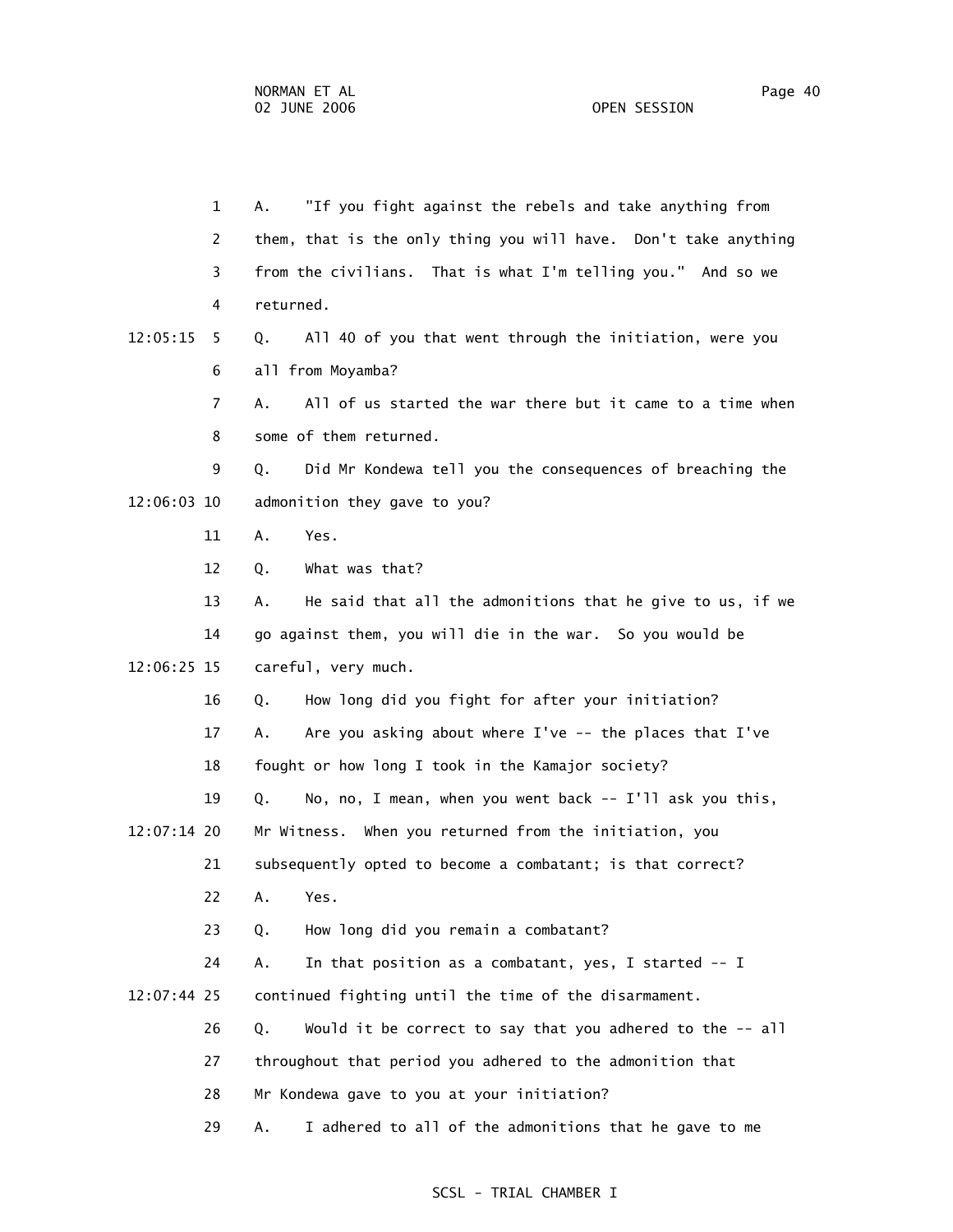1 until the end of the war when we were asked to disarm. That is 2 why no bullet ever pierced me. 3 Q. Did Mr Kondewa have any business to do with Kamajors after 4 the initiation? 12:09:09 5 A. No, no. 6 Q. So what do you mean by that? 7 JUDGE THOMPSON: You asked him whether they had any 8 business. I would have thought that you probably should have 9 expanded on that. But when he gives the answer no, what else 12:09:53 10 could he mean? 11 MR WILLIAMS: My Lord, I have my instructions, My Lord. 12 JUDGE THOMPSON: I know, but to me it is a little 13 problematic if you give him "business", which I thought was a 14 broad concept, and he answered no. 12:10:12 15 MR WILLIAMS: I will particularise, My Lord. 16 JUDGE THOMPSON: Yes. 17 MR WILLIAMS: 18 Q. Did he, for example, have command or control over Kamajors? 19 A. No, no, he did not go to war front. How could he control 12:10:34 20 the Kamajor? Just after your chiefs take you to him and after 21 your initiation he will present you to them. He did not tell us 22 that. From my own group, he did not tell us that. It was our 23 chiefs. It was our chiefs who gave us orders to go to the war 24 front. 12:11:09 25 Q. Mr Witness, did Mr Kondewa have the power to punish 26 Kamajors that misbehaved in the battle front? 27 A. That of my own group which I was with, I in fact did not 28 even go to him any more during that fight. I did not see him 29 punish a Kamajor or that a Kamajor being reported to him.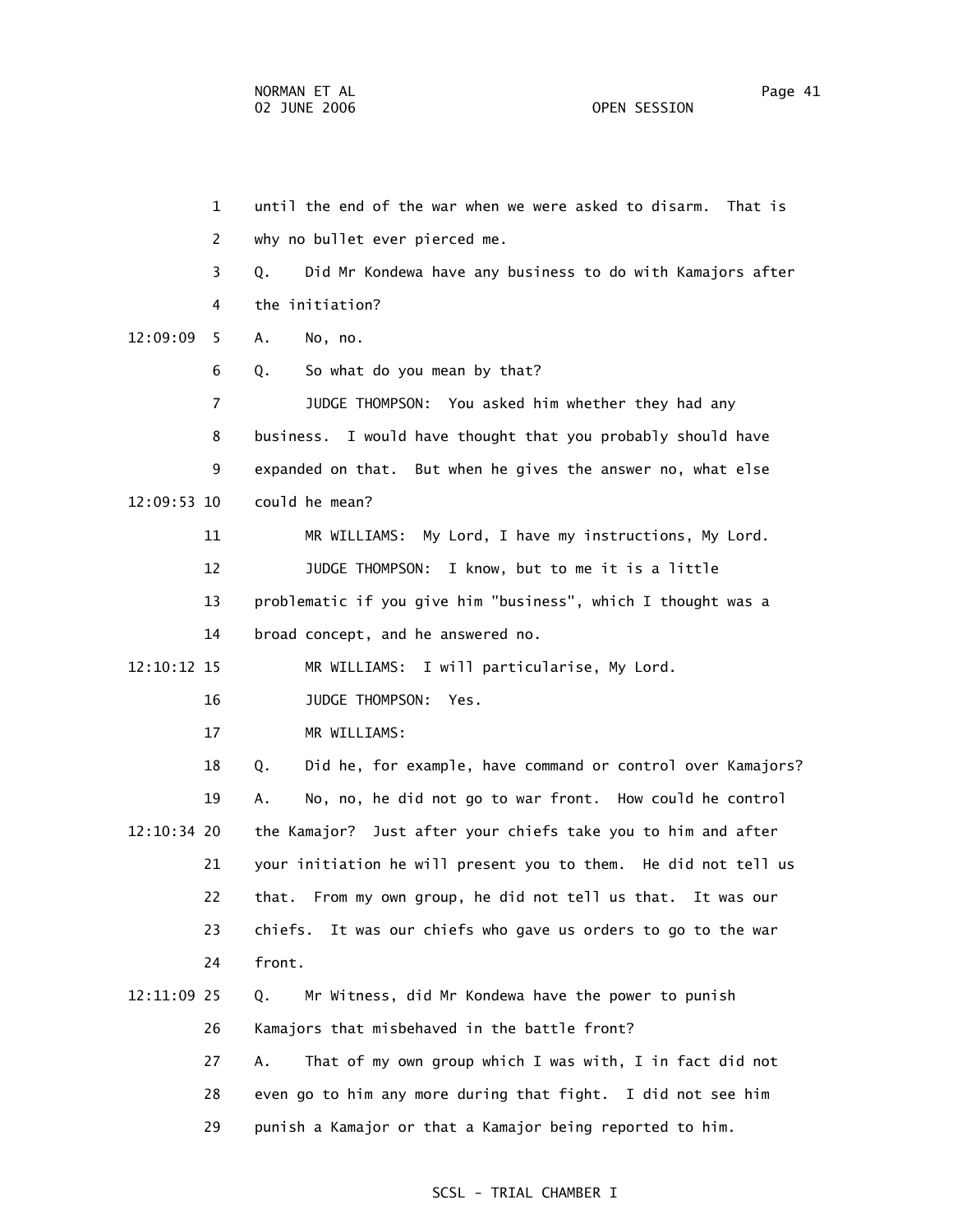1 Probably they were reporting to him and probably he was punishing 2 them, but I did not know that. I don't know if they were making 3 reports to him. 4 Q. So you never saw -- you never -- did you ever see -- let me 12:12:32 5 just put it this way, Mr Witness. After the initiation, 6 Mr Kondewa had nothing to do with you; is that correct? 7 A. Just after he presented us to chiefs, when he came, he 8 presented us to our chiefs, all our affairs were in the hands of 9 our chiefs. 12:13:14 10 Q. There is a place at Moyamba called Shenge Park; do you know 11 that place? 12 A. Shenge, yes, I know the Shenge Chiefdom. 13 Q. No, no. There is a part of a place in Moyamba called 14 Shenge Park. 12:13:38 15 A. Shenge Park, yes, that's along the very same road. 16 Q. Was that close to where you stayed as a commander? 17 A. There is -- no, there is -- there is a stream at the town. 18 It was after -- it was across that stream that I stayed. And 19 Shenge Park is far away from where I was. 12:14:20 20 Q. There was a witness called by the Prosecutor who told this 21 Court about an incident. I want to put that to you. You are at 22 liberty to accept or deny what he said. 23 A. What he would say if I had said it -- 24 Q. No, I won't ask you the question -- I won't put anything 12:14:54 25 yet to you. 26 PRESIDING JUDGE: Wait, Mr Witness. 27 MR WILLIAMS: 28 Q. Just hold on, please. 29 A. Okay.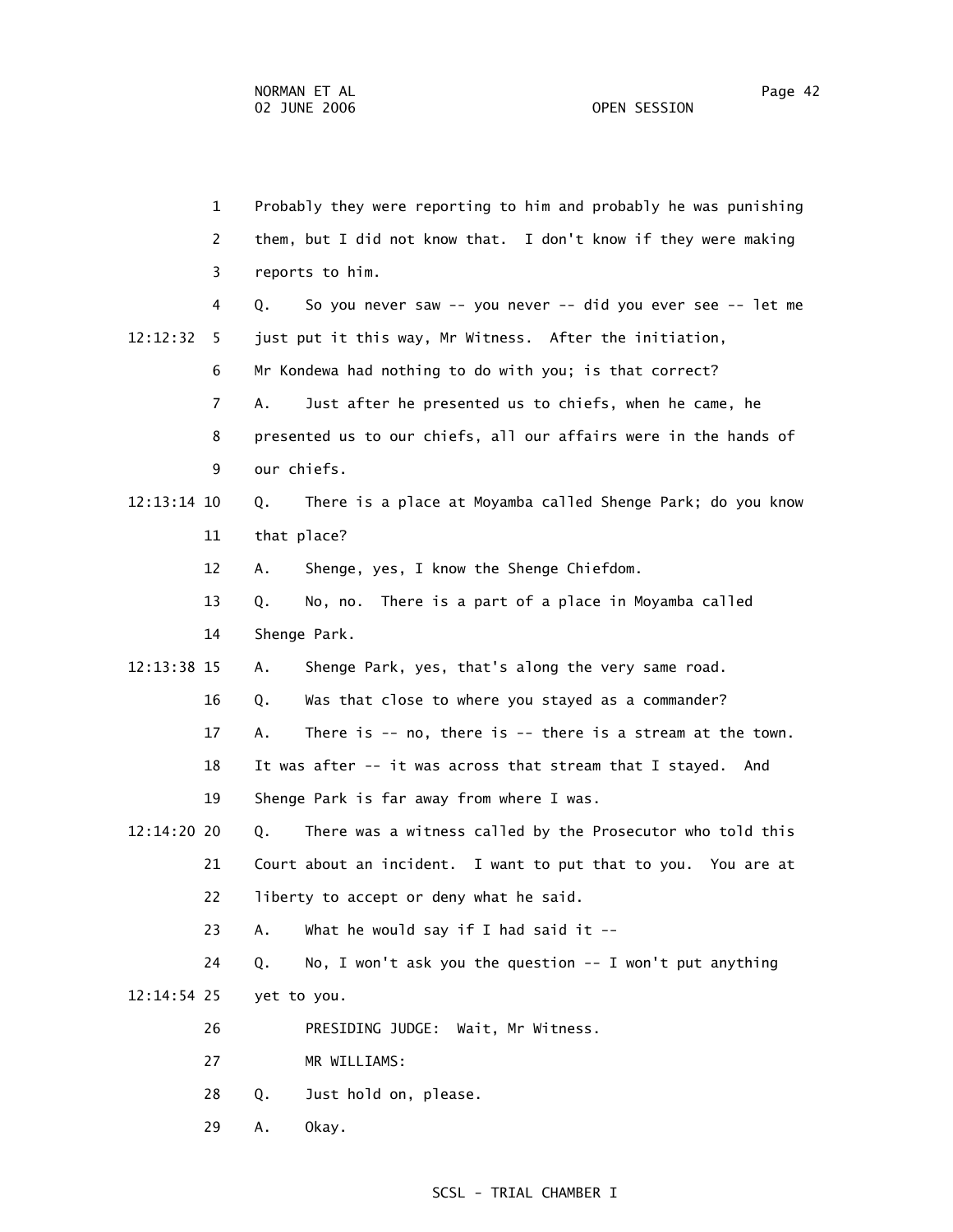| $\mathbf{1}$   | PRESIDING JUDGE: What is the witness, Mr Williams?                |
|----------------|-------------------------------------------------------------------|
| $\overline{2}$ | TF2-165, My Lord. Testified on 7th March<br>MR WILLIAMS:          |
| 3              | 2005, page 14, 15, and 16 of the transcript, My Lord.             |
| 4              | PRESIDING JUDGE: Thank you.                                       |
| 12:15:37<br>5. | MR WILLIAMS:                                                      |
| 6              | The witness said three people were brought to Shenge Park,<br>Q.  |
| 7              | "along the same Siaka Stevens Street, Langowa Street." You know   |
| 8              | Langowa Street? Langowa Street at Moyamba.                        |
| 9              | Α.<br>Langowa Street. Okay, Siaka Stevens compound; that area?    |
| 12:15:59 10    | Yes, he said along the same Siaka Stevens something, yes.<br>Q.   |
| 11             | Yes.<br>Α.                                                        |
| 12             | "Set fire on a tyre just on Siaka Stevens Street opposite<br>Q.   |
| 13             | the court barri. So I started imagining what really was           |
| 14             | going to happen. Why should they be burning a tyre here?          |
| 12:16:32 15    | Few minutes later they brought three men from the NA cell,        |
| 16             | hairless men."                                                    |
| 17             | Yes, I saw them brought out three people.<br>А.                   |
| 18             | He says: "One of the Kamajors were talking in Mende that<br>Q.    |
| 19             | 'These are the cannibals who killed somebody in Shenge.' A lady,  |
| 12:17:03 20    | a woman in Shenge, one of Kamajors. That is we, the public, came  |
| 21             | to know that that was the crime they committed?"                  |
| 22             | Α.<br>Okay. You want me also to explain that?                     |
| 23             | I have a question [Overlapping speakers].<br>Q.                   |
| 24             | You want to know something from me?<br>А.                         |
| 12:17:27 25    | This witness said [overlapping speakers] one of the men had<br>Q. |
| 26             | a tyre put on his neck and he was burnt to ashes. That is what    |
| 27             | the witness said. What is your reaction?                          |
| 28             | What I saw there that I said $-$ I believe, in fact, I was<br>А.  |
| 29             | the person who said that, but what I saw, I saw them brought out  |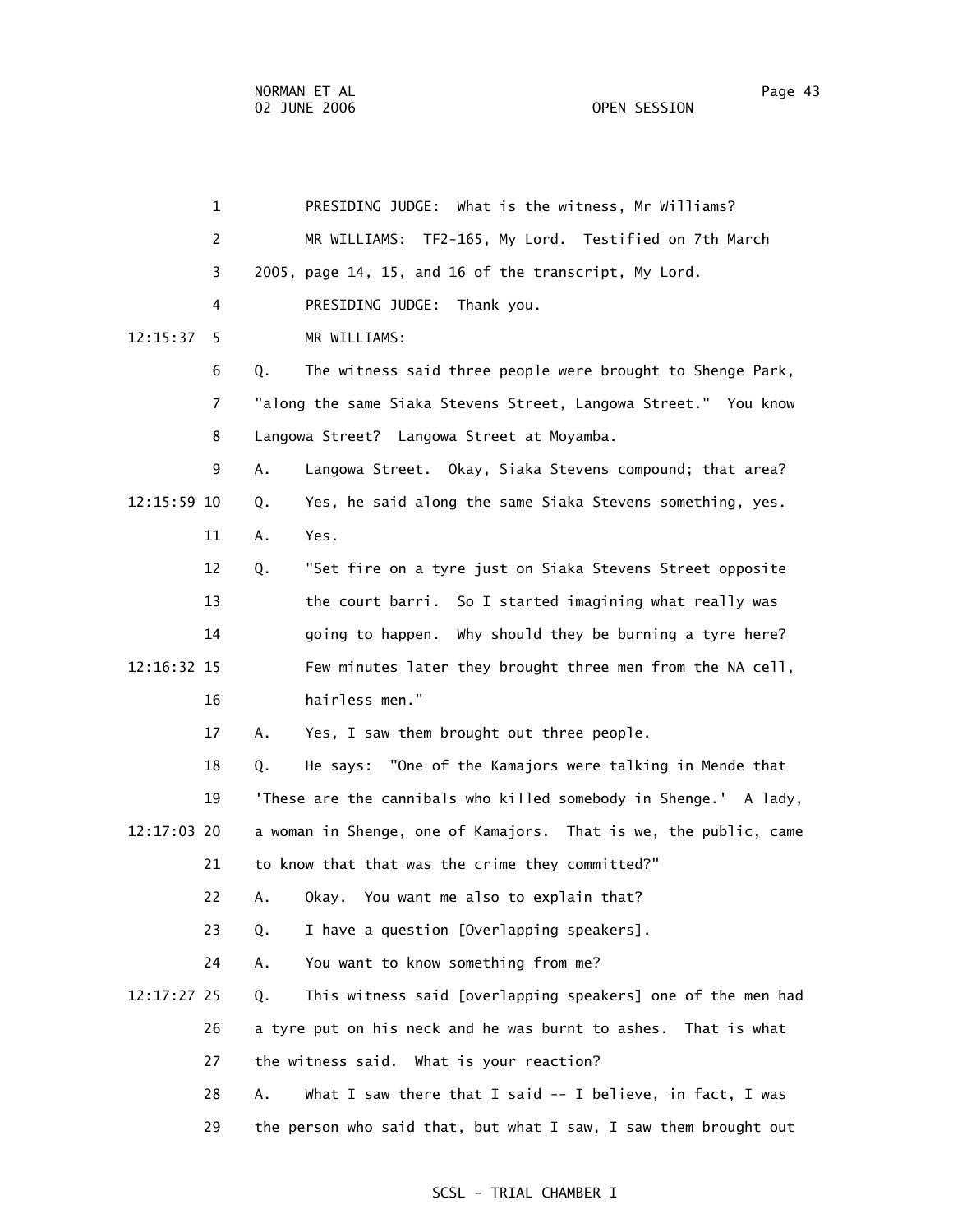1 from the cell, three of them. Three of them and I saw them put 2 into a vehicle and they took them to Shenge. They were taking 3 them to Shenge, but by the time they brought them out, they asked 4 me: "The time these people were brought out, did you see them 12:18:26 5 having trousers?" I said: "Yes, but I did not see them with 6 shirts." "Besides that did you see them having cane marks?" I 7 said: "No." "Did you see them having knife marks?" I said 8 "No." 9 Q. [Overlapping speakers] it appears that you are narrating 12:18:36 10 some interview. Who asked you those questions? 11 A. Those people -- there was a white man there, but I don't 12 know the white man. They went for me, but I did not tell them -- 13 JUDGE THOMPSON: Counsel [Overlapping speakers]. 14 PRESIDING JUDGE: Mr Witness, 12:18:59 15 MR WILLIAMS: There was some confusion and I am asking him 16 to confirm -- I was narrating [Overlapping speakers]. 17 PRESIDING JUDGE: I do not necessarily agree with you, but 18 obviously you're trying to clear up the confusion but it seems to 19 have caused even more confusion in the witness. Try to take him 12:19:16 20 back to that particular meeting. 21 MR WILLIAMS: No, no, My Lord, I'm interested in -- 22 PRESIDING JUDGE: I know, but take him back. 23 MR WILLIAMS: 24 Q. Before you narrate what transpired between you and those 12:19:33 25 people who came to take you, I just want you to restrict yourself 26 to the evidence of this witness. I will not tell you the 27 witness's name but I will just tell you what he said in this 28 Court. He said those three people were taken out of the NA cell 29 and one of them had a tyre put over his neck and he was burnt to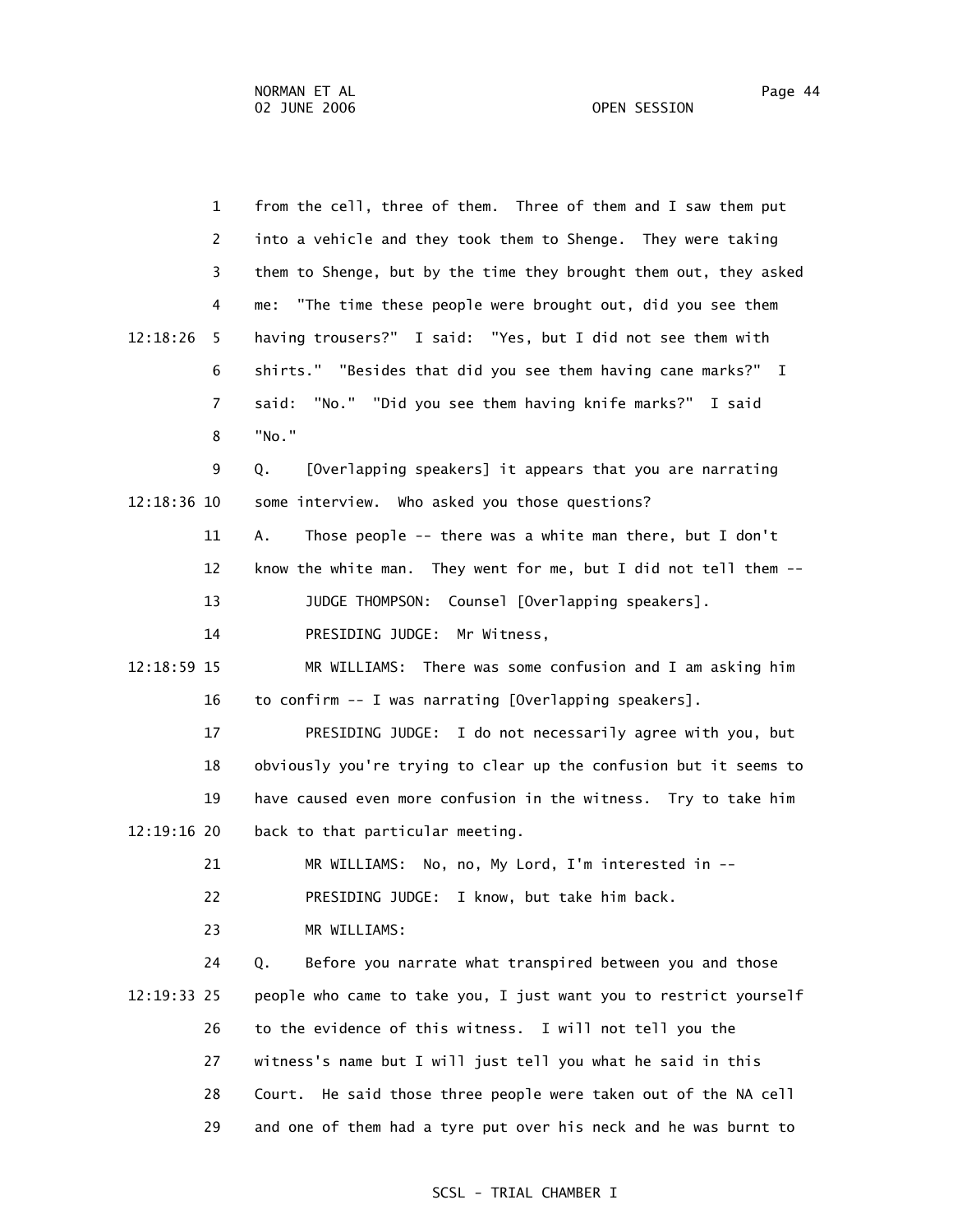1 ashes by Kamajors. 2 JUDGE THOMPSON: Put your own specific questions, otherwise 3 we will go the same direction. What are you asking him to do 4 with that piece of evidence that you have cited to him? 12:20:12 5 MR WILLIAMS: I want his reaction, but [Overlapping 6 speakers]. 7 JUDGE THOMPSON: No. That is the danger. Reactions will 8 unleash quite a multiplicity of responses. If you are specific, 9 then, of course, we get the focus. Otherwise we go down that 12:20:27 10 very road that the Presiding Judge brought you back from. 11 MR WILLIAMS: Most grateful, My Lord. 12 Q. Could that be right what that witness said? 13 JUDGE THOMPSON: Is it true? 14 MR WILLIAMS: Yes. 12:20:39 15 THE WITNESS: What that witness said, what I saw happen 16 there, I saw those three people brought out from the cell and I 17 said what were they -- they said they had gone and captured 18 someone and killed the person and take out his body parts. That 19 is why they had arrested them and it was then that I saw them put 12:21:08 20 into the vehicle and about to be taken to Shenge. 21 Q. Thank you very much. These people that you said killed 22 Mr Thomas, were there any Kamajors amongst them? 23 A. In that crowd, I did not see a Kamajor among them. 24 MR WILLIAMS: My Lord, that will be all for this witness. 12:22:30 25 PRESIDING JUDGE: Thank you, Mr Williams. Counsel for the 26 Prosecution. 27 MR BANGURA: Yes, Your Honour. 28 PRESIDING JUDGE: Any cross-examination?

29 MR BANGURA: Yes, Your Honour.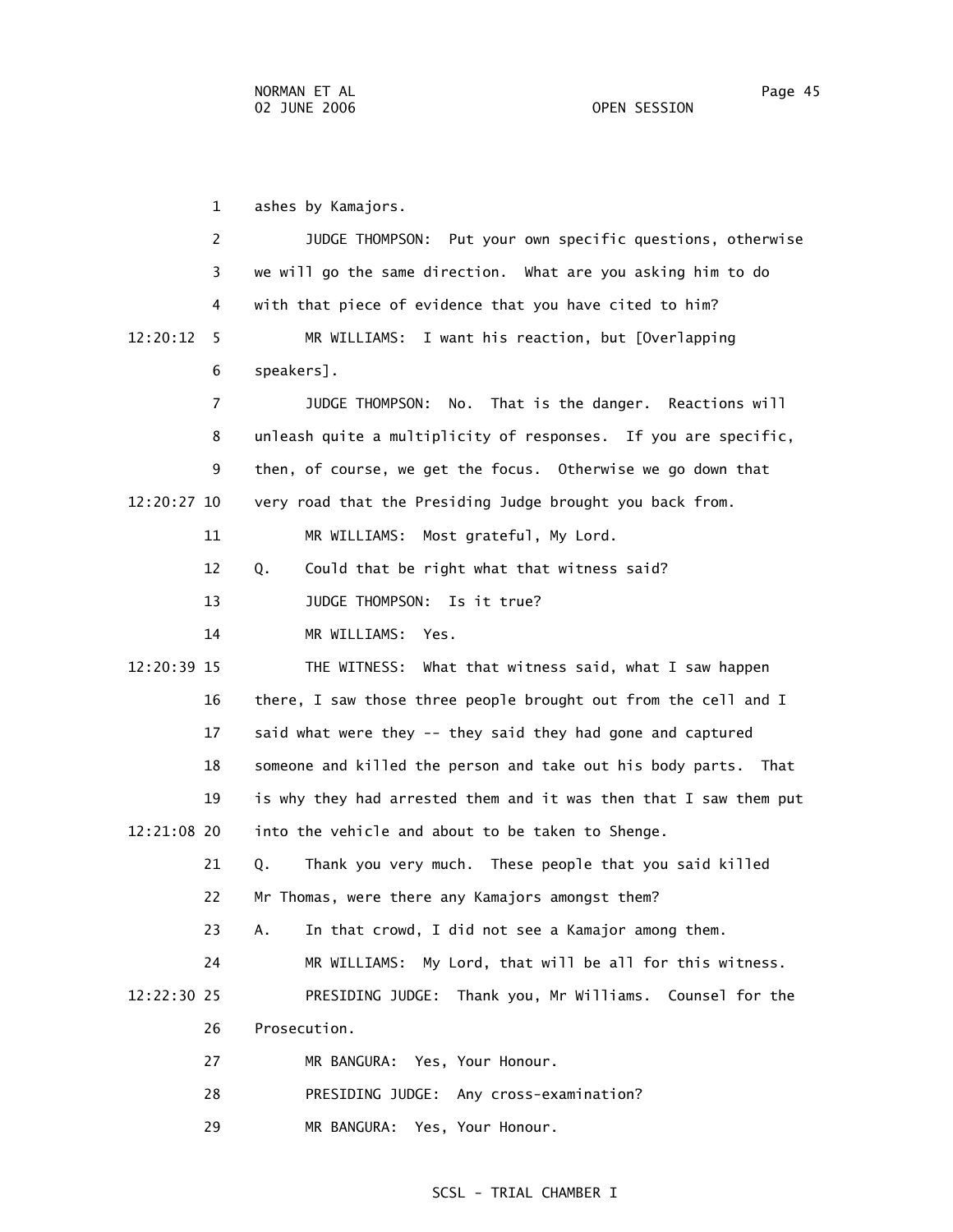| $\mathbf{1}$  | PRESIDING JUDGE: You are ready to do so, Mr Bangura?                |
|---------------|---------------------------------------------------------------------|
| 2             | MR BANGURA: Yes, Your Honour.                                       |
| 3             | PRESIDING JUDGE: You may proceed.                                   |
| 4             | MR BANGURA: Thank you, Your Honour.                                 |
| 12:23:02<br>5 | CROSS-EXAMINED BY MR BANGURA:                                       |
| 6             | Good afternoon, Mr Witness.<br>Q.                                   |
| 7             | Yes, good afternoon.<br>А.                                          |
| 8             | Mr Witness, is it a fact that during the period of the war<br>Q.    |
| 9             | much of the Moyamba District was under the control of Kamajors      |
| 12:23:33 10   | throughout; is that so? Many areas of the district were under       |
| 11            | Kamajor control?                                                    |
| 12            | I didn't know some of the places. If I say yes -- you are<br>A.     |
| 13            | supposed to name the places.                                        |
| 14            | Let me put it another way. In fact, there were not too<br>Q.        |
| 12:24:16 15   | many places where Kamajors and the rebels fought inside Moyamba     |
| 16            | District during the war? There were not too many places that you    |
| 17            | actually had fight with the rebels?                                 |
| 18            | There were not too many places?<br>Α.                               |
| 19            | Yes. What is your answer?<br>Q.                                     |
| 12:24:53 20   | Where I led all the Kamajors and where we fought there were<br>Α.   |
| 21            | There were many.<br>many.                                           |
| 22            | Mr Witness, apart from Moyamba Town, the battle that you<br>Q.      |
| 23            | described when you took Moyamba Town, where else did you fight      |
| 24            | battles in Moyamba District?                                        |
| 12:25:26 25   | We went to a town called Dambu.<br>From that Dambu to come to<br>Α. |
| 26            | a place called Senehun, so in between there, there is a town        |
| 27            | called Sahun.<br>In that town we met the guys and we fought there.  |
| 28            | Thank you, Mr Witness. Mr Witness, you would agree with me<br>Q.    |
| 29            | that most of the time the Kamajors had the upper hand over the      |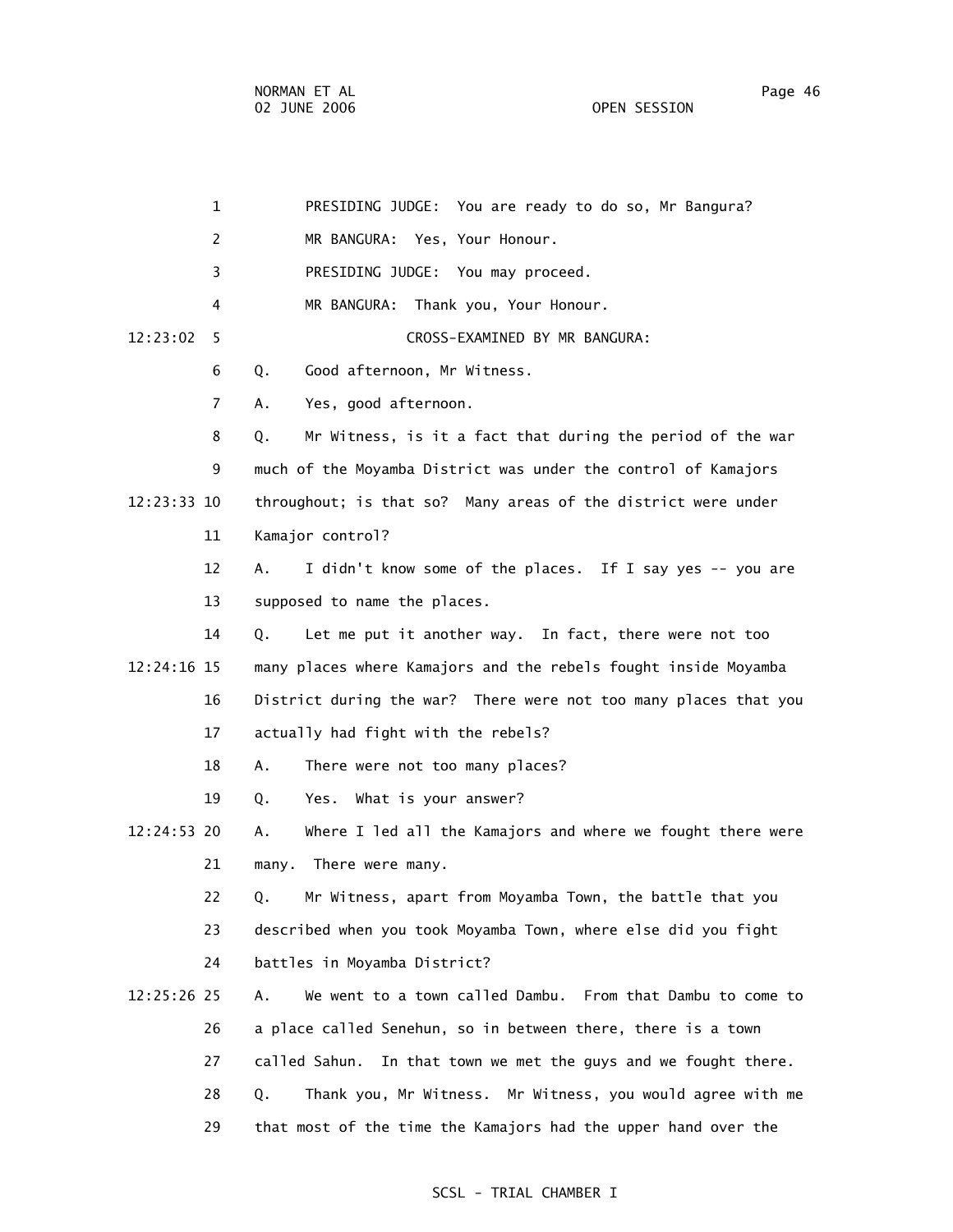1 rebels in all the areas that you fought? 2 A. All our powers were in the chiefs. 3 JUDGE THOMPSON: Perhaps you need to rephrase that 4 question. I am not sure the interpretation -- 12:26:36 5 MR BANGURA: 6 Q. Mr Witness, in all the areas where you fought, the Kamajors 7 won and they took control? 8 JUDGE THOMPSON: Yes. 9 MR BANGURA: 12:26:48 10 Q. Is that not so? 11 A. Some of the places we took from the rebels, but we were 12 unable to stay there. 13 Q. For most of the time, Mr Witness, Kamajors had control over 14 the Moyamba District for most of the time before the overthrow of 12:27:13 15 President Kabbah and after the overthrow of President Kabbah, the 16 Kamajors were largely in control Moyamba District, most of the 17 chiefdoms? Will you agree with me? 18 A. And the chiefs, the chiefs were in the district. All the 19 chiefs that were here couldn't -- 12:27:51 20 Q. Mr Witness [overlapping speakers]? 21 A. The chiefs were in that Moyamba. 22 Q. I have not asked you about chiefs. 23 A. You said we were the only ones that had the power, that is 24 why I said no. Even if we had the power, the chiefs had the 12:28:10 25 power. We hadn't our own power. 26 Q. I'm not talking power, Mr Witness. The Kamajors were 27 throughout most of this war they were the ones in control. They 28 had made a control. There were the chiefs, yes, but the Kamajors 29 were the ones who militarily had control over Moyamba District,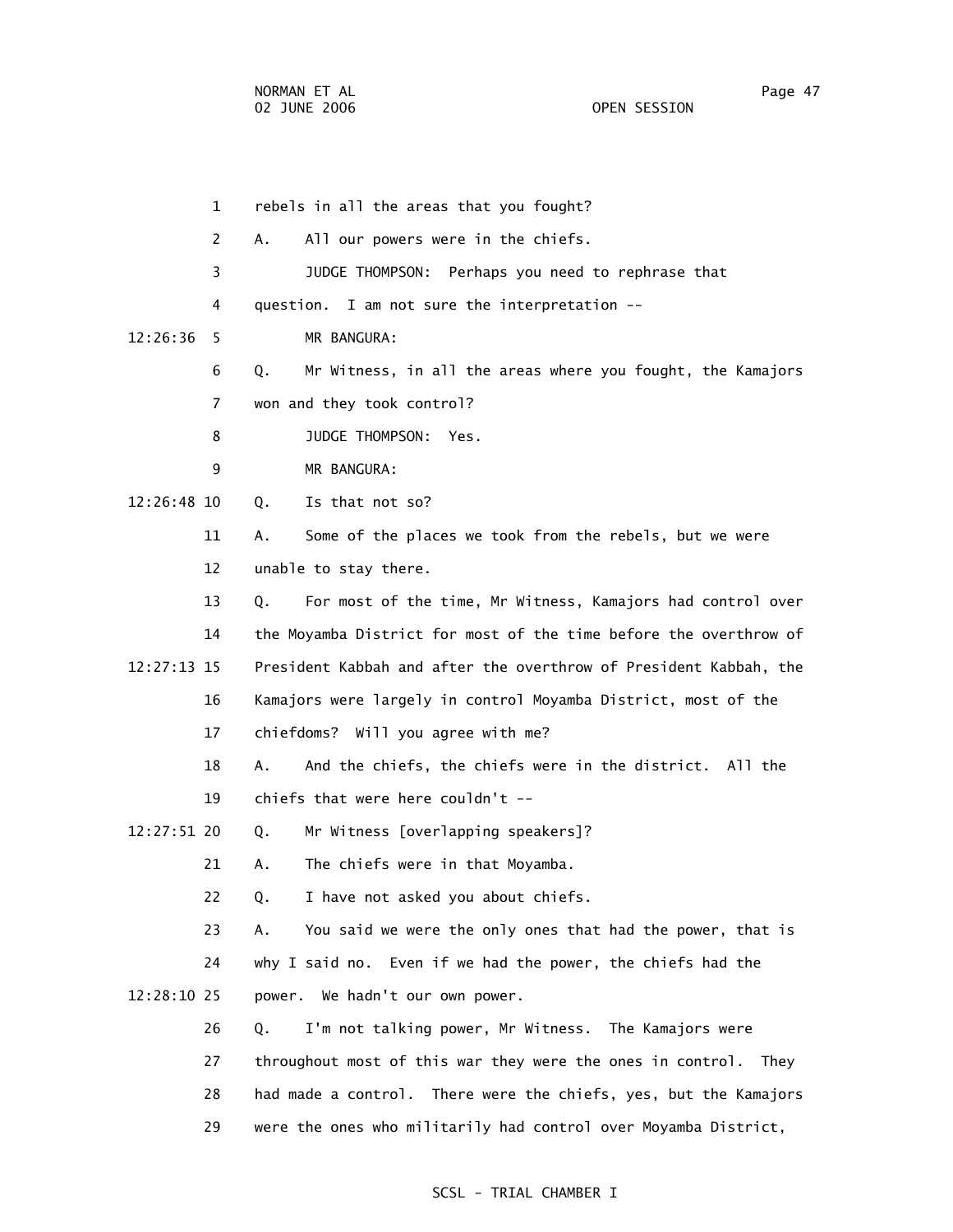|             | $\mathbf{1}$ | not the rebels. The rebels may have had a few places where they   |
|-------------|--------------|-------------------------------------------------------------------|
|             |              |                                                                   |
|             | 2            | were, but the Kamajors were in control in many parts.<br>That is  |
|             | 3            | the suggestion I'm trying to put to you, Mr Witness.              |
|             | 4            | We were fighting, Kamajors were fighting.<br>Α.                   |
| 12:28:56    | 5            | Mr Witness, this is very simple and straightforward.<br>Q.        |
|             | 6            | PRESIDING JUDGE: It may be a problem of interpretation.           |
|             | 7            | It may be simple, but if it is not properly translated, it may    |
|             | 8            | come out this way.                                                |
|             | 9            | MR BANGURA: I will move on.                                       |
| 12:29:13 10 |              | I think the context is better between the<br>JUDGE THOMPSON:      |
|             | 11           | Kamajors and the rebels in the context of the fighting, maybe     |
|             | 12           | something like that. You see, otherwise, you can see that his     |
|             | 13           | fixation is with the chiefs being in control of the area, but you |
|             | 14           | must try and move him away from that fixation. Chiefdom or        |
| 12:29:41 15 |              | control to the war itself, the actual -- I mean, he's a commander |
|             | 16           | and he should be able to give us the answer.                      |
|             | 17           | MR BANGURA:<br>Just one last try.                                 |
|             | 18           | Mr Witness, in all the places where the Kamajors were, the<br>Q.  |
|             | 19           | Kamajors were the fighters who held the ground, not so much the   |
| 12:30:05 20 |              | rebels; is that correct?                                          |
|             | 21           | Yes, they had captured the towns from the rebels and if you<br>Α. |
|             | 22           | capture a town from the rebels, you would have to stay there for  |
|             | 23           | them not to return there and destroy the place.                   |
|             | 24           | $[CDF02JUN06C - SV]$                                              |
| 12:30:31 25 |              | Mr Witness, you were first appointed commander by the<br>Q.       |
|             | 26           | chiefdom people, you said, to come and fight and take Moyamba; is |
|             | 27           | that correct?                                                     |
|             | 28           | Yes.<br>Α.                                                        |
|             |              |                                                                   |
|             | 29           | After that appointment how many other appointments did you<br>Q.  |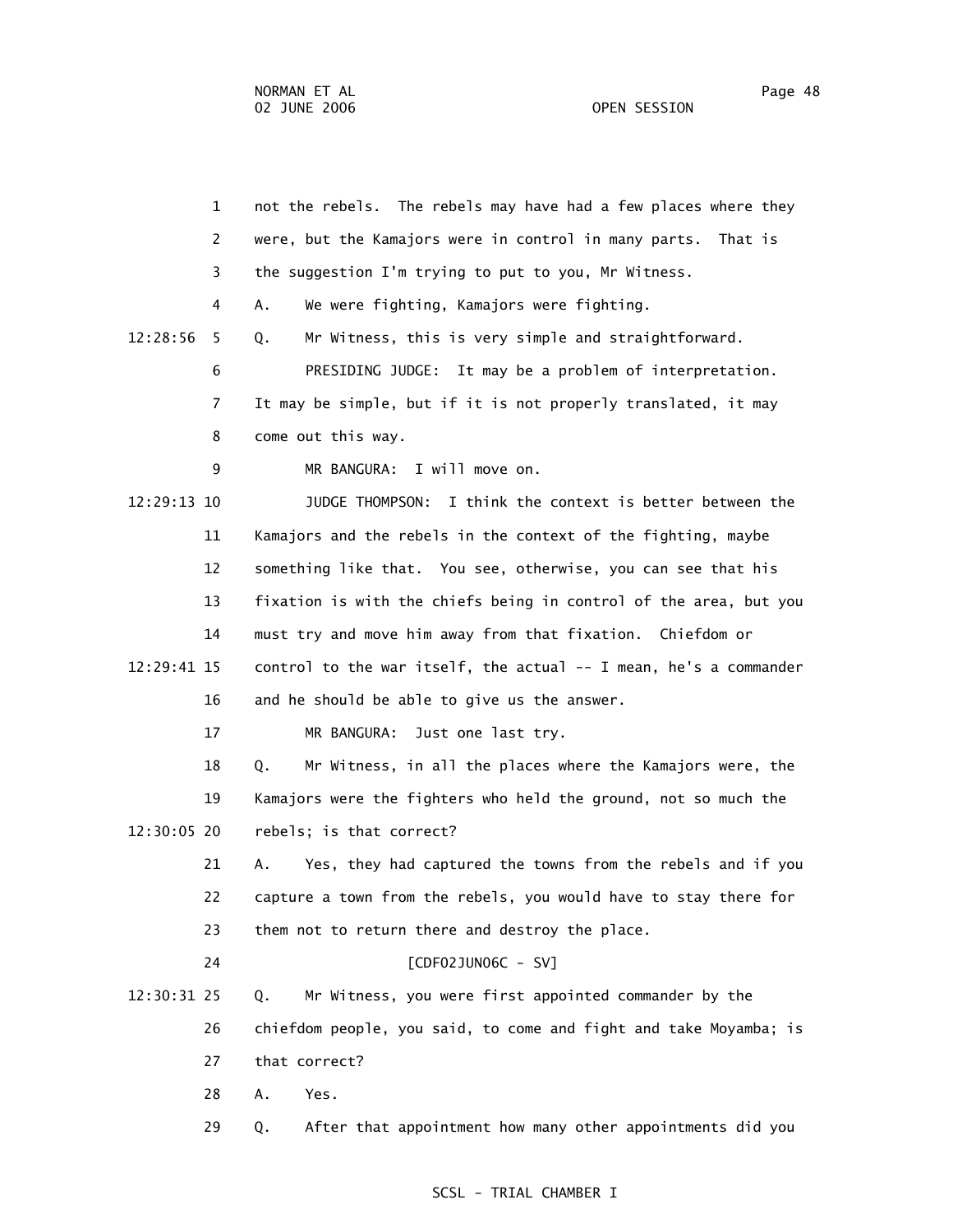1 have as a commander? 2 A. At the time Mr Ngobea died, it was then that his position 3 was given to me and I became the overall commander. So the 4 chiefdom people came and said, "This man has fought so much for 12:31:25 5 this land, so let's give him this position," after Ngobea had 6 done the work so much and he died. 7 Q. And after that did you get any further appointment as a 8 commander? 9 A. When they said I was the overall commander, after that, 12:31:49 10 when Ngobea died and they said I was the overall commander, that 11 was the only position they gave to me. 12 Q. In effect, you're saying you had two appointments as 13 commander during your career, during your period as a fighter; 14 correct? 12:32:11 15 A. Yes. 16 PRESIDING JUDGE: I'm not sure that this is -- there might 17 be some misunderstanding. 18 MR BANGURA: 19 Q. Your first appointment was when you were asked to come and 12:32:22 20 fight to take Moyamba, you were appointed commander by your chief 21 and chiefdom people; is that correct? 22 A. It was after we had captured Moyamba. But they gave me the 23 order for us to take the town from the rebels. After capturing 24 the place -- 12:32:47 25 Q. Mr Witness, it's just the command position that you had at 26 that time I'm asking about. After that what was your next 27 appointment as a commander?

 28 A. When they said second battalion commander. First battalion 29 commander was Chuck Norris.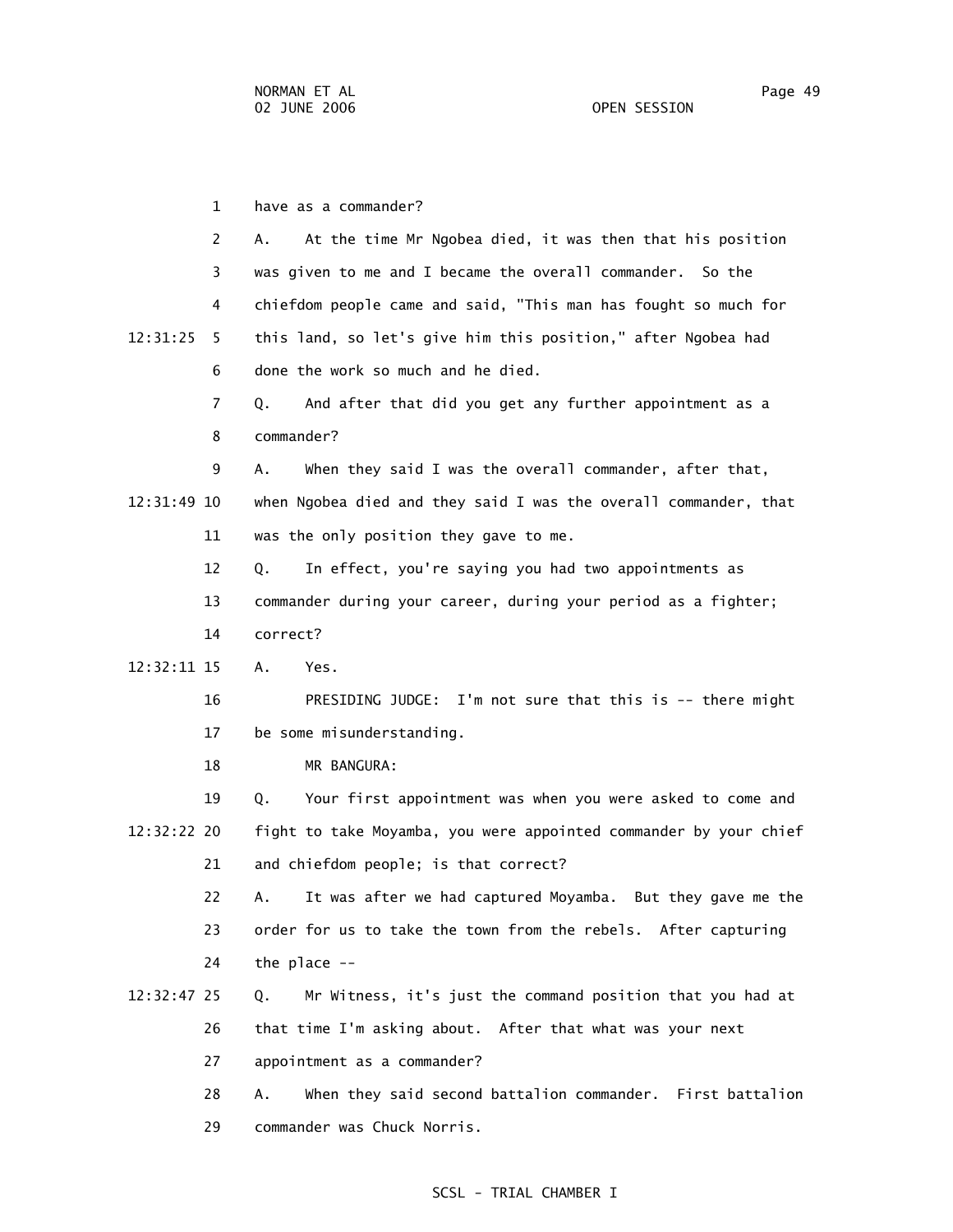1 Q. Thank you, Mr Witness. Did you have another appointment 2 after that? 3 JUDGE ITOE: But is this not the appointment he's talking 4 about? 12:33:20 5 THE WITNESS: They did not give me another position. I was 6 in that position until the end of the war. 7 MR BANGURA: Your Honours, if you would indulge. He has 8 said that he got an appointment after Ngobea died and he has in 9 evidence already said that he and Chuck Norris were -- 12:33:46 10 PRESIDING JUDGE: That's why I told you that you were 11 putting to the witness he had only two appointments. I said 12 well, it might not be that simple because, according to his 13 evidence, he had become a battalion commander or a deputy or 14 second battalion commander or however you want to put it. 12:34:03 15 MR BANGURA: That's what I'm pursuing. 16 Q. Mr Witness, did any of these appointments -- 17 A. Yes. 18 Q. Did you go to Base Zero at any point during your role as a 19 commander? 12:34:17 20 A. At that time I had not been made a commander when I went to 21 Base Zero, when I was sent there. It is now that this commander 22 business is going to be given to me. 23 Q. Mr Witness, when you went to Base Zero was it before you 24 took Moyamba or after you had taken Moyamba? 12:34:42 25 A. After we captured Moyamba. It was then that all of us 26 Kamajors were assembled and we were asked to defend the place, 27 and all the paramount chiefs in Moyamba and other paramount 28 chiefs assembled and went to Talia. 29 Q. Thank you, Mr Witness. The question is specific - was it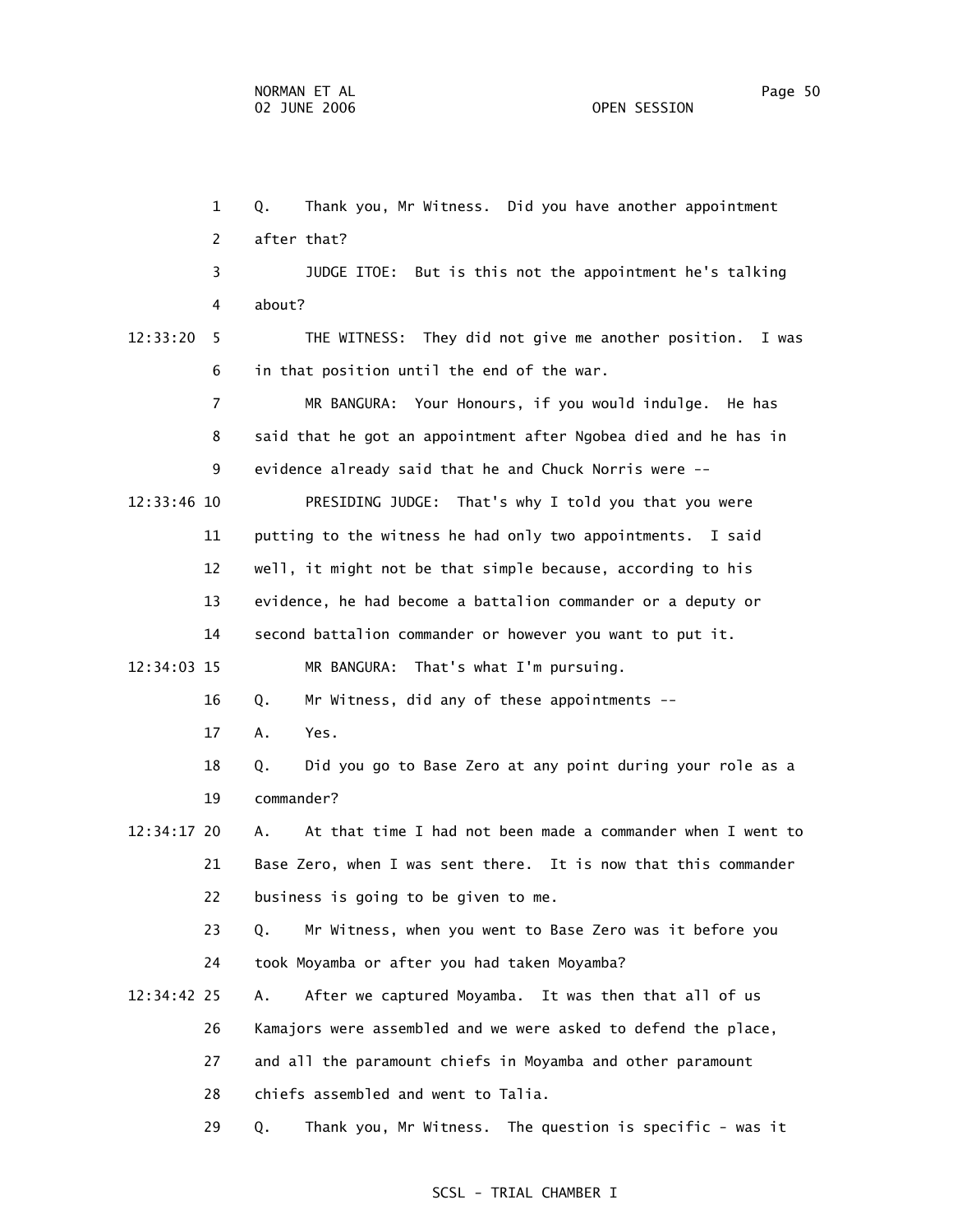1 before or after - and I have got the answer from you. 2 Mr Witness, did you get an appointment from Base Zero -- 3 A. Yes. 4 Q. -- as a commander? 12:35:17 5 A. Yes. 6 Q. You got an appointment from Base Zero as a commander. What 7 was that appointment? What was the title that you got? 8 A. Chief Charles Caulker, all of them went. It was then that 9 they appointed Chuck Norris to come and be the first battalion 12:35:44 10 commander and they said he should come and I would be working 11 with him together. At the time he was coming, he came, he 12 brought a letter for me that I was a second battalion commander 13 and his own deputy was Bawote. 14 Q. Thank you, Mr Witness. Did you at any point become overall 12:36:03 15 commander in Moyamba? 16 A. At the time Ngobea died was when I was given that position. 17 Q. Who gave you that position? 18 A. Those paramount chiefs, all of them -- all of them 19 assembled. They didn't go anywhere else. In fact, they 12:36:29 20 assembled in Moyamba Town itself. They said, "Now that Ngobea 21 has died, this man has worked so much, so he's now the overall 22 boss." 23 Q. Mr Witness, there was a CDF administration in Moyamba; is 24 that correct? 12:36:52 25 A. Yes, they had an office, CDF. 26 Q. Who was the head of that office? 27 A. There was a man called Tejan Sankoh. They used to call him 28 in English "Admin". I don't know the meaning of that word in 29 English.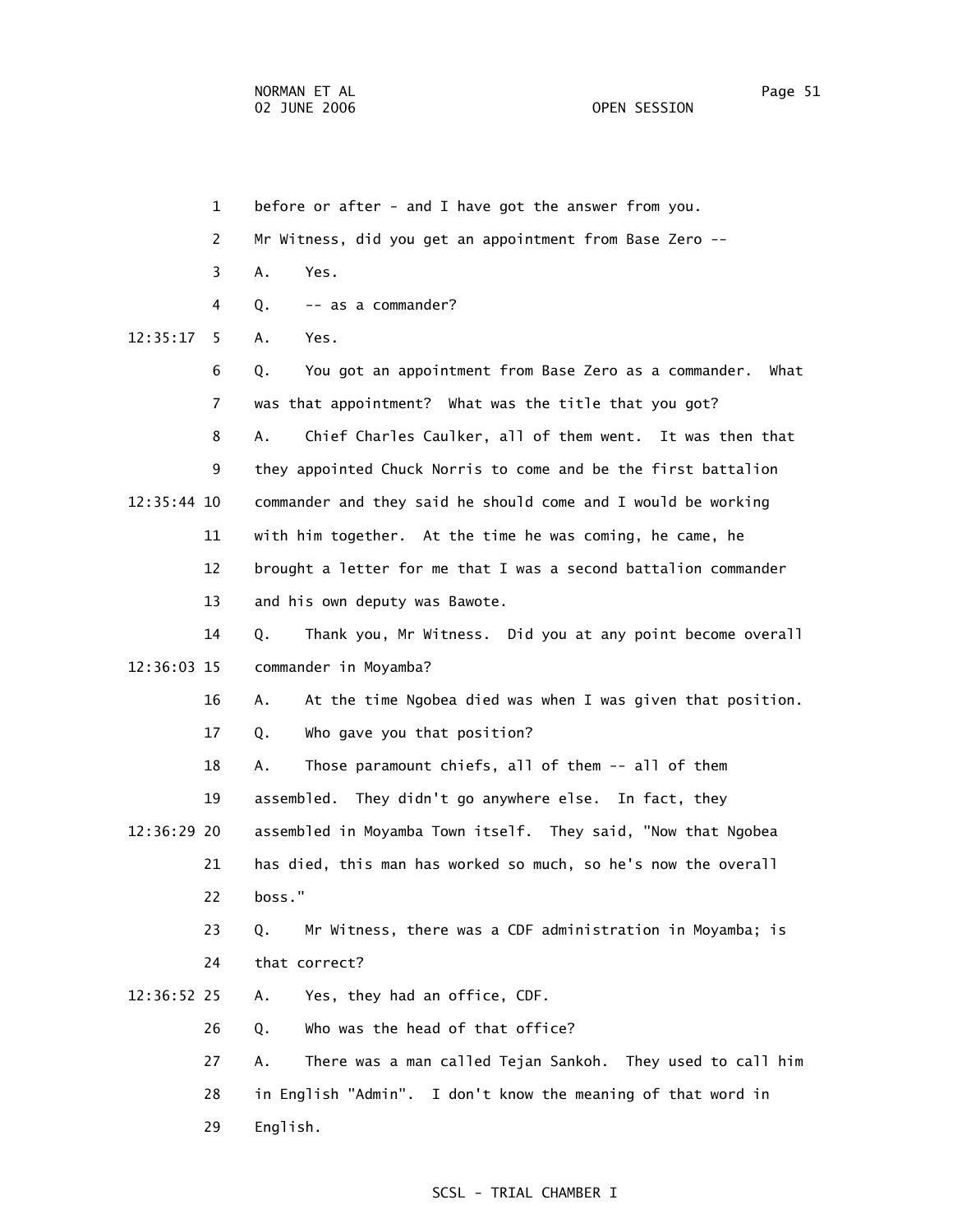1 Q. Who was the deputy? 2 A. Well, that I don't know. I don't know his deputy. 3 Q. Do you know one Jonathan Dambo? Did you hear the name 4 before? 12:37:31 5 PRESIDING JUDGE: What was the name again, please? 6 MR BANGURA: Jonathan Dambo. 7 THE WITNESS: Yes. 8 MR BANGURA: 9 Q. Was he part of the administration there? 12:37:40 10 A. Yes, they said he was the clerk. 11 Q. Was he not the deputy to Tejan Sankoh? 12 A. I don't know that. They said he was the clerk and Tejan 13 Kabbah -- Tejan Sankoh, I don't know his deputy. Probably if he 14 was the clerk then he was the one writing for him. I don't know. 12:38:06 15 Some of the arrangements they did, they did not invite me. 16 JUDGE THOMPSON: Counsel, clear up that entanglement with 17 him. It's getting a bit confrontational. Why not accept? I 18 mean, the terminology "clerk", "deputy", it may well be. In the 19 context of provincial administration, why are you making this 12:38:21 20 fine point? 21 MR BANGURA: Your Honour, it was a straightforward question 22 but I take the answer that he gave. So I'm not going to pursue 23 that point. 24 JUDGE THOMPSON: It may well be that in the context of the 12:38:30 25 provisional administration. 26 JUDGE ITOE: This one is Jonathan who? 27 MR BANGURA: Dambo. 28 JUDGE THOMPSON: Perhaps we should ask Dr Jabbi to ask his 29 witness to be less confrontational. It's a search for a truth.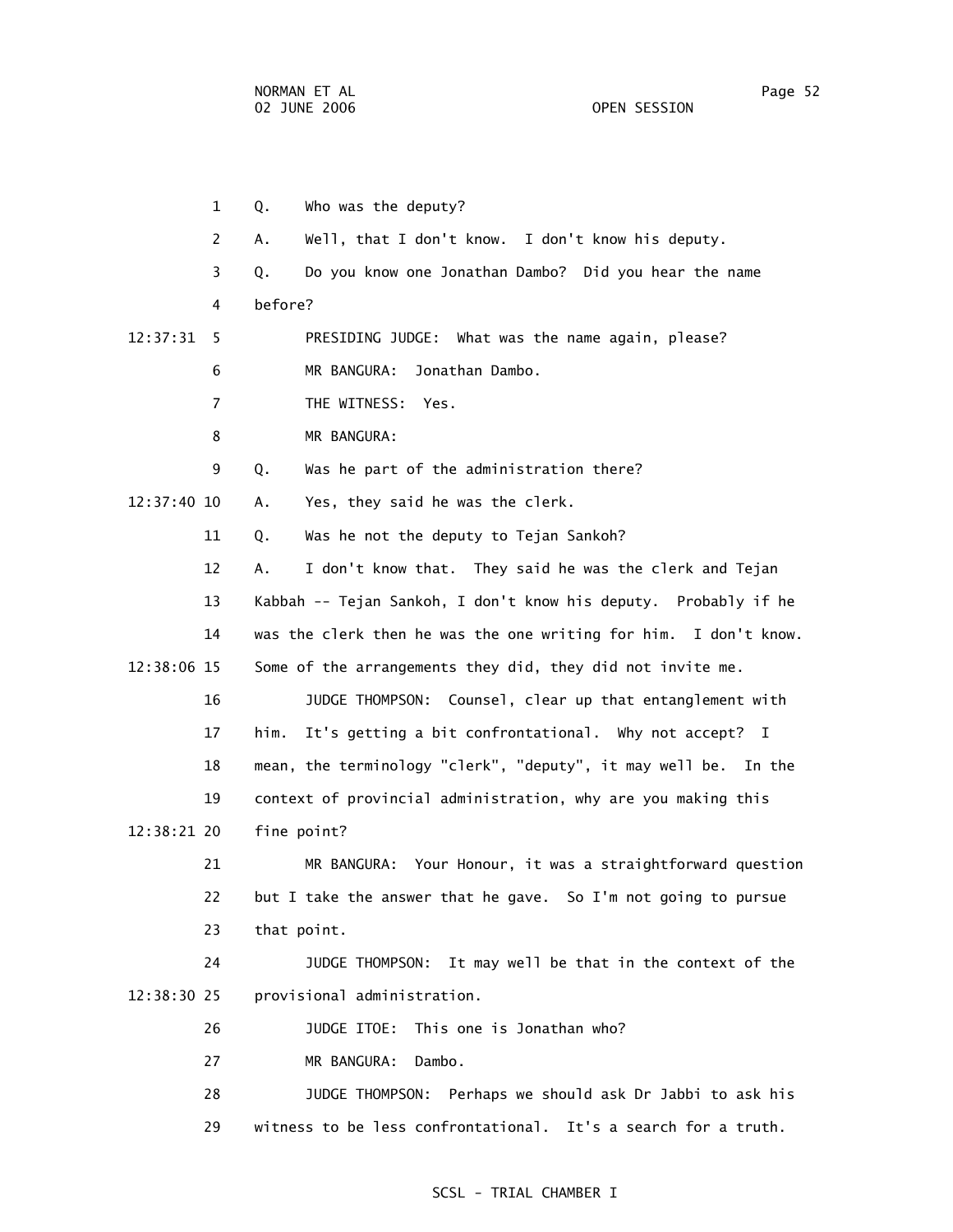1 It's not really a fighting match. 2 THE WITNESS: No, I'll never be angry. Never, not in the 3 least. Apart from what I know, which is the truth, I took an 4 oath. I will not say things that I don't know. I took an oath 12:39:05 5 today. 6 PRESIDING JUDGE: Thank you, Mr Witness. 7 MR JABBI: Please talk in a way which does not look like 8 challenging the lawyer asking you questions. Be calm. 9 THE WITNESS: Let him just ask me. Questions that I am 12:39:28 10 supposed to answer, I will answer it correctly what I know. If 11 that is what he asks me. 12 PRESIDING JUDGE: That's all we are asking you to do. Do 13 your best. Thank you. Go ahead, Mr Bangura. 14 THE WITNESS: That's why I came. 12:39:45 15 MR BANGURA: 16 Q. Mr Witness, as a commander you were answerable to 17 Tejan Sankoh at the CDF administration; is that not so? 18 A. When I was made the overall, is that the question? 19 Q. Since Tejan Sankoh took over as administrator you became 12:40:14 20 answerable to him; is that not so? 21 A. No. I did not make any report to him. At that time, that 22 second battalion position, I was occupying that position, I 23 reported to Chuck Norris. 24 Q. When you became overall commander, Mr Witness, did you not 12:40:44 25 become answerable -- 26 A. At that time -- may I proceed? 27 Q. Mr Witness, can you wait for my question, please. When you 28 became overall commander, did you not become answerable then to 29 Tejan Sankoh?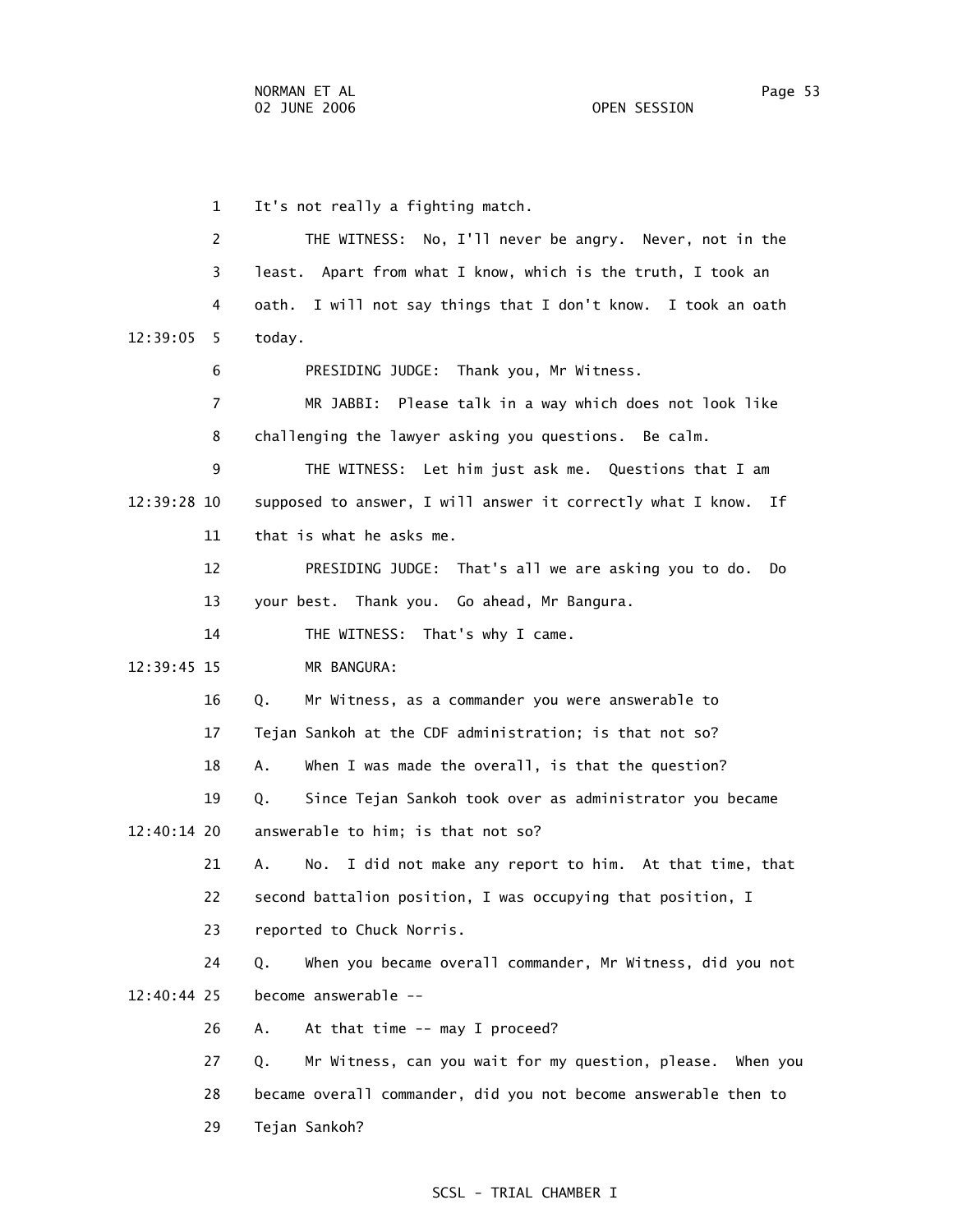1 A. I did not report to him. It was in between that. I was 2 looking forward to Chuck for reports. 3 Q. So what was your relationship with the CDF administration 4 in Moyamba then, Mr Witness? 12:41:44 5 A. That was their office work. Since I am not literate, most 6 of the times when they did that work they did not even invite me. 7 They would just tell me that "This is what we have done." What 8 would I do? Because when normally they would meet they would 9 speak English and I don't even understand Krio, let alone 12:42:05 10 English. Whenever they would meet they would just say what they 11 wanted to say in English and I don't even understand Krio. 12 Q. Mr Witness, are you saying that you had no relationship 13 with that office as a Kamajor commander, overall Kamajor 14 commander for Moyamba District at that time? 12:42:22 15 A. Except when if they would bring food there, when Sankoh 16 would bring food, chiefs would bring food to Sankoh, he would 17 call me and say, "This is the food that we have brought. I have 18 presented it to your battalion commander." My own portion that 19 they would give to me, they would give to me. And the others, 12:42:40 20 it's left with them. 21 Q. And where was this food coming from? 22 A. Those chiefs who will come to attend a meeting here in 23 Freetown, they will come for food. It was they that would be 24 given the money and would buy the food and take it to us. 12:42:57 25 Q. Mr Witness -- 26 A. Whether it was given to them or it was they who would buy 27 it, I don't know. 28 Q. Mr Tejan Sankoh's appointment, you would agree with me that

#### SCSL - TRIAL CHAMBER I

29 it was made in Base Zero?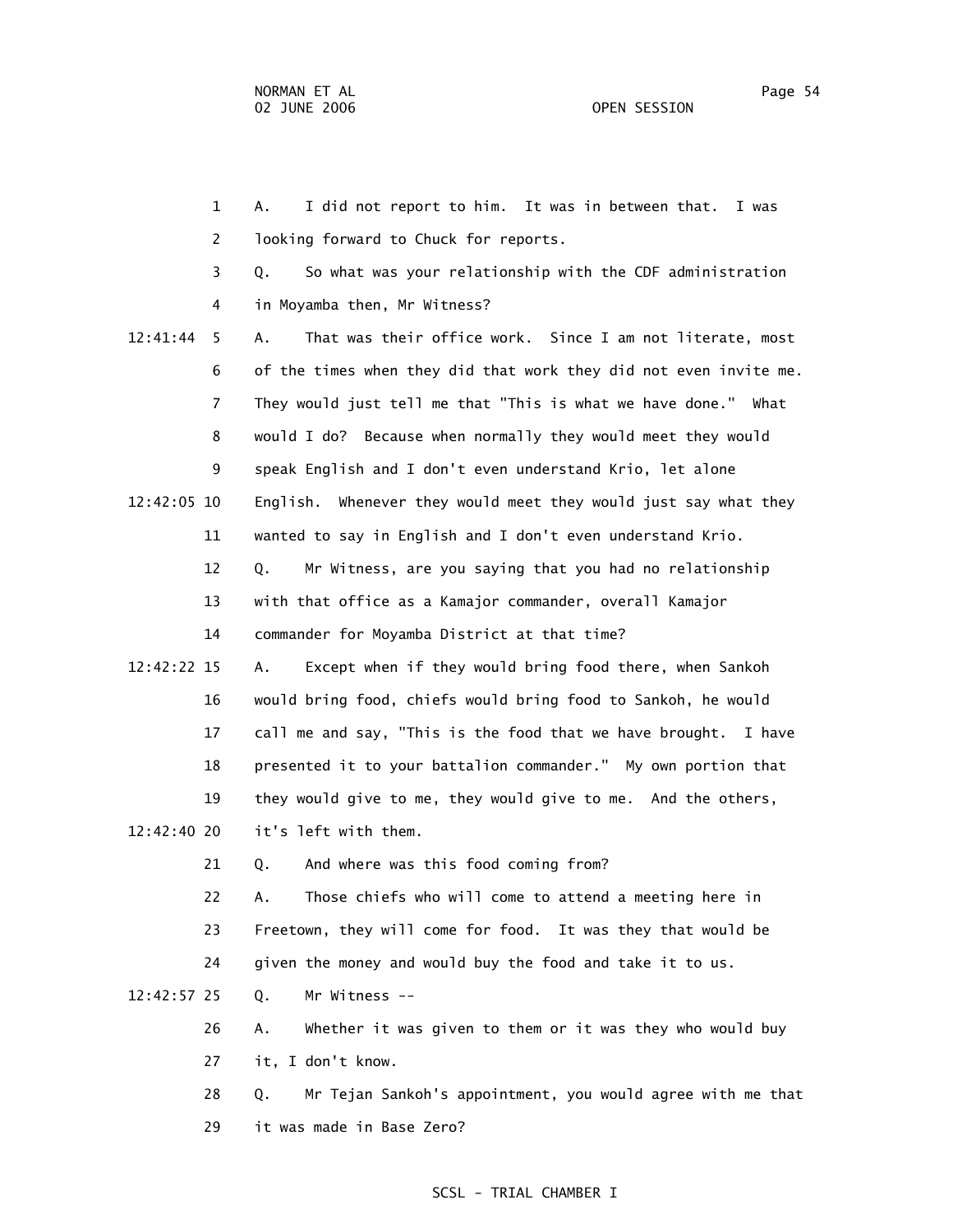|             | $\mathbf{1}$ | If I would agree for you to tell me that?<br>А.                    |
|-------------|--------------|--------------------------------------------------------------------|
|             | 2            | Yes, I'm suggesting to you, Mr Witness, that Mr Tejan<br>Q.        |
|             | 3            | Sankoh's appointment was made in Base Zero?                        |
|             | 4            | Even if it was given to him at Base Zero I wouldn't know.<br>Α.    |
| 12:43:48    | 5            | But at the time he was given that position Kamajors who were in    |
|             | 6            | Moyamba, they assembled us in the Harford town hall. It was then   |
|             | 7            | that he was -- it was there that the paramount chiefs appointed    |
|             | 8            | It was what I saw in Moyamba. But that Base Zero business,<br>him. |
|             | 9            | I don't know about it. I was not there.                            |
| 12:44:15 10 |              | Mr Witness, I suggest to you that Mr Tejan Sankoh came from<br>Q.  |
|             | 11           | Base Zero to take up this appointment as the administrator for     |
|             | 12           | Moyamba District and you know that.                                |
|             | 13           | Where I would be when something happens is what I will<br>Α.       |
|             | 14           | know. But if I was not there it would be difficult for me to       |
| 12:44:47 15 |              | If I was there, I would explain something about that. But<br>say.  |
|             | 16           | if I was not there, no.                                            |
|             | 17           | Thank you. You said he was appointed, according to your<br>Q.      |
|             | 18           | words -- appointed to you by the chiefs at Harford; is that        |
|             | 19           | correct?                                                           |
| 12:45:03 20 |              | Harford. At that town hall.<br>А.                                  |
|             | 21           | And who were the chiefs that appointed him to you at<br>Q.         |
|             | 22           | Harford?                                                           |
|             | 23           | Those chiefs that I saw, the first one is Chief Lars Lamin.<br>Α.  |
|             | 24           | Madam Ella -- Ella's speaker. At that time Ella had come to this   |
| 12:45:37 25 |              | Apart from that, Chief Kavura. And, apart from that,<br>town.      |
|             | 26           | Chief Junisa Baimba. And apart from that as well, one regent       |
|             | 27           | chief - at that time the paramount chief was sick for Kagboro -    |
|             | 28           | AA Lamin. And, apart from that, Chief Banya [phon], Bauya. I       |
|             | 29           | I cannot remember all of the paramount chiefs that<br>saw them.    |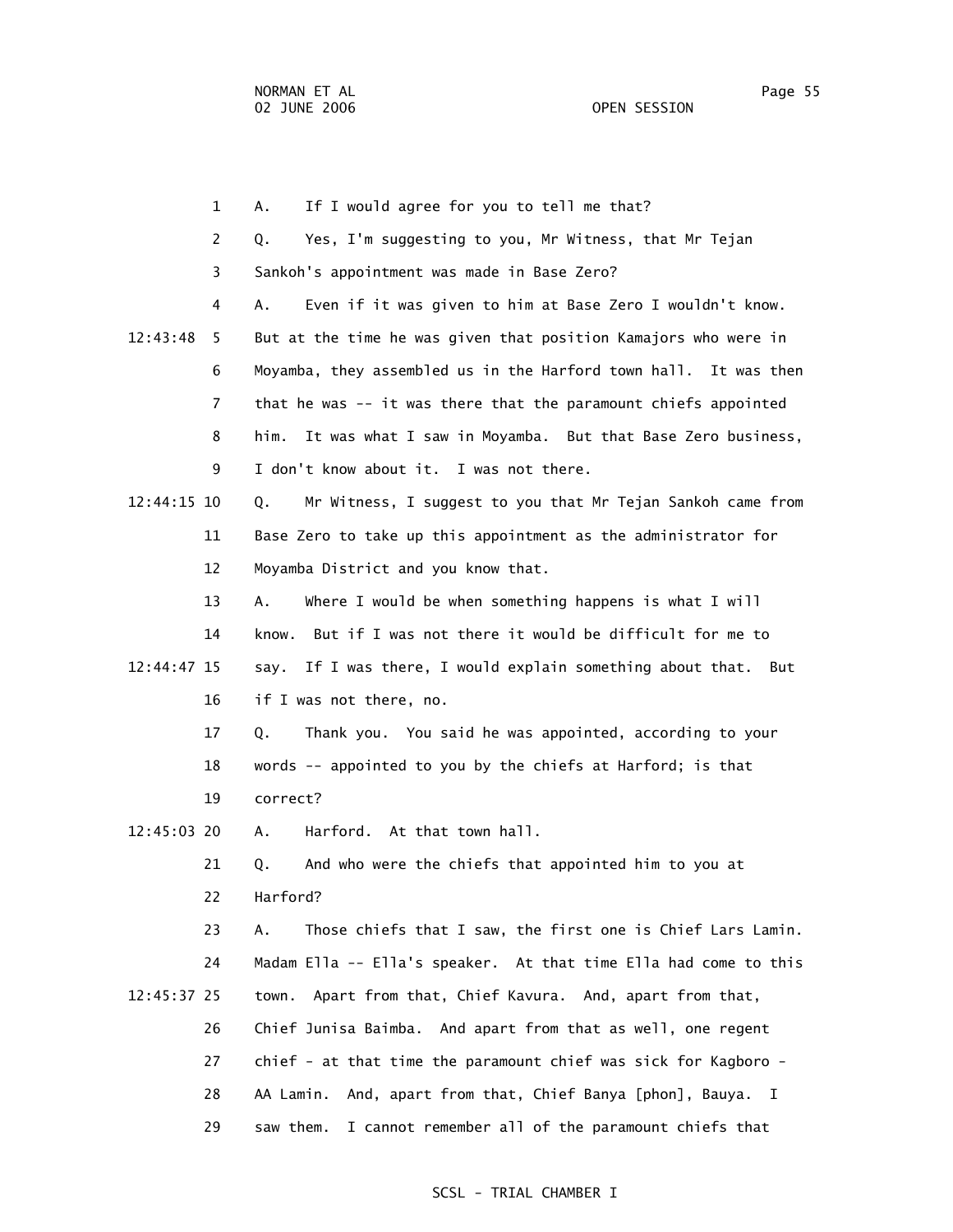1 were there. 2 Q. Thank you, Mr Witness. Mr Witness, this occasion that 3 you're describing, it occurred just after President Kabbah had 4 been returned to power; is that correct? 12:46:38 5 A. It was there that it happened. Then I knew Kabbah was in 6 the chair at that time. I knew because it was there that it 7 happened. 8 Q. Thank you, Mr Witness. Mr Witness, Junisa Baimba -- Baimba 9 Junisa, whom you mentioned as one of the chiefs that was at this 12:47:05 10 function, he is a Kamajor; is that not so? 11 A. Junisa Baimba, I did not see him being initiated. I cannot 12 just say yes. 13 Q. You know, Mr Witness, that he was at Base Zero? 14 A. Yes, all of them went there to make that -- the 12:47:42 15 arrangements as to how to come and work together with us. All of 16 those chiefs went there, those chiefs from Moyamba District. 17 Q. Mr Witness, the question is: Do you know or do you not 18 know that he was at Base Zero, Baimba Junisa was at Base Zero? 19 A. I knew that he went there. 12:48:03 20 Q. Mr Witness, and do you know that Baimba Junisa was not a 21 member of the War Council at Base Zero? 22 A. I know that when they went, when they formed that War 23 Council, he came and reported to us that he was the chairman for 24 Moyamba District. 12:48:33 25 Q. Mr Witness, it would help if you try and answer the 26 questions very directly. The questions are very straightforward 27 and direct to you, so please try to give straightforward answers. 28 A. All what I know. 29 Q. You know that he was not a member of the War Council at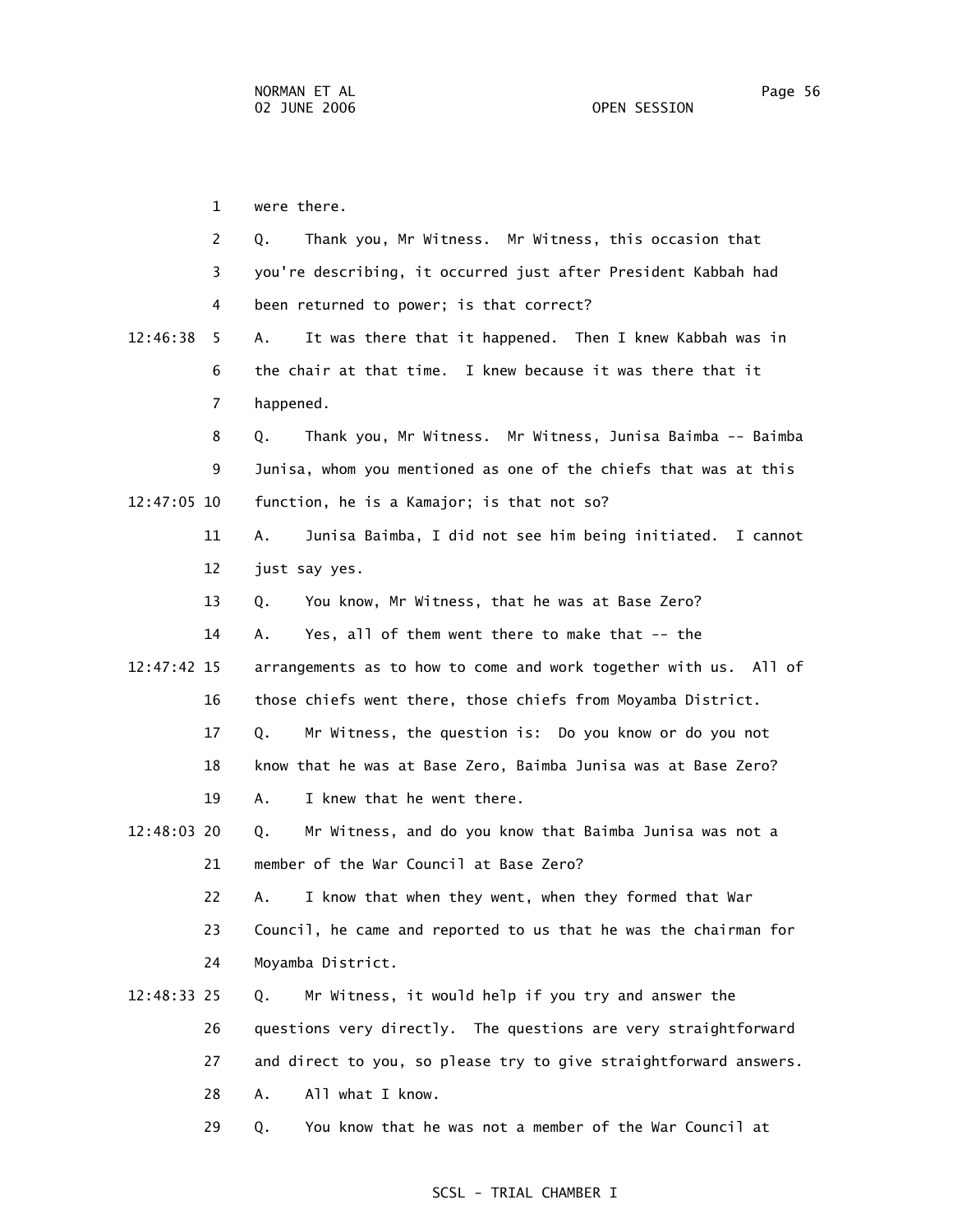1 Base Zero? 2 A. Junisa Baimba. Is that a question? 3 Q. Yes, I'm suggesting that to you, Mr Witness. I'm putting 4 that to you. Do you agree or not? 12:49:11 5 A. He came and said that that War Council, he was the chairman 6 for Moyamba District. He came and said that. 7 Q. Mr Witness, the other chiefs that you have mentioned who 8 you say were at this ceremony were in fact not in Moyamba at that 9 time; I'm putting that to you. 12:49:43 10 A. They were not in Moyamba when this arrangement was done? 11 This arrangement where Tejan Sankoh was made Admin? It was then 12 that I asked, I said, "What do you mean by 'Admin'?" They said 13 whatever they will have to arrange for us in Freetown, he would 14 be the person to represent us. That was what I asked and that 12:50:12 15 was what they said. 16 Q. I suggest to you that Ella Koblo was away from Moyamba 17 District throughout the period of the war. She was not at this 18 meeting that you were talking about. 19 A. What I've explained here, please listen yourself and pass 12:50:39 20 it on to the judge or to the lawyer that is asking me. Listen 21 carefully. 22 Q. Mr Witness, it's a simple question. I have not asked you 23 to explain. I am suggesting to you -- I am putting it to you 24 that Ella Koblo, Madam Ella Koblo, who you say was at this 12:50:58 25 meeting where Tejan Sankoh was introduced to you was away -- 26 Mr Witness, could you -- [overlapping speakers] 27 A. She was there. Lars Lamin -- 28 PRESIDING JUDGE: Mr Witness -- 29 THE WITNESS: [Overlapping speakers].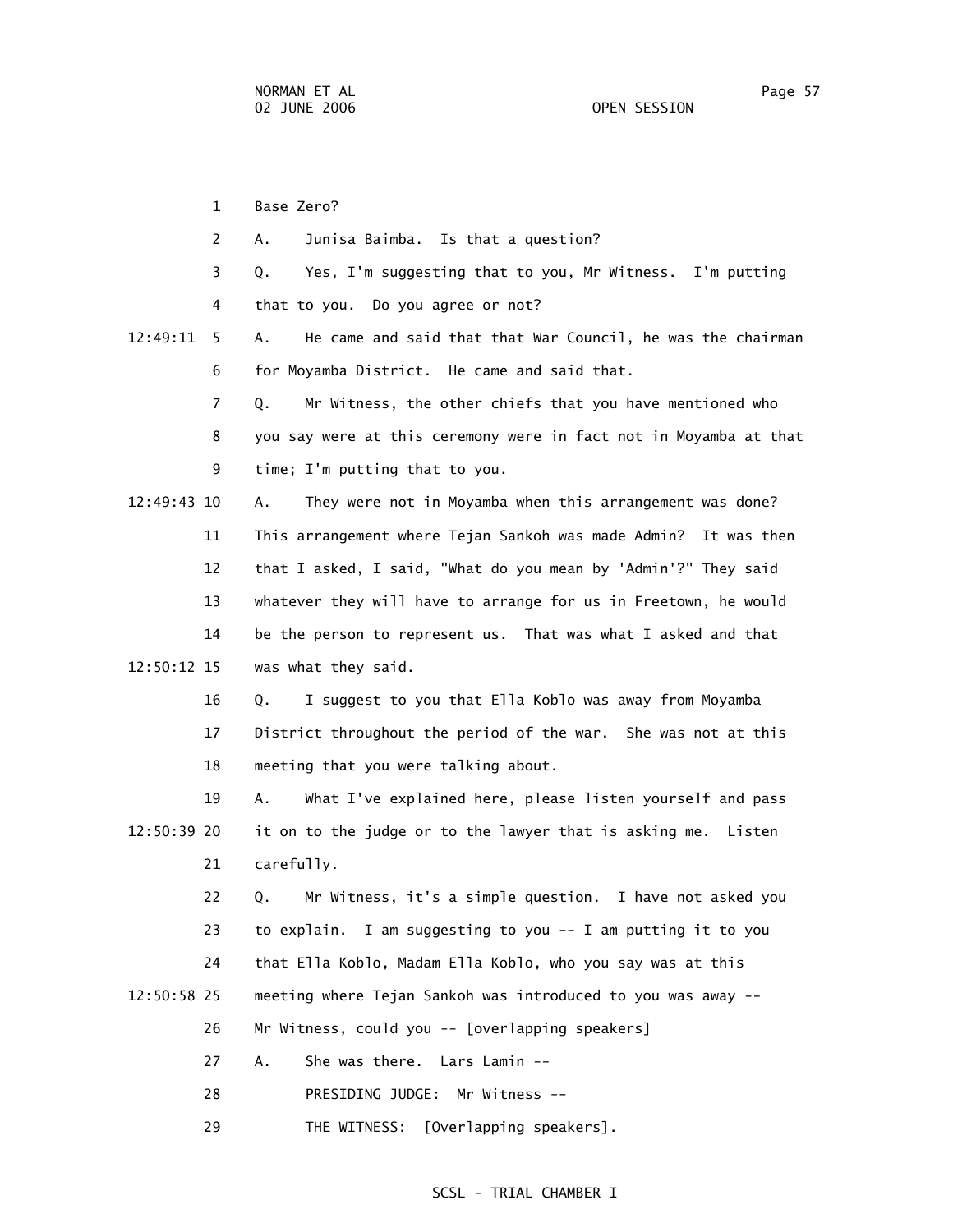1 PRESIDING JUDGE: Mr Witness -- 2 THE WITNESS: Because she was [overlapping speakers] 3 representing her. 4 PRESIDING JUDGE: Mr Witness, please listen to the question 12:51:15 5 and answer only to the question that is being asked. 6 THE WITNESS: I'm listening. I'm listening. I've 7 accepted. 8 MR SESAY: My Lord, the grounds of objection is that there 9 is no evidence that Ella Koblo was in that meeting, the meeting 12:51:37 10 which the learned Prosecutor is asking the witness. He did not 11 refer to the name Ella Koblo. 12 PRESIDING JUDGE: I don't have in my notes the second name. 13 I know he did refer to Madam Ella. 14 JUDGE ITOE: Madam Ella. There was no Koblo, agreed. 12:52:06 15 MR SESAY: My Lord, he was referring to somebody else 16 relating to Madam Ella. 17 PRESIDING JUDGE: Well, this is not what I heard the 18 witness to say, I regret, because to me he was describing, when 19 he was asked who was present, who were the chiefs present, he 12:52:22 20 gave a description of various chiefs, Lamin and Banga and so on 21 and he said Madam Ella. That's what I have. 22 MR BOCKARIE: Your Honour, may I be of assistance, with 23 your leave. The reference to Madam Ella was in respect of her 24 deputy which is Lars Lamin. He said Ella was represented by her 12:52:45 25 deputy speaker Lars Lamin. 26 MR BANGURA: Your Honours, it didn't come to me that way. 27 JUDGE ITOE: He mentioned AA Lamin. That was after Junisa 28 Baimba and then she came with AA Lamin. 29 MR BANGURA: Thank you, Your Honour.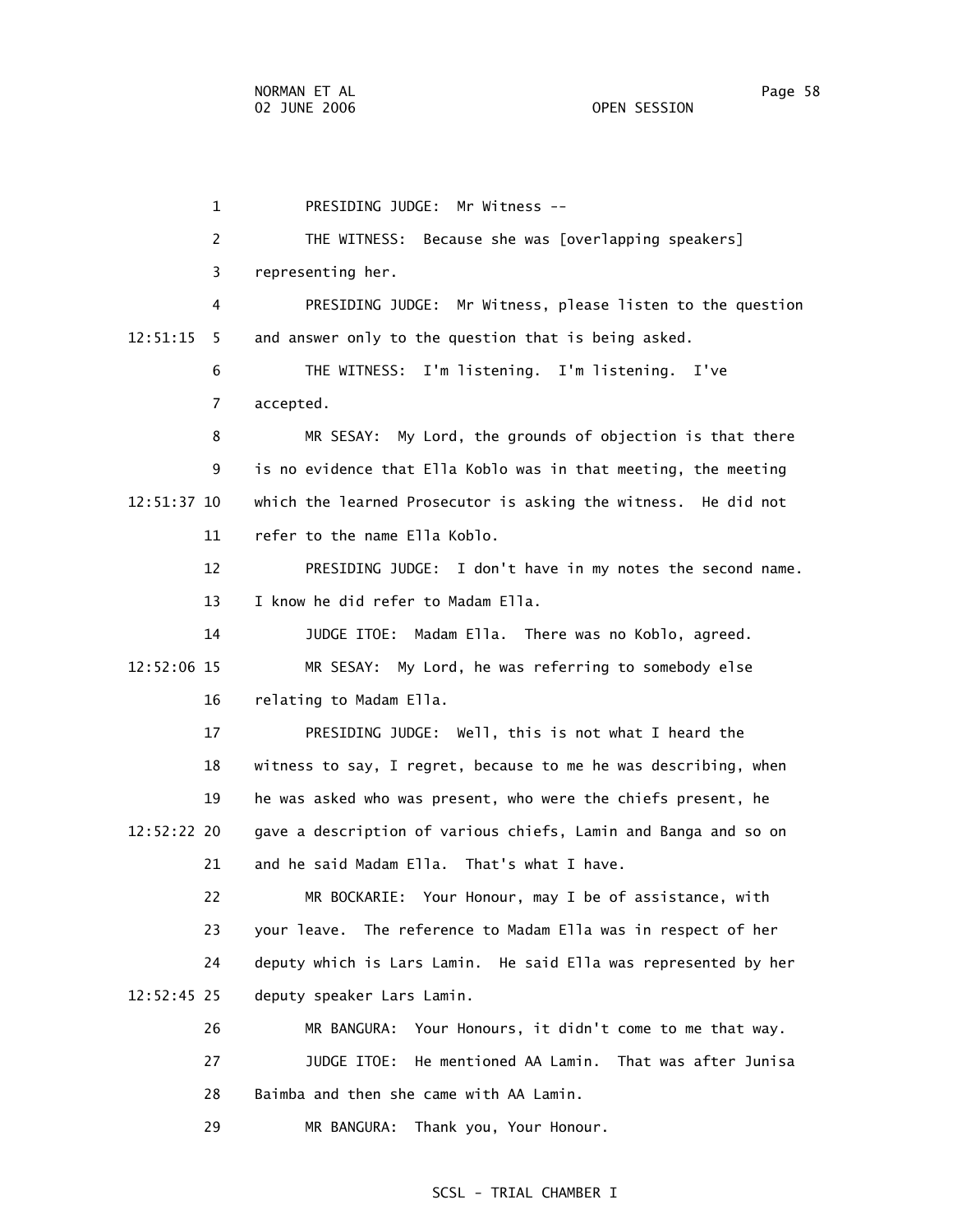1 JUDGE ITOE: It is here. 2 MR BANGURA: 3 Q. Mr Witness, I am go on to put it further to you that 4 Kavura, PC Kavura was also not at that meeting? 12:53:18 5 A. You are saying he was not? That's all you are saying, is 6 it? 7 Q. That's what I'm suggesting to you. 8 PRESIDING JUDGE: Mr Witness, you have to say do you agree 9 or do you disagree with that? That's all you're being asked. If 12:53:32 10 you disagree, fine, just say, "I disagree". 11 THE WITNESS: I disagree. He was there. 12 MR BANGURA: 13 Q. Mr Witness, would you be surprised to know that PC Kavura 14 has given testimony, evidence in this Court, and has testified to 12:53:55 15 the fact that he was away from his chiefdom for a period of time 16 which goes beyond the time that we're talking about now? 17 A. He said he was not there? Is that what he said? 18 JUDGE THOMPSON: Learned counsel, probably since this is 19 contentious, why not put exactly what the chief said to him. 12:54:21 20 That would help. 21 MR BANGURA: I do not have the exact words. 22 JUDGE THOMPSON: That's it, you see. I mean, would it be 23 fair for him to answer a question where perhaps we don't even 24 know whether the chief said he was there, he was away from his 12:54:39 25 chiefdom continuously. 26 MR BANGURA: I will put a time frame. 27 JUDGE THOMPSON: Could that be in and out. 28 MR BANGURA: I will put a time frame to that.

#### SCSL - TRIAL CHAMBER I

29 JUDGE THOMPSON: Yes, I think you ought to give him the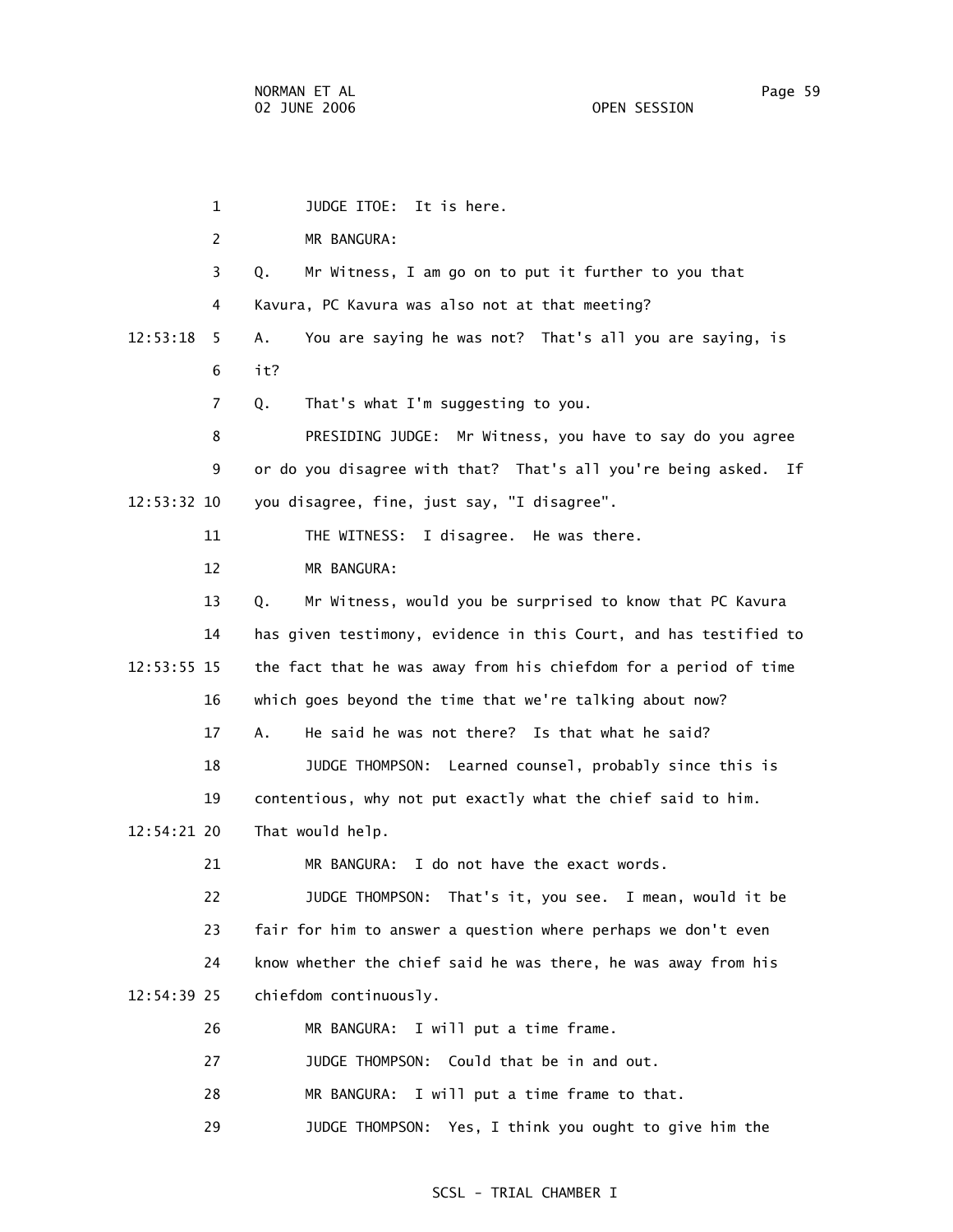1 correct representation. 2 MR BANGURA: 3 Q. Mr Witness, by April of 1998 Chief Kavura was not -- in 4 April 1998 Chief Kavura was not in his chiefdom. I'm suggesting 12:55:11 5 that to you. He was not in Moyamba District. 6 A. He said he was not there? But in this two-days meeting, he 7 was there. He was there. Probably after the meeting he left, 8 but I saw him. 9 Q. Mr Witness, you had a number of Kamajors under your  $12:55:38$  10 control - is that not so? - as a commander. 11 A. Yes. 12 Q. Who was your deputy? 13 A. At that time we did not make any specific arrangement for 14 deputy, that someone was deputising me, no. 12:56:14 15 Q. But did you, at the time, as a commander, Mr Witness, and 16 I'm talking about from the time you became second battalion 17 commander, did you have somebody called xxxxxxx under xxxxx? 18 A. Yes, yes. He was xxxxx. He was xxxxxxx. 19 Q. Did you have somebody called Abu Bawote under you? 12:56:53 20 A. Yes, not under me. He was the deputy to Chuck Norris, 21 Bawote, that Bawote. 22 Q. Were you in a senior position to Bawote? 23 A. Well, that is where I would explain that you will see 24 whether I was senior for him or he was senior for me. First 12:57:17 25 battalion commander, he was the deputy to first battalion 26 commander. Second battalion commander, I was the person. 27 PRESIDING JUDGE: Mr Witness, please, please. Go slowly. 28 We need to hear what you say.

29 THE WITNESS: Okay.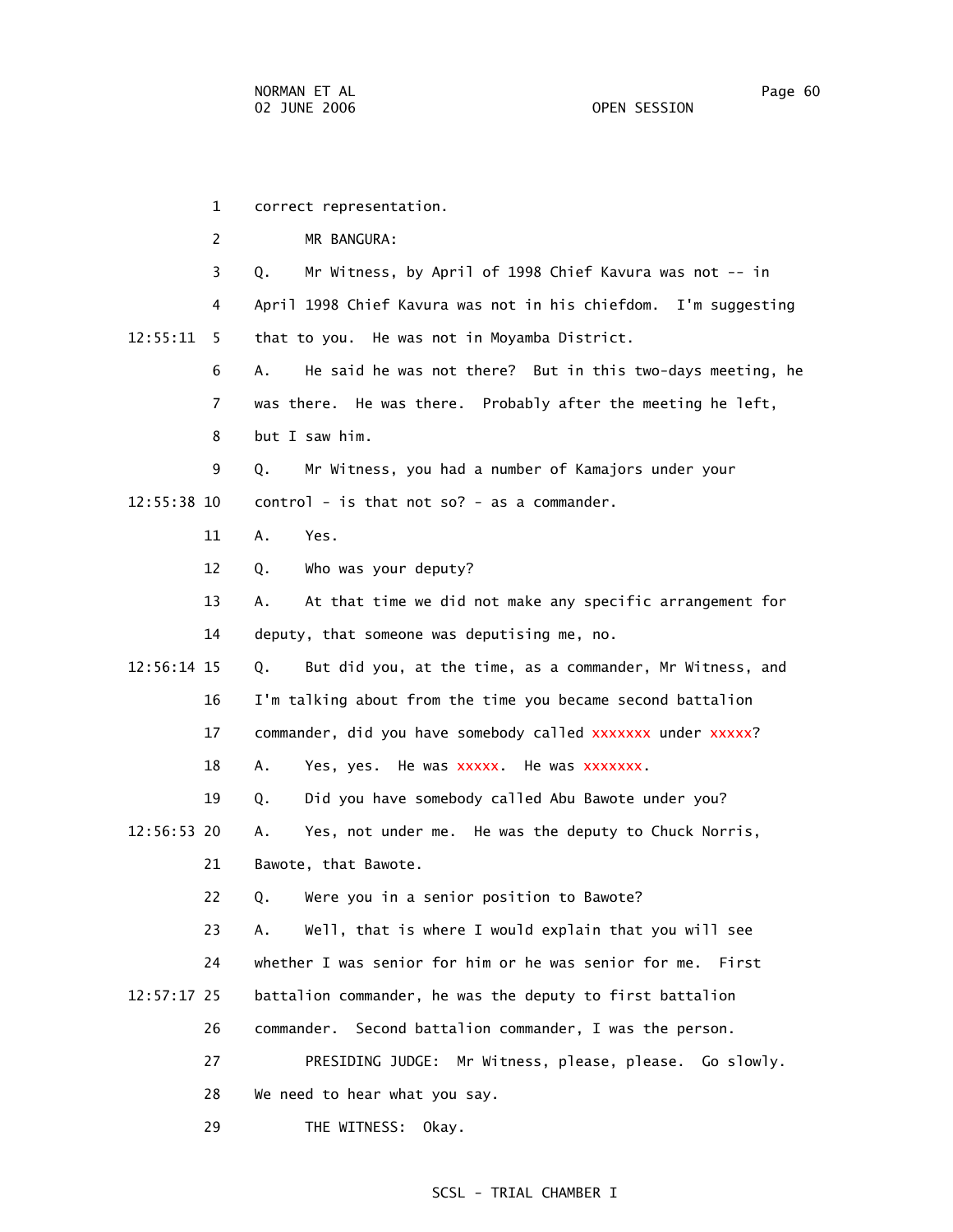1 PRESIDING JUDGE: So you were explaining the position that 2 Bawote had. Can you repeat that again, please, slowly. 3 THE WITNESS: I said I will explain so you will know 4 whether I was senior for him, then you will know. He was the 12:57:48 5 deputy to first battalion commander. I was the second battalion 6 commander. If I was senior for him, then you would explain to me 7 now. 8 MR BANGURA: 9 Q. Mr Witness, did you consider yourself senior to Abu Bawote? 12:58:20 10 A. He was my boss's deputy. How could I be senior than him. 11 Q. Do you know Mustapha Kondewa? 12 A. Mustapha Kondewa, I used to hear his name and I saw him 13 once, but -- 14 Q. Was he not a Kamajor in Moyamba? 12:58:49 15 A. Mustapha Kondewa, he used to come to Moyamba but he did 16 even base there. He used to go to Shenge. From there he would 17 go back to Bo. But he would not base at Moyamba -- in Moyamba 18 Town itself. 19 Q. Did you know a Kamajor called Obai Kanu, a commander? 12:59:16 20 A. Obai Kanu, okay. At that time -- yes, yes. Let me say yes 21 to that. He was commander. 22 Q. Were you senior to Obai Kanu? 23 A. Yes. 24 Q. Did you know a commander called Jah Jah Man? 12:59:35 25 A. Yes. 26 JUDGE ITOE: Who does he say Obai Kanu was? What was he? 27 MR BANGURA: He was senior to Obai Kanu. 28 Q. You were senior to Jah Jah Man; is that correct? 29 A. Yes.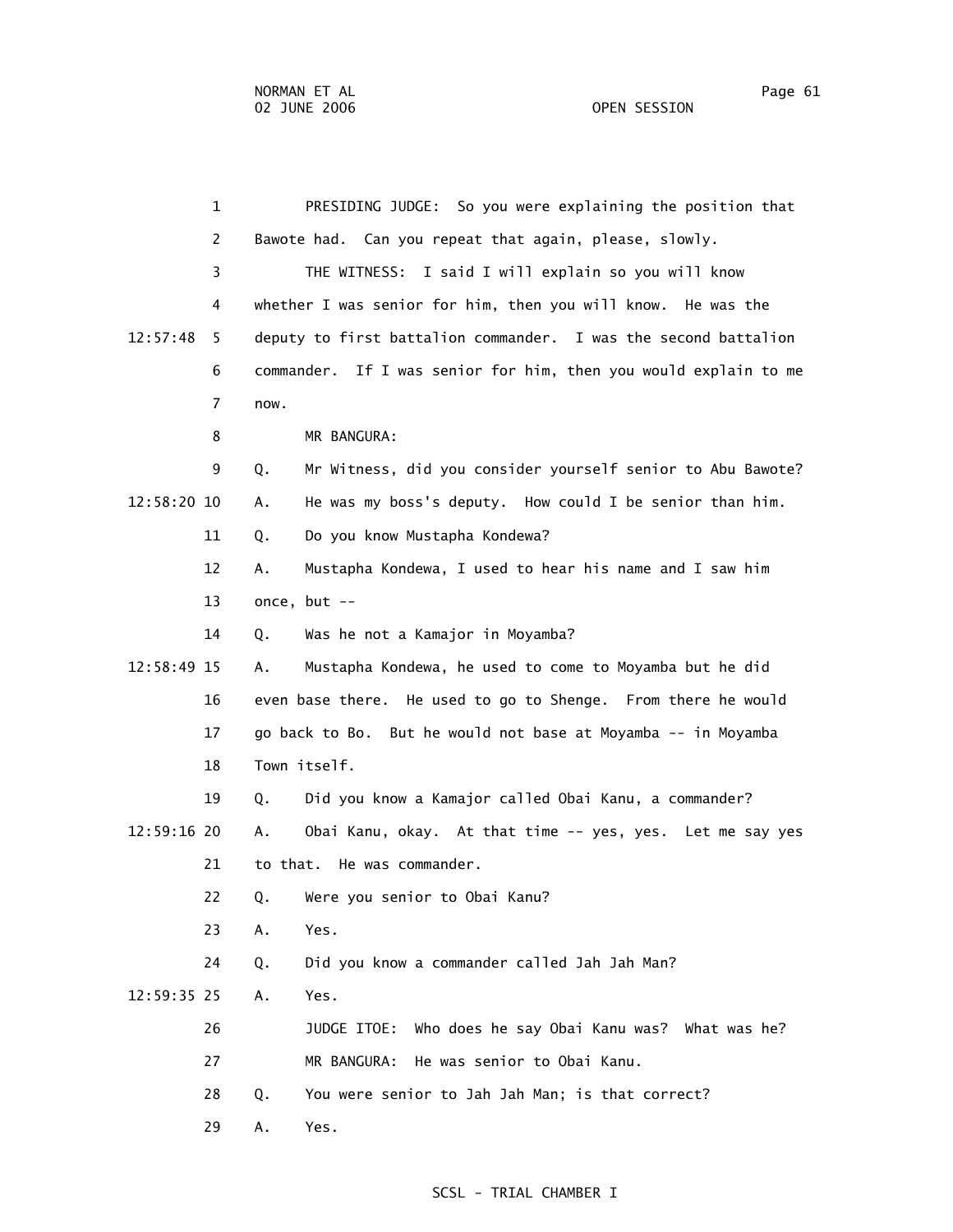- 1 Q. Mr Witness, how many men did you have under your control as 2 a commander?
- 3 A. Kamajors --
- 4 Q. Kamajors.
- 13:00:11 5 A. -- or chiefs? The Kamajors I -- at that time when the 6 battalion was divided, they did not say this is the quantity of 7 Kamajors, number of Kamajors that will be with you or this was 8 number of Kamajors will go with you. If we were ready for any 9 work they will give someone the number of Kamajors that you will 13:00:46 10 need for your work. But we did not divide Kamajors, that this is 11 the number of Kamajors you would have under your command, no. 12 Q. In fact, Mr Witness, you had very wide control over 13 Kamajors in Moyamba District generally. You did not have a 14 particular set of Kamajors that you would say were assigned to 13:01:07 15 you. So you had wide control over Kamajors in Moyamba District, 16 given your position? 17 A. Yes, yes, many. Yes, I controlled them, many. 18 Q. Mr Witness, Mustapha Kondewa took you to Base Zero at one 19 point over an incident regarding your conduct towards Kamajors; 13:01:50 20 is that not so? 21 PRESIDING JUDGE: Mr Bangura, I do not want to preclude you 22 from crossing the witness in this respect. It's 1 o'clock and

 23 you seem to be embarking on a new area as such. So I think it 24 might be a suitable time to pause now and we'll come back to it 13:02:05 25 after the lunch break.

- 26 MR BANGURA: As Your Lordship pleases.
- 27 PRESIDING JUDGE: Thank you. So the Court will recess 28 until 2.30. Thank you.
- 29 [Luncheon recess taken at 1.02 p.m.]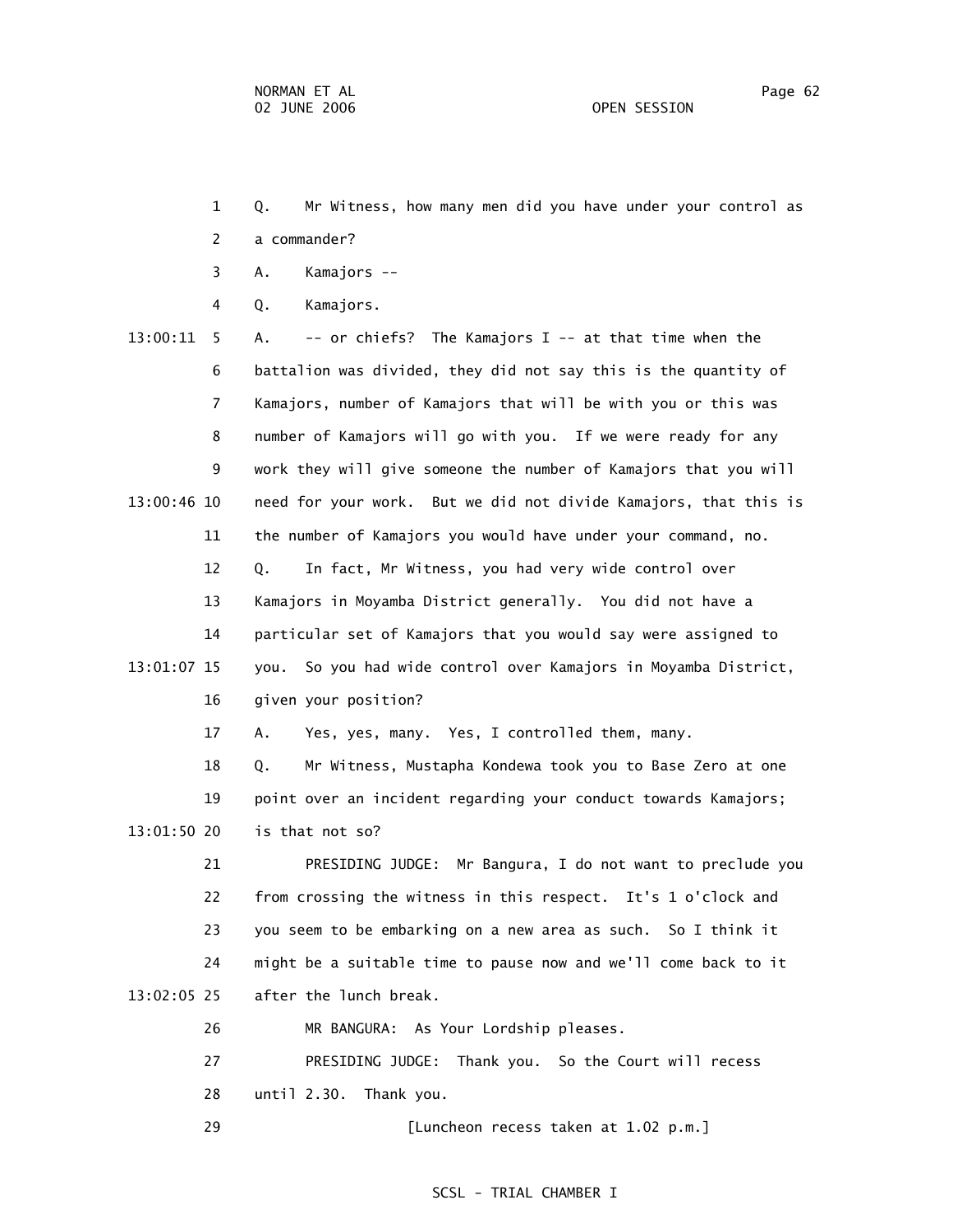1 [CDF02JUN06D - SV] 2 [Upon resuming at 2.51 p.m.] 3 PRESIDING JUDGE: Mr Bangura, so you are ready to resume 4 the cross-examination of this witness? 14:52:50 5 MR BANGURA: Yes, Your Honour. 6 PRESIDING JUDGE: Please proceed now. Good afternoon, 7 Mr Witness. 8 THE WITNESS: Good afternoon, old one. 9 PRESIDING JUDGE: Mr Witness, again, if you are asked a 14:53:03 10 question, take your time. Don't go too fast and we will listen 11 to what you have to say. Thank you. 12 THE WITNESS: Okay. 13 MR BANGURA: 14 Q. Mr Witness, in your earlier testimony you did say that when 14:53:22 15 you took Moyamba, the chiefs asked you to stay; is that not so? 16 A. Yes. 17 Q. This was because they had so much confidence in you in 18 protecting the town; is that not so? 19 A. Yes. 14:53:40 20 Q. Of course, Mr Witness, at that time it was so necessary to 21 have Kamajors protecting the town because the rebel threat was 22 not completely gone; correct? 23 A. Yes. At that time they had just left. They were very 24 close to the town. They had just left the town for some short 14:54:12 25 distance. 26 Q. Apart from the rebels, you were also concerned about 27 persons who had worked with the rebels who were still staying 28 with you in town? 29 A. Even if they were there, but nobody came and said that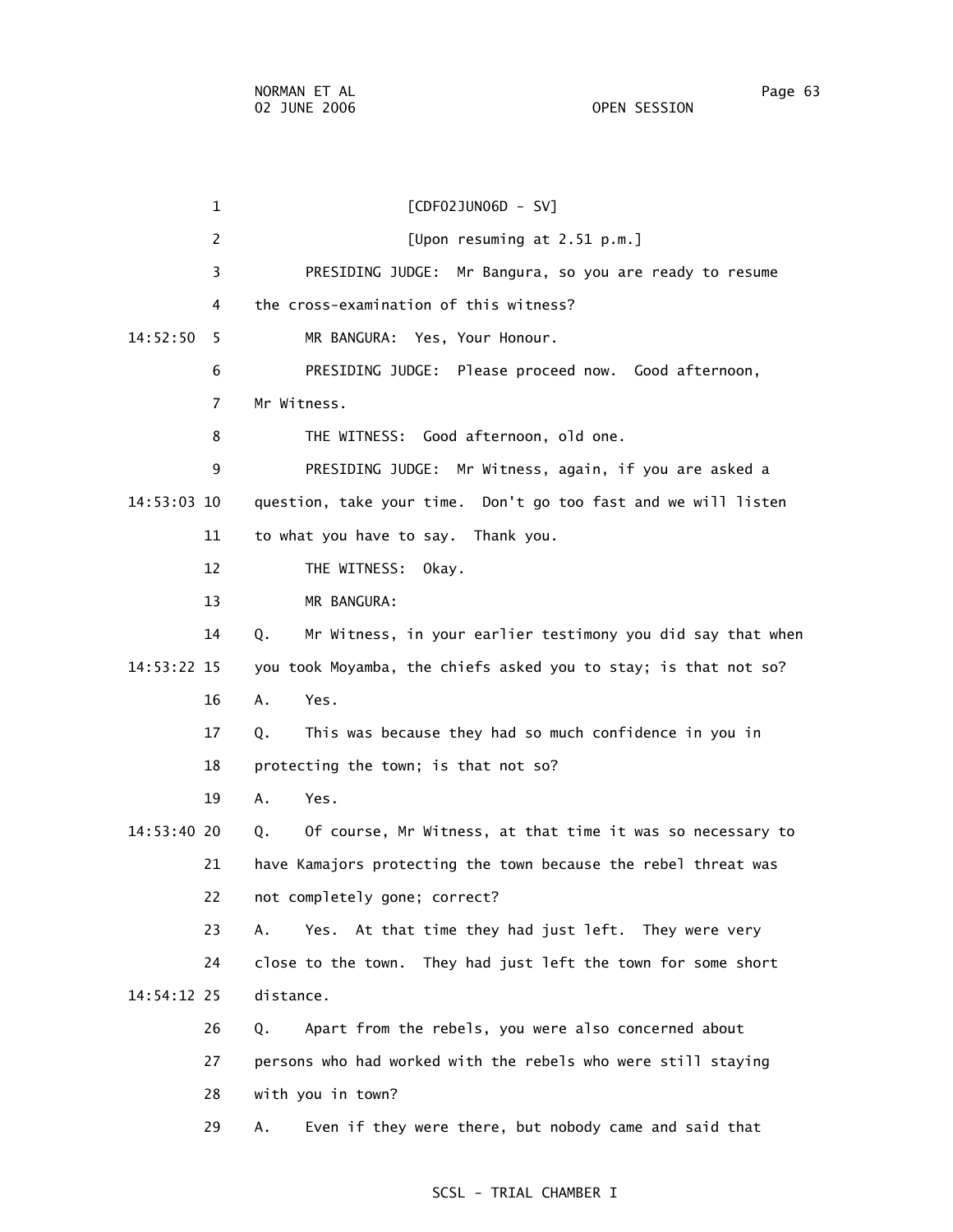1 these were the people who were working together with the rebels. 2 All I knew was that they were the townspeople. That is what I 3 knew. 4 Q. What I'm saying, in effect, Mr Witness, you were also 14:54:52 5 concerned about the fact that, amongst you, there were people who 6 had worked with the rebels. You were concerned about them as 7 well, as much as you were concerned about the rebels being around 8 you, because, Mr Witness -- 9 JUDGE ITOE: Wait, wait, wait. 14:55:22 10 PRESIDING JUDGE: Let the witness answer the question. 11 JUDGE ITOE: Let him answer the question. 12 MR BANGURA: I'm sorry, Your Honours. 13 PRESIDING JUDGE: It's just being translated. The witness 14 was still listening to the interpretation of your question. So 14:55:31 15 you didn't give him the time to answer. Do you have an answer, 16 Mr Witness? 17 THE WITNESS: I have answered. Okay, then, go over it 18 again so that I'll answer it for your hearing. 19 MR BANGURA: 14:55:46 20 Q. Mr Witness, I'm saying that apart from the concern you had 21 for rebels who, as you have agreed, had not gone very far, you 22 drove them out of the town but they had not gone very far. Apart 23 from that concern, you were also concerned about the presence 24 amongst you of people who had worked with the rebels who were in 14:56:11 25 town with you. You were concerned that they could also be a 26 threat to your position. 27 A. Yes. 28 Q. Those people whom --

29 JUDGE ITOE: Please wait.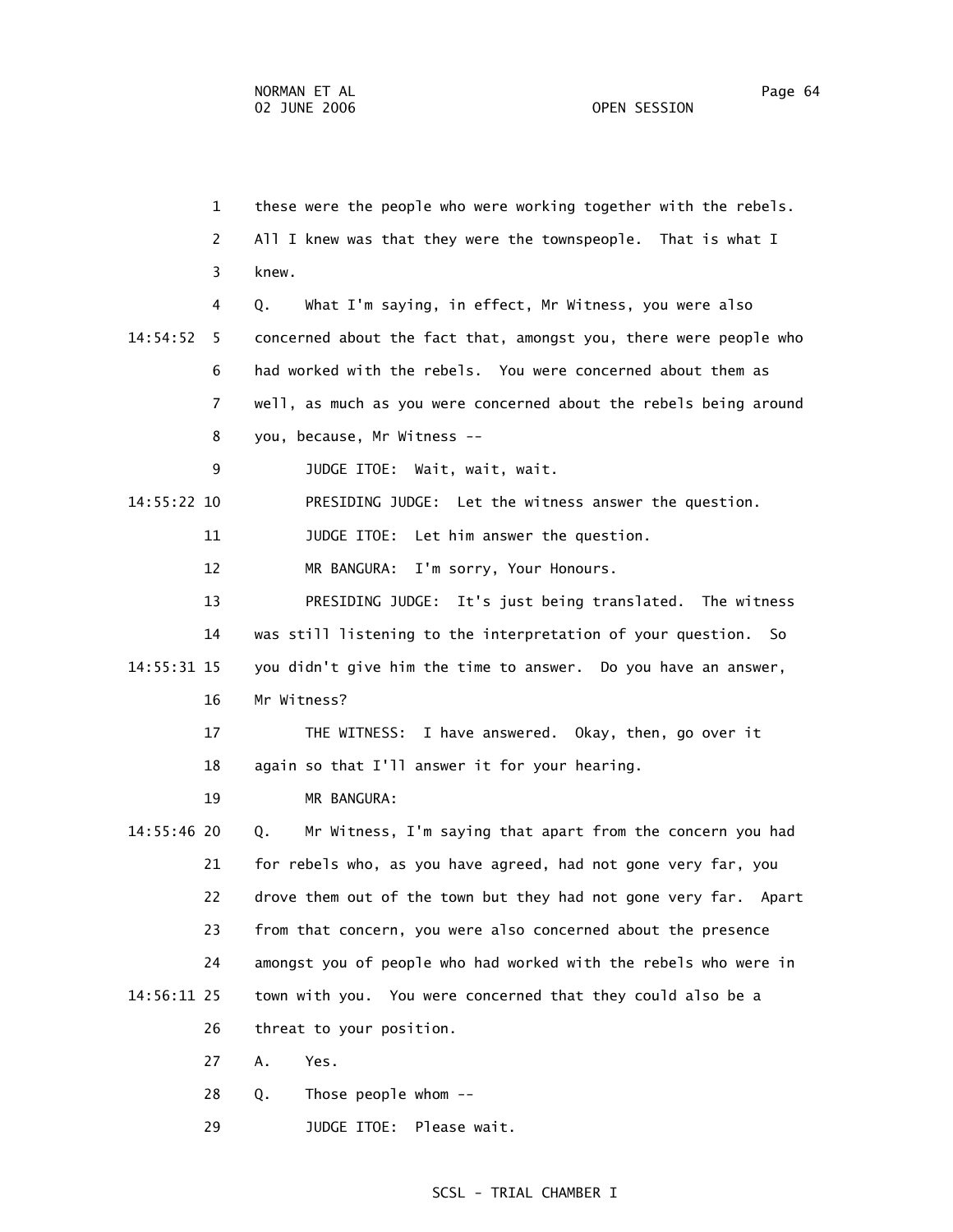1 MR BANGURA: Sorry. 2 Q. Those were people whom you earlier termed here as 3 collaborators, you were concerned that collaborators being in 4 your midst could cause some trouble for you? 14:57:14 5 A. Yes. 6 Q. Mr Witness, it is true that -- 7 MR BANGURA: Your Honours, I am a bit -- when he comes to, 8 "Mmmm," it's a bit difficult to say what his answer is. 9 JUDGE THOMPSON: What we should do is to ask for that to be 14:57:33 10 translated. 11 PRESIDING JUDGE: Mr Court Officer, could you make sure 12 that the microphone of the witness is at the proper place? 13 THE INTERPRETER: Your Honours, the interpretation done is 14 simultaneous. So whenever the counsel refers to the witness as 14:57:46 15 Mr Witness, he would have to say yes. That is his response. 16 Whenever he addressed him, Mr Witness, he will say yes. 17 PRESIDING JUDGE: Okay. It was not when he was saying 18 Mr Witness, it's at the end of his question you translated, we 19 assume, everything that was said to him, and at the end we just 14:58:05 20 hear, "Hmm-mmm." So we don't know if it's a yes or if it's what. 21 We didn't hear anything from you. So was your interpretation 22 that this was yes? That's the question we have. So if it is 23 not, then we need to know what the witness is saying. 24 THE INTERPRETER: Your Honours, may counsel go over the 14:58:24 25 question. Whenever counsel says, "Mr Witness," he will say, 26 "Mmmm." 27 JUDGE THOMPSON: Is there a "Mmmm," in Mende language? 28 THE INTERPRETER: Yes, there is. 29 JUDGE THOMPSON: [Overlapping speakers].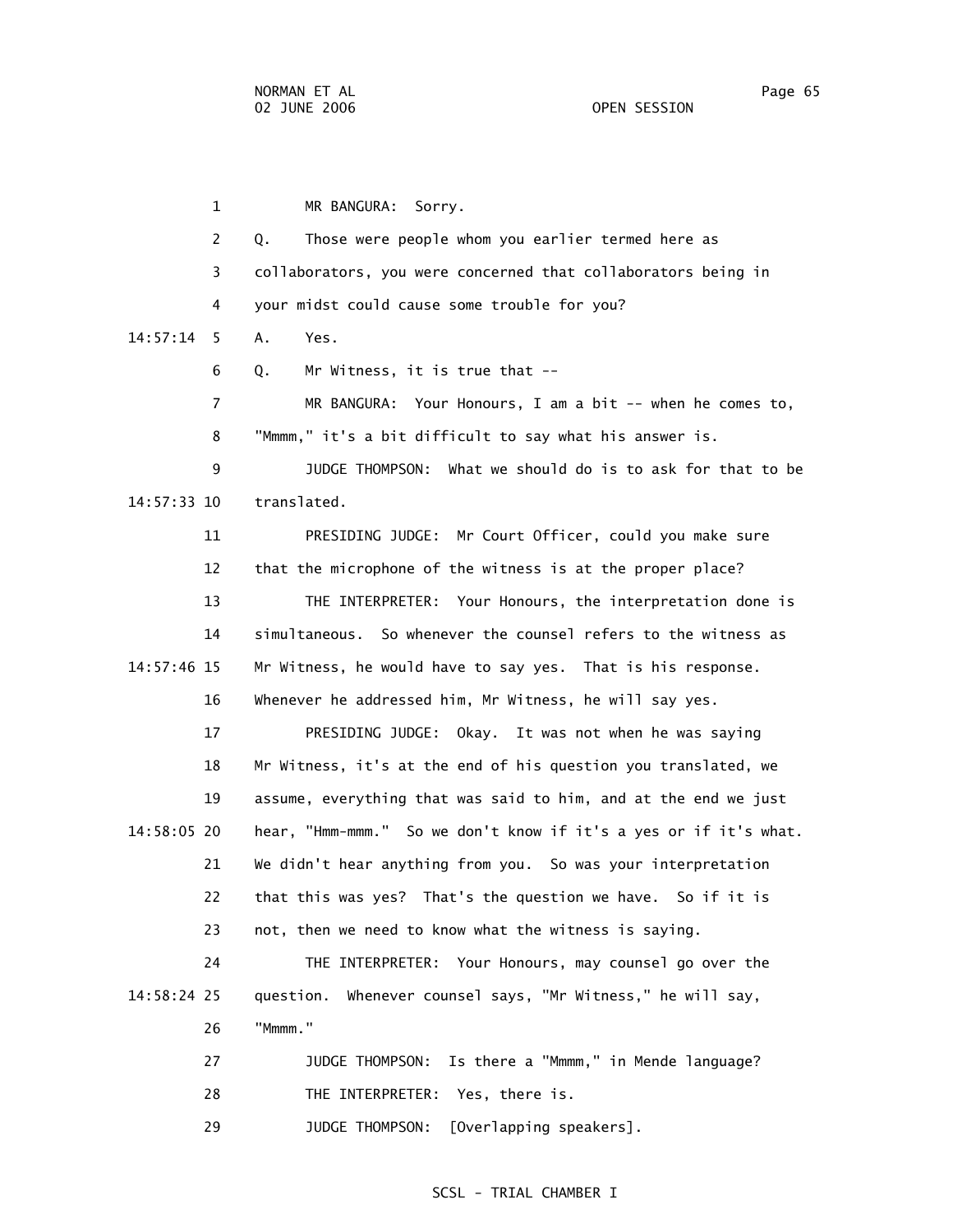1 THE INTERPRETER: It means yes. 2 PRESIDING JUDGE: We need to hear a "yes", if it is "yes". 3 THE INTERPRETER: It could also be a response to when you 4 are listening carefully, as a sign of keen attention to one's 14:58:49 5 speech. 6 PRESIDING JUDGE: Our concern was not the attention at that 7 time. It was at the end of the question the witness had made 8 that sound at that time, and we want to know what it means. If 9 in Mende it means yes, well, tell us yes. 14:59:04 10 THE INTERPRETER: Your Honours, it would be safer if 11 counsel go over the question. 12 PRESIDING JUDGE: Yes, we will do that. 13 MR JABBI: I think -- 14 JUDGE THOMPSON: Just a minute. We look to you for 14:59:14 15 guidance, interpreters, as a pre-emptive measure of getting 16 Dr Jabbi to expound on this kind of thing. 17 PRESIDING JUDGE: As you can see, he was already on his 18 feet. 19 JUDGE ITOE: We know that Dr Jabbi is an interested party. 14:59:28 20 MR JABBI: No, My Lord, I just want to be of assistance to 21 the Court to keep the pace going. 22 JUDGE ITOE: I'm just pulling your legs, Dr Jabbi, that 23 you're fulfilling your role as counsel and you are as honest as 24 possible. 14:59:41 25 MR JABBI: Thank you very much, My Lord. What I note is 26 that the witness punctuates the translation or interpretation 27 with that comment, "Hmm-mmm," at various points within the 28 translation. 29 PRESIDING JUDGE: As you know, our concern is not the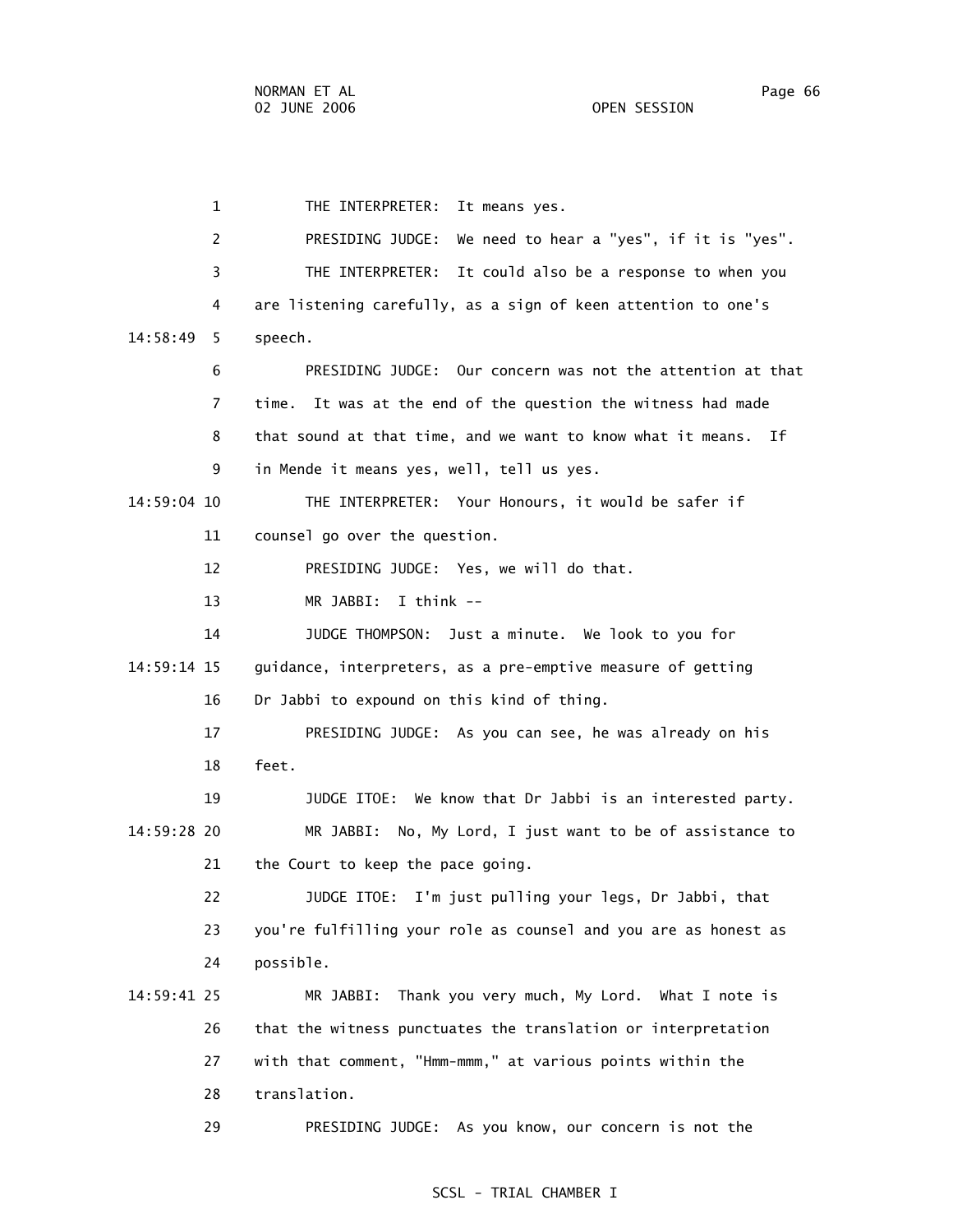1 punctation, it's really at the end when a question is asked and 2 then we hear this sound, as such, "Hmm-mmm." So is this yes or 3 not. So that's why I was asking. 4 MR JABBI: That is the final punctuation mark in the 15:00:18 5 interpretation before he gives his answer. 6 JUDGE ITOE: In most of our African languages, when the man 7 is talking, it is, "Hmm-mmm, I'm listening. Yes, I'm listening." 8 MR JABBI: That is it, My Lord. 9 JUDGE ITOE: That does not really mean that he is giving a 15:00:29 10 clear response. 11 THE INTERPRETER: That is it, Your Honours. 12 MR BANGURA: Your Honours, one can only assume where the 13 translation is almost simultaneous, one can only assume that if 14 that sound comes at the end of the question, that [overlapping 15:00:41 15 speakers]. 16 JUDGE THOMPSON: Quite right. I think that's a fair 17 assumption. 18 PRESIDING JUDGE: But we here cannot assume that. We need 19 to hear the translation of that. That's what we say. So if this 15:00:50 20 is the way it is, well, the interpreter must convey to us that 21 this is yes. 22 JUDGE ITOE: The interpreter appeals to you to take the 23 question again. 24 MR BANGURA: I will, Your Honour. 15:01:04 25 Q. Mr Witness -- 26 A. Yes. 27 Q. The question is -- 28 A. Uh-huh. 29 Q. -- you were also concerned at this time about the question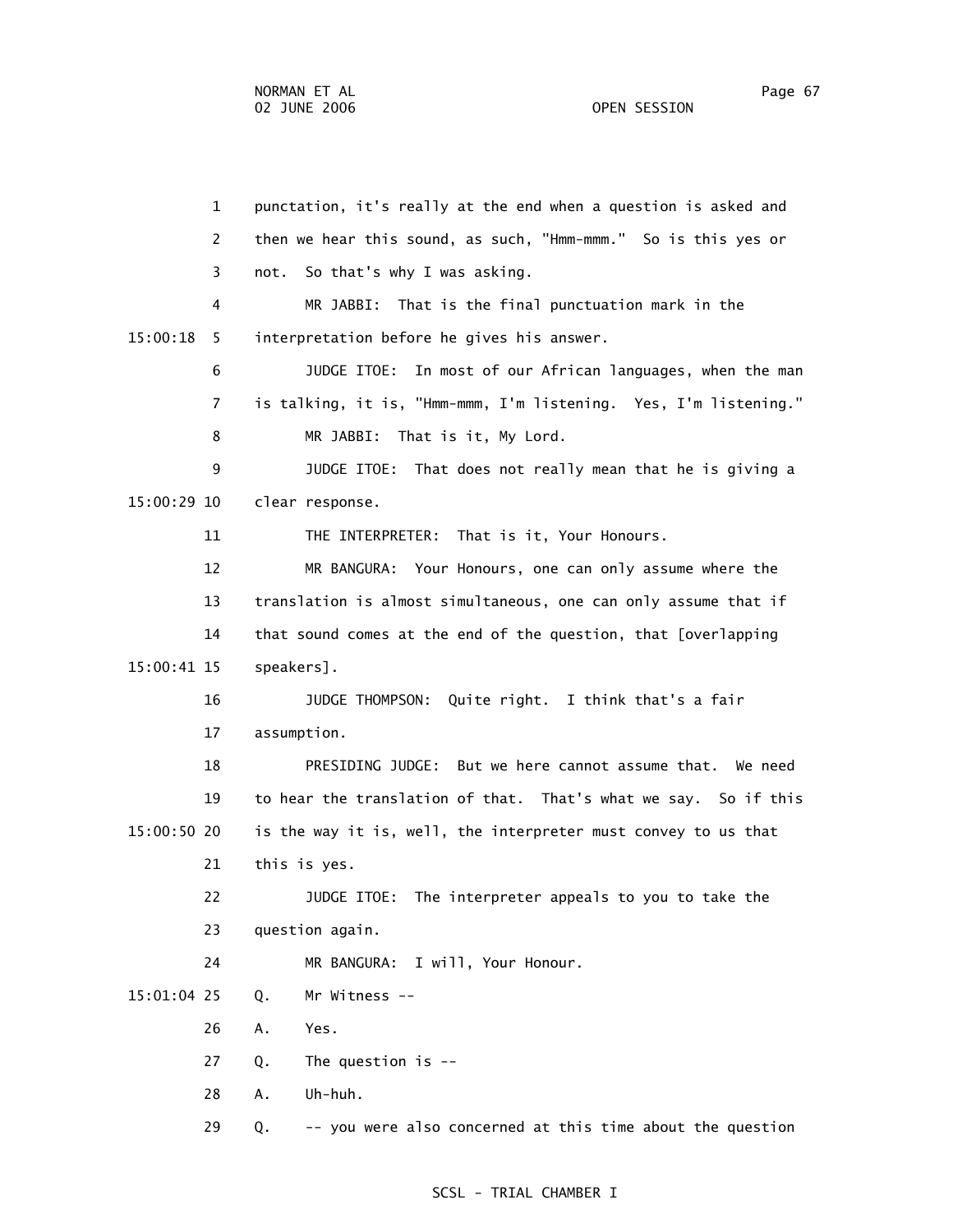1 of collaborators within the town. 2 A. Okay. 3 Q. -- because any amount of harm -- 4 JUDGE ITOE: [Overlapping speakers]. Let him answer that 15:01:22 5 first. 6 THE WITNESS: It became a concern to us so that -- so, in 7 fact, people investigated that to make sure we know who were the 8 rebel collaborators. It became a concern to us. 9 MR BANGURA: 15:01:41 10 Q. Mr Witness -- 11 A. Okay, yes. 12 Q. -- you will agree with me about this time it was the 13 Kamajors who were the only persons armed within the town? 14 A. Moyamba? 15:02:00 15 Q. Yes. What is your answer, Mr Witness? 16 A. At that time, I cannot see -- but the time that we fought 17 at Moyamba, I also got three guns. When we fought seriously, I 18 also got three guns. 19 Q. Mr Witness -- 15:02:39 20 PRESIDING JUDGE: Maybe you can clarify for the witness 21 what time you're talking about. 22 THE WITNESS: Yes. 23 MR BANGURA: 24 Q. Mr Witness, I'm talking about the period just after you had 15:02:47 25 taken Moyamba, and I have not moved away from that period. 26 A. Yes. 27 Q. It is a fact that after you had taken Moyamba from the 28 rebels, the Kamajors were in control of the town; correct? 29 A. Together with the chiefs.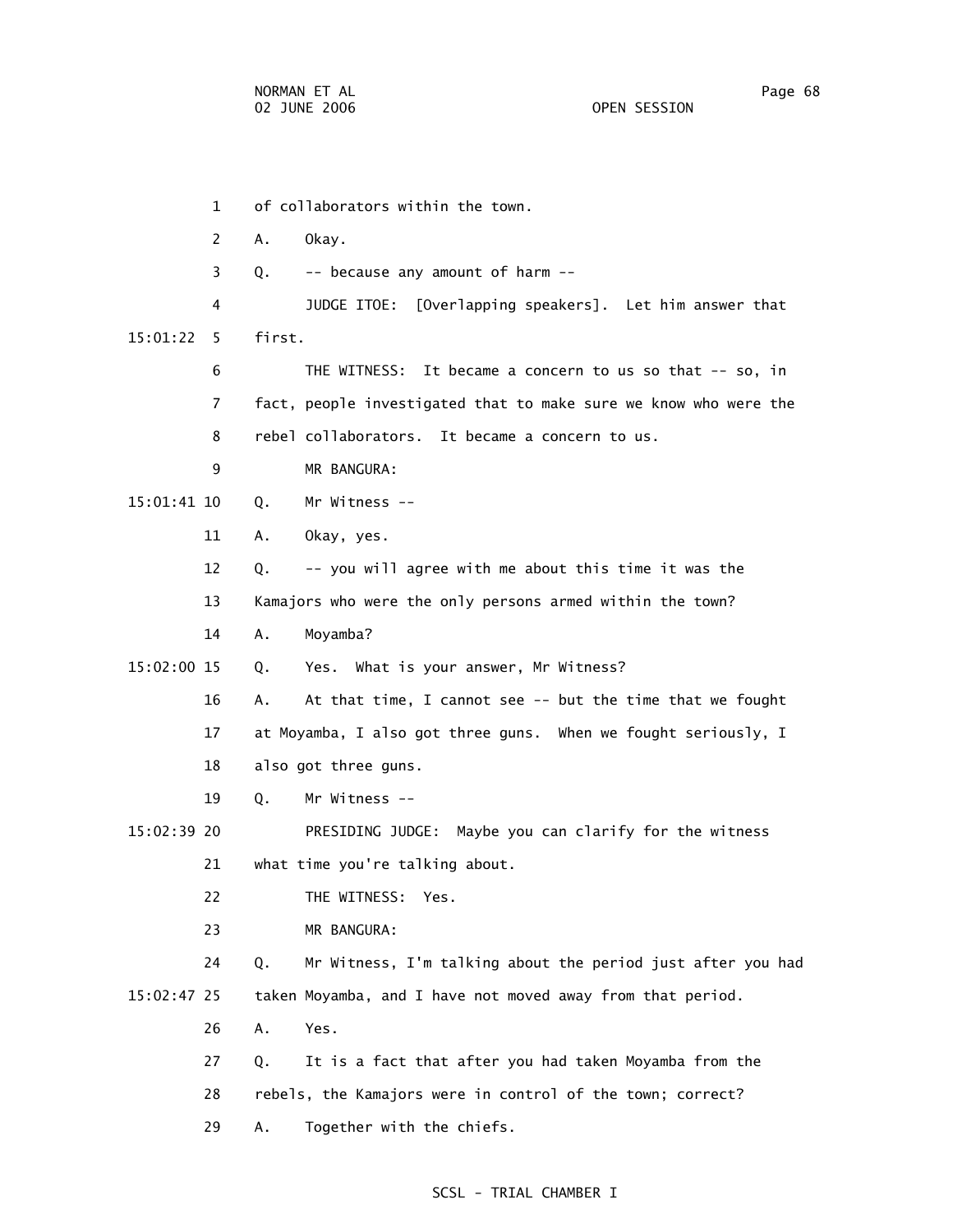1 MR JABBI: But, My Lords -- 2 THE WITNESS: Only the Kamajors cannot control the town 3 without the aid of the chiefs, with the chiefs. 4 PRESIDING JUDGE: Yes, Dr Jabbi. 15:03:18 5 MR JABBI: This last question, My Lord, was supposed to be 6 a repetition of the previous one but it's not the same question 7 at all. The first one related to possession of arms. The 8 intended repetition relates to being in control. Thank you. 9 MR BANGURA: Your Honours, I don't understand my learned 15:03:38 10 friend's objection, if is an objection. 11 JUDGE ITOE: Yes, because you did say -- you did put to the 12 witness that after they have taken over Moyamba, the Kamajors 13 were the only people who were armed. That is how you started it. 14 Then you have now shifted grounds to saying that after we had 15:03:59 15 taken Moyamba, we were in control - the Kamajors were in control. 16 Being in possession of guns is not the same thing as their being 17 in control. 18 MR BANGURA: I took it that the witness did not quite 19 understand the question and I was trying to put the question in 15:04:18 20 another way to the witness. 21 PRESIDING JUDGE: At the time, yes. Because I put to you 22 that maybe the witness does not understand the period of time 23 that you're making reference to. That's basically what it was. 24 MR KAMARA: My Lords, sorry. I think the witness is having 15:04:30 25 some troubles. I observe he is very nervous. 26 PRESIDING JUDGE: Mr Witness, do you need some assistance? 27 THE WITNESS: In this kind of cold -- I am not used to 28 sitting in this kind of cold. However, let's proceed. 29 PRESIDING JUDGE: So you're freezing?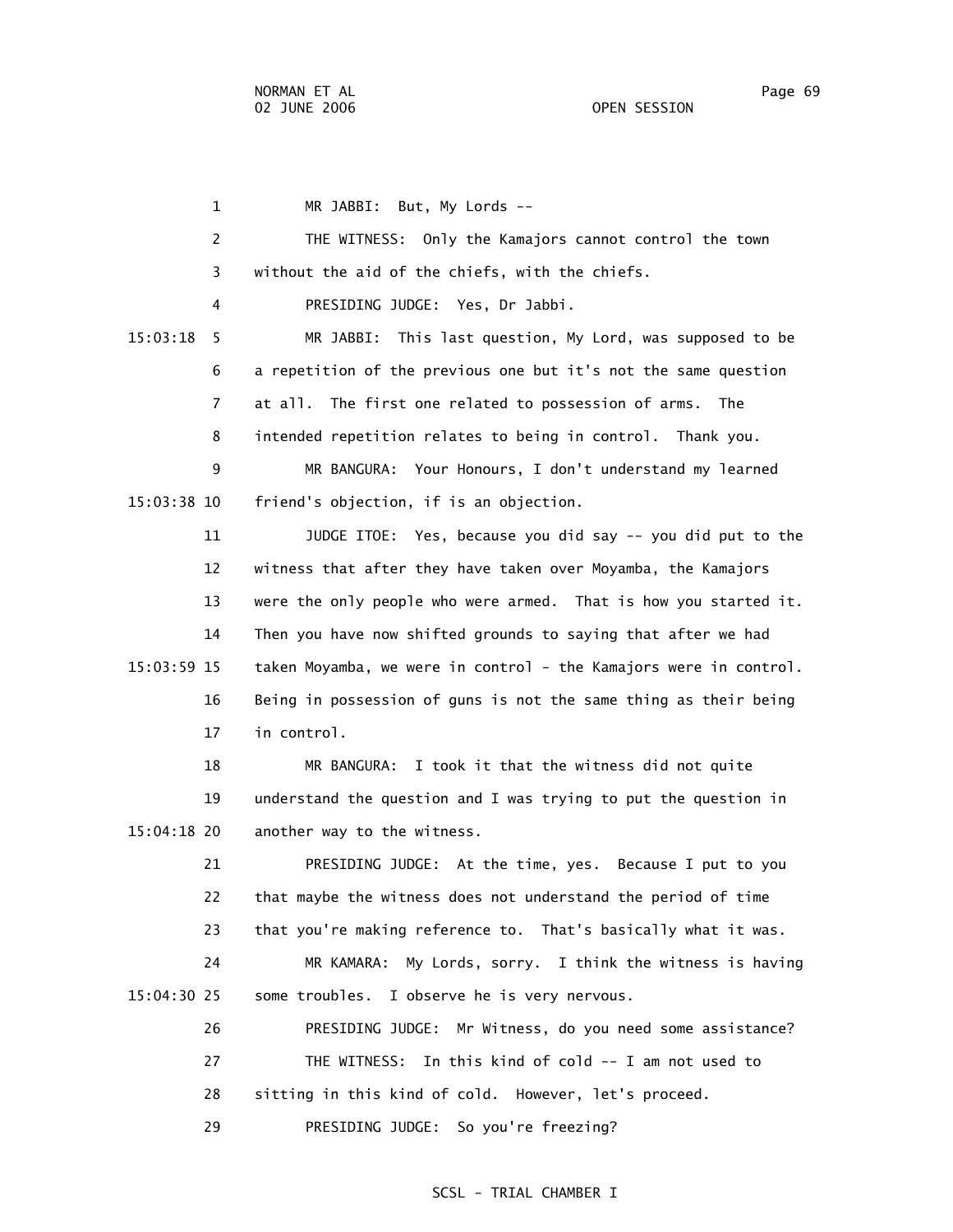1 THE WITNESS: But if one could get access to medicine to 2 ease my cold, I would appreciate it. But even this coat that 3 I've used is not sufficient for me. 4 PRESIDING JUDGE: We over here are quite helpless to 15:05:13 5 provide you with this, but I will ask the victims and witness 6 section to see if they can assist you. 7 THE WITNESS: Okay, so let's proceed. Let's be going. 8 PRESIDING JUDGE: Yes. Mr Bangura, please. 9 MR BANGURA: 15:05:34 10 Q. Mr Witness, the point I'm making to you is -- 11 A. Yes. 12 Q. -- when you took Moyamba at this time -- 13 A. Okay. 14 Q. -- the Kamajors were the only persons who carried arms 15:05:48 15 around the town, who were armed. 16 A. That is not so. They were not the only people. When we 17 captured the town, even before we could settle we have to call 18 people. That's why we called the chiefs, the civilians, the 19 section chiefs, the civilians we called them. We told them that, 15:06:09 20 "we have captured your town, what shall we do? Will you feed us, 21 because just we the Kamajors cannot stay here. It would not be 22 good for us." If only we -- the Kamajors were there it would 23 have been good for us. 24 Q. Thank you, Mr Witness. It is a fact, Mr Witness -- 15:06:30 25 A. Okay. 26 Q. -- civilians in town did not carry weapons at that time? 27 JUDGE ITOE: Where is that evidence from, that the 28 civilians did not carry weapons at that time? 29 MR BANGURA: I am putting it to the witness, Your Honour.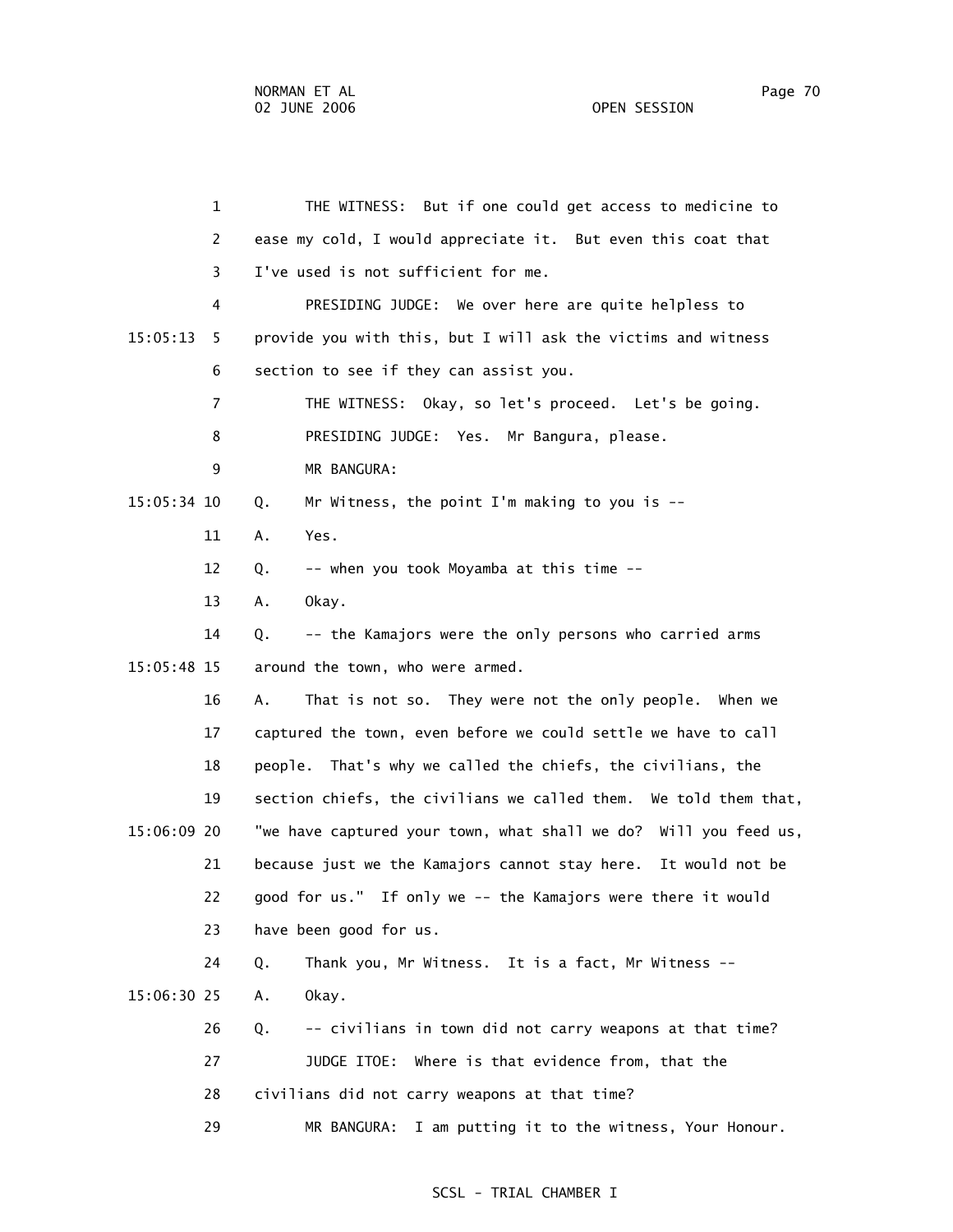1 These are civilians. Ordinarily, the expectation would be that 2 civilians would not be armed. 3 JUDGE ITOE: I don't want to presume. 4 MR BANGURA: That's a suggestion I'm putting to the 15:06:56 5 witness. 6 JUDGE THOMPSON: That is extremely argumentative because 7 there is evidence before this Court that sometimes you cannot 8 even distinguish between a civilian and a non-civilian in terms 9 of dress. It's contentious. Let's not make those assumptions. 15:07:11 10 I join my colleague in not accepting it. 11 MR BANGURA: Thank you, your Honour, I will withdraw the 12 question. 13 Q. Mr Witness -- 14 A. Yes. 15:07:18 15 Q. -- during this time that you were in control of the town 16 you have said that you did, in fact, investigate cases of junta 17 collaboration; is that correct? 18 A. Yes. 19 Q. Now, in the case of Mr Thomas, Mr Witness, how did you 15:07:57 20 learn that in fact Mr Thomas had been a collaborator? 21 A. I was not a party to -- I wasn't a part of the case. I was 22 not a part to the meeting. The chief who was a part would have 23 to -- was Ngobea, Chief Ngobea. 24 Q. Mr Witness, that does not answer the question. How did you 15:08:37 25 learn that Mr Thomas was a -- 26 A. I said the time we got this information that they asked me 27 how I knew, I said I asked Ngobea. Because the meeting that they 28 held, I was not part of it. This thing that happened, he came 29 and explained to me. It was then that I asked him.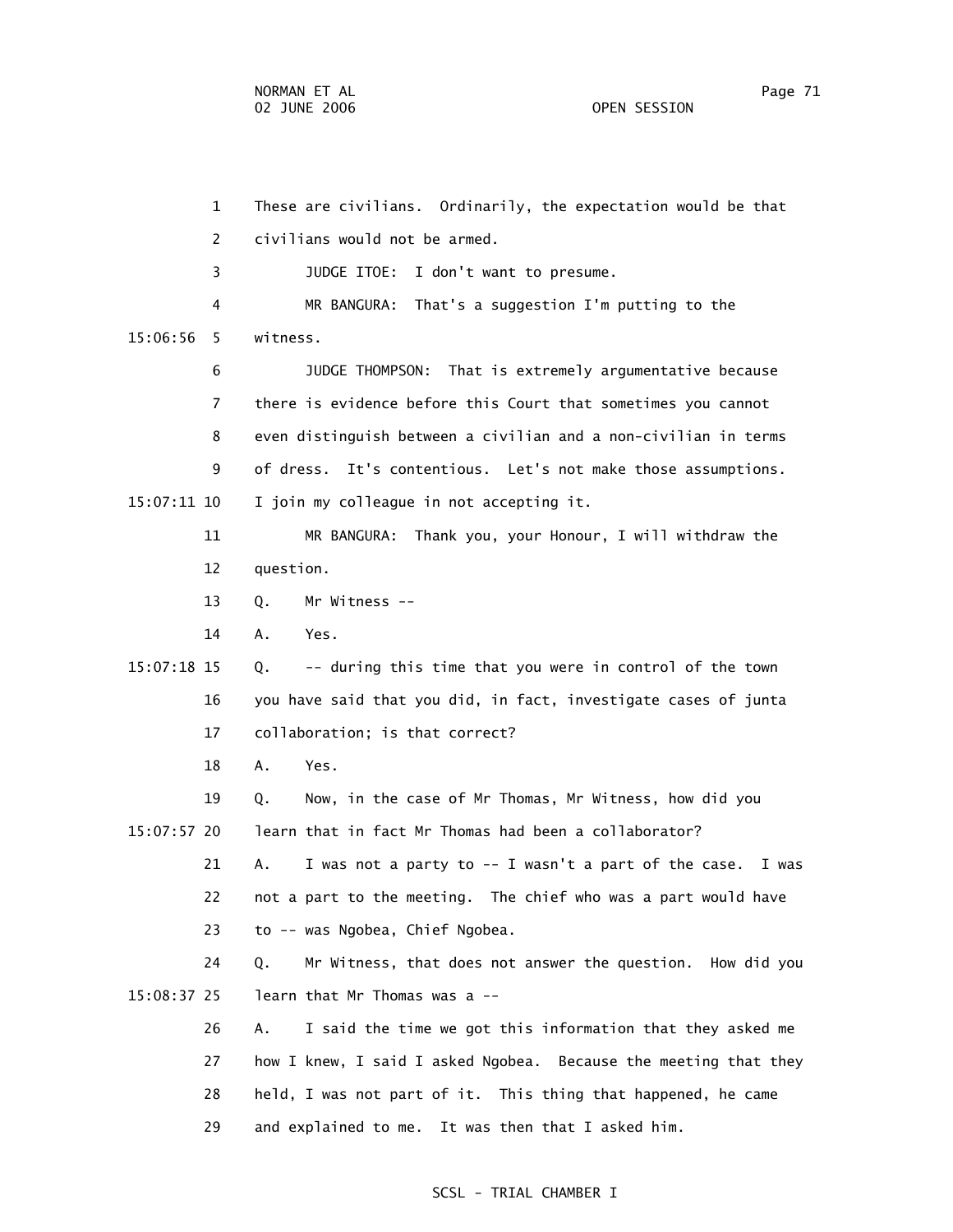1 Q. How did you learn that in fact -- how did you get this 2 information before you even went to ask Ngobea? That's the 3 question, Mr Witness? 4 A. How did I know? Mr Ngobea was the one who came one evening 15:09:30 5 and told me. We went on a patrol and after we came he said he 6 had received a report from Mr -- this man, the treasury clerk, 7 Thomas, that they had reported him that he -- that the first 8 attack, that he wrote a letter to Camp Charlie so that we would 9 be attacked. 15:10:04 10 Q. So you got this information -- 11 JUDGE ITOE: You got this information from Ngobea. Let's 12 move from there. 13 THE WITNESS: Yes, yes. He came and explained this to me. 14 I said, "What have you done about it?" 15:10:17 15 JUDGE ITOE: He answered. 16 MR BANGURA: 17 Q. It is a fact, Mr Witness, that Mr Thomas was being sought 18 after for over a week? 19 PRESIDING JUDGE: Are you asking him the question? Make it 15:10:31 20 clear. Make it clear to the witness that this is a question. 21 MR BANGURA: 22 Q. It is a fact, Mr Witness, that Mr Thomas was being sought 23 after by the Kamajors for over a week - is that not so? - before 24 they eventually got him? 15:10:46 25 A. No, no, no, no, no, no, no. 26 Q. Mr Witness, do you -- 27 A. I didn't know it that way. 28 Q. And how do you know it?

29 A. I only knew that at the time when the report reached Ngobea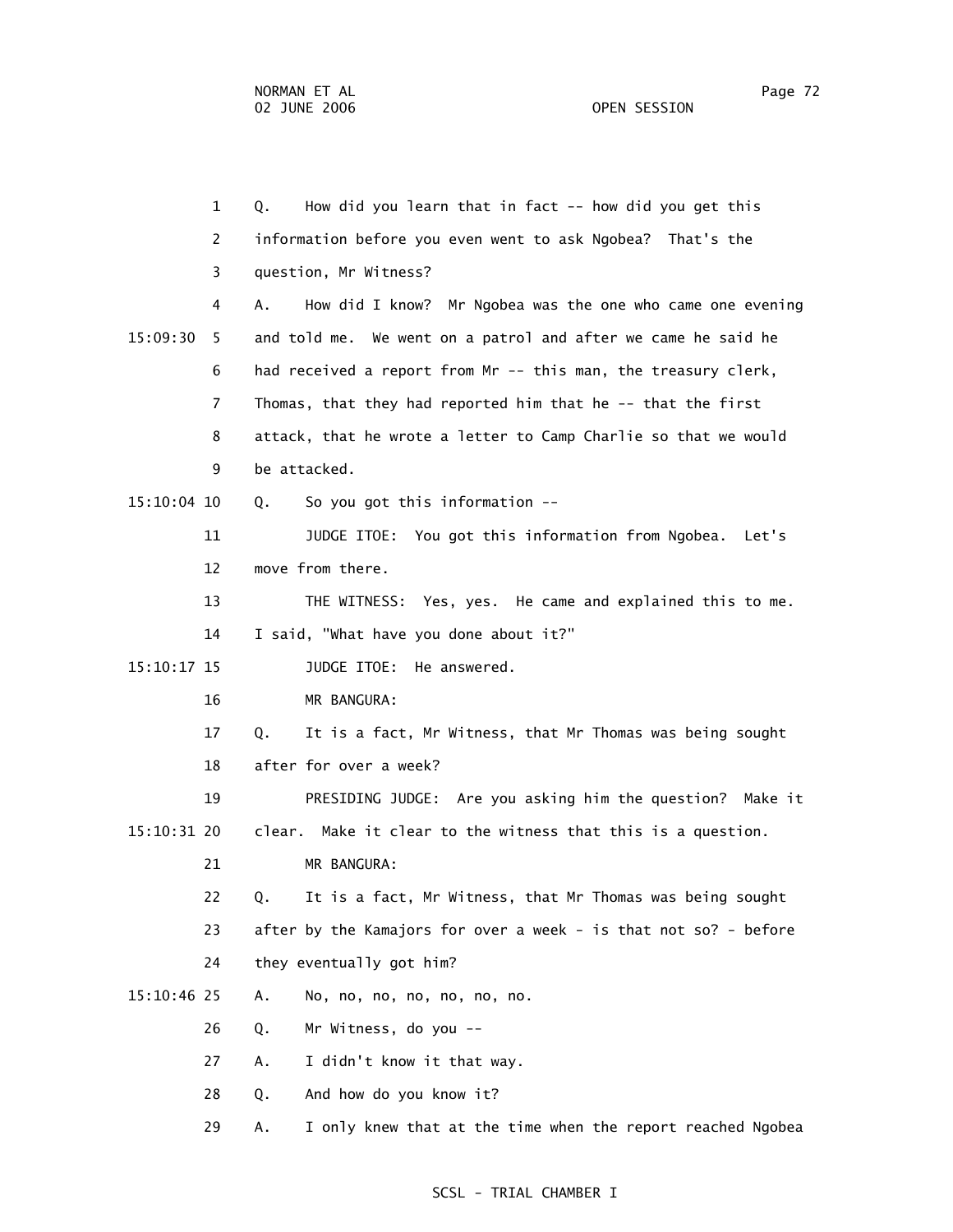1 and I went there, that was when I knew and that is how I know it. 2 Q. Mr Witness, you have testified to this Court that Mr Thomas 3 was taken to Mr Janneh; is that not so? 4 A. Yes, yes. Yes, that is how it happened. 15:11:28 5 Q. What was the -- 6 A. When they reached Ngobea, after the meeting, and it was 7 proved that he indeed did that, so that was when he was taken to 8 Janneh. But at that time I was not there. So when I came back 9 they reported to me. 15:11:46 10 Q. Thank you, Mr Witness. 11 PRESIDING JUDGE: Please wait for the translation to be 12 completed. I mean, we're getting in total confusion. Let the 13 witness complete his answer and the interpretation be completed 14 before you ask your next question. 15:11:59 15 MR BANGURA: Your Honours, it gets into this very lengthy 16 and unnecessary explanation. 17 Q. Mr Witness, Mr Thomas was taken to Janneh for safekeeping; 18 is that not so? 19 A. Yes. 15:12:21 20 Q. He was in fact with Mr Janneh for up to a week; is that not 21 so? 22 A. At the time that I knew that he was with him, because I was 23 not there when he was taken there, when I got the information. I 24 went there now. Having heard the information, I went there and I 15:12:47 25 saw him there. After seeing him, that evening after I had 26 returned to my own work, not knowing that they had a plan that -- 27 JUDGE THOMPSON: Counsel, go back. 28 THE WITNESS: I'm waiting.

#### SCSL - TRIAL CHAMBER I

29 JUDGE THOMPSON: Just a minute. Go back, put it to him and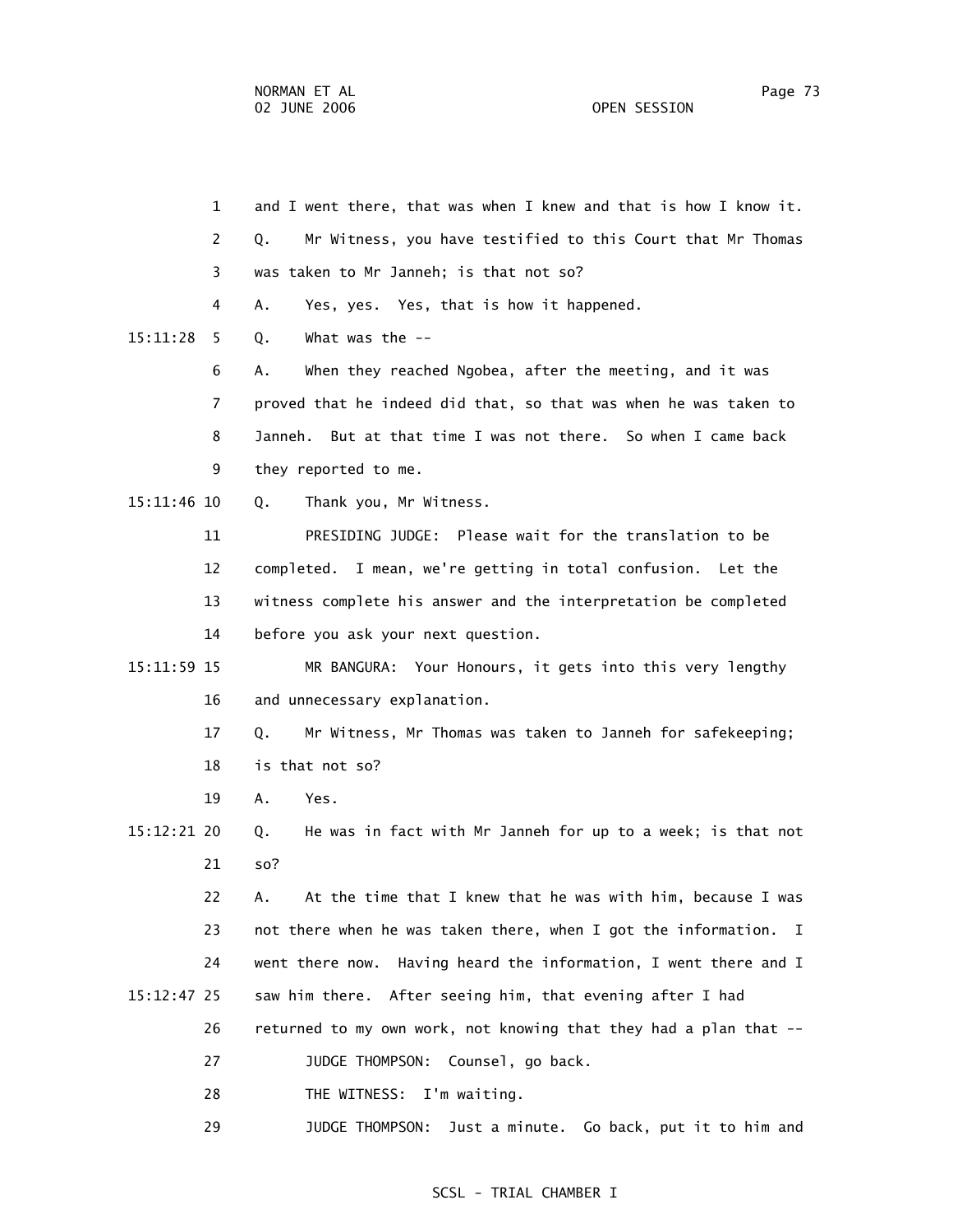1 ask him whether he knows that or he doesn't know it. Because, 2 clearly, otherwise we get into these difficulties where precise 3 questions are put and then we have answers that tend to be 4 convoluted. Go back, and I know it's quite an arduous task on 15:13:30 5 your part, but you're being handsomely remunerated for that. Go 6 back to your question. Don't let him shift you away from your 7 ground and ask him whether he knows this or he doesn't know it. 8 Perhaps that might help. 9 MR BANGURA: 15:13:54 10 Q. Mr Witness, the question was, Mr Thomas was at Mr Janneh's 11 house for a week. Do you know that or do you not know? 12 A. I didn't know that. The only evening that I knew that was 13 the following morning that the incident took place. 14 Q. Thank you, Mr Witness. Do you know how Mr Thomas died? 15:14:30 15 A. I was not present when he died, but at the time that I 16 reached there, the information that I got was this -- may I 17 proceed? 18 Q. Yes, please. 19 A. At the time I left the checkpoint and went there at about 3 15:14:52 20 o'clock at the gate, that town has five gates. We were there 21 from 3 o'clock because before 6 o'clock to 7, I had returned 22 home. I said I saw a large crowd going down the Sembehun Road by 23 Shenge park, the Sembehun Road. So myself, I didn't even enter 24 my house. So we met -- I met -- 15:15:25 25 Q. Thank you, Mr Witness. 26 A. -- I met his head in a wheelbarrow.

> 27 Q. Thank you, Mr Witness. Mr Witness, it is a fact that the 28 night before you saw Mr Thomas dead there had been dancing in the 29 town by Kamajors. They were dancing with him. There was a big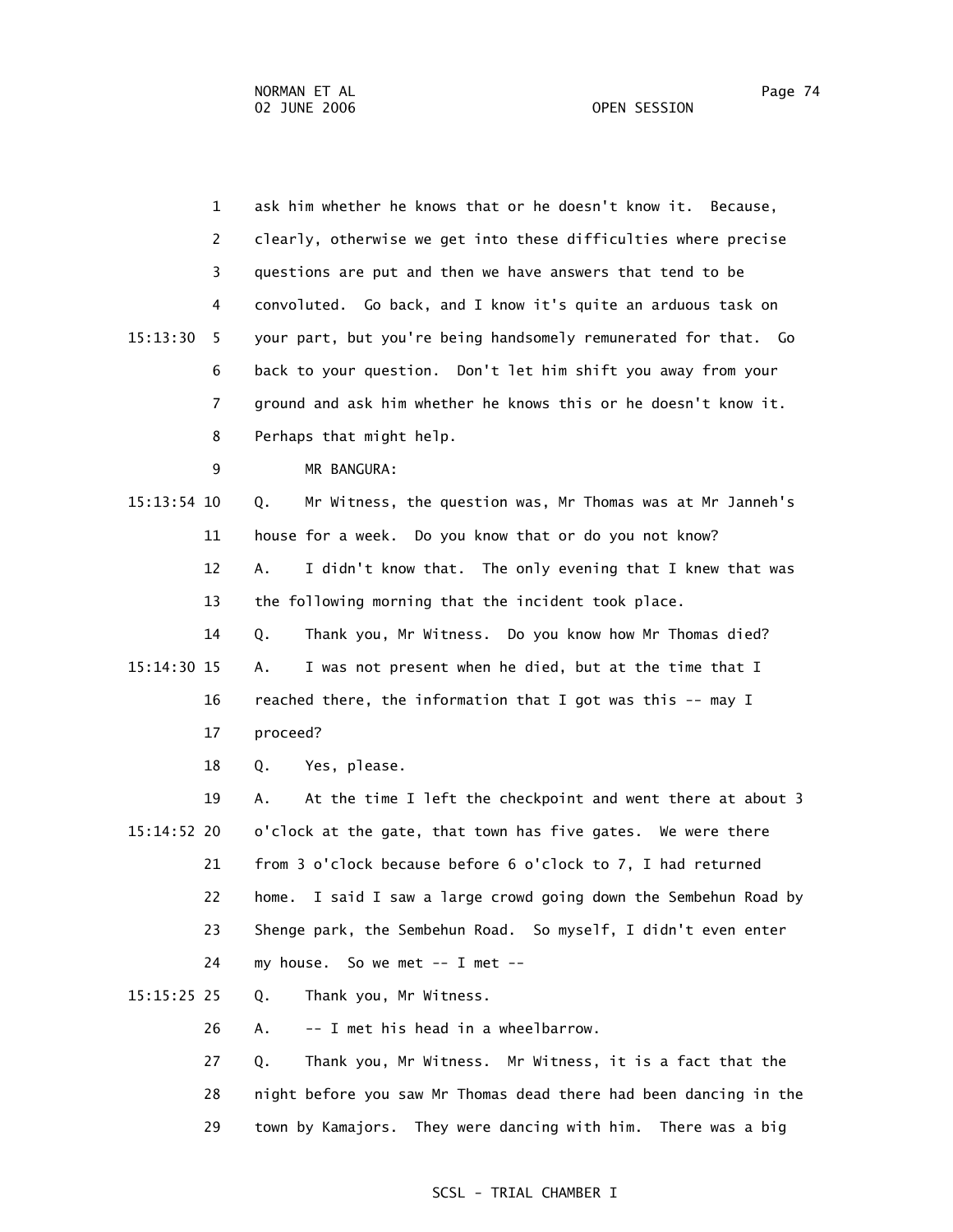1 dance by Kamajors in town that night. Do you agree with me? 2 JUDGE THOMPSON: Is that true or not true? 3 THE WITNESS: I didn't know that at all. I didn't know 4 that. That is no truth. They never danced with him. That is no 15:16:13 5 truth. 6 MR BANGURA: 7 Q. You did not know that, but did you hear there was dancing 8 around the town that night with Mr Thomas? 9 A. I did not hear. I did not hear. Apart from that of his 15:16:24 10 head that I saw in the wheelbarrow, people were passing with him, 11 women, men, but that sort of thing was going to happen to him the 12 following day, no, I did not hear about that. 13 Q. Mr Witness, I put it to you that Mr Thomas was in fact shot 14 three times and that was how he died. Do you agree with me? 15:16:50 15 A. No, no. That is not what I saw and that is not what was 16 explained to me. 17 Q. His head was only cut off after he had been killed. Do you 18 agree with me? 19 A. I only saw his head in a wheelbarrow. They said it was the 15:17:18 20 civilians had done that because they hadn't wanted the man to go 21 free because that man was responsible for their relatives' 22 deaths. He was giving the report to the rebels. But I didn't 23 see any bullet mark. 24 Q. Did you see Mr Thomas's body? You saw the head; did you 15:17:43 25 see the body? 26 A. I did not see it. In that large crowd I just went past to 27 Ngobeh's street to ask him. After Ngobea had answered -- 28 PRESIDING JUDGE: Mr Witness, did you see the body? 29 THE WITNESS: I did not see it. I did not see it.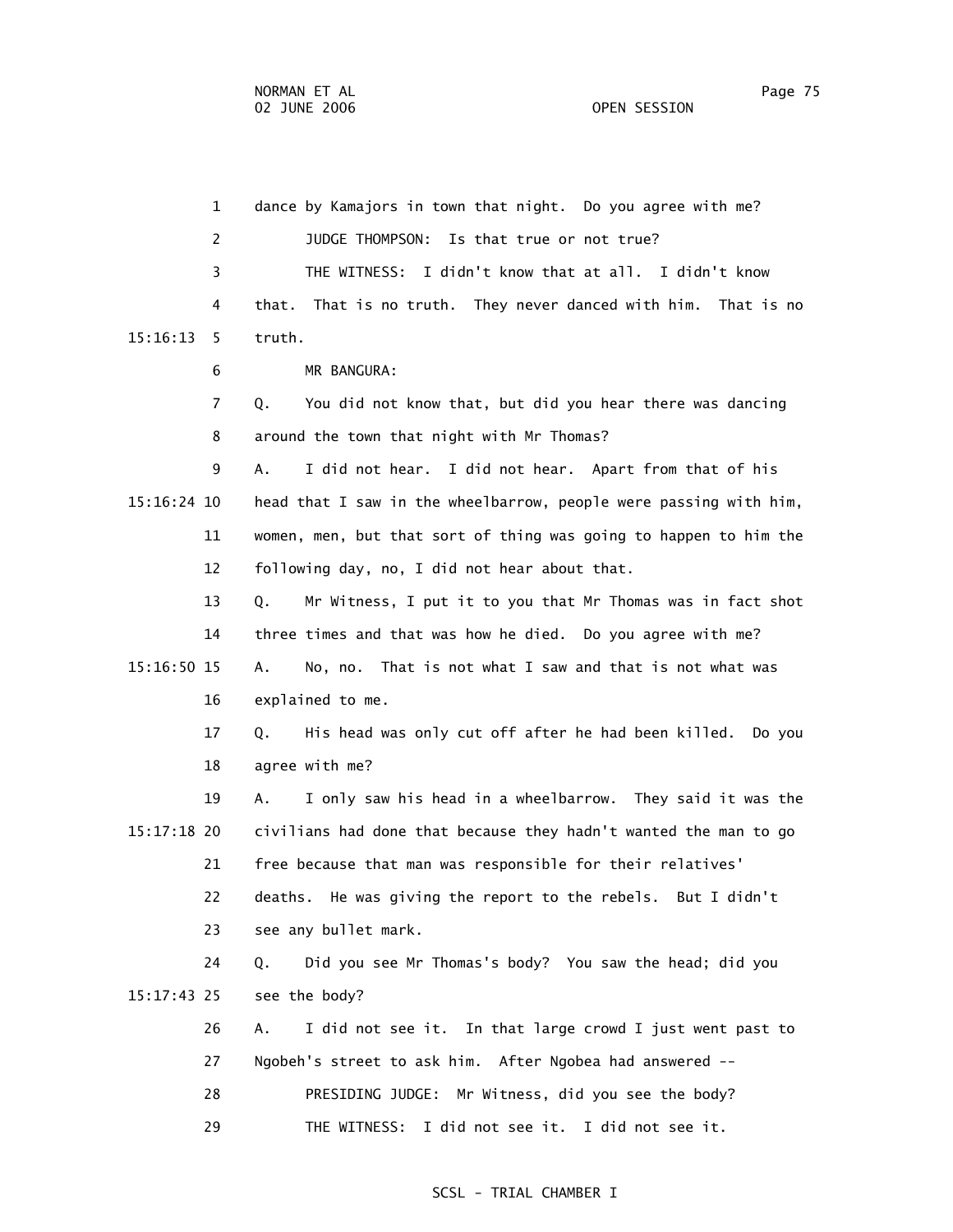1 MR BANGURA: 2 Q. Mr Witness, you have testified that Mr Thomas was 3 investigated and it was proved that he was a collaborator; is 4 that so? 15:18:19 5 A. That was the information I got from Ngobea. 6 Q. Did Ngobea tell you who investigated Mr Thomas? 7 A. He said the chiefs, they met and did the investigation. 8 That was how he explained it to me, because I was not there for 9 the investigation. I was not there when they did the 15:18:47 10 investigation. 11 Q. Did he tell you where the investigations took place? 12 A. Yes. 13 Q. Where did he say that these investigations took place? 14 A. He said they did it in that court barri, a long that 15:19:13 15 Sembehun Road. There's a court barri there. 16 Q. And is that court barri very far from your house? 17 A. Yes. And in fact I said I was not at home. I was at 18 Kebbie Town, Salina coming to this place. Those gates. I was 19 visiting those gates. When the civilians were there, if the 15:19:35 20 rebels were very close to the town, I would have to -- I would 21 never leave the town because if I leave the gates, if I am not at 22 the gates, if there is any firing the Kamajors will abandon their 23 gates. So that's why I would always be at the gates. 24 Q. Thank you, Mr Witness. Mr Witness, you were in town in the 15:19:51 25 days immediately preceding the death of Mr Thomas. You were in 26 Moyamba Town; is that not so? 27 A. After his death? 28 Q. Before. Before he died. Let us say one week before he

29 died, Mr Witness, were you in Moyamba Town?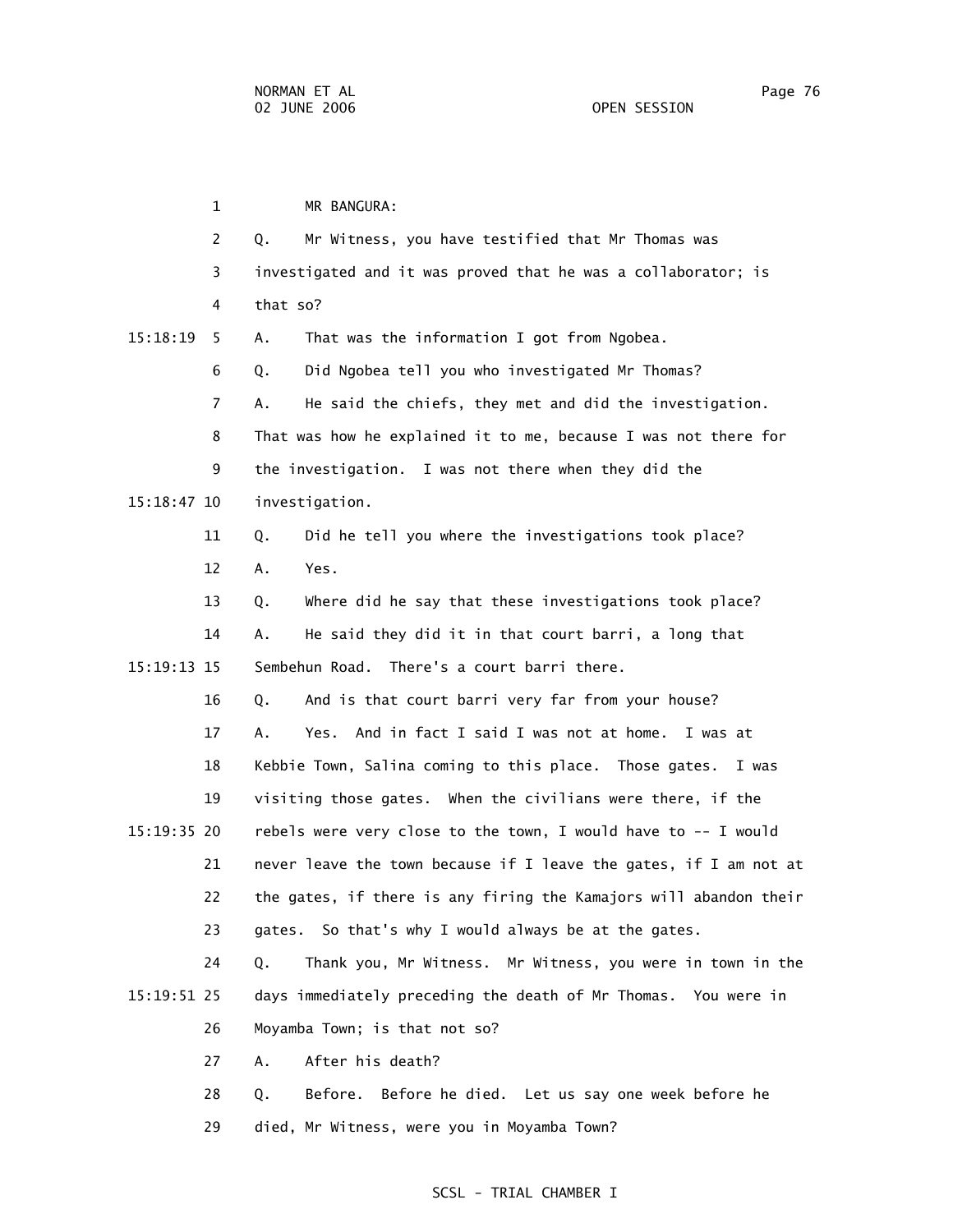|             | $\mathbf{1}$ | Just that evening when I entered, when I came to Moyamba<br>А.      |
|-------------|--------------|---------------------------------------------------------------------|
|             | 2            | was when Ngobea knew that I have come to Moyamba. It was then       |
|             | 3            | that he came to me and reported to me and I also went there. But    |
|             |              |                                                                     |
|             | 4            | that he was going to die in the morning -- I slept in Moyamba but   |
| 15:20:50    | 5            | at my gate because that was where the Kamajors were.                |
|             | 6            | Mr Witness, I suggest to you that given your position, your<br>Q.   |
|             | 7            | seniority, there is no way an investigation could have been held    |
|             | 8            | without you knowing it. I put that to you.                          |
|             | 9            | A.<br>I had another senior person ahead of me. Even before          |
| 15:21:24 10 |              | coming to where I stopped, there was the first battalion            |
|             | 11           | commander, I was the second. I was the one working with the         |
|             | 12           | fighters.                                                           |
|             | 13           | Mr Witness, the fact is that there was no investigation --<br>Q.    |
|             | 14           | I was not there at all.<br>Α.                                       |
| 15:21:43 15 |              | I am putting that to you. You can agree or disagree with<br>Q.      |
|             | 16           | The fact is that no investigations were conducted about this<br>me. |
|             | 17           | allegation that Mr Thomas was a rebel collaborator. There were      |
|             | 18           | no investigations conducted.                                        |
|             | 19           | They told me that they did it and I was not there.<br>Α.<br>They    |
| 15:22:11 20 |              | said they did it. And I was -- and our leader said so. He said      |
|             | 21           | they did so and I couldn't have said he was telling a lie.          |
|             | 22           | Mr Witness, Mr Thomas was the treasury clerk for Moyamba<br>Q.      |
|             |              |                                                                     |
|             | 23           | Town; is that correct?                                              |
|             | 24           | That was what they said.<br>Α.                                      |
| 15:22:33 25 |              | How long had he been treasury clerk, do you know?<br>Q.<br>Had he   |
|             | 26           | been in that position for a very long time?                         |
|             | 27           | I cannot say that. I only went there during the war. I<br>Α.        |
|             | 28           | couldn't have told you the number of times he took there -- he      |

29 spent there.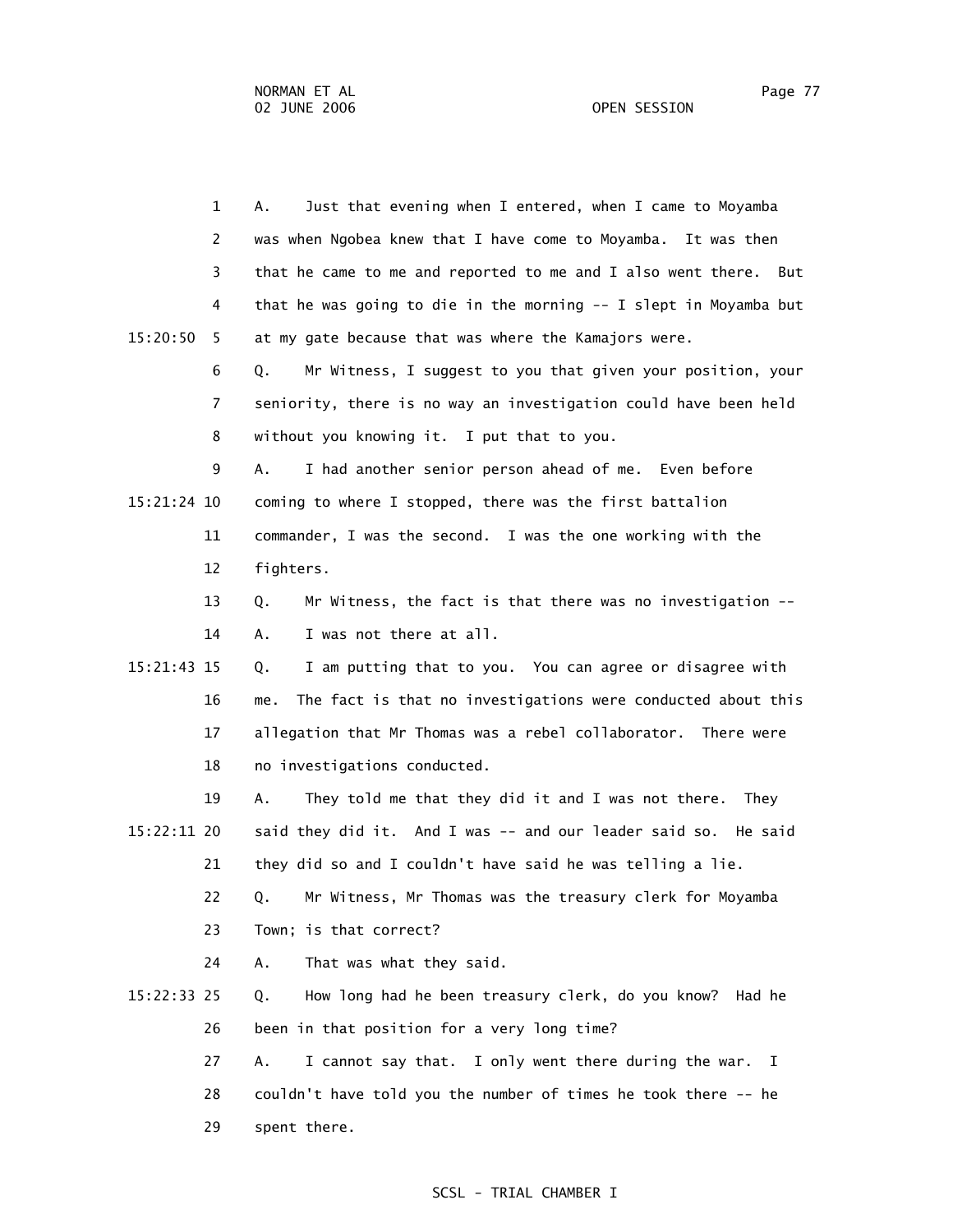1 Q. But in the short time that you were in the town, 2 Mr Witness, you would agree with me that Mr Thomas was a very 3 popular man in Moyamba Town. 4 A. That was what they told me, that he was a treasury clerk. 15:23:30 5 Whether he was famous or popular, I didn't know. 6 Q. Mr Witness, there would have been no reason for civilians 7 to be angry with Mr Thomas because he was an extremely -- 8 A. Yes. 9 JUDGE ITOE: That question is troubling. The question is 15:23:53 10 troubling because this witness has said -- he has already said 11 that Thomas caused the death of some of their relatives. It is 12 on record. 13 MR BANGURA: I am putting it to the witness, Your Honour. 14 It is up to him to agree with me or not. 15:24:19 15 JUDGE ITOE: I don't even know whether it was a thesis you 16 were developing or you were putting a question, but he is known 17 on record to have said that one of the things was that this 18 gentleman Thomas caused the death of some of their relatives 19 within that town. 15:24:39 20 MR BANGURA: That may be his version, Your Honour, but -- 21 JUDGE ITOE: I'm not saying the contrary. That is his 22 version, you understand. I mean, we are not here to say whether 23 he is speaking the truth or he's lying, but I'm just putting 24 things in context that this is what he said. 15:24:56 25 MR BANGURA: I appreciate it. 26 Q. Mr Witness, Mr Thomas was a likeable man in Moyamba. I put 27 that to you. Do you agree? 28 A. I cannot say yes to that at all. I cannot explain that

29 because I was not there at the beginning. Whether people liked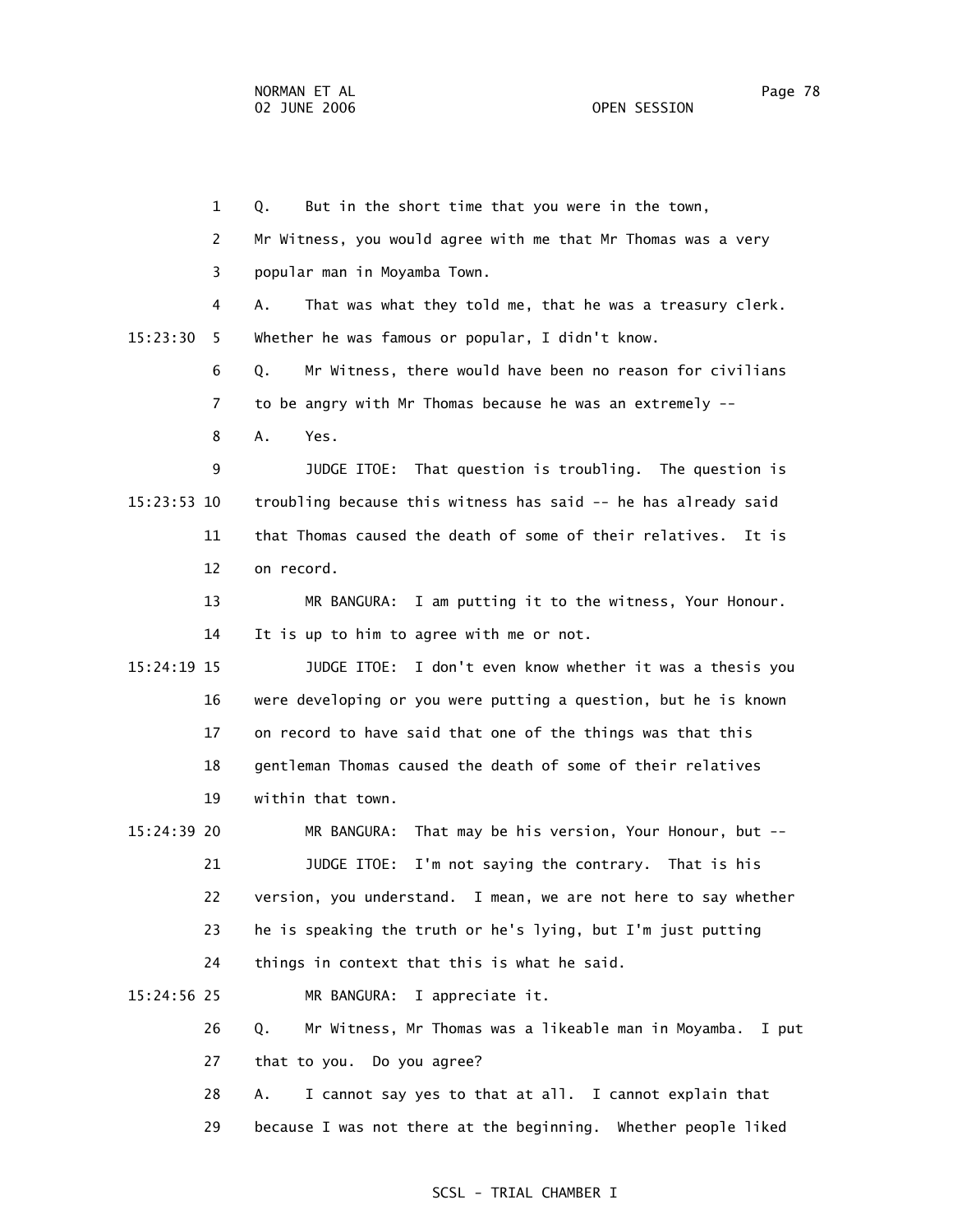1 him or otherwise, I don't know that. I only went there during 2 the war. It was then that I saw him. I can't say whether the 3 town liked him or not. I can't say that. 4 Q. Mr Witness, were there any other cases of junta 15:25:44 5 collaboration reports that you investigated apart from Mr Thomas? 6 A. Yes, one person -- two. That Mr Thomas, he had a wife 7 called Mbalu. They also brought reports about her to me. But in 8 fact she was first taken to Sheku Kaillie and Sheku Kaillie did 9 investigation for some time and the people were still 15:26:26 10 disturbing -- 11 MR JABBI: My Lords, if I may just remind the witness to 12 keep his pace. 13 THE WITNESS: And later they brought her back to me. 14 PRESIDING JUDGE: Yes, Dr Jabbi? 15:26:36 15 MR JABBI: My Lord, I was just suggesting that I remind the 16 witness to keep his pace when answering some question at length. 17 THE WITNESS: Okay. 18 PRESIDING JUDGE: I think he's heard you. Thank you. 19 Mr Bangura. 15:26:53 20 MR BANGURA: 21 Q. Yes, Mr Witness, the question was whether there were other 22 persons that you investigated on the allegation of them being 23 junta collaborators? 24 A. I said even myself, they brought that man's wife's report 15:27:09 25 to me. 26 Q. Who brought that report to you? 27 A. Those women, some of them who were in that town, those men, 28 some of them who were in that town, brought that report to me. 29 Q. And what was the report about?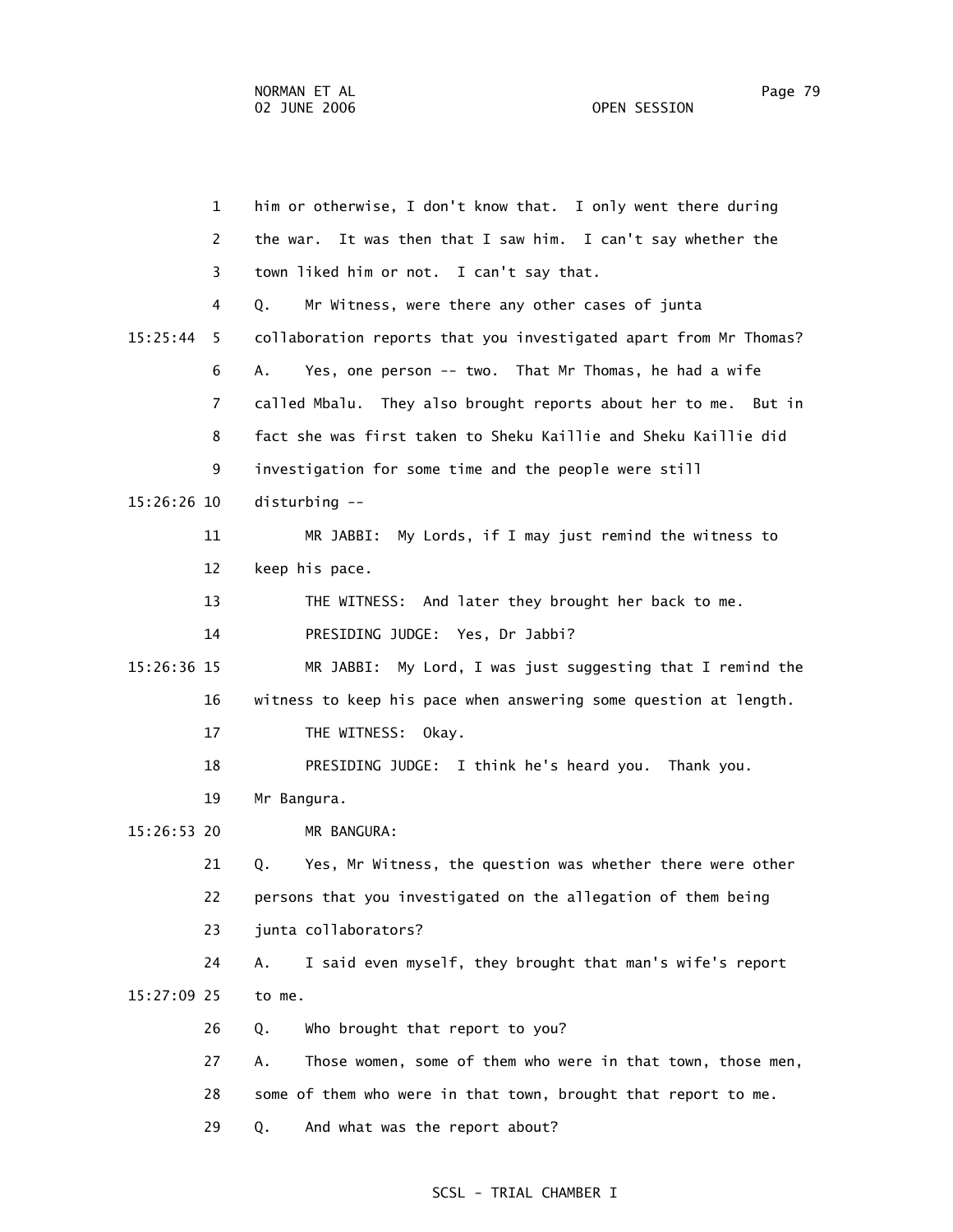|             | $\mathbf{1}$ | They said the time the rebels came to that town, those<br>А.      |
|-------------|--------------|-------------------------------------------------------------------|
|             | 2            | rebels, she was the one cooking for them and she was finding      |
|             | 3            | sauce for them. And when everybody had gone into the bush, she    |
|             | 4            | did not go into the bush. Rebels were taking people's property    |
| 15:27:52    | 5.           | and giving it to her. That was the report that they lodged to     |
|             | 6            | me.                                                               |
|             | 7            | And it is a fact, Mr Witness, that you then arrested<br>Q.        |
|             | 8            | Mr Thomas's wife and put her in detention; is that not so?        |
|             | 9            | Yes.<br>Α.                                                        |
| 15:28:08 10 |              | It is a fact, Mr Witness, that Mrs Thomas, Mr Thomas's<br>Q.      |
|             | 11           | wife, Mbalu, was also going to meet the same fate as her husband; |
|             | 12           | she was also going to be killed, because she had been accused of  |
|             | 13           | being a junta collaborator.                                       |
|             | 14           | The way the report reached me, I would have to investigate<br>Α.  |
| 15:28:45 15 |              | you properly to make sure that you are a rebel before I kill you. |
|             | 16           | But even there, if the town is not in my own hands, it would be   |
|             | 17           | difficult for us to punish you if -- when I was in command.       |
|             | 18           | Mr Witness, did any persons intervene on behalf of<br>Q.          |
|             | 19           | Mrs Thomas while she was being investigated by you?               |
| 15:29:24 20 |              | No other person came to me to say, "Leave this woman,"<br>Α.      |
|             | 21           | besides the bad things that they would explain to me about her.   |
|             | 22           | Mr Witness, do you know Bombowai?<br>Q.                           |
|             | 23           | Yes.<br>I wanted to start this whole issue with him, but --<br>Α. |
|             | 24           | yes, I know him.                                                  |
| 15:29:51 25 |              | He was the district initiator in Moyamba; is that correct?<br>Q.  |
|             | 26           | Yes.<br>Α.                                                        |
|             | 27           | Was Mrs Thomas handed over to Bombowai --<br>Q.                   |
|             | 28           | Then we are going back to the beginning, okay.<br>Α.              |
|             | 29           | Was Mr Thomas handed over to Bombowai at some point?<br>Q.        |
|             |              |                                                                   |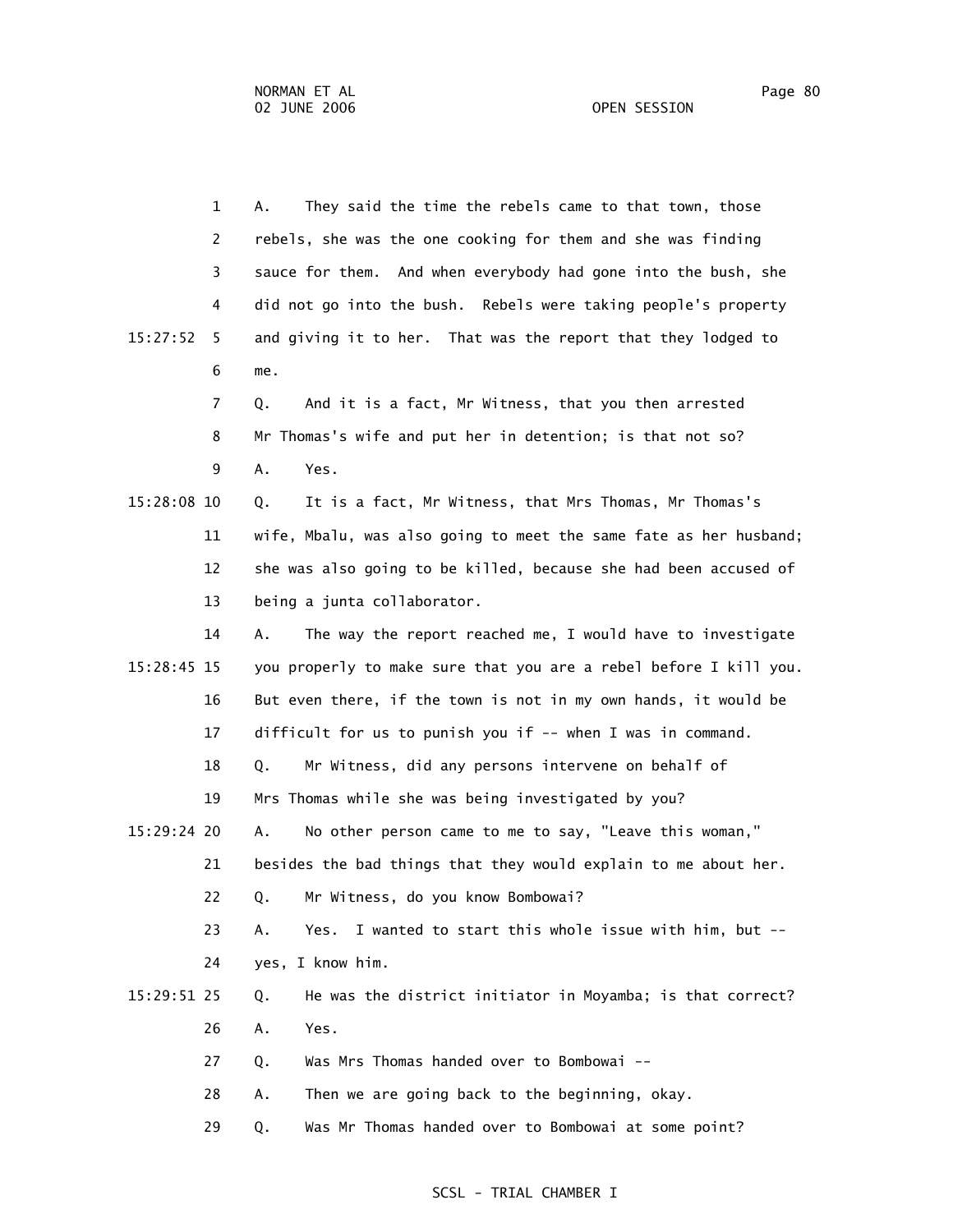1 A. Yes. The first report was made to him. He, the initiator. 2 It was from him that the report was brought to me. But the first 3 report was given to him. But you did not ask me at first about 4 that. 15:30:41 5 PRESIDING JUDGE: I don't think he has understood the 6 question. There seems to be some talking of the same thing but a 7 completely different episode of the same issue. He's saying that 8 she was first handed over to him and I take it from his answer 9 that he handed the woman to him, to him the witness, later on. 15:31:03 10 You're asking if he intervened. So you have to clarify that for 11 me. 12 JUDGE THOMPSON: I think he's talking about Bombowai. 13 MR BANGURA: Bombowai, yes. 14 THE WITNESS: Are you talking to me? 15:31:14 15 JUDGE THOMPSON: I think the witness has some more 16 information about this whole story. In other words, it's like 17 opening a Pandora's box. 18 [CDF02JUN06E - EKD] 19 MR BANGURA: So it appears, Your Honour. 15:31:24 20 JUDGE THOMPSON: That's what I get from his response. 21 MR BANGURA: So it appears. 22 JUDGE THOMPSON: "Now that you have come to that subject, 23 let me have a chance of expatiating on it." It depends whether 24 you want to go down that road. 15:31:35 25 MR BANGURA: It may be that I would pursue the line -- 26 JUDGE THOMPSON: Are you telling us something that 27 [overlapping speakers] 28 THE WITNESS: Let him go ahead with that question regarding 29 that initiator. I want to talk about that.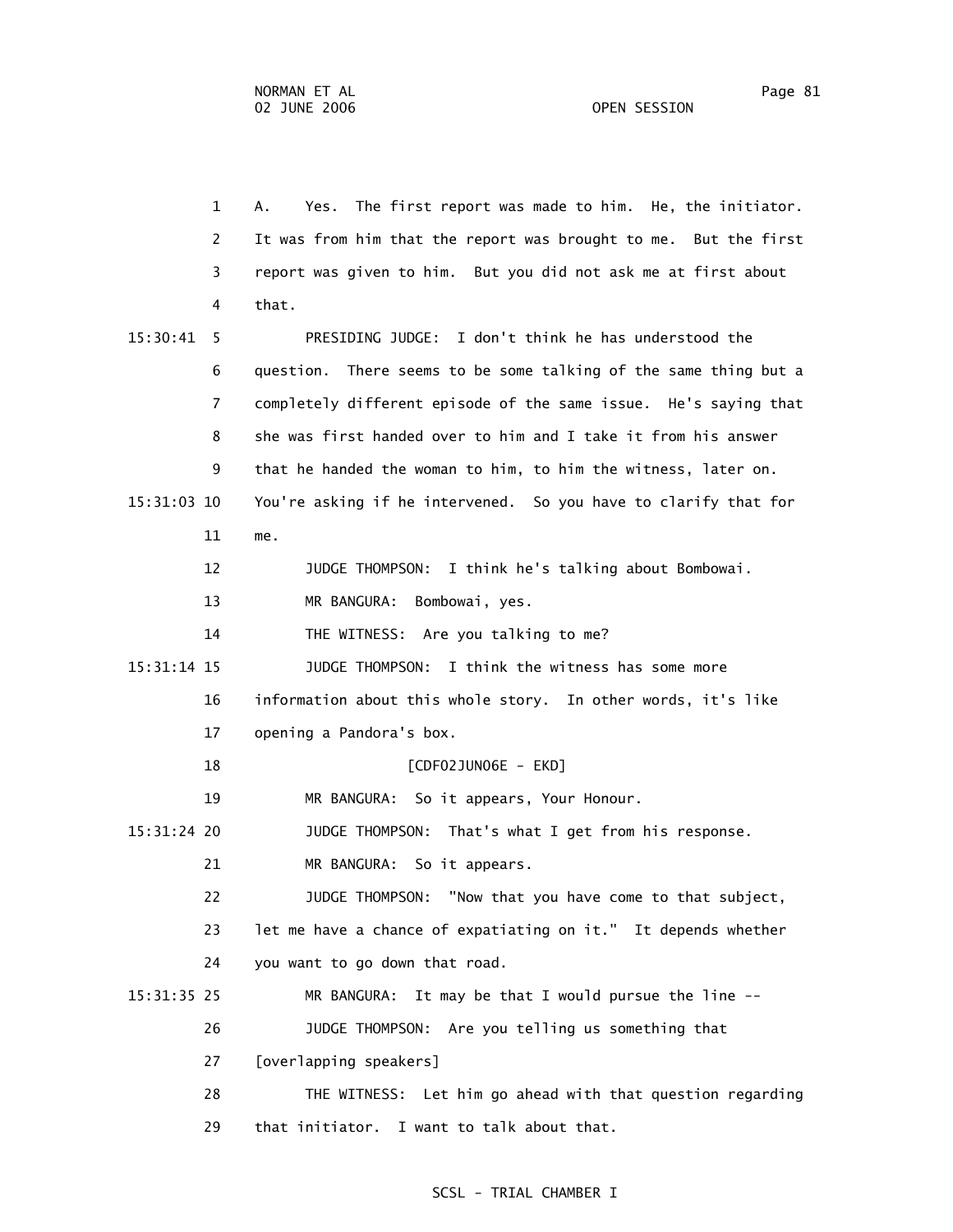| 1              | PRESIDING JUDGE: Mr Witness, please.<br>Please.                   |
|----------------|-------------------------------------------------------------------|
| 2              | THE WITNESS: Yes.                                                 |
| 3              | PRESIDING JUDGE: Just have the question that will be asked        |
| 4              | of you, just the question. Please, wait for the question.         |
| 15:32:00<br>5. | THE WITNESS: Okay.                                                |
| 6              | PRESIDING JUDGE: Thank you.                                       |
| $\overline{7}$ | THE WITNESS: Okay, okay.                                          |
| 8              | MR BANGURA:                                                       |
| 9              | Mr Witness, when I asked you a short while about other<br>Q.      |
| 15:32:10 10    | investigations, your answer was that there was one Mbalu, wife of |
| 11             | Mr Thomas, and you said that she was brought to you. You did not  |
| 12             | say that she had been taken first to Bombowai. Why?               |
| 13             | I started that. I started that, but you know questions --<br>А.   |
| 14             | you'd only answer questions that you are asked. But you said I    |
| 15:32:41 15    | should not answer questions that I was not asked. Because I took  |
| 16             | an oath here to say the truth, and you told me to only answer to  |
| 17             | questions that I'm asked.                                         |
| 18             | Thank you, Mr Witness.<br>Q.                                      |
| 19             | Sometimes I want to explain, but you have restricted me to<br>Α.  |
| 15:32:56 20    | answer questions that I'm only asked.                             |
| 21             | PRESIDING JUDGE: Mr Witness, you are being asked a                |
| 22             | Now you can answer that question. I'm the one who<br>question.    |
| 23             | told you to only answer the question you are being asked. So you  |
| 24             | are being asked a question now. Answer, if you can, please.       |
| 15:33:14 25    | THE WITNESS:<br>What is the question?                             |
| 26             | MR BANGURA:                                                       |
| 27             | Mr Witness, we're talking about having taken an oath to say<br>Q. |
| 28             | the truth, and the truth here is that Mrs Thomas was brought to   |

## SCSL - TRIAL CHAMBER I

29 you, and you kept her in detention and it was only upon the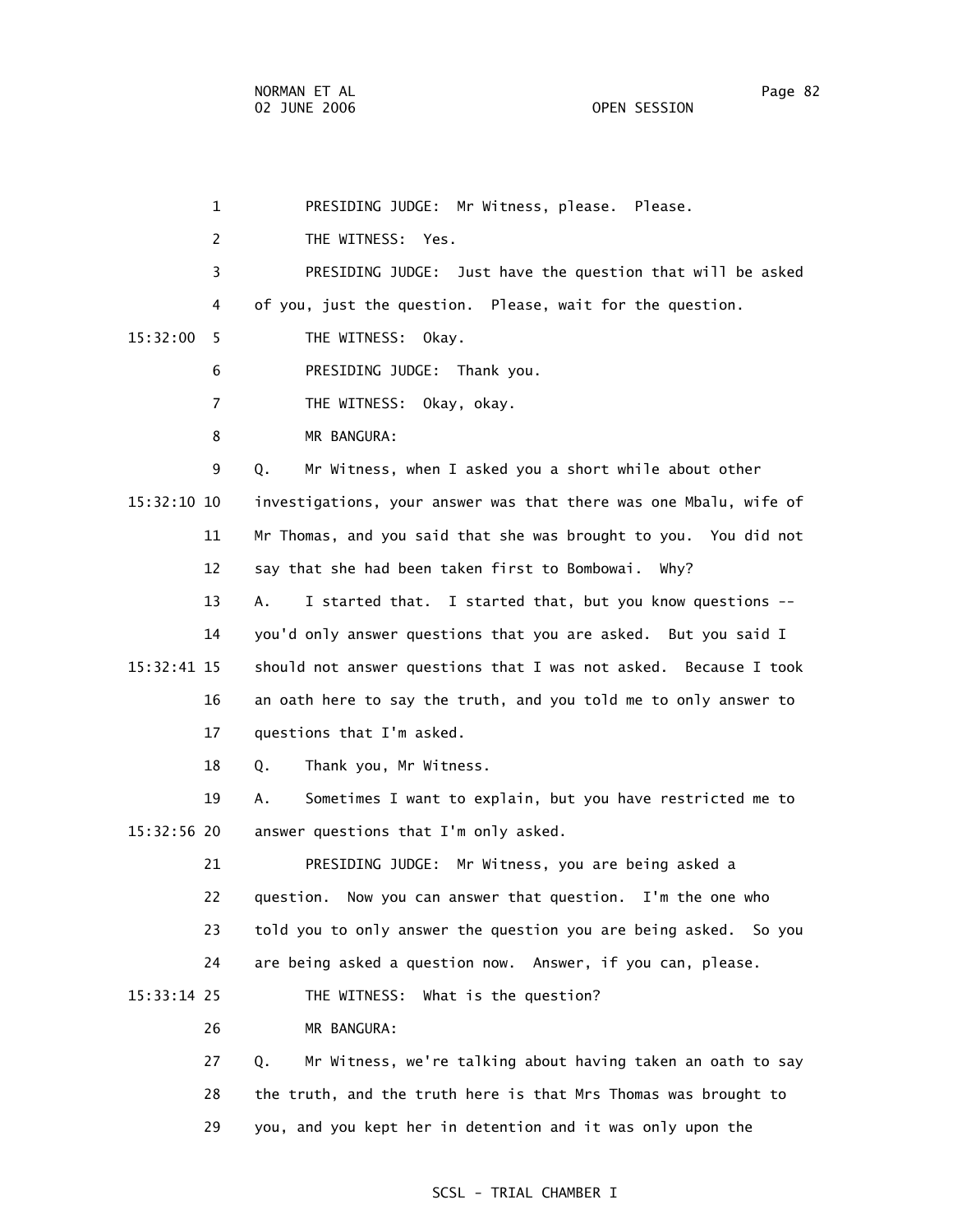NORMAN ET AL Page 83 02 JUNE 2006 OPEN SESSION

 1 intervention of Bombowai that you released her, not the other way 2 around as you seem to be putting it? 3 A. No. No, no, no. No. 4 Q. Mr Witness, you know what eventually happened to 15:33:57 5 Mrs Thomas? 6 A. Okay. Yes, I started that talk. I said when she was 7 reported and the report went to Bo, but I wanted -- they took her 8 to Bo, but when I wanted to talk about it, you said that was not 9 what I was asked. 15:34:22 10 PRESIDING JUDGE: Please tell us what happened to her. 11 MR BANGURA: 12 Q. Mr Witness -- 13 PRESIDING JUDGE: One moment, please. I have just asked 14 the witness to tell us what happened to her when she was taken to 15:34:33 15 Bo. Tell us what happened, Mr Witness. 16 THE WITNESS: So you don't want me to talk about Sheku any 17 more, is it? So I will just talk about what happened lately, is 18 it? 19 MR BANGURA: 15:34:50 20 Q. The question about Bombowai, if that is the same person you 21 are referring to, was only whether you knew him and that he was 22 an initiator for Moyamba District? 23 PRESIDING JUDGE: It is more than that. You asked about 24 Bombowai, but you asked as well if it is true that Mrs Thomas -- 15:35:11 25 it was because of intervention of Bombowai that she was not 26 killed, or something along these lines, as such. He denies that 27 and he was trying to explain why it was not the way it happened. 28 MR BANGURA: I would appreciate him explaining, but the 29 only thing, Your Honours, I have not asked him to open --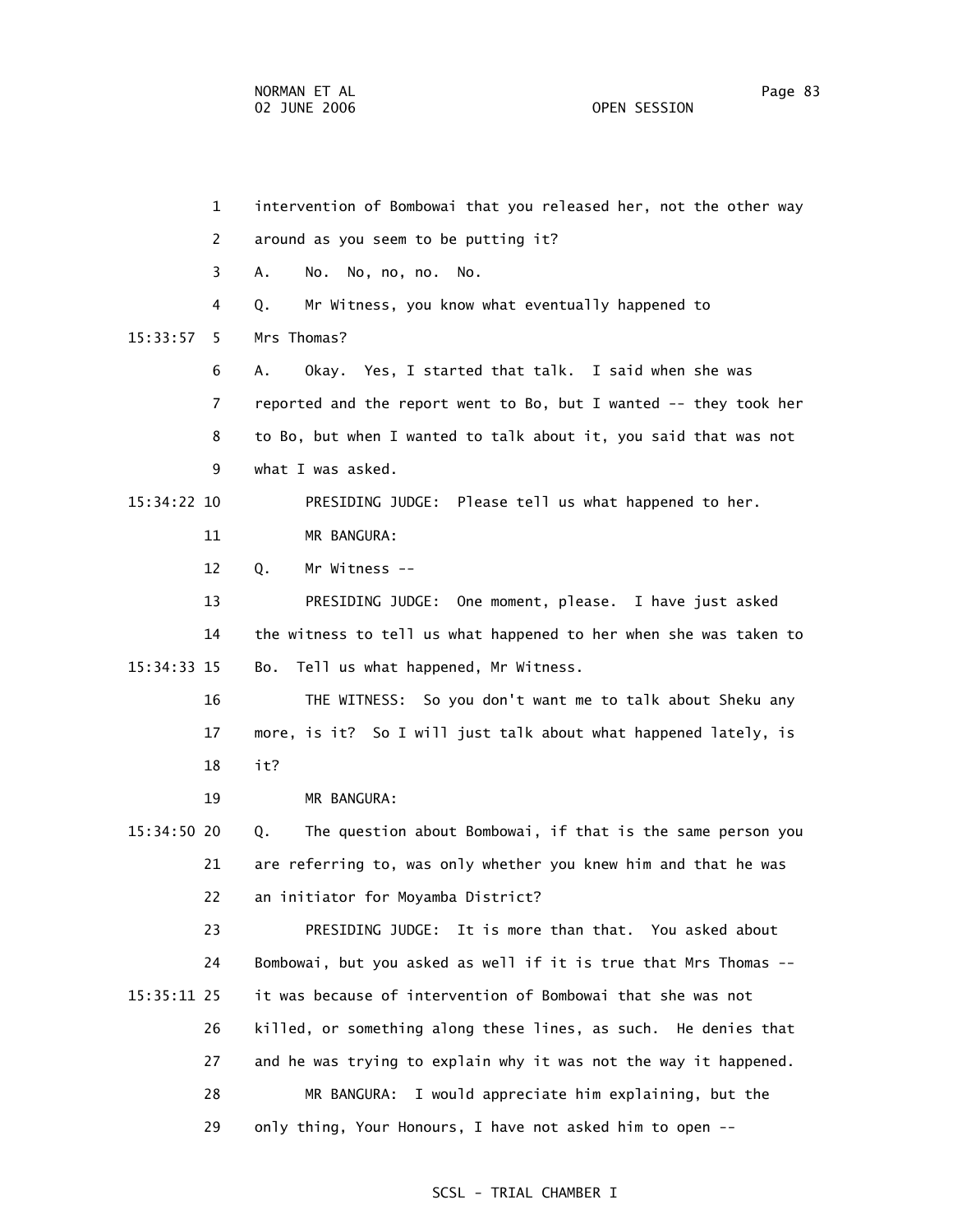1 THE WITNESS: The way it happened was what I wanted to 2 explain first. 3 PRESIDING JUDGE: Well, explain it, Mr Witness, explain it. 4 We are listening to you. 15:35:41 5 THE WITNESS: That man that you asked, Sheku Kaillie, was 6 the chief initiator in Moyamba. At the time that report came 7 about that woman, the report was made to him. At that time he 8 was in Kangahun, but now -- at that time, since he was the chief 9 initiator, he couldn't do the investigation, so he sent the 15:36:15 10 matter to Bo. 11 THE INTERPRETER: Your Honours, the witness is going too 12 fast. 13 PRESIDING JUDGE: Mr Witness, slow. Slow, please. You 14 said he could not do the investigation because he was the chief 15:36:28 15 initiator. So he sent the matter to Bo. What happened there? 16 THE WITNESS: Okay. Then he brought it to me. He said, 17 "That was the report that was made to me, but because I am an 18 initiator, I cannot do the investigation." At that time Ngobea's 19 part of the game is no longer dealt with. "How many people did 15:37:05 20 the report?" And they showed me four people. Then I went to 21 Madam, I said, "This is the report that has been brought to me 22 for your sister," and they asked me to investigate. "What has 23 this woman done?" "She was cooking for those rebels who were 24 based in this town. She was going to get my vegetables for those 15:37:35 25 rebels. She was the one going to take my duck and cook for those 26 rebels. If anybody did that, she is also a rebel." So this 27 case, I would have to investigate, but now that everybody is 28 angry, I would have to defer it. So I brought the case to

#### SCSL - TRIAL CHAMBER I

29 Freetown, and I asked the woman if her children were in Freetown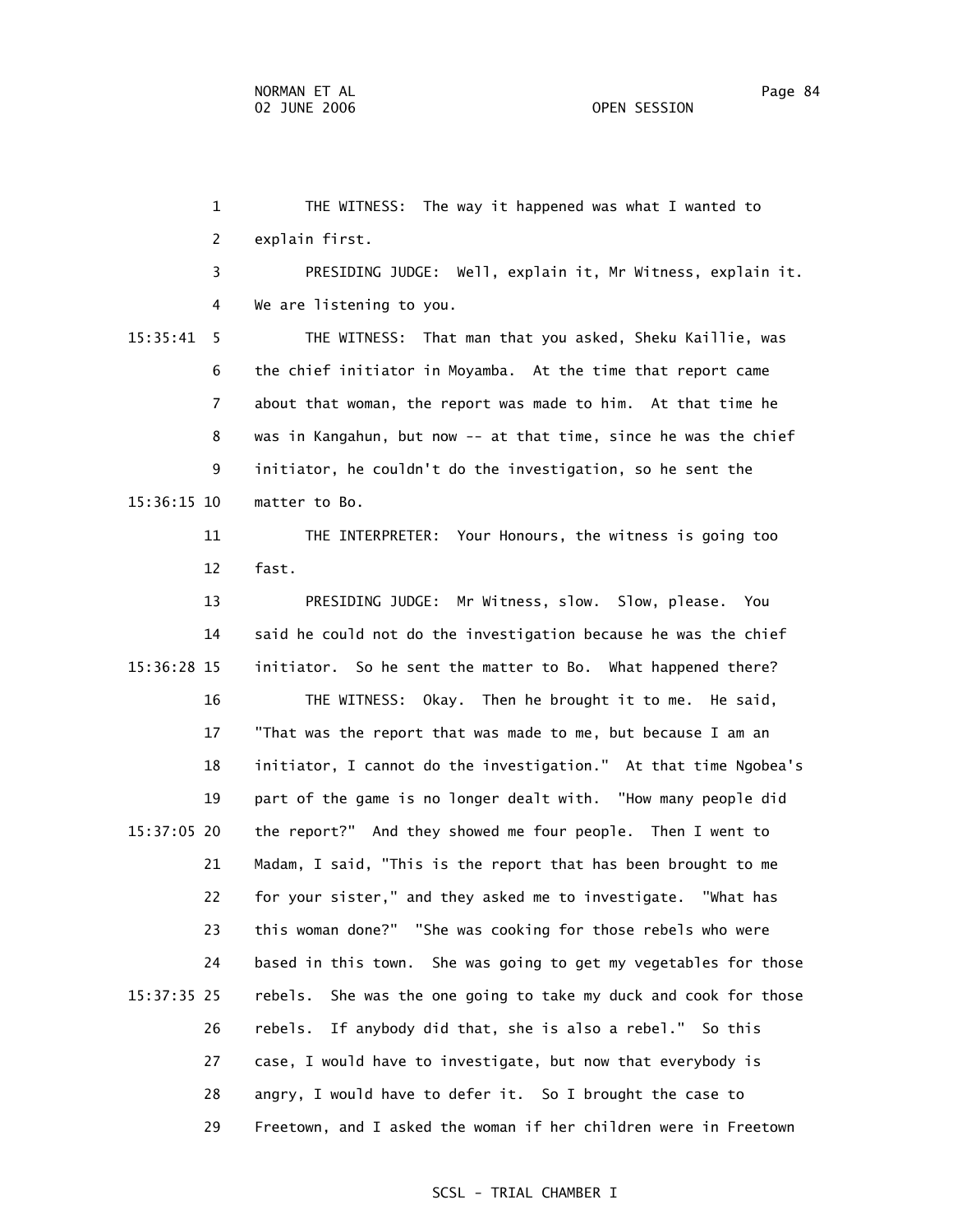| $\mathbf{1}$  | here, and she said yes. So I brought her to Freetown and left     |
|---------------|-------------------------------------------------------------------|
| 2             | her here and we returned. I was harassed seriously for that       |
| 3             | thing and I said, "Are you imagining that this rebel thing in     |
| 4             | this country, if you don't investigate people properly, we just   |
| 15:38:21<br>5 | do anything to them as you feel?" I said, "I would not do that."  |
| 6             | PRESIDING JUDGE: Mr Witness, please tell us here. I know          |
| 7             | you like Mr Williams, but tell us over here.                      |
| 8             | THE WITNESS: Is it because of that firewood, that if              |
| 9             | somebody uses your firewood you make her a rebel? I said, beside  |
| 15:38:51 10   | that, if a rebel captures you, if he asks you to do something, if |
| 11            | you don't do it, he will kill you. So whatever she did, because   |
| 12            | she was told to do so, I don't believe she is to be killed        |
| 13            | because of that. At that time, I attend the woman here and we     |
| 14            | were deciding the case out there. She spent a month in this town  |
| 15:39:13 15   | and I came for her. When I came for her just upon our arrival,    |
| 16            | we had our office and I told her write a letter for me, that      |
| 17            | whosoever will say that this woman is a rebel that you would be   |
| 18            | the person to be killed. And he wrote that letter and I signed    |
| 19            | it, and I gave the letter to her. I said, "Go. Go to your         |
| 15:39:36 20   | house." That was how her business came to me. And after that,     |
| 21            | we were doing investigations, we were doing several other         |
| 22            | investigation. But we didn't actually capture anyone who we did   |
| 23            | wrong to when I was commander.                                    |
| 24            | PRESIDING JUDGE: Yes, Mr Bangura.                                 |
| 15:40:02 25   | MR BANGURA:                                                       |
| 26            | Thank you, Mr Witness. Mr Witness --<br>Q.                        |
| 27            | Yes. Okay, he's my colleague. I will say yes.<br>Α.               |
| 28            | It is a fact that there were many accusations in town of<br>Q.    |
| 29            | civilians alleging that they have collaborated with the rebels.   |
|               |                                                                   |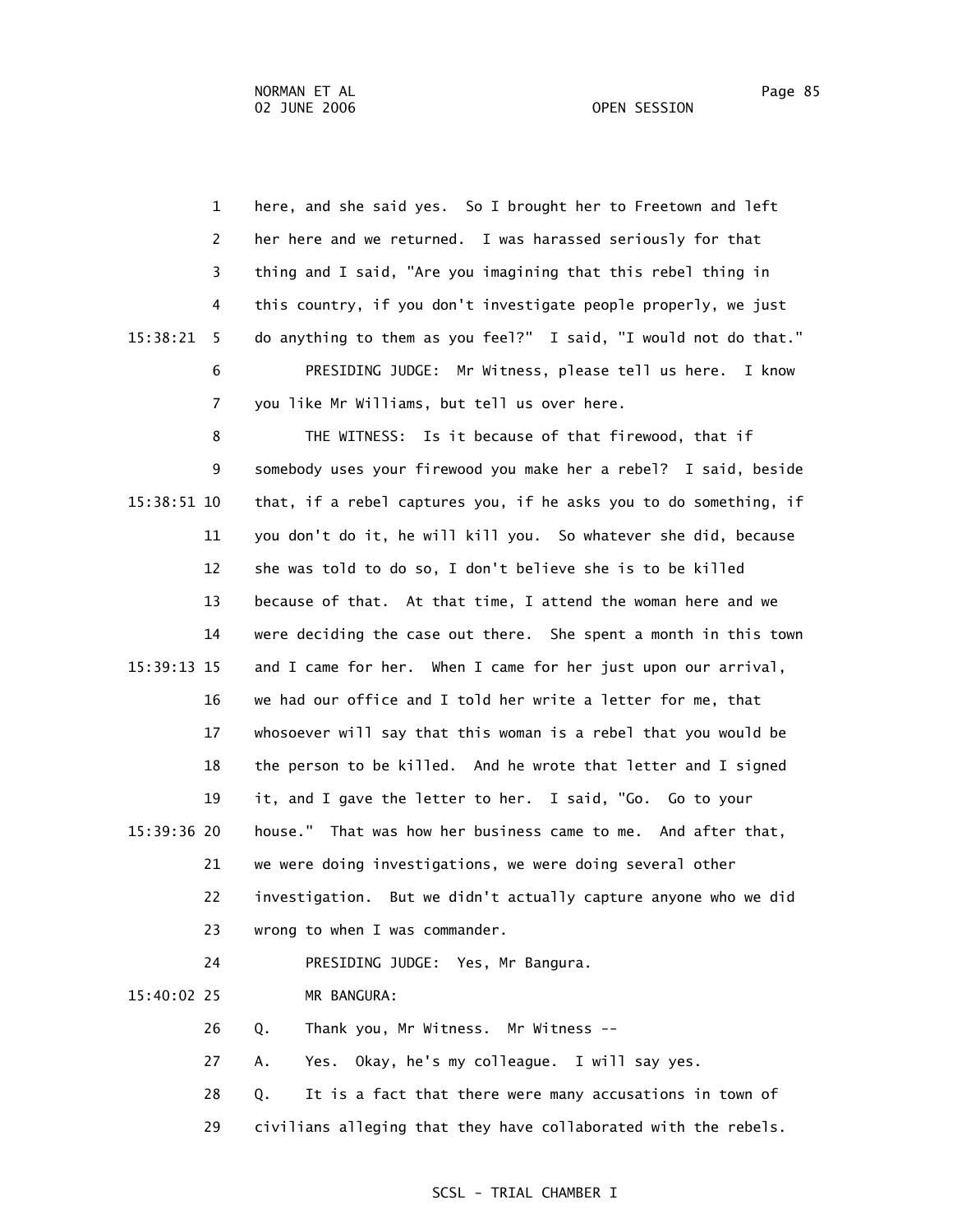1 There were many, many complaints in town. 2 A. They did not make such a report to me except if they were 3 making such a report to the chiefs or the chiefdom commanders but 4 they did not make such reports to me. Because the way I decided 15:40:53 5 that case, they didn't bring any other case to me. 6 Q. Mr Witness, it is a fact that after the killing of 7 Mr Thomas the civilian population in Moyamba became extremely 8 threatened; is that not so? 9 A. Well, someone will be afraid. You would only know that 15:41:28 10 from -- you can't tell from what appears that he's afraid, 11 because fear is expressed in the heart, not in the face. 12 Q. Mr Witness, you do recall the incident about the three men 13 who were brought to Shenge, who were accused of cannibalism? 14 A. They did not kill them in my presence. I can't say they 15:42:08 15 were killed. 16 JUDGE ITOE: Listen to the question first. Listen to the 17 question. There is no question which has been put to you. 18 THE WITNESS: I am listening. 19 MR BANGURA: 15:42:24 20 Q. It is a fact, Mr Witness, that one of those three men was 21 killed in Shenge at Shenge Park? 22 A. I did not see that. 23 Q. You testified to this Court that they put all three of them 24 in a vehicle and took them away. In fact, Mr Witness -- 15:42:48 25 A. Yes. 26 Q. -- it was only two of them that were led away while the 27 third one was killed. 28 A. I was not there. I saw them being put in the vehicle. 29 They were taking them back when I returned home to my gate, and I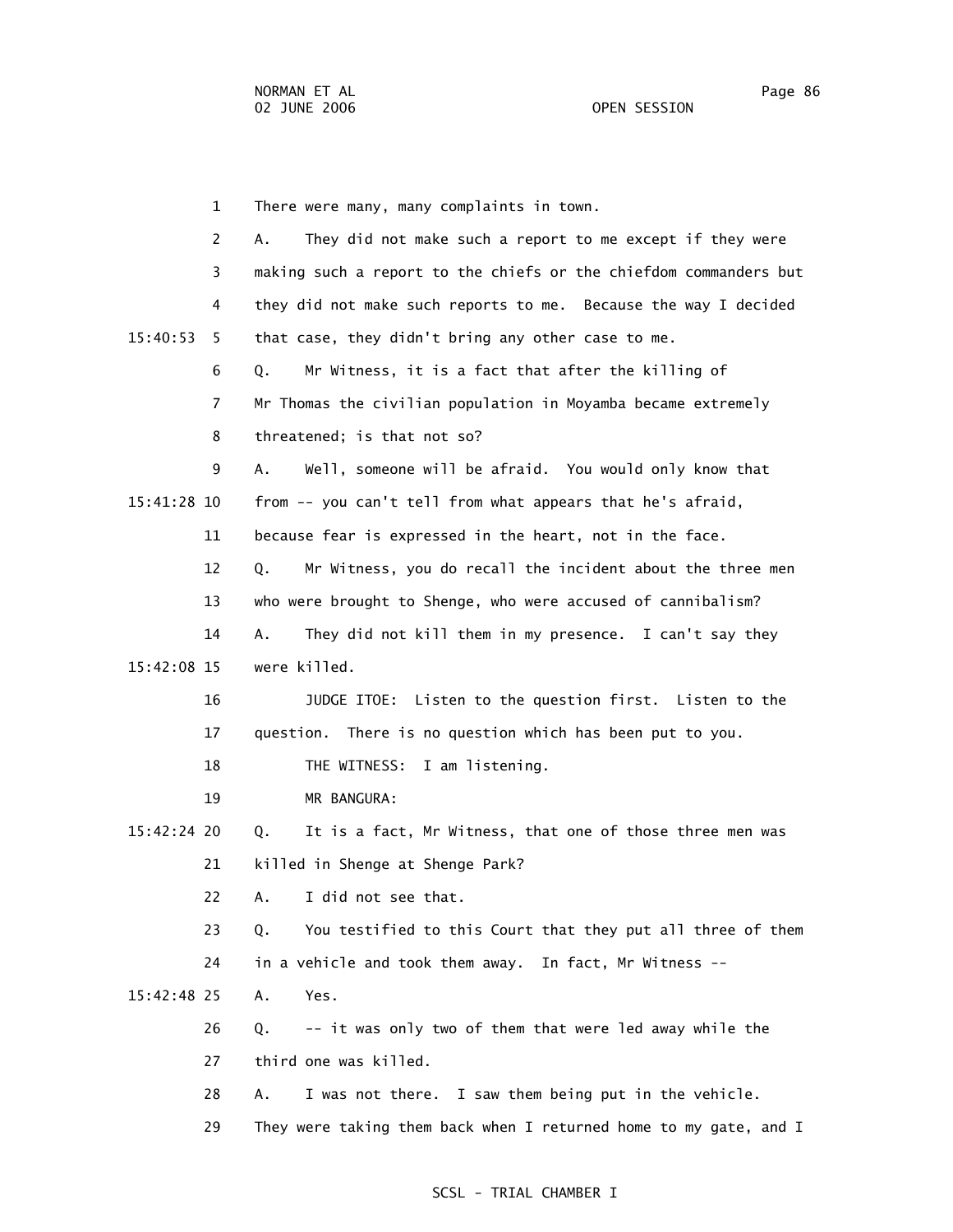1 went to my gate. 2 Q. Who were the persons concerned with this incident, the 3 Kamajors concerned with this incident? 4 A. I don't know the Kamajors. I don't even know whether 15:43:27 5 Kamajors had hands in that. 6 Q. Did you not -- 7 A. Because when I saw AA Lamin and some of the NA police, I 8 saw them boarding the vehicle. Even if Kamajors were there, I 9 didn't see the Kamajors in Moyamba. I didn't see any Kamajor. 15:43:56 10 Q. Mr Witness, the general feeling in Moyamba at that time was 11 one of fear among the civilians; is that not so? 12 A. No. The way Moyamba was, if any civilian came here to tell 13 you that he was in fear, no, he'll be telling a lie. When I was 14 there. 15:44:27 15 Q. The civilians whom you saw on the morning or so of 16 Mr Thomas's head being displayed were out there out of awe. They 17 were completely shocked at what they saw, and it was not out of a 18 feeling of joy. I suggest that to you. 19 A. I can't say that. I can't say yes to that. Whether they 15:45:04 20 were happy or not, that's up to them. I know my own happiness is 21 different from theirs. I can't say about their own happiness. 22 Q. Mr Witness, as a commander - and I'm talking about when you 23 were second battalion commander. As a commander at that time -- 24 A. Yes. 15:45:31 25 Q. -- you were answerable to Ngobea; is that correct?

 26 A. No. It was Chuck Norris that was the first battalion 27 commander, so whatever report I had to take, I had to take it to 28 Chuck Norris.

29 Q. Thank you, Mr Witness.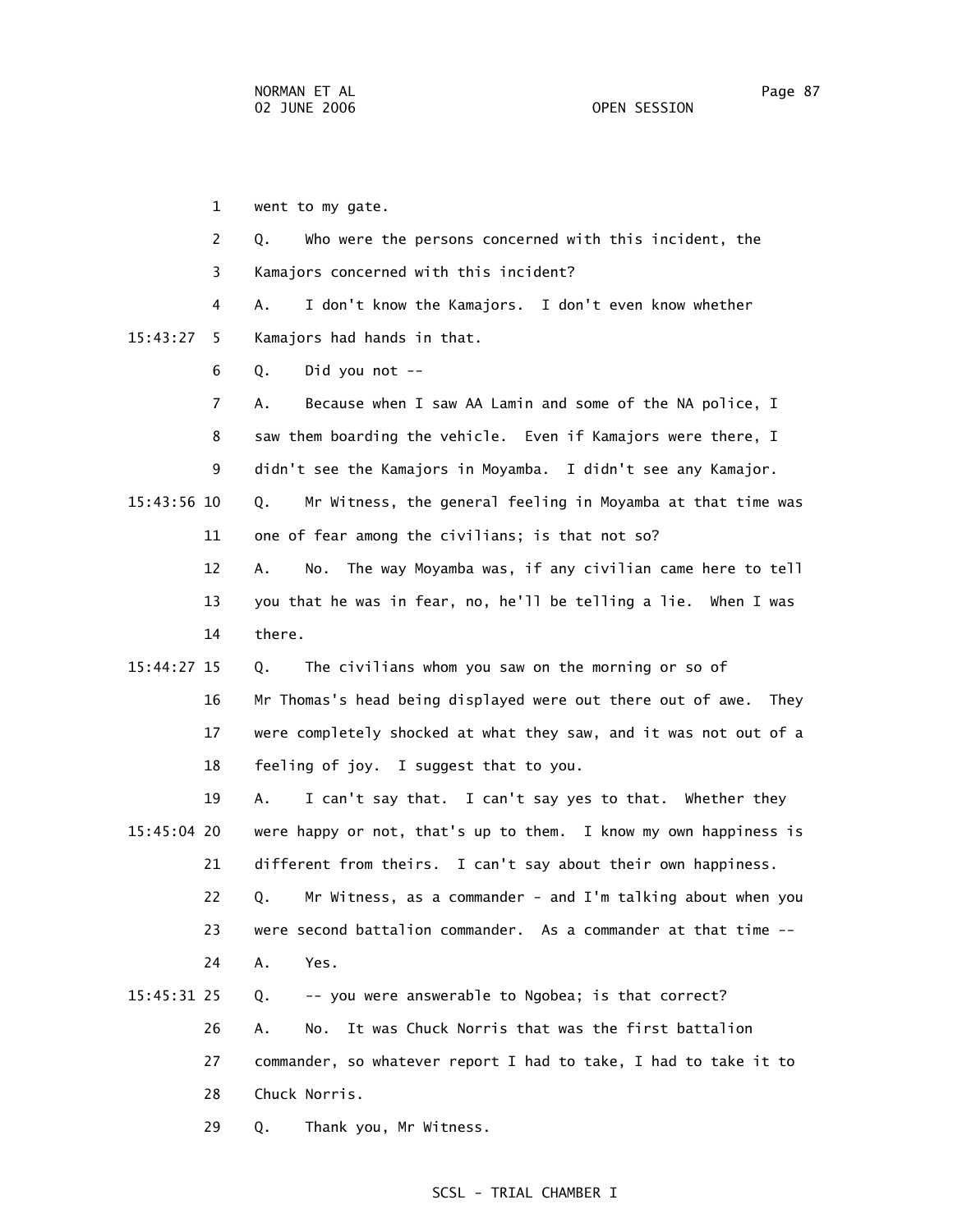1 A. Look into it properly. 2 Q. And Chuck Norris was answerable to Ngobea; is that correct? 3 A. Yes. In fact, both of them are educated. I will just take 4 my own report orally. They will write theirs. 15:46:13 5 Q. Do you know who Ngobea's boss was? 6 A. Apart from War Council, the chiefs there, they're the only 7 people that I know. The War Council. But I don't know any other 8 boss. He reported to those chiefs, that is only what I know. 9 They were Ngobea's bosses there because they were the ones who 15:46:42 10 sent us to do that work for them. 11 Q. You, yourself, Mr Witness -- 12 A. The War Council, the chiefs, Tucker. 13 Q. You yourself, Mr Witness, at this time you had control over 14 a number of chiefdoms; is that not so? 15:46:55 15 A. Chiefdoms? 16 Q. Under your command? 17 A. To command a whole chiefdom? Apart from the paramount 18 chief? Oh no, no. That is the work of the paramount chief. 19 Don't bring that sort of talk to me. 15:47:20 20 Q. I am not including the paramount chiefs when I talk about 21 control. I am talking about Kamajors. You had control over 22 Kamajors in a number of chiefdoms; is that correct? 23 A. At the time I was having the battalion commander's 24 position. 15:47:47 25 Q. That is correct, Mr Witness, that's the time I am talking 26 about. 27 A. Okay. In that battalion commander's position, okay, yes. 28 Initially, the two of us, they gave me chiefdoms one, two, three, 29 four, five; they gave me five chiefdoms.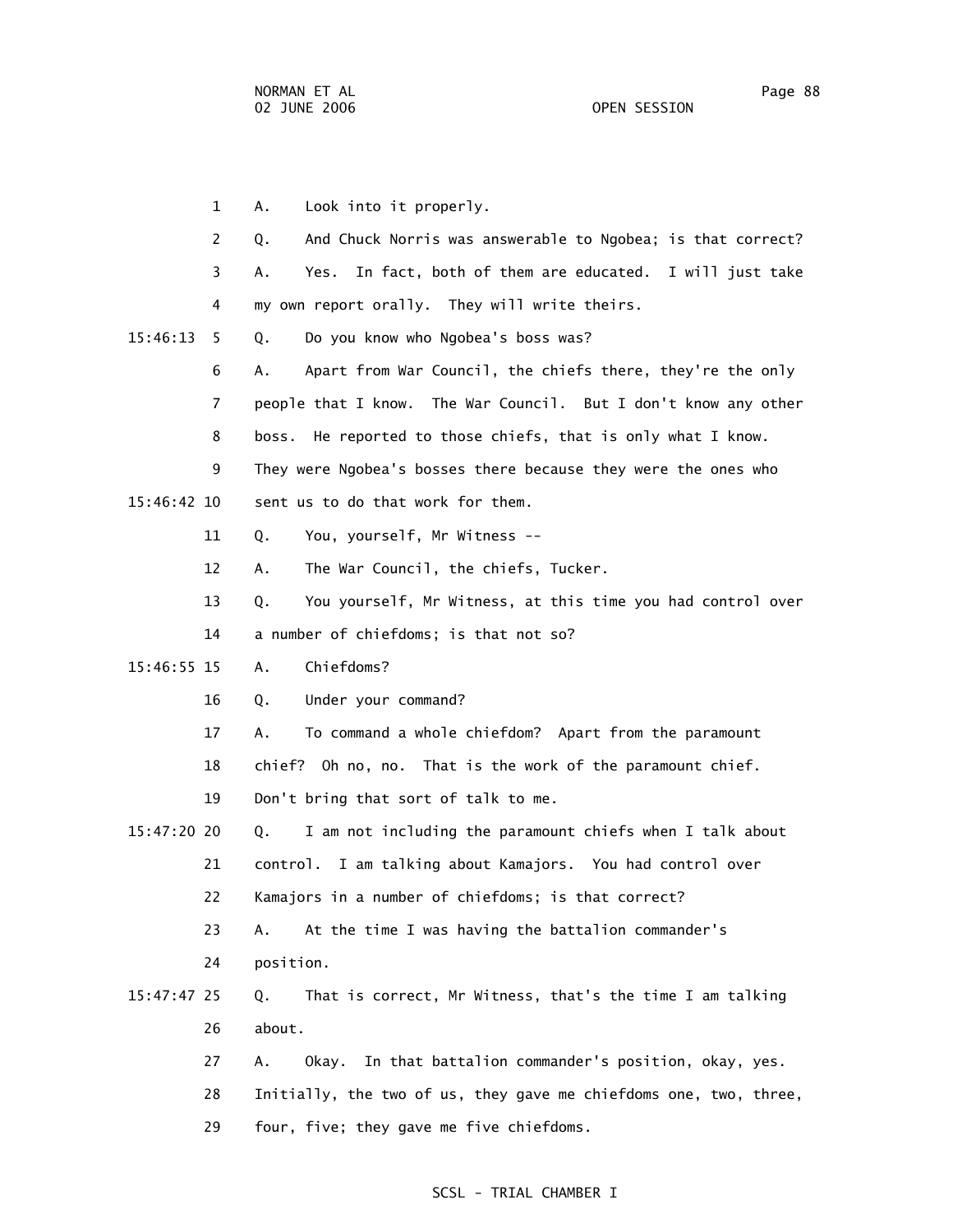1 Q. And which ones were these five chiefdoms? 2 A. Some of them in fact that they gave to me where -- I didn't 3 even go there. Gbangbatoke; Banta Mokele; and Chief Kavura's 4 chiefdom, Fakunya; and Kori. Okay, I think Kamajei. I think I 15:48:42 5 can remember, it's Kamajei. Those are the areas that were given 6 to me and all the Kamajors. 7 Q. Were you also in charge of Moyamba Town? 8 A. Moyamba was in the hands of the 1st Battalion commander. 9 It was in the hands of the Pa himself. 1st Battalion commander. 15:49:05 10 He was in control of Moyamba. 11 Q. Mr Witness, in these chiefdoms you had commanders who 12 came -- who reported to you; is that not so? 13 A. Yes, we appointed chiefs. We call them chiefdom 14 commanders. These chiefdom commanders that were appointed, they 15:49:33 15 asked us "What work are we supposed to do?" And we said, "You 16 are supposed to work together with hand-in-hand with the chiefs 17 and the Kamajors. So you are the liaison between the chiefs and 18 the Kamajors. 19 THE INTERPRETER: "The civilians and the Kamajors"; 15:49:57 20 interpreter's mistake. 21 MR BANGURA: 22 Q. Which sub-commanders reported to you from these chiefdoms; 23 which chiefdom commanders? 24 PRESIDING JUDGE: Are you asking the names of the 15:50:09 25 commanders? 26 MR BANGURA: Yes. 27 THE WITNESS: Except that document which have their names, 28 except I have that document now because I can't remember their 29 names now.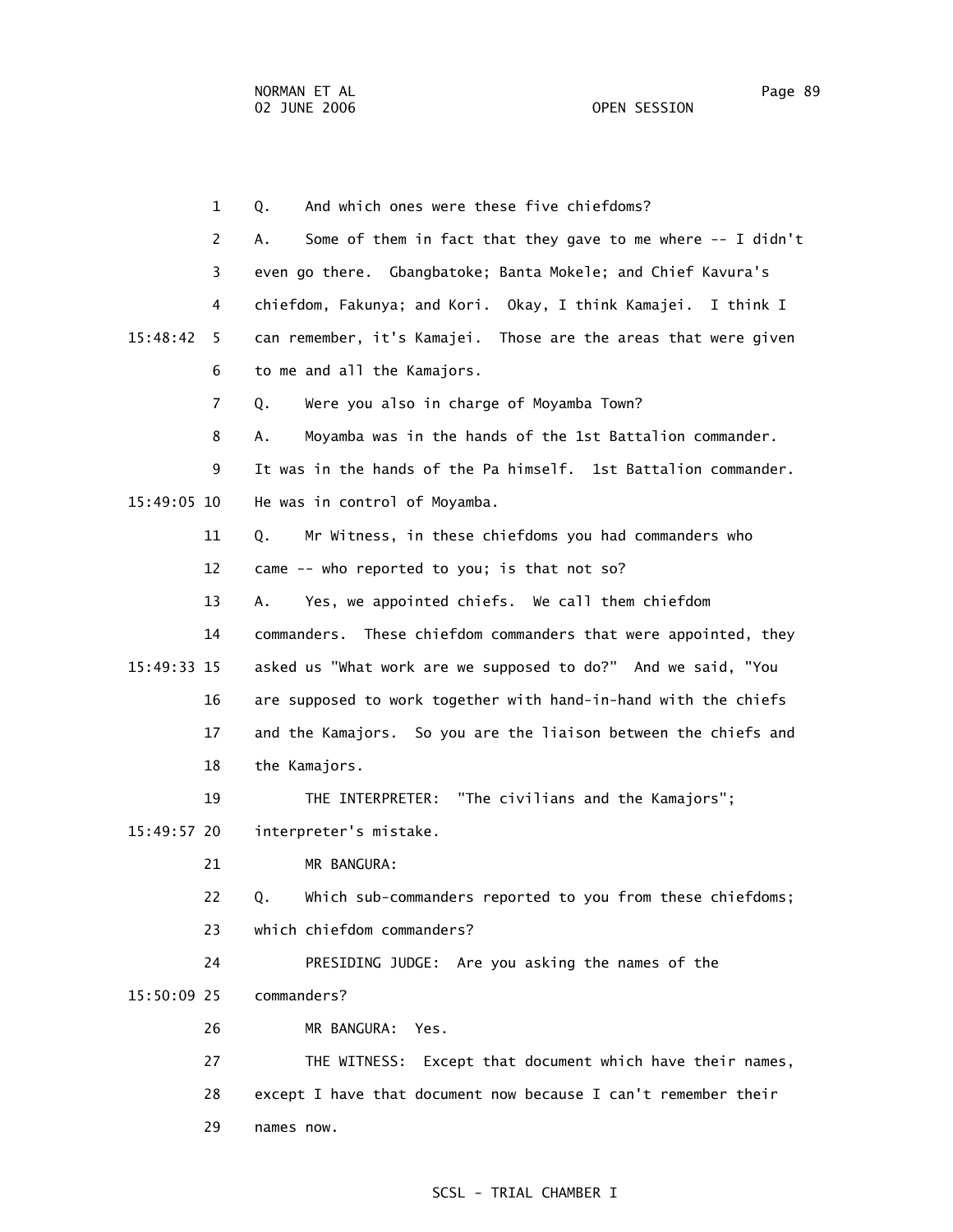|             | $\mathbf{1}$   |    | MR BANGURA:                                                      |
|-------------|----------------|----|------------------------------------------------------------------|
|             | 2              | Q. | Not one of them?                                                 |
|             | 3              | А. | No, except the documents now.                                    |
|             | 4              | Q. | When you became general commander you were then in charge        |
| 15:50:56    | 5.             |    | of the whole district; is that not so?                           |
|             | 6              |    | PRESIDING JUDGE: You mean overall commander?                     |
|             | $\overline{7}$ |    | MR BANGURA:                                                      |
|             | 8              | Q. | Overall commander.                                               |
|             | 9              | А. | Yes, that was what happened.                                     |
| 15:51:09 10 |                | Q. | And at that time who did you answer to?                          |
|             | 11             | Α. | When I was in that position I had no other boss except the       |
|             | 12             |    | War Council. They were my only bosses.                           |
|             | 13             | Q. | And all the other commanders within your chiefdom at that        |
|             | 14             |    | time were answerable to you; is that correct?                    |
| 15:51:46 15 |                | Α. | If they had a report they would make it to me. But in fact       |
|             | 16             |    | when I was made general commander, they had a battalion          |
|             | 17             |    | commander. They are not coming with to me with any arrangements. |
|             | 18             |    | They would go to the battalion commanders. So in fact they were  |
|             | 19             |    | disrespecting me. I didn't care because I had my position and I  |
| 15:52:08 20 |                |    | had a title. Because I didn't understand Krio so I didn't even   |
|             | 21             |    | understand what they were saying.                                |
|             | 22             |    | Q. Do you know a man called Soba Stevens in Moyamba District?    |
|             | 23             |    | PRESIDING JUDGE: What is the name again?                         |
|             | 24             |    | MR BANGURA:<br>Soba Stevens.                                     |
| 15:52:38 25 |                |    | THE WITNESS: Soba Stevens. Soba Stevens. Please name a           |
|             | 26             |    | town, probably I will --                                         |
|             | 27             |    | MR BANGURA:                                                      |
|             | 28             | Q. | Sembehun?                                                        |
|             | 29             | Α. | Sembehun Nestucker? Soba Stevens which means he was in           |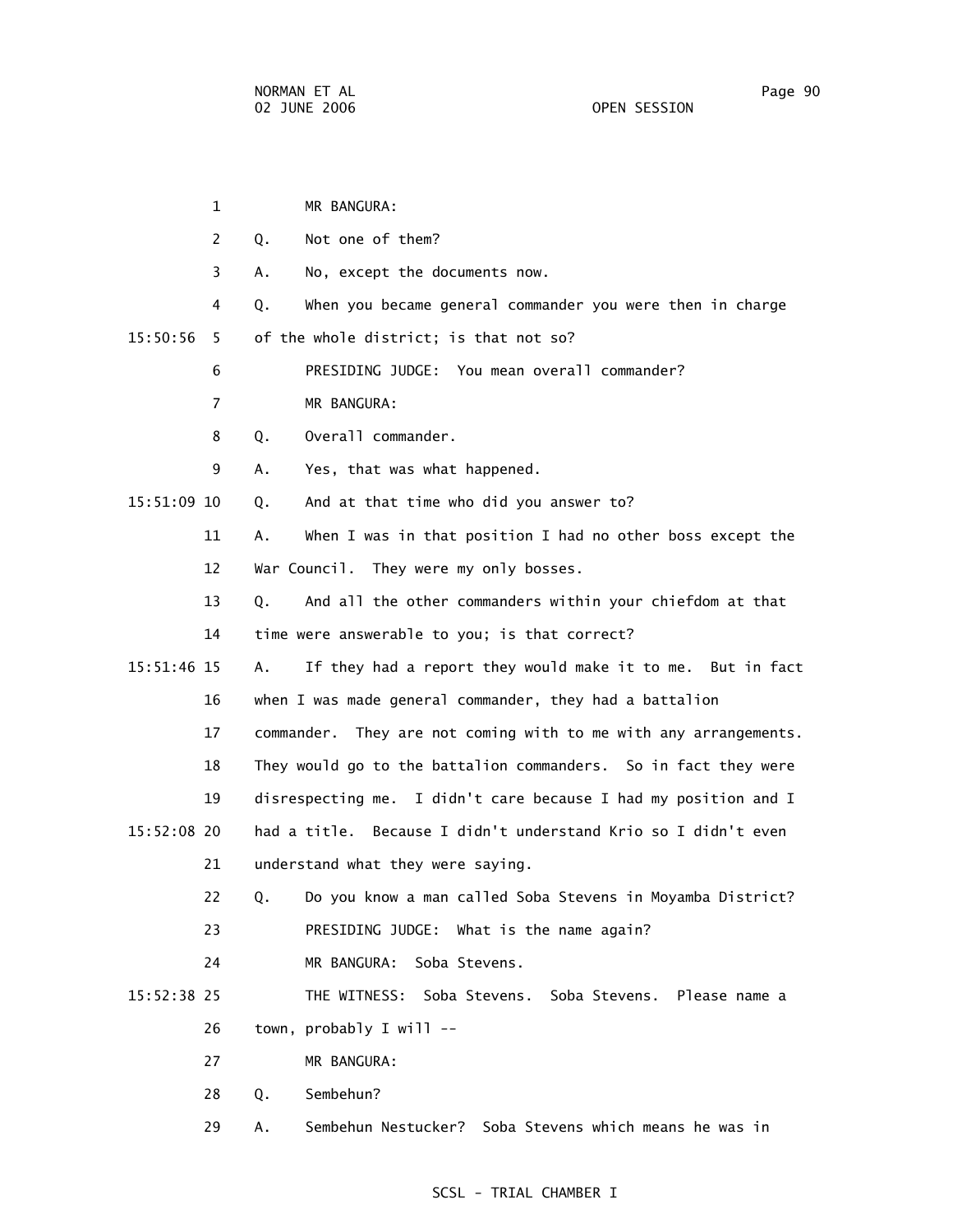|               | $\mathbf{1}$   | I don't know him in Moyamba and I can't say I knew<br>Sembehun.   |
|---------------|----------------|-------------------------------------------------------------------|
|               | 2              | everybody in Sembehun or not.                                     |
|               | 3              | Did you hear at any time about the looting of the car of a<br>Q.  |
|               | 4              | man, a prominent man, in Sembehun?                                |
| 15:53:27      | 5.             | A car, a vehicle? I didn't get that information from<br>А.        |
|               | 6              | anyone.                                                           |
|               | $\overline{7}$ | MR BANGURA: Your Honours, may I confer?                           |
|               | 8              | PRESIDING JUDGE: Yes.                                             |
|               | 9              | MR BANGURA:                                                       |
| 15:54:41 10   |                | Mr Witness, I believe you have testified that you know the<br>Q.  |
|               | 11             | second accused, Moinina Fofana; correct?                          |
|               | 12             | Yes. That one over there, I know him.<br>Α.                       |
|               | 13             | How did you get to know him?<br>Q.                                |
|               | 14             | Even before the war, there was no war in this country, we<br>Α.   |
| 15:55:08 15   |                | got married at the same house, Kalewanjama, before he came and    |
|               | 16             | settled in Bo. But at that time I didn't even know anything       |
|               | 17             | about war. Whenever I will go there I will lodge to him.          |
|               | 18             | Thank you, Mr Witness.<br>Q.                                      |
|               | 19             | That is how I knew Mr Moinina Fofana.<br>Α.                       |
| $15:55:30$ 20 |                | Thank you, Mr Witness. It is a fact, Mr Witness, that you<br>Q.   |
|               | 21             | went to Base Zero on a number of occasions while you were a       |
|               | 22             | commander in Moyamba; is that not so?                             |
|               | 23             | At the time I was having the commander position, the chiefs<br>Α. |
|               | 24             | called me before I got the commander position, when I was         |
| 15:56:02 25   |                | introduced -- [translation interrupted]                           |
|               | 26             | Mr Witness, the question is this -- the question is the<br>Q.     |
|               | 27             | suggestion to you --                                              |
|               | 28             | Ask me properly.<br>Α.                                            |
|               | 29             | Mr Witness, can you please not interrupt when I speak.<br>Q.      |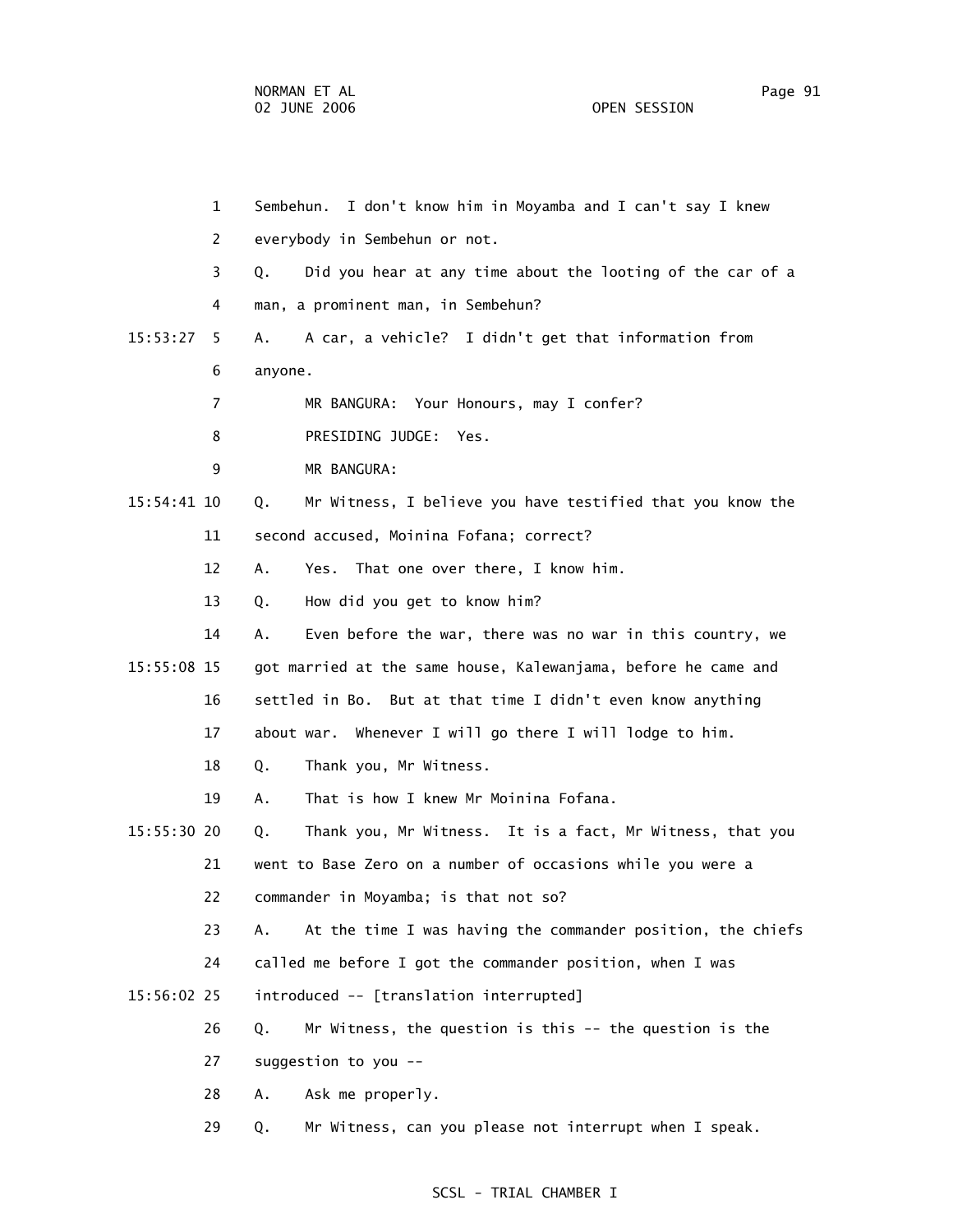1 The suggestion I have put to you is that you did go to 2 Base Zero on a number of occasions while you were a commander; 3 yes or no? 4 A. Me, no. At the time I had a commander's position, no, I 15:56:39 5 don't go there. 6 Q. Let's break it up, Mr Witness. As second battalion 7 commander, did you or did you not go to Base Zero during that 8 period? 9 A. Just when I went and when that battalion commander's 15:56:57 10 position was given to me, no, no, I didn't go there again. 11 Q. Mr Witness, are you saying in fact that you did go to 12 Base Zero at some point? 13 A. I went to Base Zero in Talia. Okay, let me tell you. I 14 went there three times. The one I went there and I slept there 15:57:22 15 only once. The other two I didn't even sleep there. By then I 16 had no position. 17 Q. Mr Witness, if you can only go a bit slower so that we 18 understand the evidence that you are giving. You have just told 19 the Court that you went to Base Zero on three occasions. 15:57:38 20 A. Okay. 21 Q. When was the first time that you went to Base Zero? When 22 was the first time that you went to Base Zero? 23 A. The first time that I went I did not sleep there, but that 24 Kondewa that we mention his name, Mustapha, but because we didn't 15:58:05 25 go further with it, it was that Mustapha that came to me here, 26 Kenema. 27 Q. Mr Witness, I will have to interrupt. 28 A. He went and explained something that was not -- 29 PRESIDING JUDGE: Mr Witness, please, please, wait for the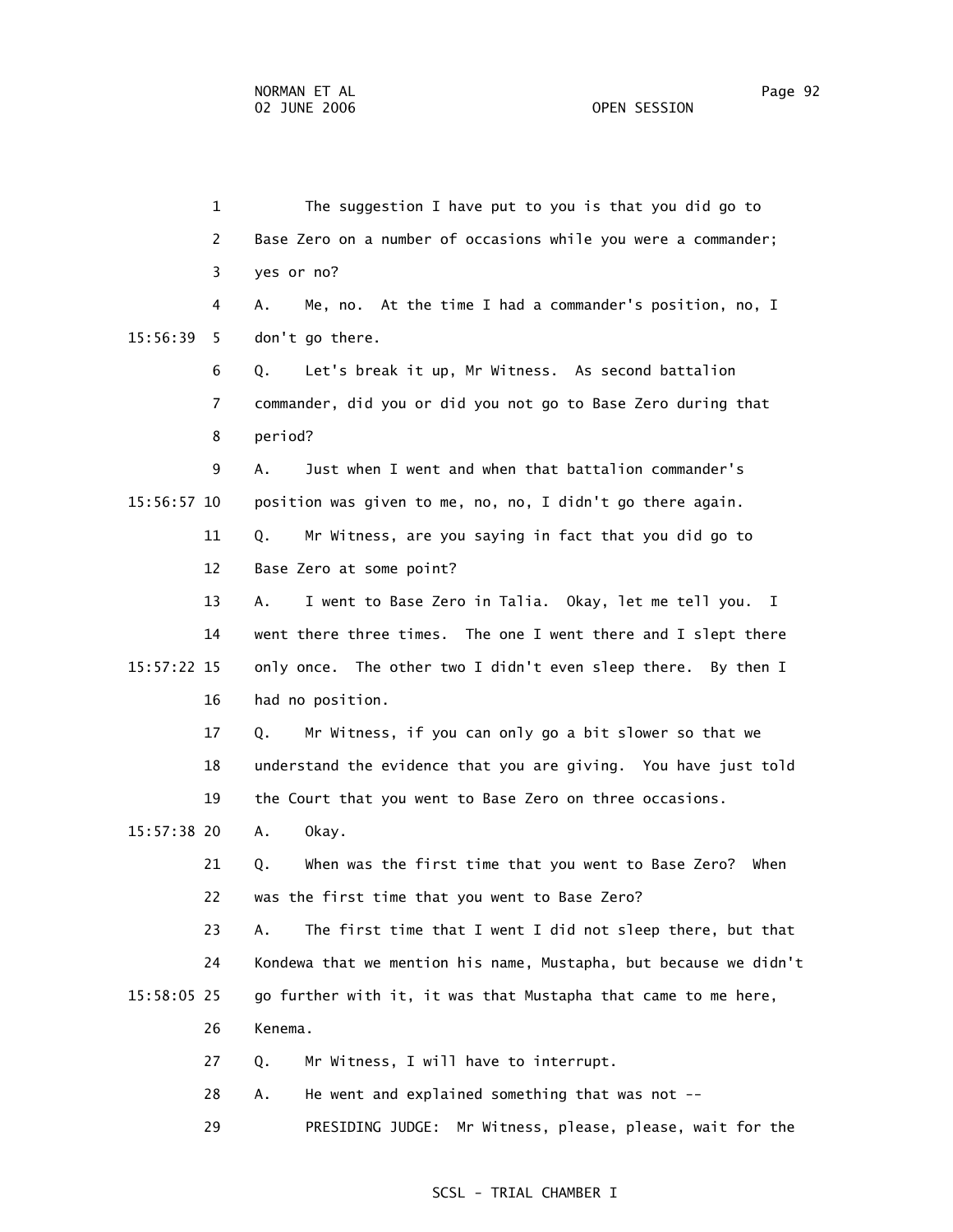1 question again. 2 THE WITNESS: That was my first -- 3 MR BANGURA: 4 Q. When was this? What time was this? Was it before the 15:58:40 5 government of President Kabbah was overthrown or was it after? 6 A. This Mustapha who -- 7 Q. Was it before the government of President Kabbah was 8 overthrown or was it after that? 9 A. I knew that Mr Kabbah was then -- was now in the 15:59:11 10 chieftaincy -- or in the presidency. 11 Q. Thank you. And when you went to Base Zero it is a fact, 12 Mr Witness, that Moinina Fofana was there; correct? 13 A. In that crowd, I didn't go there for him. I didn't look 14 out for him. If I had done so probably I would have seen him. 15:59:42 15 PRESIDING JUDGE: The question was: Was Fofana there or 16 not? If you don't know, you don't know. 17 THE WITNESS: I don't know whether he was there. I don't 18 know at all if he was there. 19 MR BANGURA: 15:59:57 20 Q. Mr Witness, you know the first accused, Sam Hinga Norman? 21 A. In fact, when I went there, I didn't even sleep there. 22 Then I returned. 23 Q. You know the first accused, Sam Hinga Norman; not so? 24 A. Yes, Mr Hinga Norman, I know him. 16:00:16 25 Q. He was at Base Zero when you went there on this first 26 occasion; is that not so? 27 A. I know him from this other end, not Base Zero's end. I 28 knew him from this end. I said this end. I did not see him. 29 Q. The question is: When you went to Base Zero this first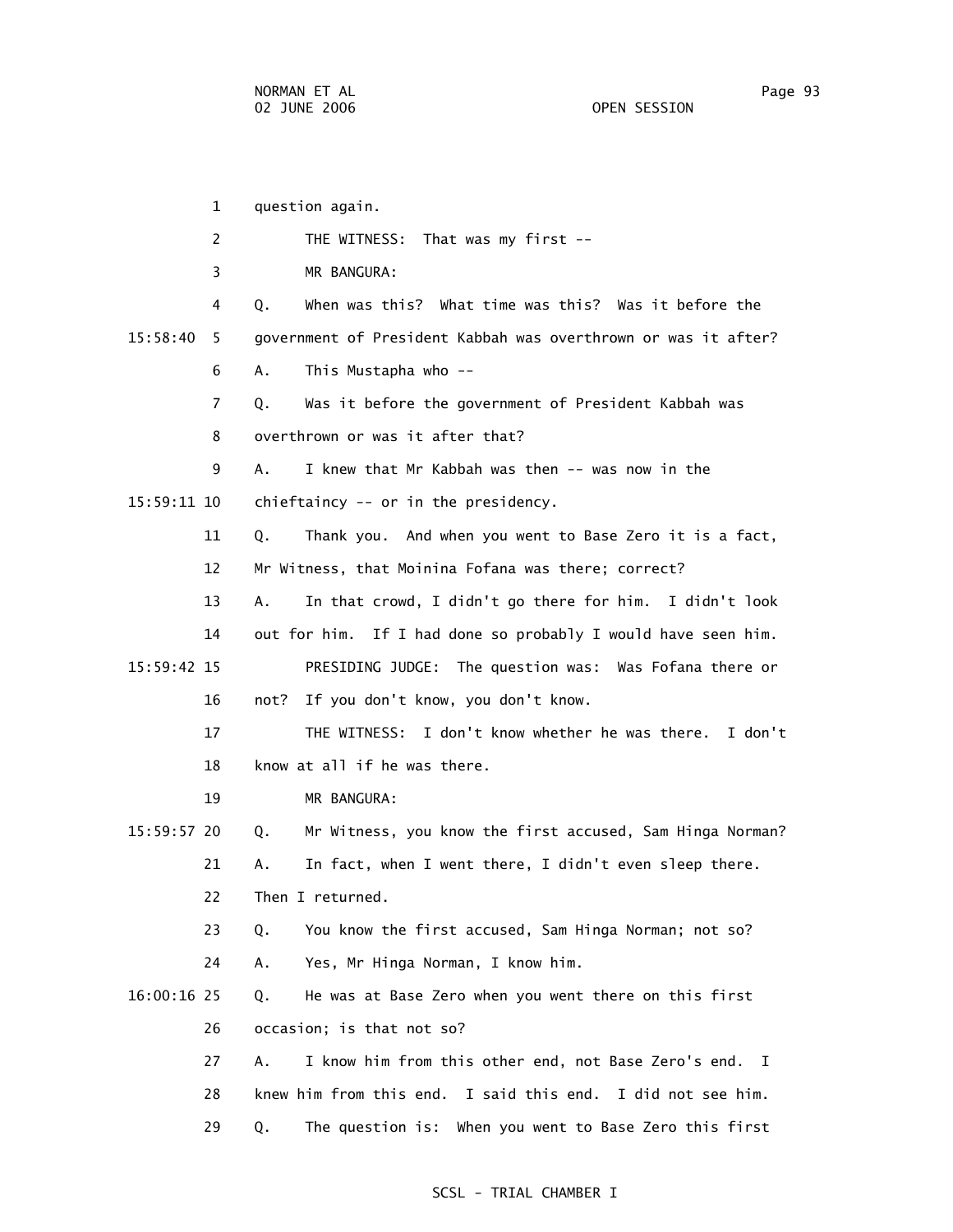1 occasion -- 2 PRESIDING JUDGE: He has said he didn't see him. 3 JUDGE ITOE: He didn't see him. He has answered. 4 THE WITNESS: I did not see him. 16:00:48 5 MR BANGURA: Thank you. 6 Q. You know the third accused, Allieu Kondewa? 7 A. Yes, Allieu Kondewa, I know him. 8 Q. Was he at Base Zero when you were there on this first 9 occasion? 16:01:12 10 A. At that first time, he was at Mokasi doing his initiations. 11 Q. Mr Witness, you have told this Court that in fact you were 12 taken to Base Zero by somebody called Mustapha Kondewa on this 13 first occasion; is that not so? 14 A. Yes. 16:01:40 15 Q. What was the purpose of Kondewa taking you to Base Zero? 16 What was the purpose? 17 A. I went, there was a man, all of those chiefs that are 18 coming from here, from the district, going there, they were -- 19 they reported to him. He was called Collier. He was the chief. 16:02:07 20 He would meet with all of those chiefs to discuss about the war. 21 He was the one that he went and told him that I have come to this 22 land -- that I have come to fight and I did not even fight and I 23 created a problem. That was what I was -- 24 Q. In fact, Mr Witness -- 16:02:32 25 A. That I surrendered to the rebels. 26 Q. In fact, Mr Witness, it was a complaint that was being made 27 against you; is that not so? 28 A. Yes, that is what I'm explaining. They complained that I 29 had surrendered. That was why there was complaint.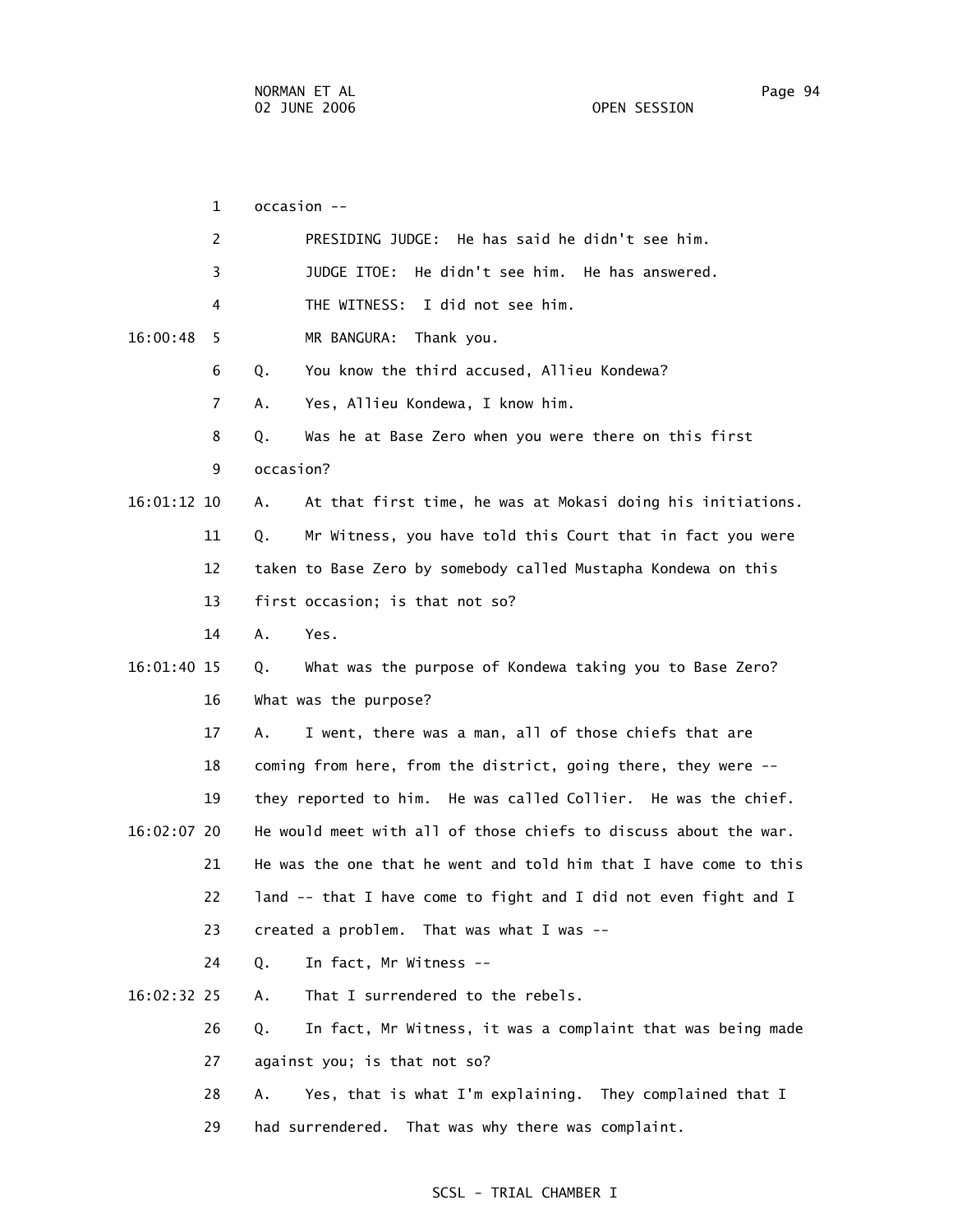1 Q. Who settled this complaint? Who had to -- you have 2 mentioned Collier. Was it Collier who settled the matter that 3 you were complained about? 4 A. At that time those of his colleagues -- in fact, some of 16:03:24 5 those Moyamba District Kamajors were there. Lamin -- some of 6 them had just left Shenge, they said they had surrendered to the 7 rebels. 8 Q. It is a fact, Mr Witness, that on this occasion as you came 9 back from Base Zero you were promoted. You were given a 16:03:43 10 promotion. A complaint was made against you. Instead of being 11 reprimanded, you came back with a promotion; am I correct? 12 A. No. I went. When they came for me, I went. 13 PRESIDING JUDGE: Take your question again. 14 MR BANGURA: 16:04:13 15 Q. Mr Witness, Mustapha Kondewa made a complaint against you 16 at Base Zero, about your behaviour towards your fellow Kamajors; 17 correct? 18 A. No, no, no, no, no. It's a lie, no. Let me cut long talk 19 short. How can I be doing bad things to Kamajors? No. 16:04:44 20 Q. Mr Witness, Mustapha Kondewa made some complaints against 21 you at Base Zero; correct? 22 A. Yes, he reported me. I said that was why they came -- they 23 called me. In fact, he was the very person that came. 24 Q. Thank you, Mr Witness. At the end of that process -- 16:05:09 25 A. Okay. 26 Q. -- after the complaint had been heard, instead of you being 27 reprimanded you came from Base Zero with a promotion as a 28 commander; is that not so? Second battalion commander? 29 A. When I went to that court and it was proved that the man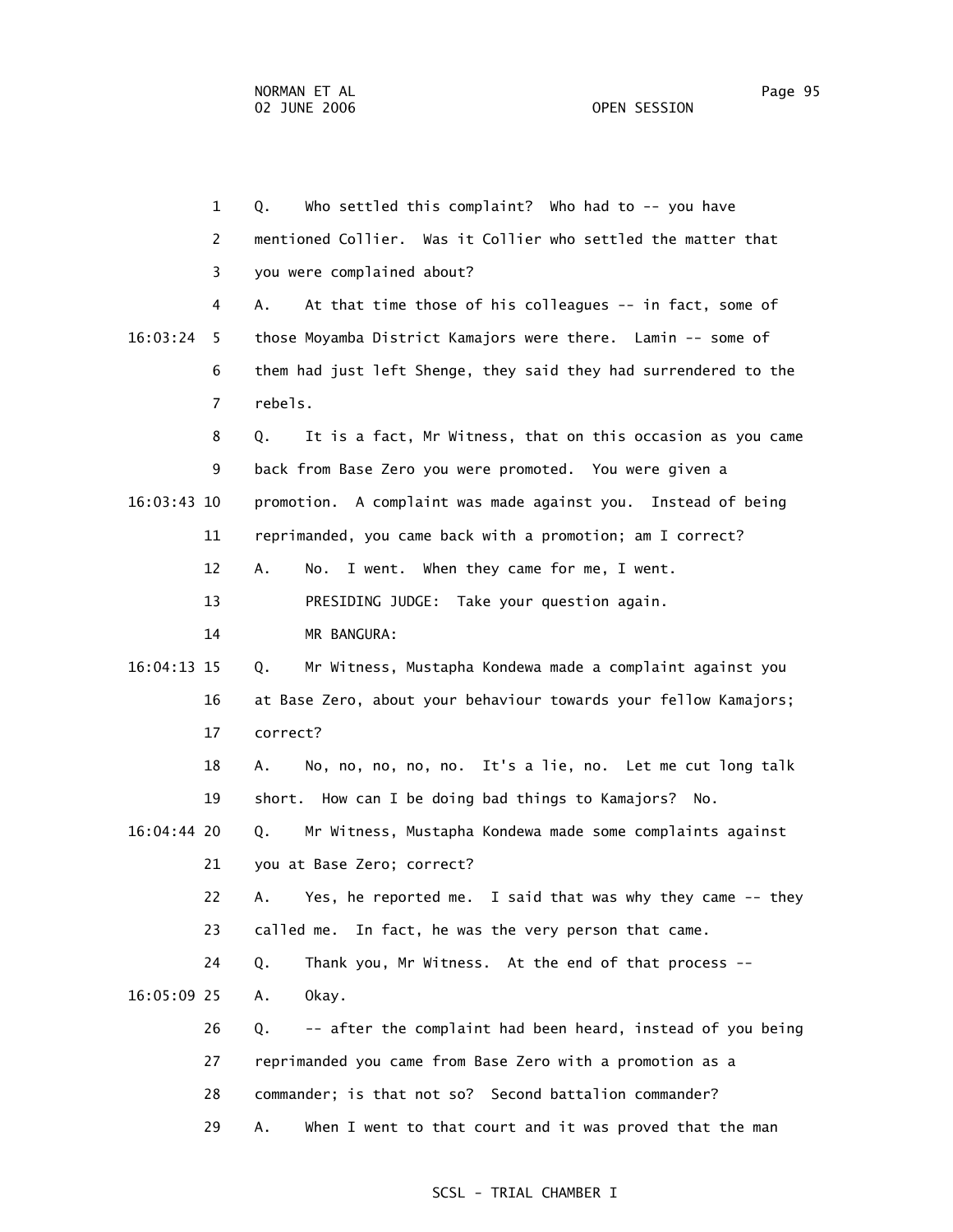|             | $\mathbf{1}$   | had told lies about me and they said I should be brought back to    |
|-------------|----------------|---------------------------------------------------------------------|
|             | $\overline{2}$ | where I was. It was then that that was my -- and, in fact, the      |
|             | 3              | man said, "That was my good worker whose name was tarnished here,   |
|             | 4              | I'm sending him now from deputy," and in fact it was then that      |
| 16:05:58    | 5.             | they gave me that position that I was then now the 2nd Battalion    |
|             | 6              | commander. That was what they said in the committee.                |
|             | 7              | So, Mr Witness, it is not true that it was the chiefs in<br>Q.      |
|             | 8              | your chiefdom who appointed you as 2nd Battalion commander.<br>That |
|             | 9              | was your earlier testimony. It is not true.                         |
| 16:06:29 10 |                | Those chiefs in my chiefdom? I said that was not correct.<br>Α.     |
|             | 11             | Listen carefully while I am talking. Listen attentively when I'm    |
|             | 12             | talking. Chief Charles Caulker even now, when they went for me      |
|             | 13             | to bring me here, we entered to his place.                          |
|             | 14             | Mr Witness --<br>Q.                                                 |
| 16:06:56 15 |                | His son wrote a letter and gave it to them. My own son has<br>А.    |
|             | 16             | not come yet. That is the white man's.                              |
|             | 17             | Mr Witness, your testimony before this Court was that you<br>Q.     |
|             | 18             | were appointed 2nd Battalion commander in your chiefdom by the      |
|             | 19             | chiefs there. That was your earlier testimony before this Court     |
| 16:07:20 20 |                | and I don't think you can argue about that.                         |
|             | 21             | PRESIDING JUDGE: Well, let him answer that question and             |
|             | 22             | don't argue with him. Put the question to him and let him           |
|             | 23             | answer.                                                             |
|             | 24             | MR BANGURA:                                                         |
| 16:07:34 25 |                | Mr Witness, that was your testimony earlier today; is that<br>Q.    |
|             | 26             | not so?                                                             |
|             | 27             | I said what? What did I say? Go over that again and ask.<br>А.      |

- 28 No, you'll not -- you will not just give my the tongue and you
- 29 expect me to swallow it like that. You have to explain it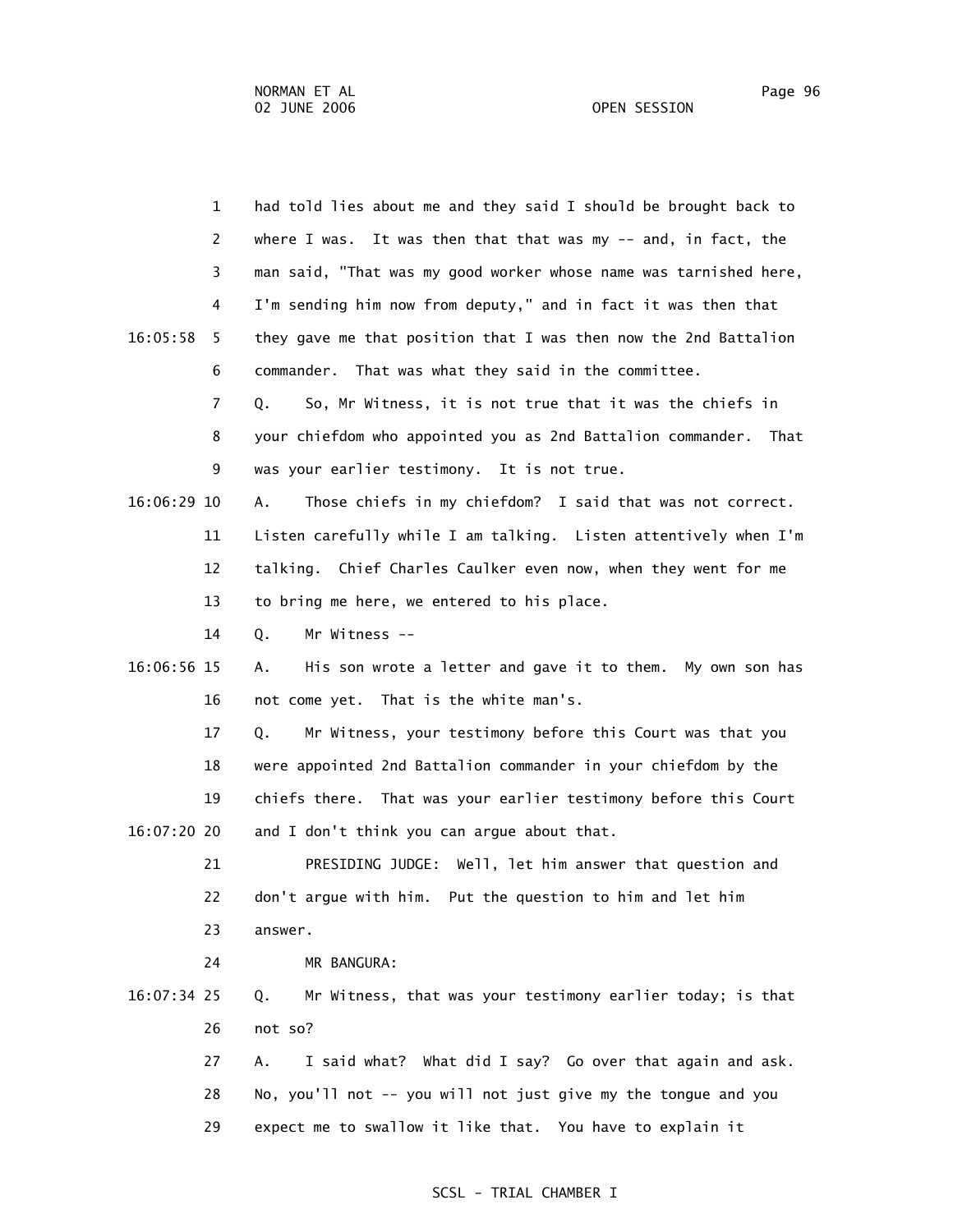29 MR BANGURA:

 1 carefully, because I'm answering the questions and you are going 2 there again. So you'd have to explain again carefully and 3 explain very clearly. 4 PRESIDING JUDGE: Mr Witness -- 16:08:06 5 THE WITNESS: You have called me. 6 PRESIDING JUDGE: Mr Witness, please listen to the question 7 yourself carefully and -- 8 THE WITNESS: I am listening. That's why if you ask me, if 9 I don't understand you'll have to ask again. 16:08:19 10 PRESIDING JUDGE: Go ahead, Mr Prosecutor. 11 MR BANGURA: 12 Q. Mr Witness, it is a fact that you came from Base Zero on 13 this occasion with an appointment. You had a letter saying that 14 you had been appointed commander, 2nd Battalion commander, not 16:08:33 15 so? 16 A. When they took me, I was not -- they told me that I should 17 go -- the guys should bring me back, they were hanging heads 18 about me. I did not leave there with the position. 19 Q. Mr Witness, Chuck Norris got appointed as 1st Battalion 16:09:00 20 commander on this occasion as well; correct? 21 A. In fact, he was the first person that got the appointment, 22 that got the letter and he came to us in Moyamba. At that time 23 most of our chiefs were there. It was that letter that the 24 section chief, the town chiefs, when they read it, that he was 16:09:28 25 the first battalion commander and I was made the deputy. That 26 was what I explained. 27 PRESIDING JUDGE: Ask the question again. That was not 28 your question. That is not the answer to your question.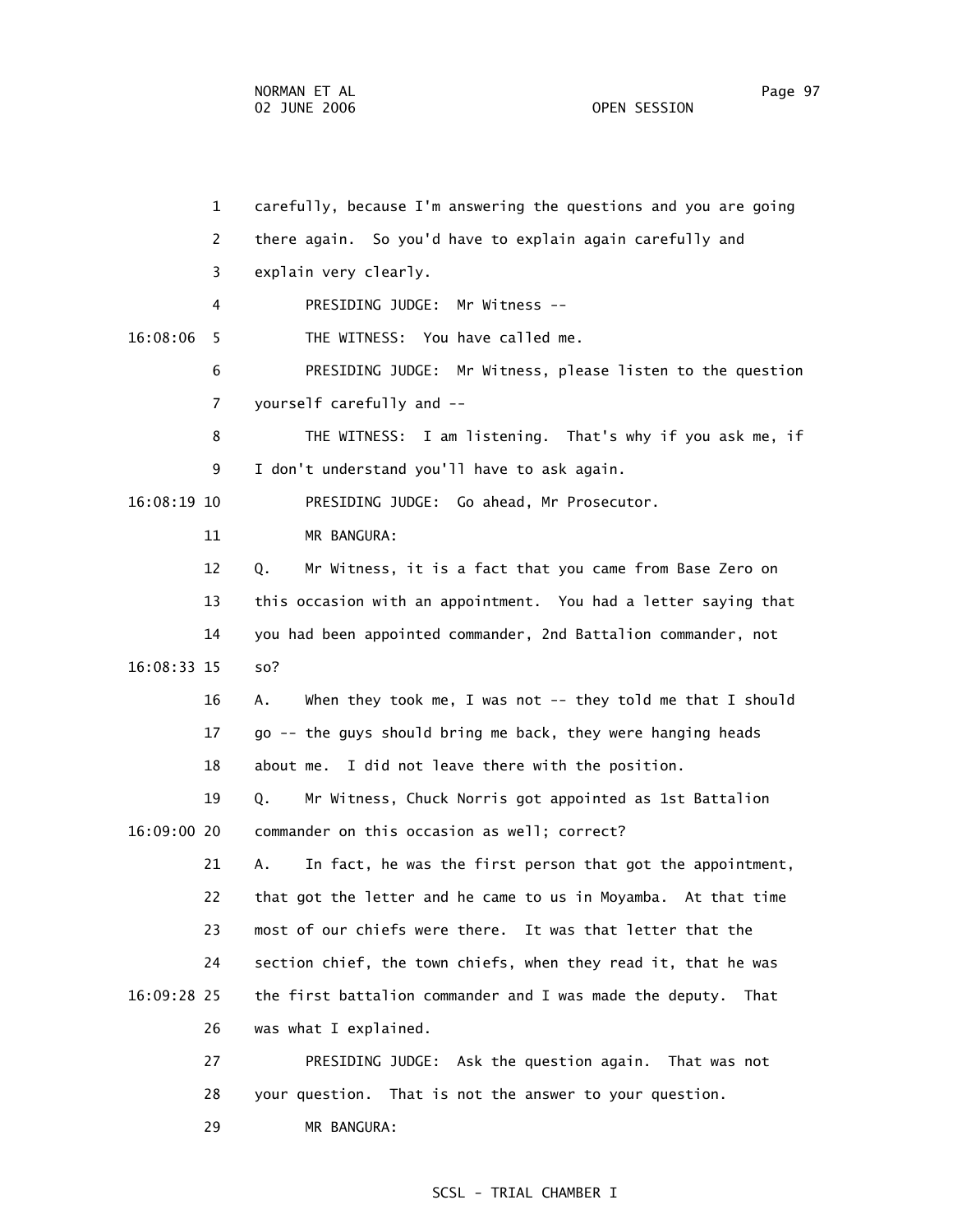1 Q. The question was: Chuck Norris became appointed as first 2 battalion commander on this same occasion? 3 A. Yes. 4 Q. Mr Witness, Ngobea used to report -- your boss when you 16:10:05 5 were battalion commander, Ngobea, used to report to the second 6 accused Moinina Fofana; is that not so? 7 A. I did not know it that way. I knew that whatever reports 8 he had, when we went to him, he would take them to the chiefs. 9 That was what I knew. 16:10:31 10 Q. Mr Witness, it is a fact that Moinina Fofana used to come 11 to Moyamba while you were commander; correct? 12 A. Not a single day did I ever see that Moinina Fofana come to 13 Moyamba and spend the rest of the day and sleep there, except if 14 he was passing, going to Freetown. 16:11:04 15 Q. It is a fact that he did come to Moyamba; not so, 16 Mr Witness? 17 A. I did not see him come to Moyamba and they said 18 Mr Moinina Fofana had come to Moyamba today. I did not see him 19 at all. Except if he came and he was passing to Freetown in a 16:11:24 20 vehicle. That was what I said. 21 Q. Mr Witness, the second time you went to Base Zero what was 22 the purpose? 23 A. That report that that guy made was for that that I went and 24 I returned and slept. Later the chiefs called me. It was on 16:11:53 25 that occasion that I slept. Because where we were under that 26 barri, that plastic bag that I had with me, that I had taken with 27 me, it was with me even when I would go outside. It was that 28 same plastic bag that I hung on the court barri. It was that 29 same plastic bag that -- I forgot it when I returned the first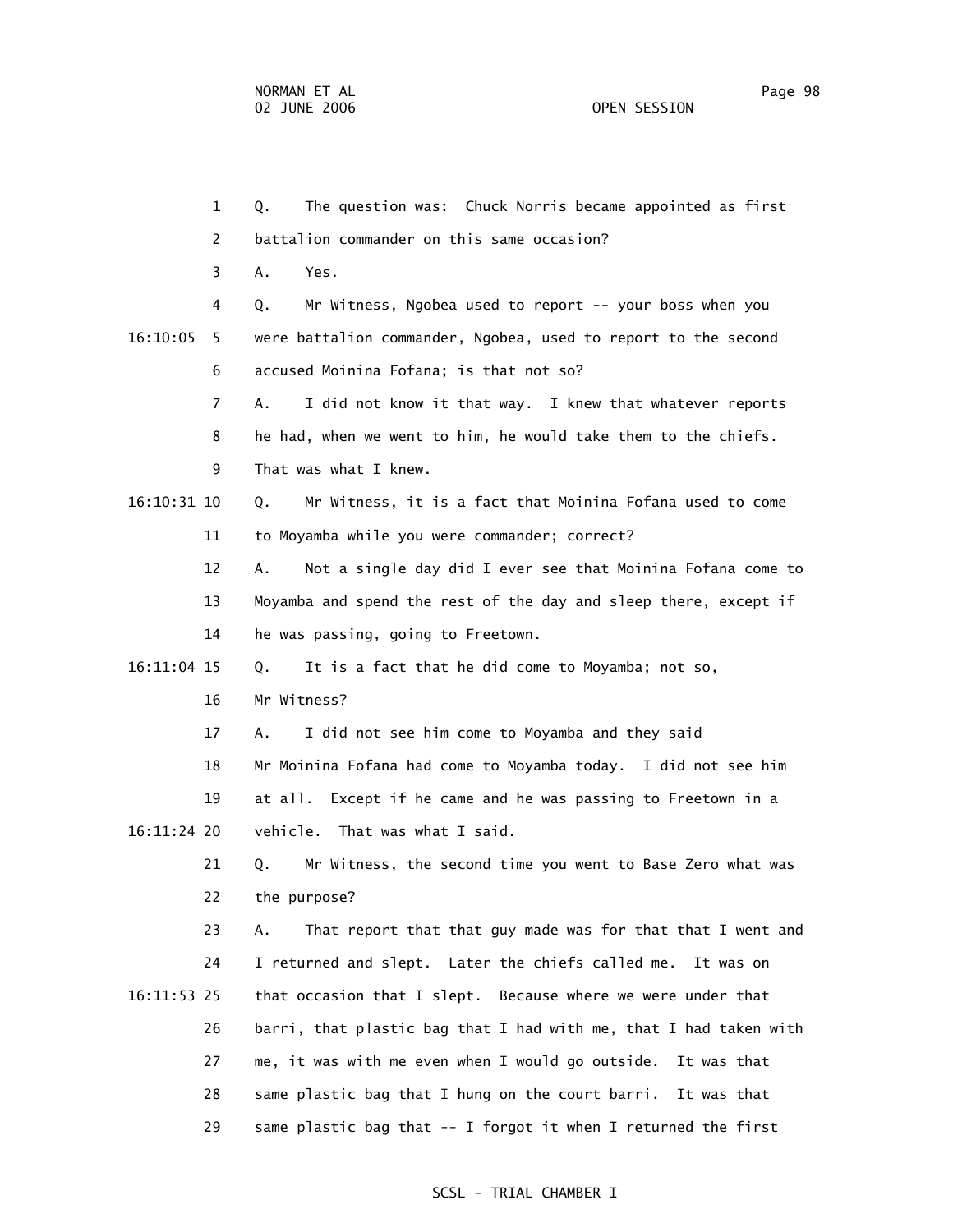1 time. So I went back for it. I didn't even sleep and I 2 returned. 3 MR BANGURA: Your Honours, there will be no further 4 questions for this witness. Thank you, Mr Witness. Thank you. 16:12:33 5 PRESIDING JUDGE: Dr Jabbi, any re-examination? 6 MR JABBI: None, My Lord. 7 PRESIDING JUDGE: Thank you. Mr Witness, that completes 8 your evidence in this Court. You'll be happy to know that you 9 can go back to your hometown now. 16:12:55 10 THE WITNESS: To my home, is it? 11 PRESIDING JUDGE: Yes, indeed. 12 THE WITNESS: To go back to my home, is it? I am happy 13 too. Like tomorrow, I'm happy. 14 PRESIDING JUDGE: Very well. Have a good and safe trip 16:13:13 15 back to your hometown. 16 THE WITNESS: Okay. 17 PRESIDING JUDGE: Thank you. Can the witness be assisted 18 from the victims and witness section. 19 THE WITNESS: But they went for me in a vehicle. Are they 16:13:29 20 going to give me a vehicle to take me along too? 21 PRESIDING JUDGE: They will take care of you, Mr Witness, 22 yes. 23 THE WITNESS: Okay, okay. By God's grace. 24 JUDGE ITOE: Don't go without them giving you money. 16:14:07 25 [The witness withdrew] 26 PRESIDING JUDGE: Dr Jabbi, who is your next witness and is 27 he available now? 28 MR JABBI: No, My Lord. 29 PRESIDING JUDGE: No, meaning you have no witness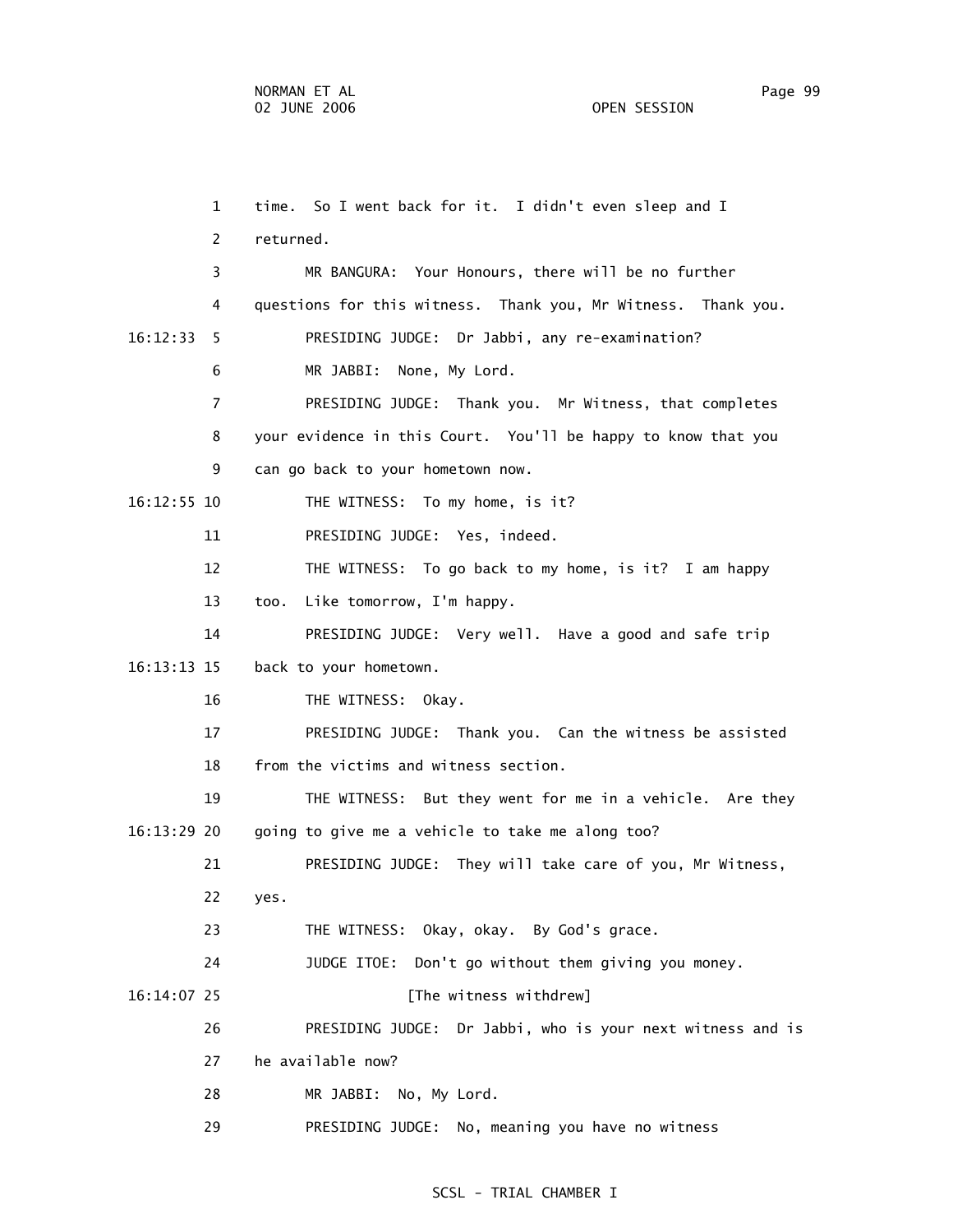1 available? 2 MR JABBI: No, My Lord. My Lord -- 3 PRESIDING JUDGE: What is the situation with your 4 witnesses, if I may ask? 16:14:33 5 MR JABBI: My Lord, we have decided not to have Mr Manna 6 because it has been difficult to get at him. 7 PRESIDING JUDGE: This is your witness 25? 8 MR JABBI: Twenty-five, My Lord, and 26. I had a session 9 with them this afternoon during lunch and they have not been able 16:15:12 10 to get all the material. They have got some. All of the 11 material we want to look at, and I have to go back to them. If 12 we get all the material we are asking for, we may not call him to 13 testify, but I have just got few for the moment. 14 PRESIDING JUDGE: When will the decision be taken? 16:15:36 15 MR JABBI: My Lord, I am expecting that at the latest 16 Monday that will have been taken. I just want to be sure that 17 the actual materials are available for assessment. 18 PRESIDING JUDGE: Where are we in the situation of your 19 witness list, leaving aside for now witness number one. The 16:16:02 20 other witnesses, where are we? Now I understand that you are 21 telling the court that 25 is not being called. 22 MR JABBI: No, My Lord. 23 PRESIDING JUDGE: So he will be deleted from your list. 24 What does that mean in practical terms? 16:16:23 25 MR JABBI: My Lord, if we decide to have number 26, then he 26 will be the last witness during this session. 27 PRESIDING JUDGE: Before you make any further statement, I 28 just want to restate our position that we want you to close your 29 case in this session, unless you have absolutely exceptional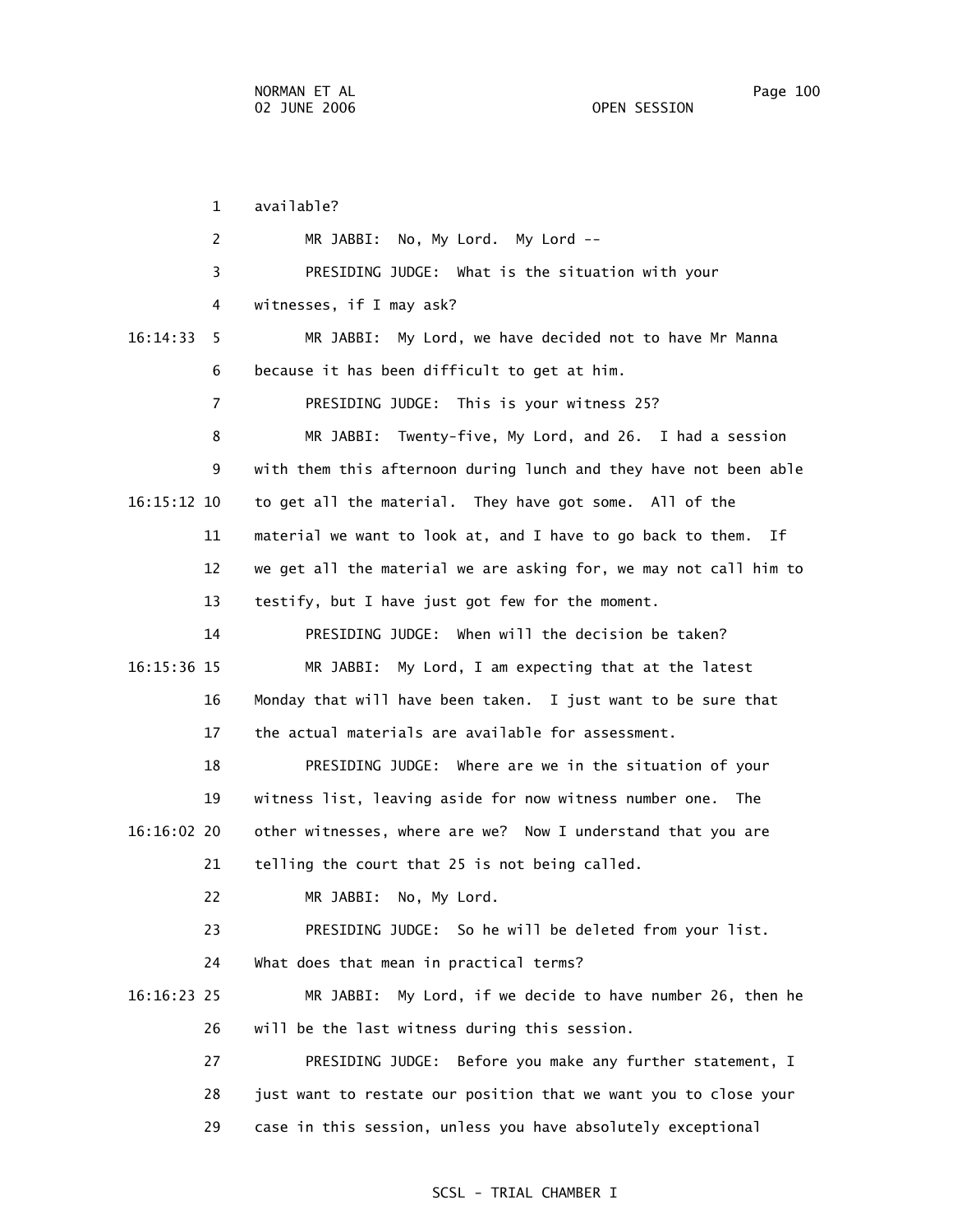1 circumstances that you need to put forward. Essentially, we want 2 to see some finality, and the finality is we have told you that 3 this session, which is due to end not in the week coming, but the 4 week after. We were expecting and still hope to finish with your 16:17:12 5 witnesses, the witnesses for the first accused, in this session. 6 If you are unable to give me a firm answer now, I will not ask 7 you to do so, but I just want to ask you to think seriously about 8 it because we are not intending to prolong indefinitely the case 9 for the defence of the first accused.

 16:17:41 10 MR JABBI: My Lord, as at now, after number 26, we have two 11 witnesses on the list: number 1 and 21. We have already 12 reported about 21 --

 13 PRESIDING JUDGE: On 21, let me tell you here, that we need 14 some additional information, because we are not prepared to say 16:18:15 15 that this is sufficient for the time being. This witness is not 16 available now because he is sick, but I would like to have more 17 information about his sickness to the effect that he is unable to 18 attend at this particular session. We still have two weeks to 19 go. I need more. I would like to see a medical report to say 16:18:37 20 that this person is unable to travel because and because. This 21 is an important matter. This is a serious case, as you know, and 22 if he is an important witness for you, we are prepared to make 23 accommodation for that. But you know for the Defence that for 24 months and months - and especially this witness you claim is 16:18:55 25 important, and I am not arguing with you whether he is important 26 or not, I just take it at face value that he is important to your 27 case - how is it that arrangements have not been made sooner and, 28 assuming he is not able to come now because he is sick, I would 29 like to have some evidence of that problem that makes it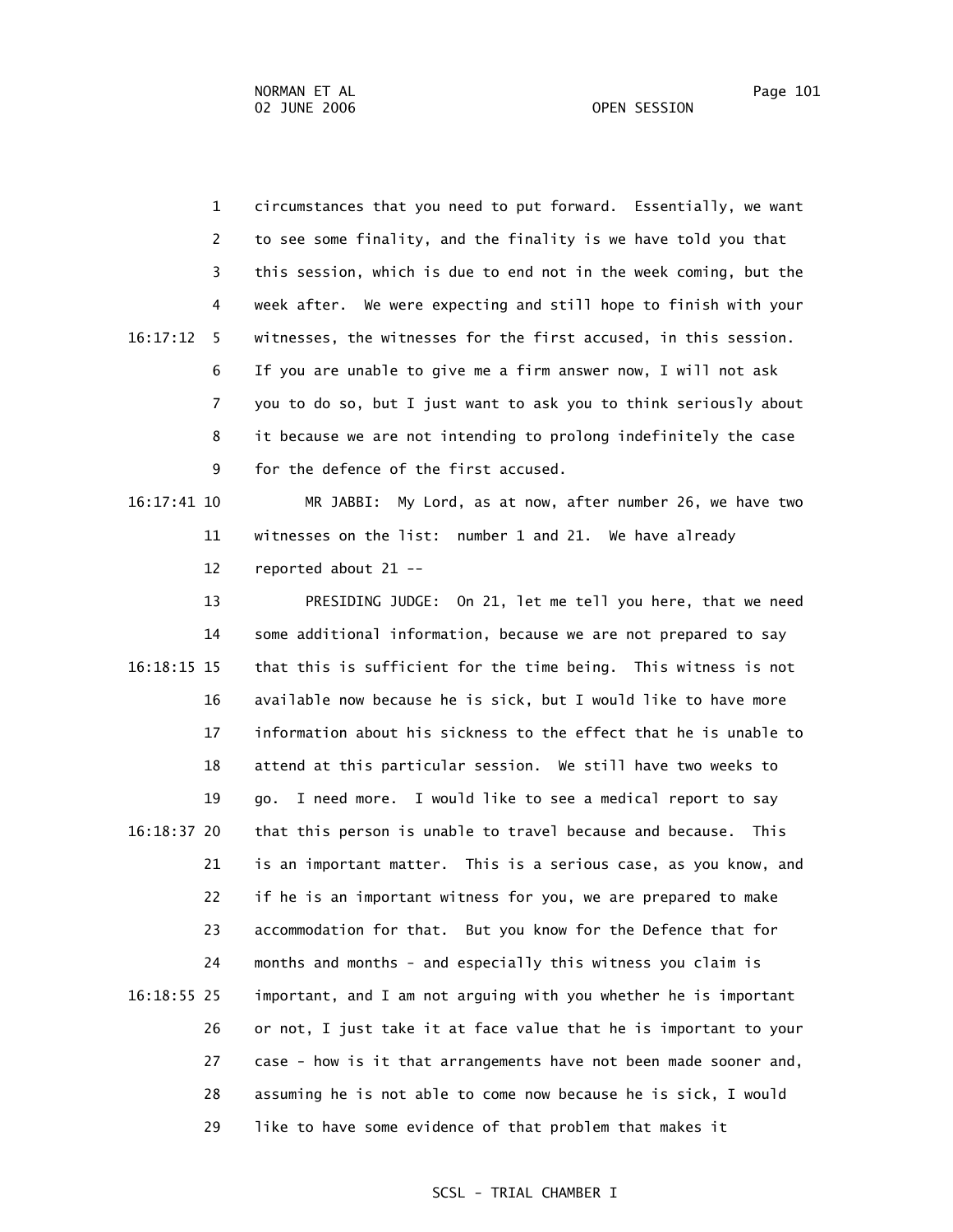1 impossible for him to come now. I understand he is to have some 2 surgery later in the summer, but surgery would not preclude him 3 from attending here for the next few weeks. His surgery is 4 scheduled for July or August. 16:19:27 5 MR JABBI: My Lord, this witness lives in Nigeria. 6 PRESIDING JUDGE: You knew he was living in Nigeria, with 7 all due respect, Dr Jabbi. You knew that two months ago, four 8 months ago. In fact, months ago. It is not news to you. 9 MR JABBI: We have reported before that when the legal 16:19:46 10 assistant went to Nigeria, at that time, in fact, the witness was 11 so unwell that he could not move around with the legal assistant 12 to get to Abuja where he said he needed to go before making 13 certain decisions. This time around, he's able to move around a 14 bit, but already, as I am informed, he had made arrangements to 16:20:13 15 go for treatment this month, and that is why he said he will not 16 be available. He will be there until the end of July, I am 17 told - all this over the telephone. My legal assistant will be 18 coming possibly today or tomorrow. We were expecting him as far 19 back as Wednesday this week, but we don't know what has happened, 16:20:39 20 and he will bring a fuller report on that situation. I do not, 21 of course, at this stage say that he will bring a medical report 22 about the witness, but he will bring a full enough report for us 23 to know exactly what is wrong with him and also what is --

 24 PRESIDING JUDGE: I want to know in that report, Dr Jabbi, 16:21:02 25 if he is to produce this kind of report, why is it that he is 26 unable to attend now? I understand that he is to have some 27 surgery later in July or August. Why is it that it is not 28 medically possible for him to come now? 29 MR JABBI: My Lord, that will be explained, if only by the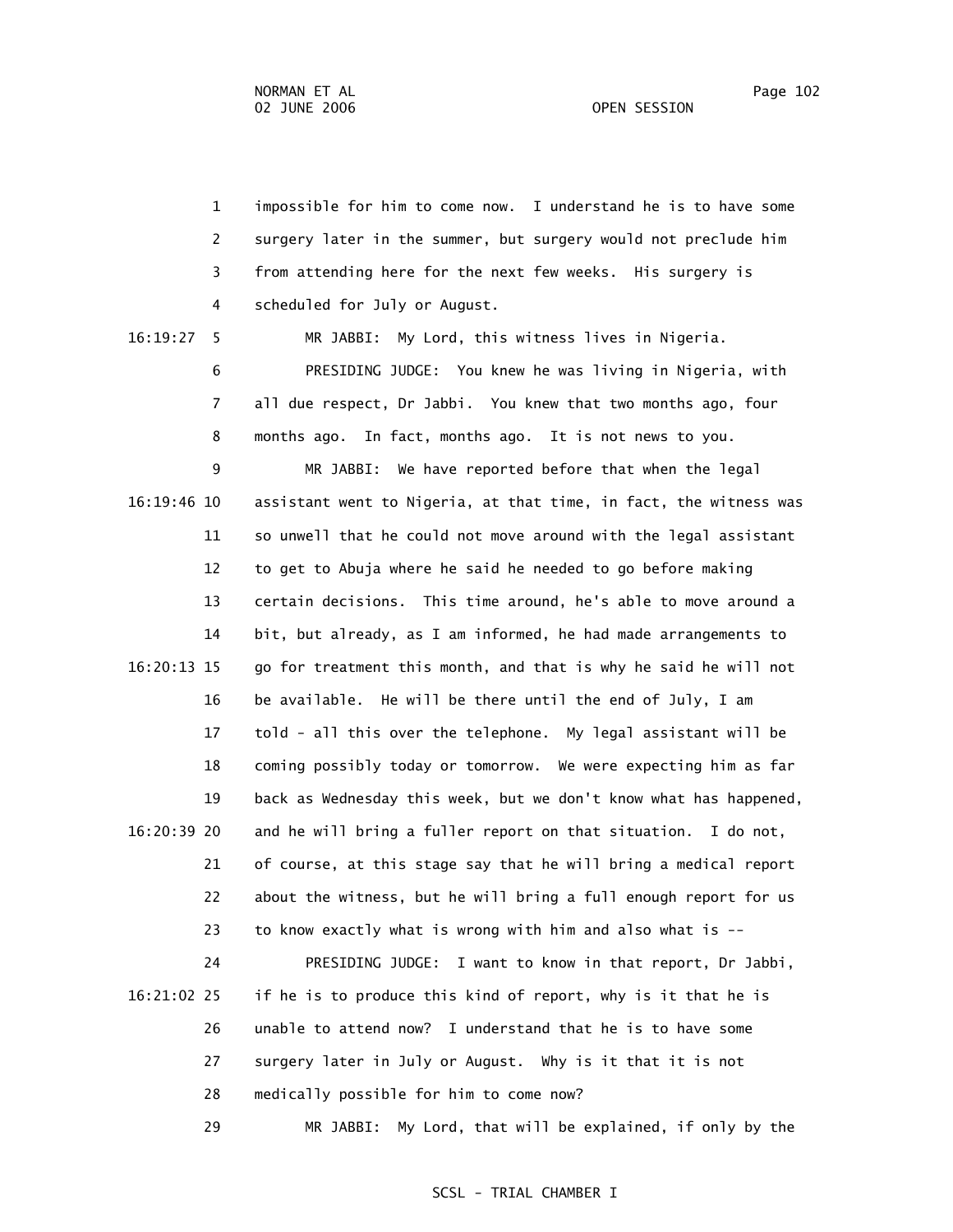1 legal assistant's report.

 2 PRESIDING JUDGE: You know our concerns, so make sure this 3 report is as substantiated as you can in this respect. Because, 4 as I say, we are concerned we may be losing very precious time 16:21:42 5 now, as I have stated, as such. You know we have asked the 6 second accused to be prepared to proceed now in September, and it 7 is not that we are going to be on vacation for the next few 8 weeks. If we are not in court, we have enough work to keep us 9 busy. It is not that we are concerned with. We are concerned 16:22:05 10 about losing court time at this particular moment which will have 11 a ripple effect on others. That is why we say we have given you 12 a lot of time to allow you all the flexibility to call all of 13 your witnesses in this session, as such. As you know, we have 14 been quite flexible to make accommodation for some difficulties 16:22:23 15 you were experiencing. We want to see some finality, Dr Jabbi. 16 MR JABBI: Well, My Lord, according to our own defence 17 strategy, we have felt that some time during this session we 18 would have been able to take number one, which will take some 19 time. 16:22:42 20 PRESIDING JUDGE: You will know about number one in this 21 session, this is an absolute certainty. 22 MR JABBI: I can only hope that he will actually be 23 available as a result of the decision, but we will certainly take 24 it, My Lord. 16:22:54 25 PRESIDING JUDGE: I have made my comments all the time to 26 say, leaving aside the issue and witness number one, I leave this 27 one in a separate scenario. That aside. 28 MR JABBI: We would have loved to carry on, but these two 29 situations are totally outside our control.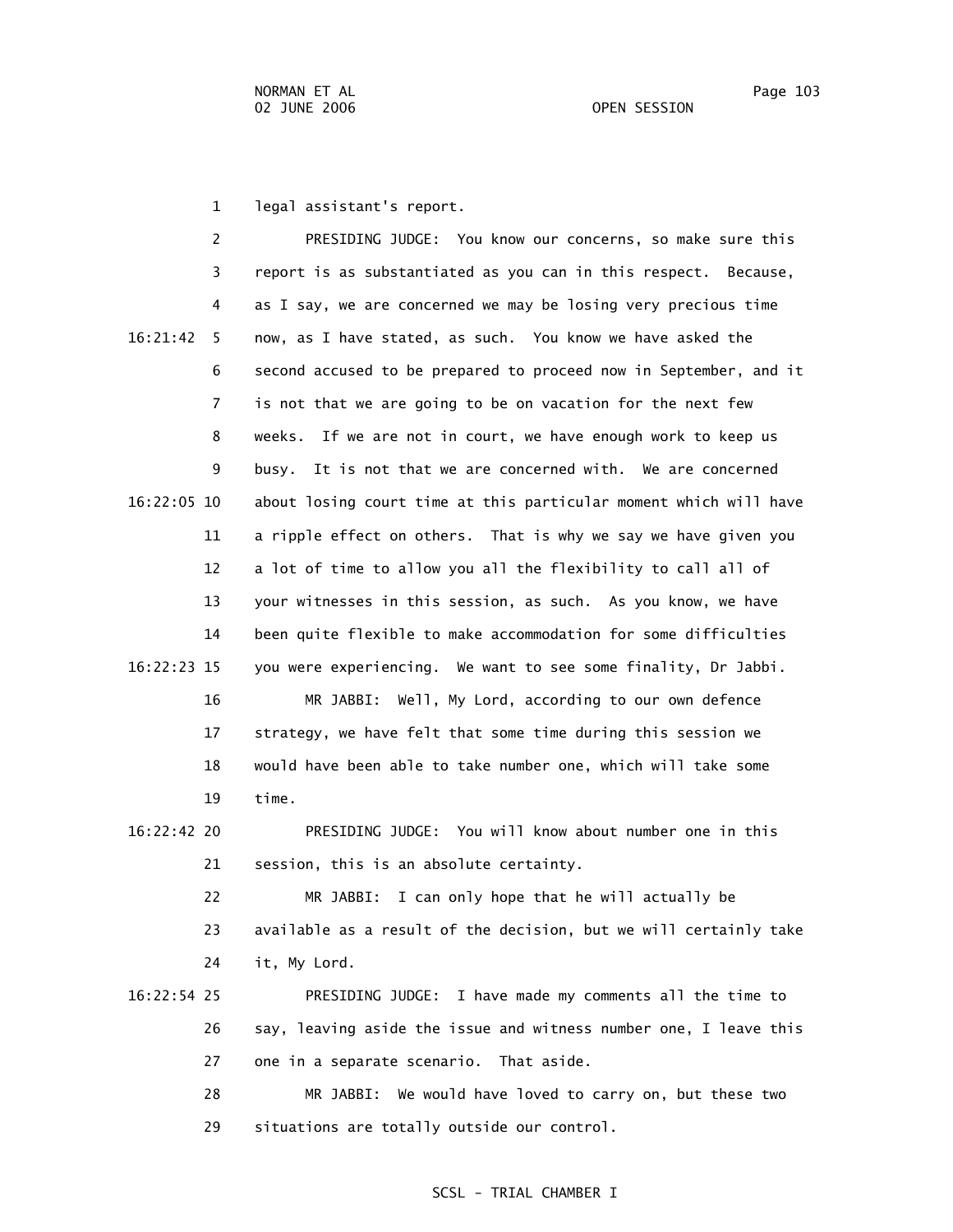1 PRESIDING JUDGE: Number one, I concede that, Dr Jabbi. I 2 am not encroaching that one upon you as a condition. I say, 3 leaving aside witness number one, which is beyond your control, 4 conceded, that having been said, the other witnesses, that is 16:23:33 5 what I am talking about. 6 JUDGE ITOE: If it becomes necessary for the Tribunal to 7 accommodate you for the next session just because of number one - 8 I say if it becomes necessary - we will consider it at the 9 appropriate time. 16:24:03 10 MR JABBI: And number two, My Lord -- 21, sorry. 11 **JUDGE ITOE:** Those are entirely matters for your own 12 concern. I am more concerned with 21 because, if we have to, we 13 will have to take a decision on that, anyway, as to what we shall 14 do. 16:24:27 15 PRESIDING JUDGE: You know our concerns about that, and you

 16 know our concerns about the time. At this stage we want to move 17 ahead, and we want to move ahead with the trial. As I say, we 18 are not concerned about work for us, because we are busy enough. 19 As you know, we have another session coming up with another 16:24:48 20 trial. So our concern is not that. Our concern is that we must 21 move ahead with this trial, as such. We seem to have reached a 22 stage now where we are in a stalling mode, if I can put it this 23 way. We are not moving ahead anymore, simply because of 24 difficulties with witnesses and so on. We had hoped, and we 16:25:08 25 still hope, to be able to come to some closure on the defence of 26 the first accused in this session. That's why we had provided 27 this amount of time to you. That is the best way I can put it to 28 you, Dr Jabbi. If you are prepared -- and I leave aside for now, 29 because I agree with you, the issue of witness number one on your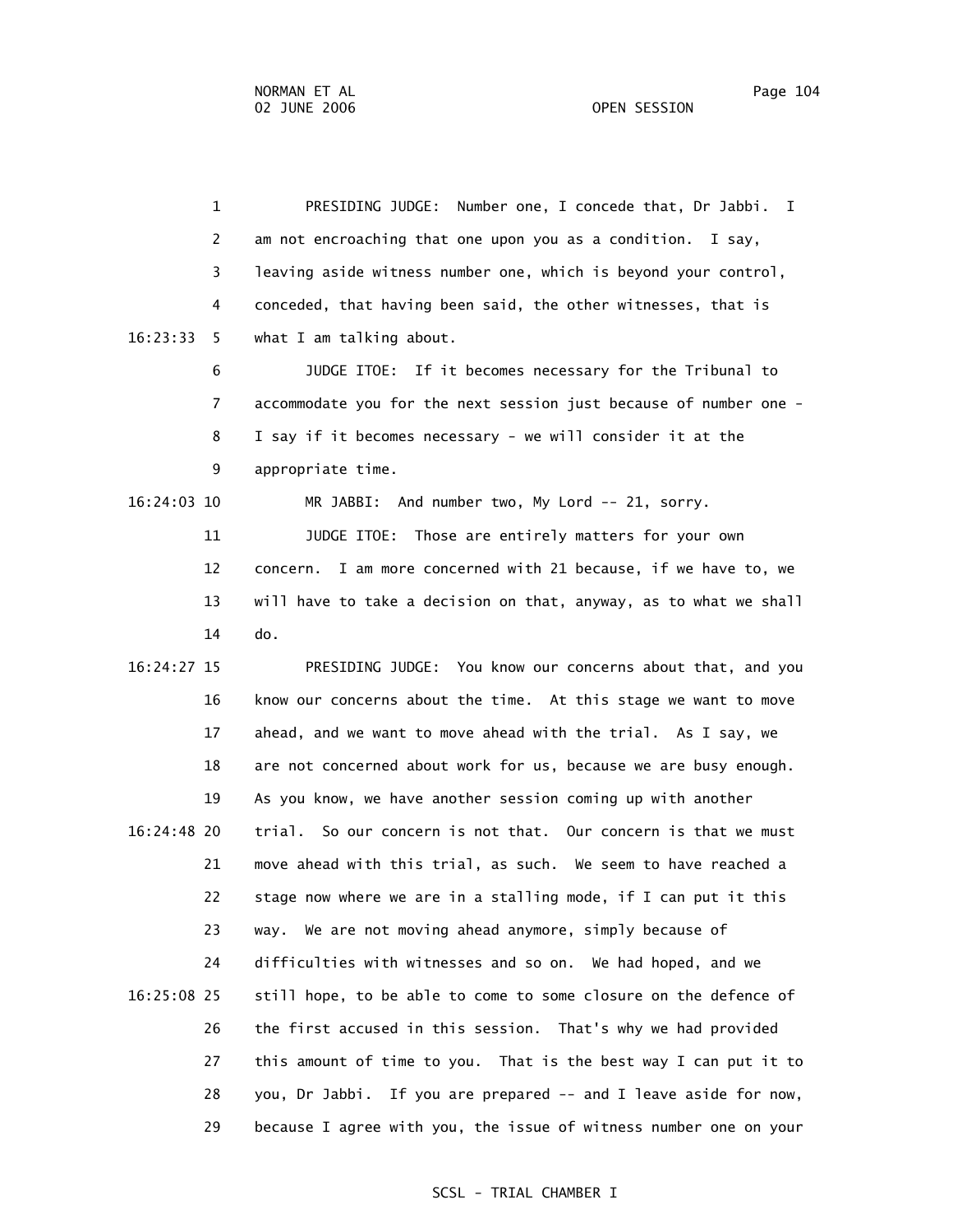1 list is not within your control and, therefore, I will not put 2 that to you or against you in any way. I am talking of the other 3 witnesses, including in this respect your witness number 21, but 4 we will wait until you have the response from your legal 16:25:49 5 assistant who is on his way back. When is it that we can 6 reconvene? 7 MR JABBI: My Lord, we will be in a position to say 8 something definitive about both situations -- all situations as a 9 matter of fact, latest Tuesday, My Lord, on the absolute outside. 16:26:20 10 PRESIDING JUDGE: I will come back to you. In the 11 meantime, I would like to have your comments, Dr Jabbi, on 12 documents you have been provided with which have to do with 13 information you had provided to the Court about availability of 14 witnesses, difficulties to reach witnesses, and so on. I am 16:26:35 15 making here reference to reports that have been produced to me as 16 the Presiding Judge and I have for Trial Chamber I about 17 witnesses. As you know, I was particularly concerned. This is 18 the WVS section report on issues that you have raised in Court

 19 earlier this week. If I am not mistaken, it was on Monday. You 16:27:05 20 have not received it, but I will make sure you have been given a 21 copy.

22 MR JABBI: I have a copy, Your Honour.

 23 PRESIDING JUDGE: I understand you have copies of that. I 24 would like to hear your comments. I was particularly concerned 16:27:13 25 about inaccuracies that the Court may have received, and 26 certainly when you look at the list of the witnesses that have 27 been lodged at what has been described as the Brookfields 28 complex. What the witness and victims section says clearly shows 29 that 15 of your witnesses were allowed to move in and out and go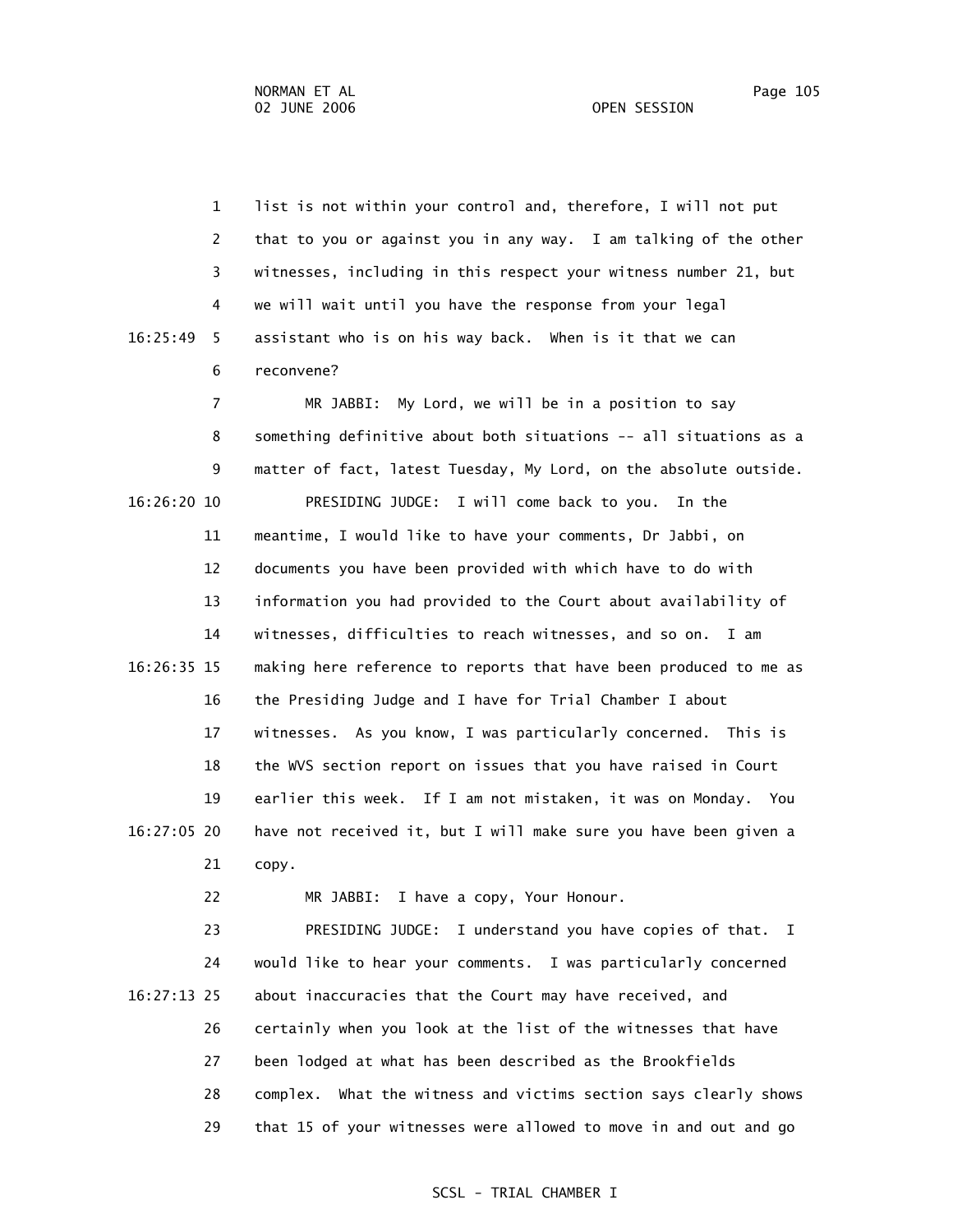1 back to their own region or where they came from would seem to be 2 different from the information you've provided to the Court as to 3 difficulties your witnesses were experiencing in this respect. 4 So these are some of the matters I would like you to address. 16:27:52 5 MR JABBI: Yes, My Lord. My Lord, it is a preliminary 6 comment I have at this stage about the WVS document. Before I 7 make any comments on the substance of it, I just wish to observe 8 that at least the covering letter seems to be on the basis of 9 reported comments and if these comments were made in Court, I am 16:28:50 10 sure they are available in transcript form. I wanted to suggest 11 that before I make detailed comments on this, WVS be given an 12 opportunity to have access to the transcript of the observations 13 I made.

 14 PRESIDING JUDGE: I have no problem with that, absolutely 16:29:08 15 none. I can tell you that I have been told by WVS and the writer 16 of this report, Mr Naeem Ahmed, that he was listening on screens 17 to what you were saying in Court. So he may not have seen a 18 transcript, but he heard you live on screen when you were saying 19 so. If you think he should be given access to a transcript, that 16:29:35 20 is not a problem. They have access and we will make sure they 21 are provided access to the transcript, but I can tell you what I 22 have been informed of is what is there has been written as a 23 result of them listening to you making these comments in Court. 24 So this is not thirdhand information to them. They were 16:29:54 25 listening directly to you, to your voice when you were speaking 26 in Court through the screens and through the video system. 27 MR JABBI: My Lord, I will want to make comments by 28 reference myself to that transcript.

29 PRESIDING JUDGE: Fine.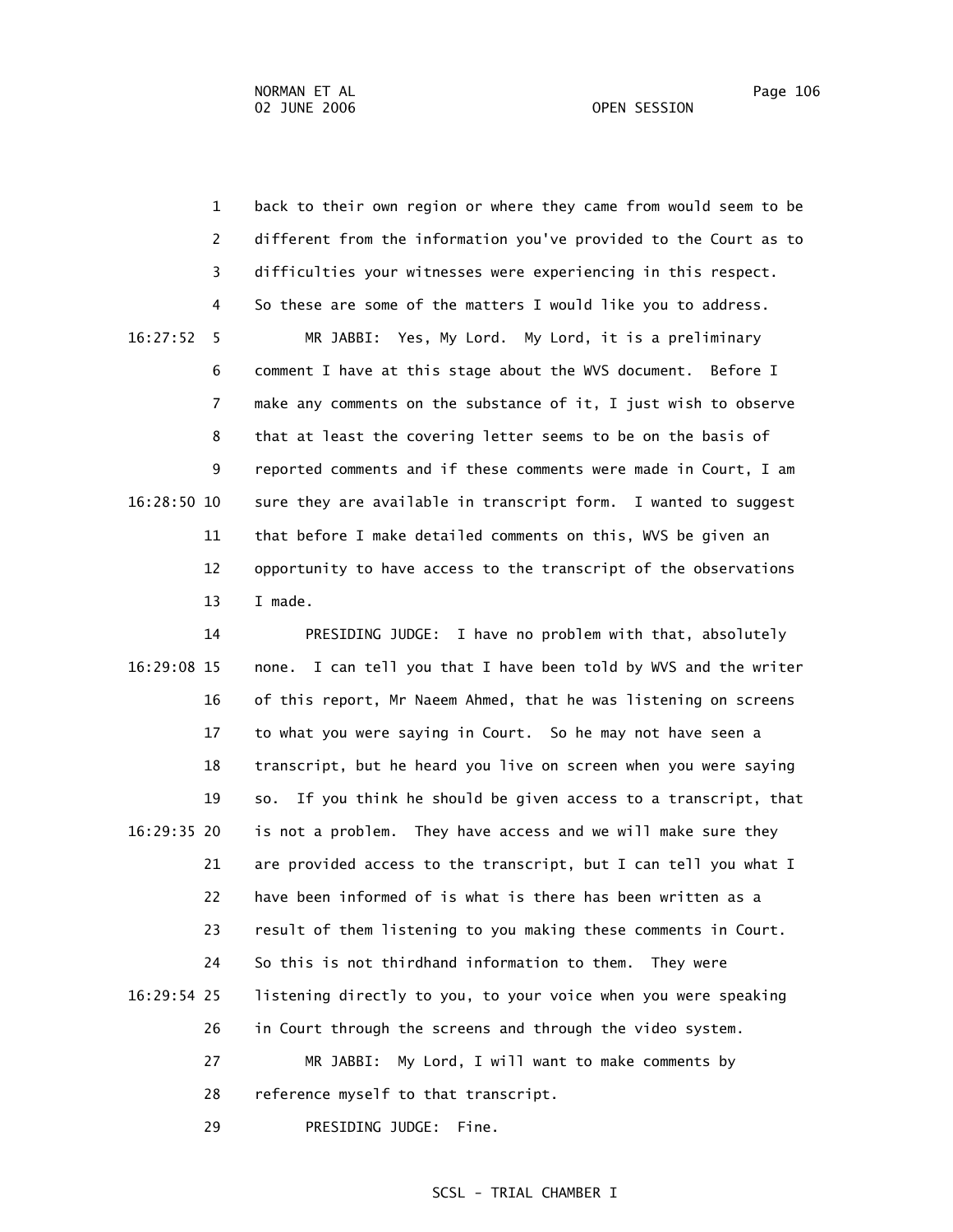1 MR JABBI: And I want to give them the opportunity to refer 2 to it and possibly review their letter before we deal with it. 3 PRESIDING JUDGE: Very well, that is quite fair. I will 4 make sure that they are provided with a copy of the transcript, 16:30:24 5 you have a copy yourself, and we'll make sure they have a 6 representative here in court when this is being addressed next 7 week. 8 MR JABBI: Yes, My Lord. 9 PRESIDING JUDGE: Will that be satisfactory to you? We 16:30:37 10 will do that next week. 11 MR JABBI: Yes, My Lord. 12 PRESIDING JUDGE: Very well. 13 MR JABBI: My Lord, I just want to raise one issue if we 14 are about to break. 16:30:47 15 PRESIDING JUDGE: What we want to do, Dr Jabbi, is we want 16 to have a very short break to discuss what you have been 17 suggesting for your witnesses for next week and so on and we will 18 come back. I don't know if you want to raise that now before we 19 do. Go ahead. 16:31:14 20 MR JABBI: Broadly it concerns the first accused. 21 PRESIDING JUDGE: The matter that you've raised? 22 MR JABBI: Yes, My Lord. I don't want to say more. Just 23 to remind Your Lordships. 24 PRESIDING JUDGE: Yes. Very well. So we will confer 16:31:30 25 briefly and we'll come back to give a decision on your suggestion 26 for the calling of your witnesses. 27 MR JABBI: Thank you very much, My Lord. 28 PRESIDING JUDGE: Thank you. 29 [Break taken at 4.32 p.m.]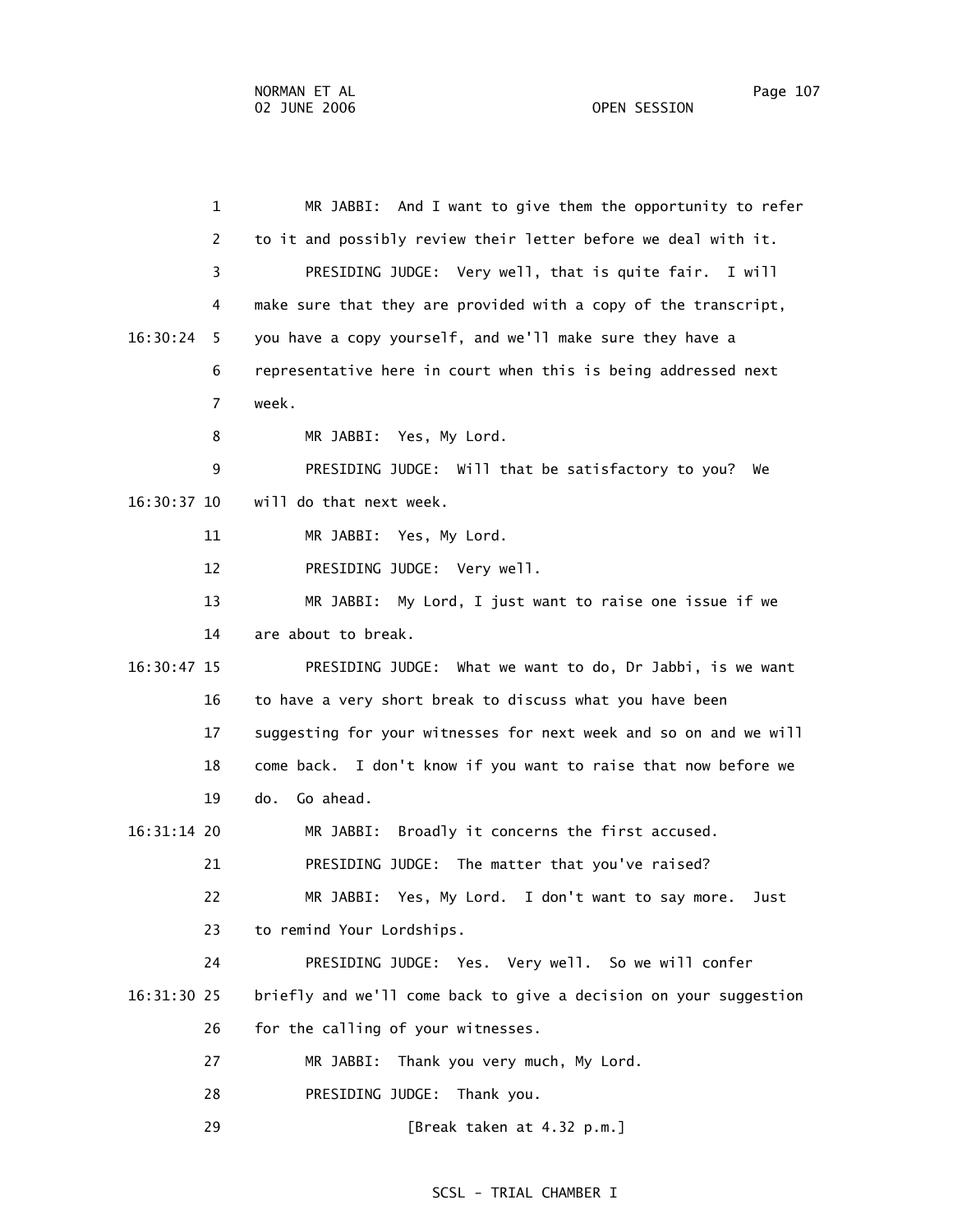| 1             | [Upon resuming at 4.43 p.m.]                                     |
|---------------|------------------------------------------------------------------|
| 2             | PRESIDING JUDGE: So, Dr Jabbi, we have consulted on what         |
| 3             | we have discussed and what you have proposed and we will adjourn |
| 4             | the proceedings to next week. Not to Tuesday, but to Wednesday   |
| 16:42:56<br>5 | morning. So that will give you one additional day to get         |
| 6             | whatever information you need at that time. Hopefully the        |
| 7             | information about witness 26, and if you don't have the          |
| 8             | documentation then make sure this witness is available for       |
| 9             | Wednesday. We would ask you, as well, to provide all the         |
| 16:43:20 10   | necessary information for witness 21 at that particular moment.  |
| 11            | We will also discuss the matter with the witness victims section |
| 12            | report that you have on Wednesday.                               |
| 13            | MR JABBI:<br>Thank you very much.                                |
| 14            | PRESIDING JUDGE: In those circumstances we adjourn the           |
| 16:43:37 15   | proceedings to Wednesday, 9.30. Thank you.                       |
| 16            | [Whereupon the hearing adjourned at 4.44 p.m.,                   |
| 17            | to be reconvened on Wednesday, the 7th day of                    |
| 18            | June 2006, at 9.30 a.m.]                                         |
| 19            |                                                                  |
| 20            |                                                                  |
| 21            |                                                                  |
| 22            |                                                                  |
| 23            |                                                                  |
| 24            |                                                                  |
| 25            |                                                                  |
| 26            |                                                                  |
| 27            |                                                                  |
| 28            |                                                                  |

29